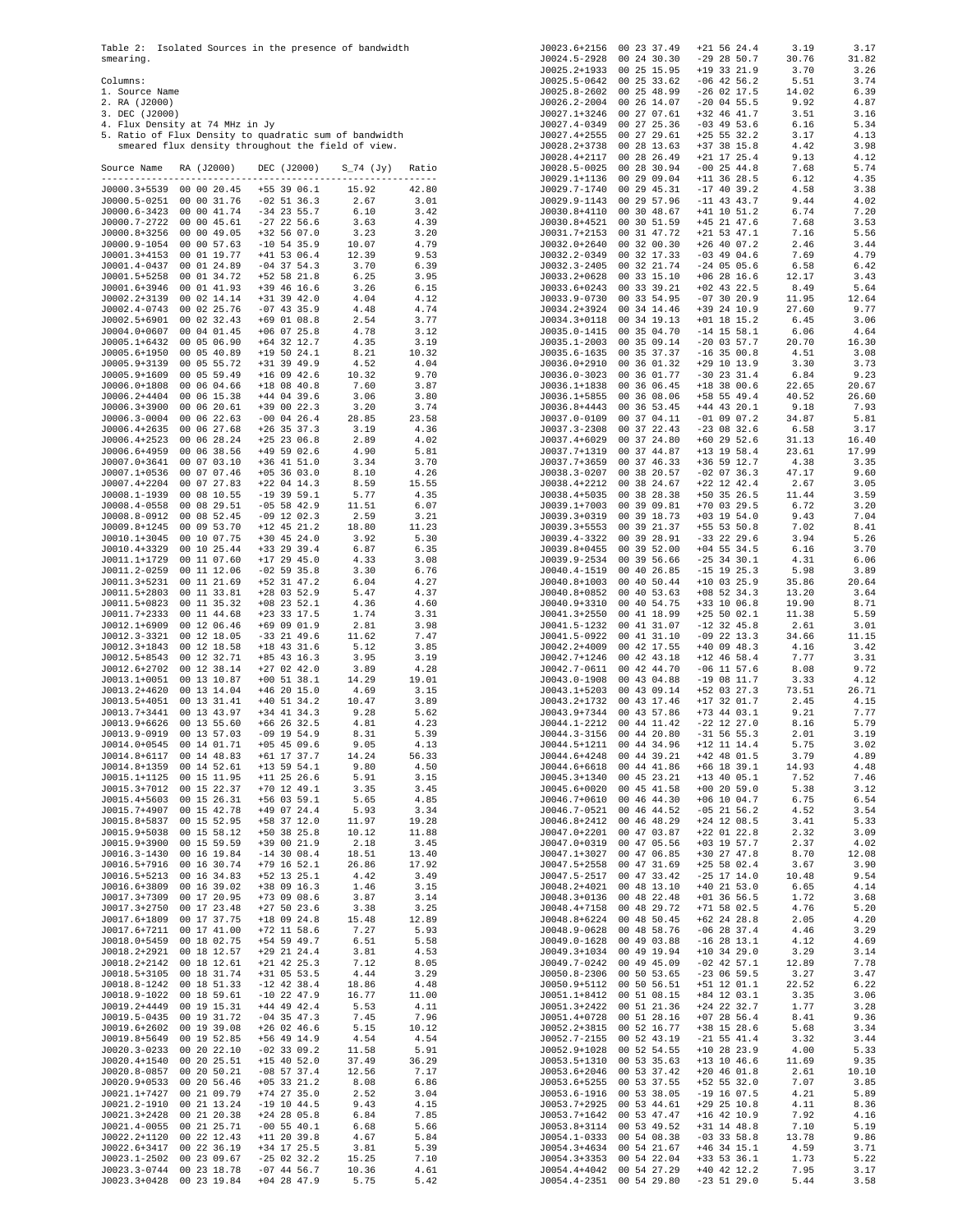| J0054.5+4922 00 54 34.92                             |                            | $+49$ 22 24.8                  | 4.80          | 3.25          |                              | J0122.7+5006 01 22 45.89                             | +50 06 57.7                    | 7.25          | 4.85           |
|------------------------------------------------------|----------------------------|--------------------------------|---------------|---------------|------------------------------|------------------------------------------------------|--------------------------------|---------------|----------------|
| J0054.9+0121 00 54 58.14                             |                            | $+01$ 21 54.8                  | 2.74          | 4.58          |                              | J0122.7+5853 01 22 46.56                             | +58 53 30.8                    | 5.00          | 3.82           |
| J0055.6-3056                                         | 00 55 37.37                | $-30$ 56 49.4                  | 2.29          | 5.85          | J0123.4+4047                 | 01 23 26.66                                          | $+40$ 47 01.6                  | 5.06          | 3.69           |
| J0055.7+2257 00 55 42.43                             |                            | $+22$ 57 47.1                  | 2.15          | 10.03         |                              | J0123.5-2916 01 23 31.35                             | $-29$ 16 32.6                  | 5.17          | 4.67           |
| J0055.8+2624 00 55 49.88                             |                            | $+26$ 24 39.0                  | 38.20         | 13.82         | J0124.5-0401                 | 01 24 35.22                                          | $-04$ 01 07.8                  | 4.50          | 3.22           |
| J0055.9+6822 00 55 59.85<br>J0056.0+7823 00 56 00.82 |                            | $+68$ 22 19.0<br>$+78$ 23 23.8 | 48.72<br>2.79 | 17.40<br>3.64 | J0124.7-2517<br>J0125.2-0018 | 01 24 45.57<br>01 25 17.38                           | $-25$ 17 15.9<br>$-00$ 18 28.3 | 11.57<br>4.71 | 8.31<br>3.17   |
| J0056.7+6242 00 56 43.47                             |                            | $+62$ 42 05.7                  | 1.74          | 3.03          | J0125.6+5749                 | 01 25 38.71                                          | +57 49 02.1                    | 9.07          | 5.29           |
| J0056.7+4413                                         | 00 56 46.45                | $+44$ 13 24.1                  | 7.51          | 8.50          | J0125.7+2704                 | 01 25 45.36                                          | $+27$ 04 11.2                  | 3.31          | 5.34           |
| J0057.4+0917                                         | 00 57 29.87                | $+09$ 17 56.0                  | 9.85          | 10.29         | J0125.9+7245                 | 01 25 59.43                                          | $+72$ 45 48.8                  | 11.79         | 5.20           |
| J0057.5-0123 00 57 34.70                             |                            | $-01$ 23 24.3                  | 28.71         | 8.01          | J0126.2+1420                 | 01 26 13.28                                          | $+14$ 20 14.3                  | 6.31          | 3.66           |
| J0057.6+6012 00 57 38.87                             |                            | $+60$ 12 50.6                  | 3.83          | 5.56          | J0126.6-1131                 | 01 26 36.06                                          | $-11$ 31 33.4                  | 6.17          | 12.39          |
| J0057.7+3021                                         | 00 57 46.60                | $+30$ 21 34.5                  | 3.41          | 4.05          | J0126.7+3313                 | 01 26 44.40                                          | $+33$ 13 09.9                  | 20.20         | 5.52           |
| J0058.0-0539                                         | 00 58 05.68                | $-05$ 39 45.0                  | 2.76          | 3.82          | J0126.9+1912<br>J0127.1+5459 | 01 26 54.31                                          | $+19$ 12 48.8                  | 6.39          | 3.09           |
| J0058.2+1839<br>J0058.4-2400                         | 00 58 12.04<br>00 58 28.23 | $+18$ 39 40.0<br>$-24$ 00 59.1 | 3.98<br>8.59  | 3.02<br>6.64  | J0127.3+4946                 | 01 27 07.43<br>01 27 20.67                           | +54 59 09.4<br>$+49$ 46 35.1   | 2.17<br>8.96  | 3.46<br>7.46   |
| J0059.0-0759                                         | 00 59 03.05                | $-07$ 59 59.2                  | 2.45          | 3.69          | J0127.3+0914                 | 01 27 23.44                                          | $+09$ 14 38.1                  | 5.66          | 4.92           |
| J0059.1-1700                                         | 00 59 06.65                | $-170039.6$                    | 21.65         | 11.02         | J0127.5-1402                 | 01 27 30.24                                          | $-14$ 02 56.7                  | 22.32         | 22.58          |
| J0059.4+7955 00 59 24.92                             |                            | $+79$ 55 00.7                  | 5.31          | 7.00          |                              | J0127.5+5615 01 27 30.99                             | $+56$ 15 09.7                  | 6.07          | 7.03           |
| J0059.9-0407 00 59 54.91                             |                            | $-04$ 07 21.5                  | 2.87          | 3.01          | J0127.5+3455                 | 01 27 35.96                                          | $+34$ 55 50.2                  | 4.20          | 5.51           |
| J0100.4+0738 01 00 25.62                             |                            | $+07$ 38 09.3                  | 6.13          | 7.28          | J0128.5+2902                 | 01 28 30.44                                          | $+29$ 02 60.0                  | 22.78         | 29.60          |
| J0101.3+2031 01 01 20.44                             |                            | $+20$ 31 46.4                  | 0.85          | 3.66          |                              | J0128.7-0223 01 28 43.56                             | $-02$ 23 37.3                  | 4.14          | 4.17           |
| J0102.0+4415 01 02 05.17<br>J0102.1+4748 01 02 11.09 |                            | $+44$ 15 17.9<br>$+47$ 48 56.2 | 4.68<br>8.46  | 3.22<br>8.25  |                              | J0129.3+1119 01 29 22.06<br>J0129.6+4453 01 29 38.37 | $+11$ 19 50.2<br>$+44$ 53 39.8 | 3.34<br>1.21  | 3.75<br>3.06   |
| J0102.2+0203 01 02 15.30                             |                            | $+02$ 03 13.1                  | 7.65          | 9.35          | J0129.9+1446                 | 01 29 55.49                                          | $+14$ 46 50.4                  | 4.73          | 3.26           |
| J0102.2+2212 01 02 16.96                             |                            | $+22$ 12 45.6                  | 2.21          | 10.38         | J0129.9+2338                 | 01 29 59.53                                          | $+23$ 38 15.6                  | 18.50         | 11.95          |
| J0102.6+1911 01 02 40.71                             |                            | $+19$ 11 44.8                  | 3.45          | 6.51          | J0130.4-2610                 | 01 30 28.04                                          | $-26$ 10 03.5                  | 19.75         | 18.86          |
| J0102.6-2152 01 02 41.25                             |                            | $-21$ 52 30.9                  | 22.75         | 5.36          | J0130.4+1648                 | 01 30 28.39                                          | $+16$ 48 56.4                  | 3.36          | 3.81           |
| J0102.7-2731 01 02 44.09                             |                            | $-27$ 31 31.3                  | 12.22         | 7.22          | J0131.3+2520                 | 01 31 19.84                                          | $+25$ 20 29.8                  | 17.53         | 10.77          |
| J0102.7+4624 01 02 47.05                             |                            | $+46$ 24 38.6                  | 14.32         | 13.35         | J0131.3+0623                 | 01 31 21.54                                          | $+06$ 23 40.7                  | 17.88         | 13.09          |
| J0102.8+2552 01 02 50.32                             |                            | $+25$ 52 17.1                  | 7.88          | 6.11          | J0131.5+1235                 | 01 31 30.80                                          | $+12$ 35 29.6                  | 3.88          | 7.17           |
| J0103.2+5121 01 03 15.07                             |                            | $+51$ 21 31.4                  | 5.98          | 5.86          | J0131.5+0033                 | 01 31 34.82                                          | $+00$ 33 25.5                  | 3.62          | 4.90           |
| J0103.2-3225 01 03 16.82                             |                            | $-32$ 25 44.1                  | 3.50          | 3.39          | J0131.6-0704<br>J0131.9+0216 | 01 31 36.33                                          | $-07$ 04 00.8<br>$+02$ 16 32.8 | 15.22         | 5.02           |
| J0103.7+3904 01 03 43.57<br>J0104.0-0530 01 04 00.96 |                            | $+39$ 04 41.3<br>$-05$ 30 08.5 | 2.45<br>2.37  | 5.94<br>4.36  | J0132.5+6600                 | 01 31 57.19<br>01 32 35.11                           | $+66$ 00 04.8                  | 2.55<br>3.85  | 3.37<br>3.05   |
| J0104.2-0215 01 04 17.23                             |                            | $-02$ 15 31.9                  | 3.81          | 4.47          | J0133.4+2747                 | 01 33 26.78                                          | $+27$ 47 09.7                  | 6.76          | 4.14           |
| J0104.3-1235 01 04 22.59                             |                            | $-12$ 35 11.9                  | 11.49         | 4.63          | J0133.8+4657                 | 01 33 52.04                                          | $+46$ 57 28.9                  | 4.66          | 8.27           |
| J0104.6-3314 01 04 39.62                             |                            | $-33$ 14 59.2                  | 4.55          | 3.95          | J0134.5+4452                 | 01 34 30.40                                          | $+44$ 52 04.5                  | 1.26          | 3.96           |
| J0104.8-2520 01 04 52.28                             |                            | $-25$ 20 $51.4$                | 5.05          | 4.97          | J0135.0+1330                 | 01 35 03.52                                          | +13 30 39.5                    | 4.11          | 4.61           |
| J0105.1+3448 01 05 09.14                             |                            | $+34$ 48 22.3                  | 1.03          | 3.52          |                              | J0135.2+0811 01 35 14.98                             | $+08$ 11 05.6                  | 12.20         | 14.18          |
| J0105.1-0652 01 05 09.62                             |                            | $-06$ 52 46.9                  | 5.53          | 14.55         | J0135.4+3754                 | 01 35 27.92                                          | $+37$ 54 01.5                  | 19.33         | 15.02          |
| J0105.9+0628 01 05 56.33                             |                            | $+06$ 28 15.6                  | 7.38          | 7.94          | J0135.6+0448                 | 01 35 37.07                                          | $+04$ 48 34.1                  | 3.02          | 3.49           |
| J0106.2-2406 01 06 12.90                             |                            | $-24$ 06 36.5                  | 3.41          | 3.26          |                              | J0135.7+5243 01 35 44.19                             | $+52$ 43 32.9                  | 4.11          | 8.50           |
| J0106.7+4229 01 06 42.71<br>J0106.7+2003 01 06 44.99 |                            | $+42$ 29 58.2                  | 7.91          | 9.03          | J0136.0+4355                 | 01 36 05.59<br>01 36 24.32                           | $+43$ 55 13.9<br>$+20$ 57 20.7 | 1.10          | 3.16<br>105.26 |
| J0107.5+1708                                         | 01 07 34.10                | $+20$ 03 41.6<br>$+17$ 08 40.9 | 1.19<br>2.47  | 3.34<br>3.19  | J0136.4+2057<br>J0136.4-0404 | 01 36 26.47                                          | $-04$ 04 29.9                  | 66.70<br>2.13 | 3.64           |
| J0107.9+2659                                         | 01 07 59.90                | $+26$ 59 28.7                  | 5.47          | 4.93          | J0136.6+4852                 | 01 36 40.15                                          | $+48$ 52 21.1                  | 2.35          | 6.31           |
| J0108.2-1604 01 08 17.23                             |                            | $-16$ 04 22.3                  | 44.24         | 37.61         | J0136.6+1428                 | 01 36 40.73                                          | $+14$ 28 57.4                  | 4.19          | 3.36           |
| J0108.5-1033 01 08 34.60                             |                            | $-10$ 33 45.6                  | 9.33          | 9.15          | J0136.9+3014                 | 01 36 54.43                                          | $+30$ 14 32.9                  | 14.43         | 11.12          |
| J0108.6-2851 01 08 38.34                             |                            | $-28$ 51 34.3                  | 4.10          | 4.09          | J0137.2+0929                 | 01 37 16.18                                          | $+09$ 29 52.5                  | 6.03          | 8.26           |
| J0108.6+0134 01 08 38.44                             |                            | $+01$ 34 54.1                  | 6.81          | 7.89          | J0137.2-0911                 | 01 37 16.80                                          | $-09$ 11 37.1                  | 5.93          | 3.31           |
| J0109.4-0852 01 09 29.90                             |                            | $-08$ 52 58.9                  | 3.26          | 4.11          | J0137.6-2430                 | 01 37 38.09                                          | $-24$ 30 51.8                  | 5.90          | 6.58           |
| J0109.7+7312 01 09 43.87                             |                            | +73 12 02.9                    | 33.33         | 32.76         | J0137.6+3309                 | 01 37 41.48                                          | +33 09 37.7                    | 70.70         | 85.66          |
| J0110.2+0459<br>J0110.2+2300 01 10 16.42             | 01 10 14.60                | $+04$ 59 55.9<br>$+23$ 00 13.1 | 1.31<br>2.08  | 3.22<br>3.01  | J0138.0-0533<br>J0138.2+2301 | 01 38 00.18<br>01 38 13.56                           | $-05$ 33 26.5<br>$+23$ 01 13.3 | 3.33<br>12.34 | 3.43<br>11.41  |
| J0110.3+3147 01 10 18.54                             |                            | +31 47 17.0                    | 30.82         | 9.83          | J0138.2+7609                 | 01 38 13.71                                          | $+76$ 09 07.1                  | 3.58          | 3.13           |
| J0110.8+6032 01 10 48.60                             |                            | $+60$ 32 23.9                  | 7.44          | 10.20         | J0138.9-2254                 | 01 38 57.53                                          | $-22$ 54 56.2                  | 4.15          | 5.61           |
| J0111.1-1357 01 11 09.40                             |                            | $-13$ 57 46.2                  | 6.76          | 3.10          |                              | J0139.0+1647 01 39 02.91                             | $+16$ 47 39.3                  | 3.38          | 3.31           |
| J0111.2+5923 01 11 15.81                             |                            | +59 23 11.2                    | 4.72          | 4.45          |                              | J0139.4+3957 01 39 29.27                             | +39 57 01.1                    | 18.03         | 15.35          |
| J0111.3+2605 01 11 22.00                             |                            | $+26$ 05 20.5                  | 5.08          | 5.22          | J0139.9+0131                 | 01 39 57.79                                          | $+01$ 31 50.3                  | 6.94          | 9.20           |
| J0111.9+2426 01 11 54.86                             |                            | $+24$ 26 13.7                  | 2.75          | 5.08          |                              | J0140.8-3244 01 40 51.06                             | $-32$ 44 21.0                  | 5.46          | 3.69           |
| J0112.0+1443 01 12 05.09                             |                            | $+14$ 43 56.1                  | 20.57         | 6.32          |                              | J0140.9+6956 01 40 59.41                             | $+69$ 56 58.0                  | 2.27          | 4.69           |
| J0112.1+2020 01 12 10.05                             |                            | $+20$ 20 27.1                  | 2.54          | 3.02          |                              | J0141.1+1353 01 41 09.30                             | $+13$ 53 29.1                  | 9.66          | 8.57           |
| J0112.2-0455 01 12 12.32<br>J0112.6+7553 01 12 38.51 |                            | $-04$ 55 02.0<br>$+75$ 53 46.8 | 3.70<br>3.56  | 4.98<br>3.12  |                              | J0141.2-2138 01 41 12.34<br>J0141.3+0637 01 41 21.51 | $-21$ 38 38.7<br>$+06$ 37 58.9 | 3.00<br>1.37  | 3.03<br>3.58   |
| J0112.7-0803 01 12 42.31                             |                            | $-08$ 03 59.8                  | 2.96          | 5.80          |                              | J0141.4-2706 01 41 27.43                             | $-270610.4$                    | 12.00         | 8.88           |
| J0113.1+2904 01 13 10.71                             |                            | $+29$ 04 46.2                  | 3.45          | 3.27          | J0141.7-1443                 | 01 41 42.74                                          | $-14$ 43 26.0                  | 9.41          | 7.71           |
| J0113.4+2958 01 13 25.21                             |                            | $+29$ 58 32.1                  | 5.63          | 5.67          | J0142.0+5818                 | 01 42 02.49                                          | +58 18 49.2                    | 9.09          | 6.84           |
| J0113.5+7711 01 13 34.95                             |                            | $+77$ 11 32.7                  | 1.69          | 3.68          | J0142.4-1628                 | 01 42 24.97                                          | $-16$ 28 23.2                  | 16.96         | 5.69           |
| J0113.6+0106 01 13 41.38                             |                            | $+01$ 06 14.6                  | 4.24          | 3.54          | J0143.2-0118                 | 01 43 17.23                                          | $-01$ 18 56.5                  | 7.93          | 10.58          |
| J0113.7+6223 01 13 47.38<br>J0113.8+0743 01 13 53.57 |                            | $+62$ 23 28.4<br>$+07$ 43 57.7 | 3.59          | 5.12          | J0143.5+0508<br>J0144.1+3411 | 01 43 33.41                                          | $+05$ 08 08.9                  | 2.21          | 8.53<br>4.08   |
| J0114.2+5430 01 14 15.82                             |                            | +54 30 23.7                    | 3.91<br>6.35  | 4.21<br>4.82  | J0144.3-0339                 | 01 44 11.50<br>01 44 20.02                           | $+34$ 11 59.0<br>$-03$ 39 47.6 | 8.70<br>3.05  | 4.39           |
| J0114.3+4823 01 14 23.51                             |                            | $+48$ 23 55.5                  | 9.34          | 10.19         | J0144.8+2645                 | 01 44 53.38                                          | $+26$ 45 50.8                  | 3.76          | 5.88           |
| J0114.5+0927 01 14 31.52                             |                            | $+09$ 27 04.6                  | 1.85          | 3.38          | J0145.3-2423                 | 01 45 21.48                                          | $-24$ 23 35.6                  | 5.55          | 4.28           |
| J0114.9+4332 01 14 57.20                             |                            | $+43$ 32 17.3                  | 3.84          | 3.87          | J0146.4+2805                 | 01 46 25.25                                          | $+28$ 05 50.5                  | 8.10          | 13.67          |
| J0115.6-2817 01 15 39.41                             |                            | $-28$ 17 14.0                  | 4.75          | 3.83          | J0146.4+2506                 | 01 46 28.53                                          | $+25$ 06 22.0                  | 3.30          | 4.70           |
| J0115.7-2417 01 15 44.69                             |                            | $-24$ 17 19.8                  | 4.75          | 3.85          | J0146.7-0537                 | 01 46 45.34                                          | $-05$ 37 59.0                  | 4.93          | 3.01           |
| J0116.2-1136 01 16 12.37                             |                            | $-11$ 36 13.6                  | 6.58          | 10.08         | J0146.8+4455                 | 01 46 48.39                                          | $+44$ 55 40.0                  | 6.10          | 6.54           |
| J0116.3+7041 01 16 21.88<br>J0116.5+0128 01 16 33.66 |                            | $+70$ 41 30.2<br>$+01$ 28 30.0 | 3.70          | 4.30          | J0146.8-1314<br>J0147.3+0401 | 01 46 49.42<br>01 47 18.87                           | $-13$ 14 08.4<br>$+04$ 01 35.2 | 2.02          | 3.10<br>10.70  |
| J0116.5+0623 01 16 35.28                             |                            | $+06$ 23 26.4                  | 5.87          | 4.18<br>5.12  | J0147.3+5600                 | 01 47 20.70                                          | +56 00 10.0                    | 3.72          | 3.36           |
| J0116.7-0418 01 16 45.19                             |                            | $-04$ 18 50.3                  | 2.44<br>2.49  | 4.13          | J0147.6+4859                 | 01 47 37.82                                          | $+48$ 59 34.3                  | 2.26<br>3.17  | 5.62           |
| J0116.8-2052 01 16 51.39                             |                            | $-20$ 52 09.2                  | 13.62         | 4.43          | J0147.7+3117                 | 01 47 43.18                                          | +31 17 13.7                    | 1.43          | 3.23           |
| J0117.1+7449 01 17 11.31                             |                            | $+74$ 49 52.2                  | 8.01          | 4.24          | J0148.4+5332                 | 01 48 29.32                                          | +53 32 32.6                    | 22.46         | 34.40          |
| J0117.8+3558 01 17 53.07                             |                            | $+35$ 58 49.5                  | 6.21          | 10.49         | J0149.4+0021                 | 01 49 24.20                                          | $+00$ 21 18.2                  | 5.33          | 4.22           |
| J0117.9+4536 01 17 59.72                             |                            | $+45$ 36 24.2                  | 16.47         | 29.17         | J0149.4+1334                 | 01 49 26.80                                          | $+13$ 34 51.0                  | 2.10          | 5.00           |
| J0118.2-0120 01 18 15.50                             |                            | $-01$ 20 29.5                  | 5.34          | 4.78          | J0149.7+3536                 | 01 49 44.07                                          | +35 36 11.0                    | 2.56          | 5.59           |
| J0118.2-2551 01 18 15.64                             |                            | $-25$ 51 50.9                  | 7.16          | 5.48          | J0149.7+0805                 | 01 49 44.54                                          | $+08$ 05 52.0                  | 0.77          | 4.62           |
| J0118.3+0258 01 18 18.61<br>J0118.3+4712 01 18 22.80 |                            | $+02$ 58 07.1                  | 20.32         | 9.87          | J0150.0+2658                 | 01 50 05.48                                          | $+26$ 58 57.4                  | 5.14          | 4.14<br>3.05   |
| J0118.3-0541 01 18 23.79                             |                            | $+47$ 12 23.3<br>$-05$ 41 11.9 | 6.48<br>1.90  | 6.76<br>3.18  | J0150.1-2258<br>J0150.2+3804 | 01 50 10.25<br>01 50 12.46                           | $-22$ 58 49.8<br>+38 04 26.2   | 3.31<br>2.52  | 4.13           |
| J0118.5+2327 01 18 33.05                             |                            | $+23$ 27 30.8                  | 1.38          | 3.61          | J0150.5-2932                 | 01 50 35.55                                          | $-29$ 32 01.3                  | 28.36         | 7.06           |
| J0118.5-1849 01 18 33.84                             |                            | $-18$ 49 19.6                  | 10.42         | 8.31          | J0150.7+2017                 | 01 50 46.26                                          | $+20$ 17 02.4                  | 10.09         | 8.64           |
| J0119.0+0829 01 19 01.38                             |                            | $+08$ 29 56.5                  | 8.80          | 9.73          | J0150.7+2608                 | 01 50 47.64                                          | $+26$ 08 17.0                  | 3.11          | 3.40           |
| J0120.0+2121 01 20 00.13                             |                            | $+21$ 21 52.5                  | 0.91          | 3.15          | J0150.8-0901                 | 01 50 50.28                                          | $-09$ 01 27.4                  | 14.47         | 12.80          |
| J0120.4-1520 01 20 27.14                             |                            | $-15$ 20 15.4                  | 30.62         | 10.00         | J0151.2+3318                 | 01 51 13.09                                          | +33 18 21.5                    | 3.96          | 5.89           |
| J0121.0+0344 01 21 00.98                             |                            | $+03$ 44 13.2                  | 14.35         | 3.79          | J0151.7-1030                 | 01 51 42.26                                          | $-10$ 30 17.7                  | 8.84          | 5.10           |
| J0121.3-3008 01 21 23.24                             |                            | $-30$ 08 00.4                  | 5.18          | 4.79          | J0151.7+4747                 | 01 51 43.47                                          | $+47$ 47 33.8                  | 5.14          | 6.09           |
| J0121.4+8329 01 21 28.80                             |                            | +83 29 04.2                    | 3.81          | 6.63          | J0152.1+7550                 | 01 52 09.33                                          | $+75$ 50 39.0                  | 7.86          | 13.44          |
| J0121.6+1149 01 21 41.59<br>J0121.7+0956             | 01 21 47.65                | $+11$ 49 50.4<br>$+09$ 56 56.1 | 3.74<br>4.94  | 3.68<br>5.95  | J0152.2+0953<br>J0152.3-2718 | 01 52 12.89<br>01 52 23.49                           | $+09$ 53 48.1<br>$-27$ 18 53.3 | 1.28<br>6.28  | 4.04<br>3.73   |
| J0122.1+1719                                         | 01 22 10.91                | $+17$ 19 05.9                  | 4.72          | 10.06         | J0152.6-1234                 | 01 52 38.53                                          | $-12$ 34 17.9                  | 6.06          | 7.46           |
| J0122.4-0421 01 22 28.06                             |                            | $-04$ 21 25.2                  | 5.35          | 4.60          | J0153.0+1641                 | 01 53 00.84                                          | $+16$ 41 17.5                  | 6.26          | 3.25           |
| J0122.5-0620 01 22 32.76                             |                            | $-06$ 20 00.6                  | 2.45          | 6.59          |                              | J0153.1-0645 01 53 09.64                             | $-06$ 45 38.9                  | 3.91          | 3.55           |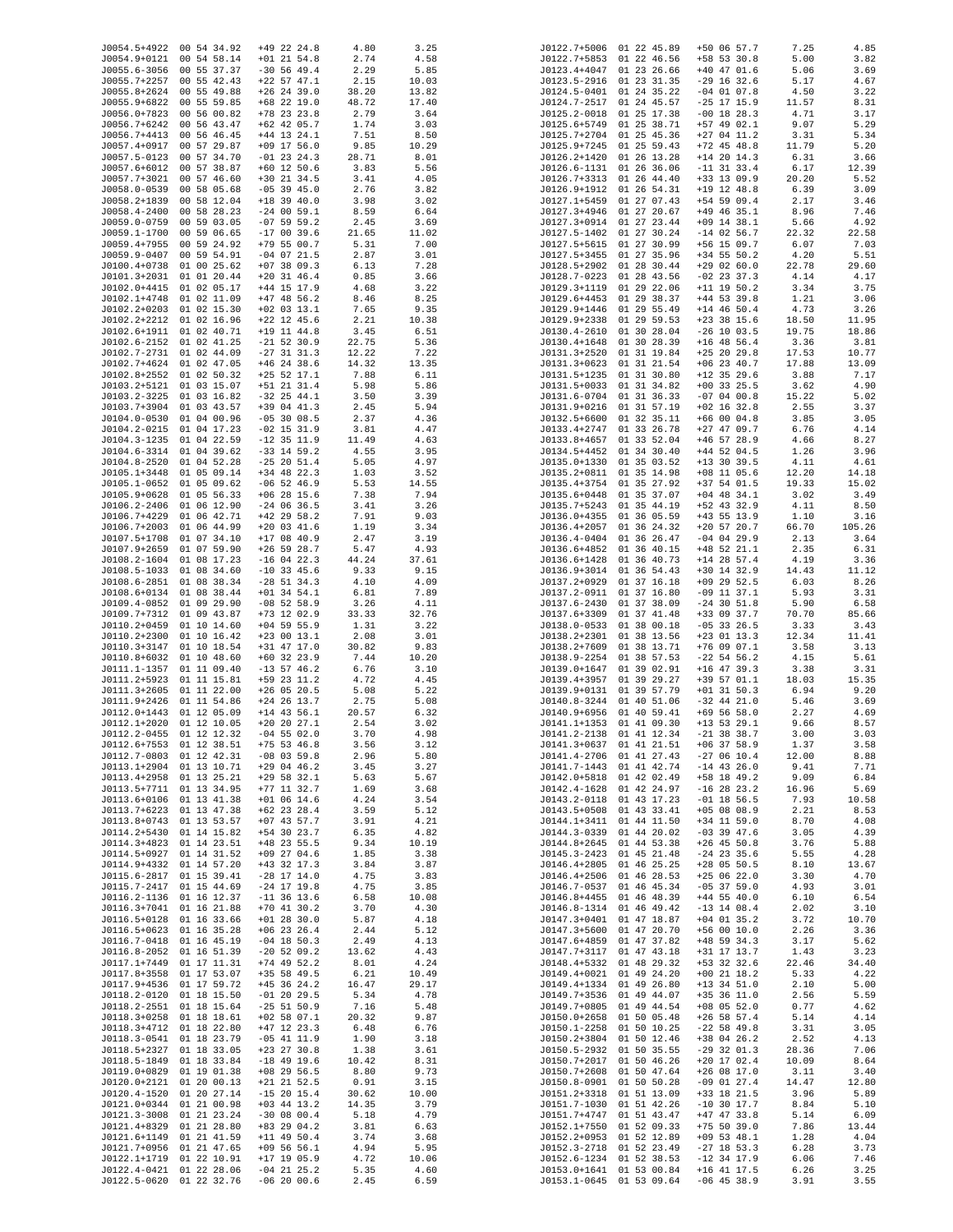| J0153.3-0333 01 53 24.00 |             | $-03$ 33 55.2 | 12.52 | 45.84 |                  | J0222.8+8618 02 22 52.14 | $+86$ 18 59.1 | 70.99 | 186.87 |
|--------------------------|-------------|---------------|-------|-------|------------------|--------------------------|---------------|-------|--------|
| J0153.8+4055 01 53 48.82 |             | $+40$ 55 56.7 | 4.74  | 6.12  |                  | J0223.0+5448 02 23 03.34 | $+54$ 48 51.6 | 11.90 | 11.43  |
| J0153.9+1112 01 53 56.87 |             | $+11$ 12 59.9 | 3.74  | 8.30  | J0223.7+4000     | 02 23 43.14              | $+40$ 00 52.7 | 27.55 | 4.74   |
| J0154.0-1458 01 54 02.20 |             | $-14$ 58 38.6 | 10.38 | 5.71  | J0223.7-2818     | 02 23 43.96              | $-28$ 18 56.3 | 12.43 | 10.31  |
| J0154.8-3535 01 54 49.05 |             | $-35$ 35 18.9 | 6.22  | 9.44  | J0224.2+2750     | 02 24 12.34              | $+27$ 50 13.0 | 16.30 | 12.09  |
| J0154.8+4559             | 01 54 54.00 | $+45$ 59 46.5 | 2.84  | 4.01  | J0224.9+7655     | 02 24 54.40              | $+76$ 55 54.3 | 12.16 | 7.17   |
|                          |             |               |       |       |                  |                          |               |       |        |
| J0154.9+2426 01 54 56.99 |             | $+24$ 26 40.5 | 4.45  | 19.64 | J0225.0-2312     | 02 25 02.76              | $-23$ 12 46.9 | 13.91 | 8.23   |
| J0155.0+2228             | 01 55 00.65 | $+22$ 28 58.8 | 4.61  | 3.28  | $J0225.1 - 0035$ | 02 25 07.94              | $-00$ 35 32.7 | 8.08  | 4.83   |
| J0155.3+3831 01 55 18.04 |             | +38 31 23.5   | 2.07  | 4.49  | J0225.1-0738     | 02 25 09.16              | $-07$ 38 56.2 | 2.07  | 3.21   |
| J0155.4+4722 01 55 28.82 |             | $+47$ 22 00.4 | 3.59  | 3.19  | J0225.3+2653     | 02 25 18.55              | $+26$ 53 04.0 | 10.64 | 5.43   |
| J0155.4+4345 01 55 29.99 |             | +43 45 53.7   | 20.08 | 21.44 | J0225.9+0347     | 02 25 55.98              | $+03$ 47 21.9 | 4.74  | 5.26   |
|                          |             |               |       |       |                  |                          |               |       |        |
| J0156.1+1356 01 56 08.46 |             | $+13$ 56 10.6 | 3.26  | 5.92  |                  | J0227.0+5119 02 27 01.61 | +51 19 55.1   | 7.57  | 5.89   |
| J0156.3+4202 01 56 21.21 |             | $+42$ 02 23.7 | 6.64  | 7.27  | J0227.1+1913     | 02 27 09.86              | $+19$ 13 56.5 | 2.62  | 4.40   |
| J0156.5+2102 01 56 32.73 |             | $+21$ 02 30.3 | 6.47  | 6.96  | J0227.2-1246     | 02 27 15.19              | $-12$ 46 44.5 | 5.05  | 6.67   |
| J0156.6+3550 01 56 36.48 |             | $+35$ 50 47.5 | 2.76  | 7.12  | J0227.3-3037     | 02 27 20.52              | $-30$ 37 47.3 | 8.31  | 6.61   |
| J0157.1+2851 01 57 10.83 |             | $+28$ 51 38.4 | 31.84 | 33.26 |                  | J0227.5+5233 02 27 32.44 | $+52$ 33 38.4 | 9.30  | 6.79   |
| J0157.6-1043 01 57 41.47 |             | $-10$ 43 41.3 | 13.87 | 6.78  |                  | J0228.1-0115 02 28 07.62 | $-01$ 15 47.1 | 5.18  | 3.59   |
|                          |             |               |       |       |                  |                          |               |       |        |
| J0157.7+2253 01 57 46.73 |             | $+22$ 53 13.4 | 4.37  | 3.25  | J0228.6+1450     | 02 28 38.33              | $+14$ 50 39.4 | 2.90  | 3.29   |
| J0157.8-2102 01 57 53.29 |             | $-21$ 02 21.0 | 7.13  | 6.97  | J0228.7+4939     | 02 28 42.81              | +49 39 30.7   | 9.77  | 7.50   |
| J0157.9+0924 01 57 56.64 |             | $+09$ 24 06.0 | 0.57  | 3.05  | J0228.7+6910     | 02 28 44.48              | $+69$ 10 29.2 | 2.73  | 3.45   |
| J0158.2-2220 01 58 14.54 |             | $-22$ 20 44.0 | 4.65  | 4.10  | J0228.8+6721     | 02 28 49.69              | $+67$ 21 03.0 | 2.11  | 3.09   |
| J0158.5-0042 01 58 32.32 |             | $-00$ 42 28.9 | 1.52  | 9.56  | J0228.8-0337     | 02 28 53.20              | $-03$ 37 40.6 | 7.25  | 6.31   |
| J0158.5-2459 01 58 33.32 |             | $-24$ 59 36.4 |       | 7.19  | J0228.9+1310     | 02 28 54.50              | $+13$ 10 38.5 |       | 3.60   |
|                          |             |               | 6.00  |       |                  |                          |               | 4.53  |        |
| J0159.1+1252 01 59 09.20 |             | $+12$ 52 33.1 | 3.90  | 4.46  | J0229.2+7743     | 02 29 15.32              | $+77$ 43 20.8 | 8.81  | 3.84   |
| J0200.0+8118 02 00 04.52 |             | $+81$ 18 07.4 | 4.17  | 3.70  | J0229.3+4700     | 02 29 21.42              | $+47$ 00 13.9 | 7.15  | 9.16   |
| J0200.2-3053 02 00 12.43 |             | $-30$ 53 24.7 | 29.80 | 12.82 | J0229.9+5744     | 02 29 57.80              | +57 44 44.9   | 5.44  | 4.26   |
| J0200.5+1703 02 00 30.98 |             | $+17$ 03 19.3 | 2.92  | 5.23  | J0230.0+2153     | 02 30 01.34              | $+21$ 53 05.9 | 1.99  | 3.21   |
| J0200.6+4427 02 00 38.62 |             | $+44$ 27 16.3 | 7.97  | 4.59  |                  | J0230.1+8141 02 30 09.92 | $+81$ 41 30.0 | 3.50  | 4.13   |
| J0200.7+3338 02 00 46.38 |             | +33 38 14.2   | 4.52  | 8.07  |                  | J0231.0+0149 02 31 01.54 | $+01$ 49 55.5 | 2.89  | 5.05   |
|                          |             |               |       |       |                  |                          |               |       |        |
| J0201.4+1027 02 01 24.05 |             | $+10$ 27 13.3 | 0.99  | 3.44  | J0231.0+1737     | 02 31 03.37              | $+17$ 37 23.0 | 6.36  | 6.85   |
| J0201.4+0833 02 01 24.96 |             | $+08$ 33 01.1 | 1.28  | 3.52  |                  | J0231.5-2039 02 31 32.13 | $-20$ 39 35.3 | 7.22  | 3.45   |
| J0201.4+2734 02 01 26.49 |             | $+27$ 34 32.7 | 4.97  | 4.16  |                  | J0231.8+3933 02 31 48.92 | $+39$ 33 00.6 | 13.16 | 5.42   |
| J0201.6+1836 02 01 41.19 |             | $+18$ 36 36.2 | 8.72  | 12.28 | J0232.4+3424     | 02 32 28.76              | $+34$ 24 03.2 | 26.68 | 6.25   |
| J0201.9-1132 02 01 57.26 |             | $-11$ 32 33.0 | 8.63  | 4.46  | J0232.7+0928     | 02 32 46.66              | $+09$ 28 09.2 | 2.45  | 3.32   |
|                          |             |               |       |       |                  |                          |               |       |        |
| J0202.4-0939 02 02 26.09 |             | $-09$ 39 37.6 | 4.75  | 3.21  | J0232.7-1133     | 02 32 47.94              | $-11$ 33 35.0 | 4.69  | 3.76   |
| J0202.6+6915 02 02 40.15 |             | $+69$ 15 37.6 | 2.69  | 3.79  | J0232.8-0645     | 02 32 53.87              | $-06$ 45 51.2 | 10.07 | 7.45   |
| J0202.8-0048 02 02 52.16 |             | $-00$ 48 40.4 | 0.95  | 4.32  | J0233.1+2349     | 02 33 11.03              | $+23$ 49 44.3 | 5.67  | 4.65   |
| J0202.9-0605 02 02 56.16 |             | $-06$ 05 40.6 | 2.58  | 3.58  | J0233.3-1000     | 02 33 21.85              | $-10$ 00 27.2 | 8.56  | 4.35   |
| J0203.0+4818 02 03 02.34 |             | +48 18 33.9   | 7.02  | 5.00  | J0233.4-2321     | 02 33 24.78              | $-23$ 21 03.8 | 14.15 | 8.80   |
| J0203.2+6214 02 03 14.18 |             | $+62$ 14 58.6 | 8.41  | 4.05  | J0234.3+3134     | 02 34 23.81              | +31 34 17.0   | 29.33 | 10.37  |
|                          |             |               |       |       |                  |                          | $-04$ 02 06.3 |       |        |
| J0203.4+1951 02 03 29.93 |             | $+19$ 51 23.7 | 9.52  | 4.36  |                  | J0235.1-0402 02 35 06.95 |               | 12.48 | 8.00   |
| J0203.5+1315 02 03 35.82 |             | $+13$ 15 38.8 | 5.38  | 6.96  | J0235.4+0317     | 02 35 29.69              | $+03$ 17 01.1 | 1.96  | 3.26   |
| J0204.1+6808 02 04 08.58 |             | $+68$ 08 49.3 | 5.90  | 10.99 |                  | J0235.5-0219 02 35 32.31 | $-02$ 19 33.2 | 5.63  | 3.06   |
| J0204.3+3632 02 04 21.20 |             | $+36$ 32 52.4 | 3.94  | 3.63  | J0235.5+2908     | 02 35 35.07              | $+29$ 08 56.0 | 20.64 | 15.83  |
| J0204.8+1514 02 04 50.55 |             | $+15$ 14 10.9 | 3.81  | 4.36  | J0235.7+6322     | 02 35 42.89              | $+63$ 22 40.5 | 6.43  | 7.20   |
| J0204.9+5757 02 04 58.72 |             | $+57$ 57 18.8 | 5.74  | 3.07  | J0235.9+4123     | 02 35 55.36              | $+41$ 23 09.0 | 13.34 | 13.80  |
|                          |             |               |       |       |                  |                          |               |       |        |
| J0205.1+0301 02 05 09.32 |             | $+03$ 01 34.1 | 2.12  | 4.84  | J0235.9-2850     | 02 35 56.35              | $-28$ 50 44.5 | 5.94  | 4.54   |
| J0205.2-1801 02 05 17.59 |             | $-18$ 01 05.7 | 11.82 | 5.90  | J0236.1-1307     | 02 36 09.61              | $-13$ 07 57.7 | 5.86  | 4.37   |
| J0205.4+0101 02 05 25.04 |             | $+01$ 01 52.4 | 1.71  | 3.58  | J0236.3+1402     | 02 36 22.58              | $+14$ 02 00.9 | 3.30  | 3.66   |
| J0205.5+6449 02 05 32.60 |             | $+64$ 49 41.0 | 27.43 | 11.48 | J0236.5+0709     | 02 36 30.21              | $+07$ 09 26.5 | 2.40  | 3.33   |
| J0206.0+5705 02 06 05.73 |             | $+57$ 05 45.4 | 7.27  | 4.62  | J0237.1+1550     | 02 37 07.23              | $+15$ 50 08.7 | 7.26  | 3.04   |
| J0206.6+8325 02 06 38.77 |             | +83 25 11.5   | 2.77  | 3.13  | J0237.7-1932     | 02 37 43.68              | $-19$ 32 32.6 | 37.60 | 26.80  |
| J0207.0+2930 02 07 00.67 |             | $+29$ 30 39.2 | 13.25 | 9.64  | J0237.8+6457     | 02 37 50.10              | $+64$ 57 59.0 | 5.87  | 5.91   |
|                          |             |               |       |       |                  |                          |               |       |        |
| J0207.1+0658 02 07 07.24 |             | $+06$ 58 49.8 | 5.68  | 9.31  | J0237.8+1858     | 02 37 50.45              | $+18$ 58 60.0 | 2.72  | 3.05   |
| J0207.2-0917 02 07 16.78 |             | $-09$ 17 24.4 | 4.51  | 3.68  | J0238.0+5911     | 02 38 02.55              | +59 11 55.4   | 43.52 | 52.14  |
| J0207.3+7956 02 07 21.71 |             | $+79$ 56 13.5 | 8.22  | 7.23  | J0238.2+2725     | 02 38 12.43              | $+27$ 25 29.8 | 11.21 | 7.81   |
| J0207.6+1116 02 07 36.09 |             | $+11$ 16 46.4 | 2.12  | 3.33  | J0238.3+2006     | 02 38 21.01              | $+20$ 06 22.6 | 1.96  | 4.57   |
| J0208.1+0023 02 08 11.19 |             | $+00$ 23 20.9 | 2.70  | 6.48  | J0238.4+6108     | 02 38 29.94              | $+61$ 08 41.9 | 3.24  | 3.15   |
| J0208.3-3039 02 08 20.50 |             | $-30$ 39 31.4 |       | 4.07  | J0238.5+1010     | 02 38 30.82              | $+10$ 10 09.8 |       |        |
|                          |             |               | 5.15  |       |                  |                          |               | 9.93  | 3.95   |
| J0208.4-0047 02 08 26.03 |             | $-00$ 47 34.1 | 2.12  | 3.22  | J0238.6+0234     | 02 38 37.02              | $+02$ 34 45.5 | 2.76  | 3.10   |
| J0209.4+1244 02 09 27.02 |             | $+12$ 44 13.1 | 2.16  | 3.04  | J0239.0+3504     | 02 39 00.74              | $+35$ 04 28.2 | 4.74  | 3.11   |
| J0209.5-0736 02 09 31.35 |             | $-07$ 36 45.3 | 3.89  | 3.58  | J0239.2-1408     | 02 39 16.15              | $-14$ 08 03.3 | 7.91  | 4.17   |
| J0209.6+6141 02 09 38.27 |             | $+61$ 41 09.7 | 8.31  | 4.69  | J0239.4-1127     | 02 39 26.23              | $-11$ 27 57.9 | 8.25  | 7.34   |
| J0209.6+3547 02 09 38.71 |             | +35 47 48.9   | 11.09 | 11.57 |                  | J0240.2+1539 02 40 14.22 | $+15$ 39 05.0 | 5.44  | 3.77   |
| J0209.7-0137 02 09 45.44 |             | $-01$ 37 46.4 | 3.64  | 7.00  |                  | J0240.3+0531 02 40 19.28 | $+05$ 31 35.0 | 1.43  | 3.76   |
| J0209.7+0949 02 09 47.46 |             |               |       |       |                  | J0241.0+5642 02 41 03.31 |               |       |        |
|                          |             | $+09$ 49 56.9 | 4.39  | 8.20  |                  |                          | $+56$ 42 51.6 | 3.69  | 4.15   |
| J0210.1-1058 02 10 06.75 |             | $-10$ 58 03.0 | 13.56 | 6.34  |                  | J0241.1+7202 02 41 10.73 | $+72$ 02 09.4 | 9.77  | 6.39   |
| J0210.2+1532 02 10 14.31 |             | $+15$ 32 36.3 | 5.98  | 6.87  | J0241.6-0647     | 02 41 37.93              | $-06$ 47 27.8 | 7.02  | 5.69   |
| J0210.2-0343 02 10 15.19 |             | $-03$ 43 58.0 | 3.89  | 6.64  |                  | J0242.3+4222 02 42 21.34 | $+42$ 22 53.8 | 3.88  | 3.53   |
| J0210.5-1903 02 10 30.41 |             | $-19$ 03 48.5 | 4.31  | 3.13  | J0242.6-0000     | 02 42 40.83              | $-00$ 00 45.5 | 27.04 | 31.41  |
| J0211.0-0644 02 11 05.32 |             | $-06$ 44 42.5 | 5.45  | 4.00  | J0243.5+1925     | 02 43 33.42              | $+19$ 25 09.6 | 2.52  | 3.24   |
| J0211.2+2119 02 11 12.46 |             | $+21$ 19 32.6 | 12.85 | 8.68  | J0243.7+5009     | 02 43 42.40              | +50 09 30.7   | 12.61 | 24.34  |
|                          |             |               |       |       |                  |                          |               |       |        |
| J0211.3+4350 02 11 18.23 |             | $+43$ 50 55.7 | 1.64  | 4.68  | J0243.9+2606     | 02 43 56.91              | $+26$ 06 28.4 | 4.08  | 4.06   |
| J0212.1-2800 02 12 09.96 |             | $-28$ 00 15.5 | 3.85  | 4.11  | J0244.2+3643     | 02 44 16.16              | $+36$ 43 56.6 | 2.89  | 3.01   |
| J0212.2+5221 02 12 12.44 |             | $+52$ 21 41.2 | 5.63  | 6.44  | J0244.4-0527     | 02 44 26.18              | $-05$ 27 24.7 | 5.75  | 3.02   |
| J0212.4+0722 02 12 26.88 |             | $+07$ 22 00.3 | 9.70  | 8.20  | J0244.5+3933     | 02 44 31.79              | $+39$ 33 59.3 | 12.90 | 5.13   |
| J0212.5-0820 02 12 34.83 |             | $-08$ 20 50.5 | 4.23  | 4.55  |                  | J0244.5+3501 02 44 33.83 | $+35$ 01 33.3 | 3.77  | 4.27   |
| J0213.5+1557 02 13 32.71 |             | $+15$ 57 04.7 | 3.23  | 3.22  |                  | J0244.6+2924 02 44 40.57 | $+29$ 24 47.9 | 8.43  | 4.86   |
| J0213.7+1219 02 13 43.63 |             | $+12$ 19 39.5 | 4.56  | 5.19  | J0244.7+3021     | 02 44 43.14              | $+30$ 21 19.0 | 5.17  | 3.18   |
|                          |             |               |       |       | J0245.0+0553     |                          |               |       |        |
| J0213.7+0300 02 13 45.40 |             | $+03$ 00 17.2 | 8.20  | 4.25  |                  | 02 45 03.67              | $+05$ 53 05.9 | 1.72  | 3.12   |
| J0213.9+6013 02 13 54.60 |             | $+60$ 13 53.8 | 11.13 | 10.20 | J0245.2+4506     | 02 45 17.19              | $+45$ 06 38.0 | 2.46  | 3.66   |
| J0214.1+3053 02 14 07.13 |             | $+30$ 53 44.9 | 1.99  | 6.47  | J0245.3+5349     | 02 45 19.29              | +53 49 34.9   | 2.68  | 3.47   |
| J0214.6-2015 02 14 39.73 |             | $-20$ 15 59.1 | 2.68  | 3.14  |                  | J0245.4+0302 02 45 26.69 | $+03$ 02 24.6 | 3.52  | 7.48   |
| J0214.9+3506 02 14 58.39 |             | +35 06 38.7   | 8.56  | 6.12  | J0247.5+5240     | 02 47 30.55              | $+52$ 40 26.5 | 5.56  | 5.92   |
| J0215.0+2000 02 15 05.91 |             | $+20$ 00 52.5 | 10.39 | 9.40  |                  | J0247.5+3754 02 47 32.20 | $+37$ 54 50.2 | 4.46  | 3.57   |
|                          |             |               |       |       |                  |                          |               |       |        |
| J0215.3+0926 02 15 19.64 |             | $+09$ 26 12.6 | 2.86  | 3.67  |                  | J0247.6+1004 02 47 40.54 | $+10$ 04 28.5 | 3.12  | 4.91   |
| J0215.4-3121 02 15 27.30 |             | $-31$ 21 42.1 | 5.29  | 5.12  |                  | J0247.7+2824 02 47 43.07 | $+28$ 24 06.3 | 10.56 | 11.12  |
| J0215.6-1259 02 15 36.88 |             | $-12$ 59 31.2 | 35.24 | 4.24  |                  | J0247.9-2931 02 47 58.22 | $-29$ 31 16.6 | 3.52  | 3.44   |
| J0216.5+1806 02 16 32.35 |             | $+18$ 06 31.0 | 10.39 | 4.30  | J0248.0+3559     | 02 48 03.32              | $+35$ 59 54.0 | 1.96  | 3.21   |
| J0217.0+2804 02 17 01.94 |             | $+28$ 04 56.9 | 9.46  | 8.94  | J0248.2+1322     | 02 48 16.16              | $+13$ 22 46.9 | 3.43  | 4.65   |
| J0217.1+1104 02 17 07.65 |             | $+11$ 04 14.5 | 12.16 | 8.60  | J0248.5+2512     | 02 48 30.51              | $+25$ 12 25.3 | 4.03  | 8.85   |
|                          |             |               |       |       |                  | 02 48 42.27              | $+29$ 55 57.2 |       |        |
| J0217.5-1757 02 17 34.22 |             | $-17$ 57 39.3 | 8.33  | 7.35  | J0248.7+2955     |                          |               | 6.55  | 4.47   |
| J0217.9-1631 02 17 57.18 |             | $-16$ 31 12.9 | 5.92  | 4.91  | J0248.7+5808     | 02 48 47.95              | +58 08 40.2   | 6.93  | 5.31   |
| J0218.5+0256 02 18 35.39 |             | $+02$ 56 05.6 | 8.11  | 6.32  | J0249.5+4305     | 02 49 30.37              | $+43$ 05 23.4 | 18.16 | 25.38  |
| J0218.7-2448 02 18 43.93 |             | $-24$ 48 17.3 | 13.96 | 17.21 | J0249.5-0759     | 02 49 35.46              | $-07$ 59 21.4 | 6.43  | 5.09   |
| J0219.4-0539 02 19 28.73 |             | $-05$ 39 48.2 | 4.05  | 12.26 | J0249.6+0440     | 02 49 39.93              | $+04$ 40 27.8 | 1.81  | 3.09   |
| J0219.7-1038 02 19 46.86 |             | $-10$ 38 53.0 | 4.30  | 4.23  | J0249.8-1559     | 02 49 51.68              | $-15$ 59 58.9 | 3.35  | 3.03   |
|                          |             |               |       |       |                  |                          |               |       |        |
| J0220.1+2035 02 20 07.78 |             | $+20$ 35 41.6 | 5.81  | 5.76  |                  | J0249.9+3332 02 49 56.87 | +33 32 41.5   | 6.98  | 11.49  |
| J0220.7+1121 02 20 47.61 |             | $+11$ 21 42.1 | 9.70  | 5.97  | J0250.2+1854     | 02 50 12.00              | $+18$ 54 14.1 | 2.29  | 3.15   |
| J0220.7+3241 02 20 47.87 |             | $+32$ 41 04.3 | 2.26  | 5.02  | J0250.2+3934     | 02 50 12.28              | +39 34 34.9   | 21.42 | 8.23   |
| J0220.8+7004 02 20 53.18 |             | $+70$ 04 15.9 | 2.35  | 3.77  |                  | J0250.6-3135 02 50 40.93 | $-31$ 35 11.9 | 2.43  | 3.40   |
| J0220.9-0156 02 20 54.43 |             | $-01$ 56 49.0 | 42.09 | 27.03 | J0251.0+0612     | 02 51 03.00              | $+06$ 12 04.2 | 8.41  | 5.73   |
| J0221.7-0413 02 21 43.36 |             | $-04$ 13 45.3 | 2.96  | 3.25  | J0251.7+1550     | 02 51 43.50              | $+15$ 50 14.3 | 8.74  | 23.07  |
| J0222.0+0826 02 22 01.66 |             | $+08$ 26 41.4 | 13.76 | 10.18 | J0251.8+2258     | 02 51 52.13              | $+22$ 58 49.6 | 4.56  | 5.66   |
|                          |             |               |       |       |                  |                          |               |       |        |
| J0222.2-3222 02 22 12.15 |             | $-32$ 22 10.7 | 2.30  | 4.42  |                  | J0251.9+6741 02 51 59.98 | $+67$ 41 35.7 | 2.70  | 3.62   |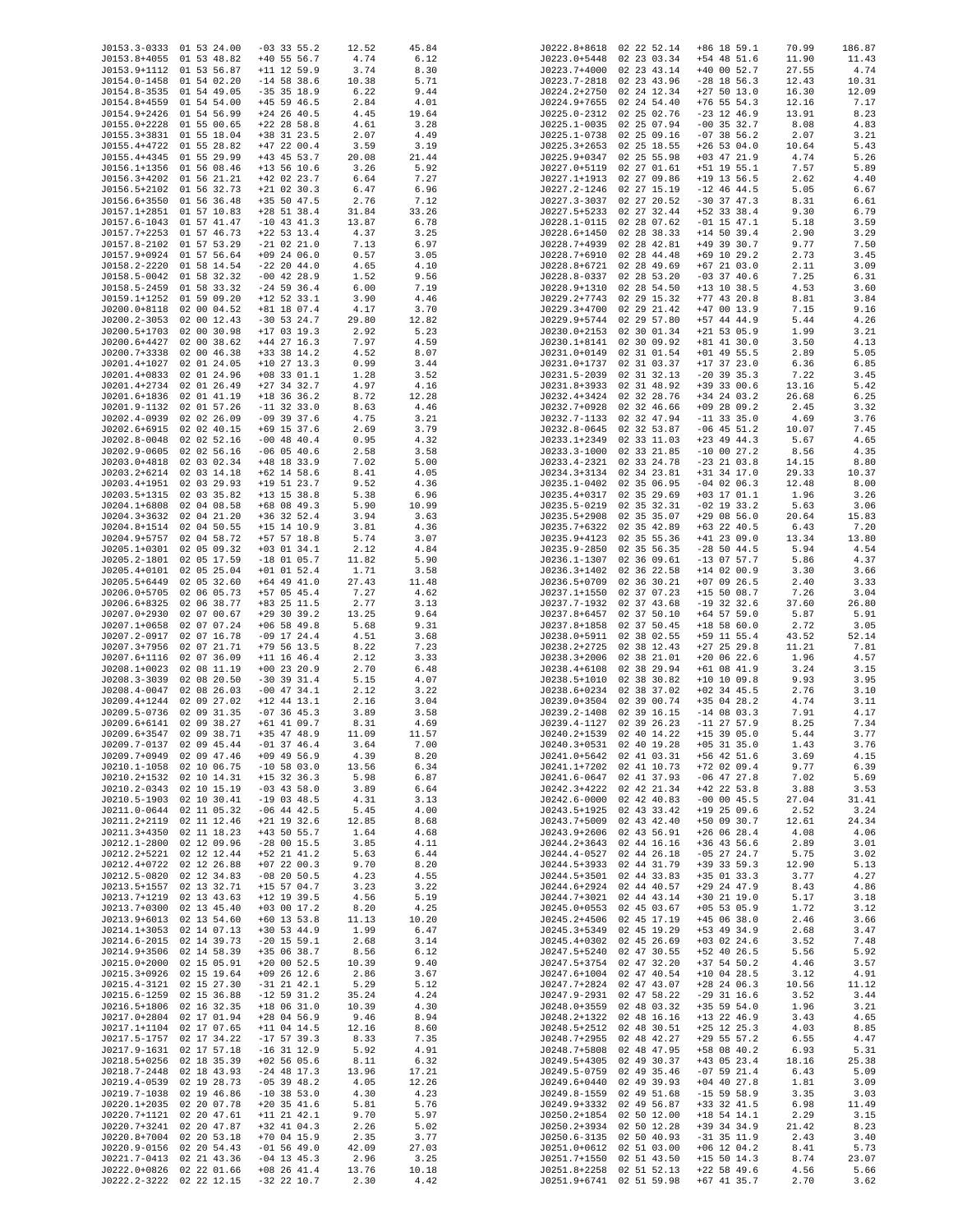| J0252.0-0602 02 52 04.92 |             |                 |        |       | J0321.4-2940 |                          |               |       |       |
|--------------------------|-------------|-----------------|--------|-------|--------------|--------------------------|---------------|-------|-------|
|                          |             | $-06$ 02 50.4   | 2.47   | 5.13  |              | 03 21 28.58              | $-29$ 40 52.4 | 5.24  | 6.63  |
| J0252.1+1417             | 02 52 07.26 | $+14$ 17 07.7   | 2.70   | 3.45  |              | J0322.0+5126 03 22 04.87 | $+51$ 26 25.4 | 8.51  | 4.55  |
| J0252.2+0826             | 02 52 16.35 | $+08$ 26 14.7   | 4.35   | 4.29  | J0322.3+1748 | 03 22 22.62              | $+17$ 48 44.5 | 6.37  | 7.07  |
| J0252.8-2957             | 02 52 53.17 | $-29$ 57 39.5   | 5.85   | 10.11 | J0323.3+1205 | 03 23 19.00              | $+12$ 05 19.8 | 9.59  | 3.77  |
| J0253.4-1733             | 02 53 24.43 | $-17$ 33 07.1   | 3.88   | 3.26  | J0323.8+5245 | 03 23 52.94              | $+52$ 45 09.0 | 6.02  | 3.56  |
| J0253.6+0100             | 02 53 41.95 | $+01$ 00 51.8   | 9.58   | 12.77 | J0324.1+0442 | 03 24 07.79              | $+04$ 42 10.5 | 5.20  | 5.41  |
|                          |             |                 |        | 7.42  |              |                          |               |       |       |
| J0253.7+4509             | 02 53 42.15 | $+45$ 09 53.7   | 5.94   |       | J0324.6-0324 | 03 24 41.00              | $-03$ 24 19.9 | 16.83 | 20.66 |
| J0253.8+3841 02 53 52.08 |             | +38 41 42.0     | 9.25   | 3.26  | J0325.0+6329 | 03 25 03.12              | $+63$ 29 26.9 | 3.56  | 4.96  |
| J0253.9+2014             | 02 53 59.23 | $+20$ 14 53.2   | 10.42  | 10.69 | J0325.0+2444 | 03 25 04.43              | $+24$ 44 46.3 | 5.94  | 6.94  |
| J0254.0-3254             | 02 54 00.16 | $-32$ 54 21.7   | 1.68   | 3.37  | J0325.1+3128 | 03 25 10.25              | +31 28 25.5   | 4.79  | 8.21  |
| J0255.2+4806 02 55 16.59 |             | +48 06 47.4     | 7.75   | 9.62  | J0325.3+4748 | 03 25 21.88              | $+47$ 48 11.0 | 1.66  | 3.59  |
|                          |             |                 |        |       |              |                          |               |       |       |
| J0255.6+2534 02 55 41.80 |             | $+25$ 34 02.4   | 1.18   | 3.01  | J0325.4+2130 | 03 25 27.08              | $+21$ 30 01.6 | 4.82  | 6.19  |
| J0255.8-0259             | 02 55 51.95 | $-02$ 59 11.8   | 10.01  | 9.63  | J0326.4+0539 | 03 26 28.64              | $+05$ 39 20.1 | 4.55  | 5.02  |
| J0255.8-2027             | 02 55 52.22 | $-20$ 27 45.8   | 10.99  | 7.34  | J0326.4+2804 | 03 26 29.74              | $+28$ 04 13.4 | 2.93  | 3.30  |
| J0256.2-2324             | 02 56 14.98 | $-23$ 24 50.3   | 26.60  | 11.18 | J0327.3-1230 | 03 27 20.13              | $-12$ 30 38.6 | 7.22  | 7.16  |
|                          |             |                 |        |       |              |                          |               |       |       |
| J0256.7+0929             | 02 56 45.06 | $+09$ 29 12.9   | 4.58   | 4.11  | J0327.3+1208 | 03 27 23.35              | $+12$ 08 37.4 | 12.34 | 9.52  |
| J0256.8-2718             | 02 56 51.35 | $-27$ 18 00.6   | 4.54   | 3.22  | J0327.8-0929 | 03 27 50.73              | $-09$ 29 10.8 | 5.41  | 5.45  |
| J0256.9+5207             | 02 56 55.07 | +52 07 10.1     | 3.61   | 3.03  | J0327.9+0234 | 03 27 58.81              | $+02$ 34 03.9 | 28.42 | 39.49 |
| J0257.8+0601             | 02 57 48.58 | $+06$ 01 51.0   | 30.71  | 4.38  | J0328.6-2841 | 03 28 36.58              | $-28$ 41 51.7 | 12.31 | 12.31 |
| J0257.8+4050             | 02 57 50.83 | $+40$ 50 33.3   | 5.01   | 5.86  | J0328.8-0545 | 03 28 51.38              | $-05$ 45 37.7 | 3.35  | 3.76  |
|                          |             |                 |        |       |              |                          |               |       |       |
| J0257.9+5921             | 02 57 55.87 | +59 21 43.0     | 1.87   | 5.36  | J0329.1-2600 | 03 29 11.79              | $-260014.0$   | 11.24 | 6.71  |
| J0257.9+5544             | 02 57 56.09 | +55 44 55.5     | 3.18   | 6.85  | J0329.8+5332 | 03 29 52.38              | +53 32 34.9   | 14.67 | 3.29  |
| J0258.3+1136 02 58 20.34 |             | $+11$ 36 47.9   | 2.92   | 3.04  | J0329.8-2357 | 03 29 53.91              | $-23$ 57 10.6 | 4.22  | 3.14  |
| J0258.7-1321             | 02 58 44.35 | $-13$ 21 39.7   | 3.44   | 3.25  | J0330.0-1638 | 03 30 04.76              | $-16$ 38 50.8 | 15.85 | 11.18 |
| J0259.6+1355             | 02 59 38.49 | $+13$ 55 02.3   | 7.54   | 4.45  | J0330.1-0405 | 03 30 11.48              | $-04$ 05 51.5 | 3.20  | 3.14  |
|                          |             |                 |        |       |              |                          |               |       |       |
| J0259.6-0518             | 02 59 40.54 | $-05$ 18 21.3   | 3.70   | 3.97  | J0330.3+4544 | 03 30 20.80              | $+45$ 44 50.2 | 10.43 | 8.23  |
| J0259.9+3237             | 02 59 55.35 | +32 37 37.1     | 2.48   | 5.44  | J0330.4+7150 | 03 30 26.28              | $+71$ 50 15.0 | 9.20  | 3.68  |
| J0300.5-3414             | 03 00 35.97 | $-34$ 14 06.8   | 6.85   | 13.16 | J0330.4+4101 | 03 30 27.61              | $+41$ 01 44.3 | 11.91 | 5.74  |
| J0300.6+7439             | 03 00 39.72 | $+74$ 39 30.1   | 3.60   | 4.58  | J0330.6+2219 | 03 30 40.97              | $+22$ 19 31.0 | 4.80  | 4.38  |
|                          |             |                 |        |       |              |                          |               |       |       |
| J0300.6-0753             | 03 00 41.82 | $-07$ 53 28.2   | 5.78   | 4.80  | J0330.7+1404 | 03 30 46.98              | $+14$ 04 58.1 | 3.29  | 4.88  |
| J0301.5+7012             | 03 01 33.56 | $+70$ 12 25.0   | 1.87   | 3.15  | J0331.3+6124 | 03 31 22.00              | $+61$ 24 44.1 | 3.43  | 5.73  |
| J0301.6+0155             | 03 01 38.47 | $+01$ 55 09.8   | 25.34  | 11.82 | J0332.2+1711 | 03 32 17.26              | $+17$ 11 49.5 | 3.92  | 4.20  |
| J0301.8+3550             | 03 01 52.00 | $+35$ 50 29.4   | 8.54   | 3.59  | J0332.3+3539 | 03 32 20.77              | +35 39 09.1   | 1.36  | 3.40  |
| J0302.6+2253             | 03 02 38.38 | $+22$ 53 43.0   | 3.08   | 3.60  | J0332.8+3726 | 03 32 49.64              | $+37$ 26 23.0 | 1.41  | 3.54  |
| J0302.7-0322             | 03 02 47.14 | $-03$ 22 23.6   |        | 3.01  | J0333.1-2316 | 03 33 11.21              | $-23$ 16 34.1 |       |       |
|                          |             |                 | 1.93   |       |              |                          |               | 3.85  | 3.73  |
| J0302.8-1824             | 03 02 51.82 | $-18$ 24 30.5   | 3.65   | 3.02  | J0333.2+1104 | 03 33 12.28              | $+11$ 04 25.6 | 5.37  | 3.49  |
| J0303.2-0015             | 03 03 13.05 | $-00$ 15 00.4   | 6.42   | 9.57  | J0333.3-0848 | 03 33 22.47              | $-08$ 48 01.6 | 3.82  | 3.50  |
| J0303.2+1626             | 03 03 14.60 | $+16$ 26 13.0   | 15.57  | 9.63  | J0333.6+0822 | 03 33 37.31              | $+08$ 22 44.6 | 2.77  | 3.84  |
| J0303.2+5253             | 03 03 15.13 | +52 53 19.9     | 3.79   | 3.22  | J0333.7+1142 | 03 33 43.08              | $+11$ 42 09.5 | 5.11  | 3.50  |
| J0303.3+2753             | 03 03 18.04 | $+27$ 53 37.7   | 8.63   | 14.01 | J0334.2-0111 | 03 34 14.30              | $-01$ 11 19.3 | 43.72 | 17.27 |
| J0303.7+1054             | 03 03 42.73 | $+10$ 54 07.8   |        |       | J0334.2+4332 | 03 34 14.46              | $+43$ 32 20.1 |       |       |
|                          |             |                 | 6.39   | 3.55  |              |                          |               | 5.54  | 7.14  |
| J0304.5+5519             | 03 04 34.09 | +55 19 36.9     | 2.59   | 3.01  | J0334.4+3628 | 03 34 27.93              | $+36$ 28 40.3 | 0.87  | 3.08  |
| J0304.9+2551             | 03 04 58.22 | $+25$ 51 44.8   | 4.30   | 4.22  | J0334.4+7410 | 03 34 29.93              | $+74$ 10 30.1 | 18.68 | 16.00 |
| J0305.0+2016             | 03 05 05.08 | $+20$ 16 14.3   | 2.70   | 3.15  | J0334.5+0516 | 03 34 31.49              | $+05$ 16 59.5 | 1.56  | 3.03  |
| J0305.1+6725             | 03 05 07.35 | $+67$ 25 59.6   | 3.97   | 3.10  | J0334.6-0534 | 03 34 38.33              | $-05$ 34 41.3 | 9.44  | 8.87  |
|                          |             |                 |        |       |              |                          |               |       |       |
| J0305.2-1608             | 03 05 15.23 | $-16$ 08 14.7   | 9.15   | 5.25  | J0335.0-1832 | 03 35 05.08              | $-18$ 32 27.8 | 9.42  | 6.58  |
| J0305.5+4042             | 03 05 34.01 | $+40$ 42 13.6   | 3.77   | 5.84  | J0335.3-0656 | 03 35 20.04              | $-06$ 56 28.4 | 5.71  | 3.20  |
| J0305.5+4810             | 03 05 34.44 | $+48$ 10 27.6   | 9.67   | 4.11  | J0335.6+1510 | 03 35 39.15              | $+15$ 10 00.4 | 1.56  | 3.47  |
| J0305.6+2253             | 03 05 38.08 | $+22$ 53 49.7   | 3.39   | 3.56  | J0335.6-3124 | 03 35 40.25              | $-31$ 24 11.1 | 5.25  | 3.77  |
| J0306.2-2814             | 03 06 15.67 | $-28$ 14 15.7   | 2.38   | 4.69  | J0335.7+7055 | 03 35 45.15              | $+70$ 55 59.9 | 15.13 | 5.90  |
|                          |             |                 |        |       |              |                          |               |       |       |
| J0306.8-1206             | 03 06 53.80 | $-12$ 06 31.0   | 12.03  | 4.01  | J0336.0+4851 | 03 36 04.92              | $+48$ 51 39.4 | 3.65  | 5.65  |
| J0307.4-1640             | 03 07 24.23 | $-16$ 40 22.0   | 7.03   | 3.01  | J0336.1+5226 | 03 36 08.55              | +52 26 23.5   | 5.91  | 3.00  |
| J0307.5-2225             | 03 07 31.80 | $-22$ 25 21.5   | 15.52  | 12.45 | J0336.4+1302 | 03 36 26.66              | $+13$ 02 34.3 | 6.69  | 4.95  |
| J0307.6-2429             | 03 07 37.85 | $-24$ 29 53.1   | 4.38   | 3.42  | J0336.4+5338 | 03 36 27.82              | +53 38 50.5   | 12.47 | 6.53  |
| J0308.4+0406             | 03 08 26.10 | $+04$ 06 50.4   | 30.93  | 25.79 | J0336.8+3808 | 03 36 48.40              | +38 08 28.6   | 2.64  | 3.53  |
| J0309.3-1038             | 03 09 19.92 | $-10$ 38 41.5   | 7.24   | 5.53  | J0337.3-1109 | 03 37 18.72              | $-11$ 09 34.1 | 4.57  | 3.87  |
|                          |             |                 |        |       |              |                          |               |       |       |
| J0309.3+2738             | 03 09 21.25 | $+27$ 38 56.4   | 4.73   | 4.89  | J0337.4+2210 | 03 37 24.66              | $+22$ 10 38.9 | 5.45  | 5.69  |
| J0309.9+1705             | 03 09 59.95 | $+17$ 05 58.0   | 61.42  | 96.98 | J0337.5+2546 | 03 37 32.52              | $+25$ 46 35.7 | 4.14  | 5.95  |
| J0310.0-3019             | 03 10 05.09 | $-30$ 19 29.5   | 3.82   | 3.48  | J0337.7+5045 | 03 37 44.17              | $+50$ 45 53.4 | 25.60 | 27.86 |
| J0310.2+0112             | 03 10 13.07 | $+01$ 12 58.0   | 4.74   | 6.31  | J0337.7+0349 | 03 37 44.58              | $+03$ 49 07.2 | 2.57  | 3.37  |
|                          |             |                 |        |       |              |                          |               |       |       |
| J0310.5+4435             | 03 10 31.23 | $+44$ 35 46.0   | 11.19  | 6.58  | J0338.2+1635 | 03 38 16.60              | $+16$ 35 01.4 | 1.32  | 3.16  |
| J0310.6+0815             | 03 10 37.36 | $+08$ 15 00.6   | 2.21   | 3.09  | J0339.1+4423 | 03 39 06.83              | $+44$ 23 24.4 | 2.54  | 5.11  |
| J0310.6+5634 03 10 41.10 |             | $+56$ 34 50.2   | 5.26   | 5.04  |              | J0339.4-1017 03 39 25.09 | $-10$ 17 02.8 | 3.41  | 3.04  |
| J0310.7+1437             | 03 10 46.99 | $+14$ 37 26.9   | 3.67   | 3.01  |              | J0339.9+2933 03 39 57.26 | $+29$ 33 39.5 | 3.69  | 8.36  |
| J0311.5+3043 03 11 35.10 |             | $+30$ 43 23.3   | 5.12   | 3.99  | J0339.9-1649 | 03 39 58.34              | $-16$ 49 13.1 | 5.45  | 3.71  |
|                          |             |                 |        |       |              |                          |               |       |       |
| J0311.7-1311 03 11 45.28 |             | $-13$ 11 33.6   | 10.72  | 4.32  | J0340.1-2442 | 03 40 08.44              | $-24$ 42 28.5 | 4.78  | 5.23  |
| J0311.7-2553             | 03 11 47.41 | $-25$ 53 18.4   | 4.09   | 3.43  | J0340.1+3209 | 03 40 09.15              | +32 09 03.4   | 14.77 | 16.71 |
| J0311.7+0508             | 03 11 47.99 | $+05$ 08 03.1   | 9.93   | 4.21  | J0341.1-1931 | 03 41 06.92              | $-19$ 31 49.0 | 4.08  | 4.22  |
| J0311.8-3129             | 03 11 51.35 | $-31$ 29 48.4   | 4.67   | 5.45  | J0341.4+5750 | 03 41 29.59              | $+57$ 50 13.6 | 3.79  | 3.29  |
| J0312.3+4841             | 03 12 21.77 | $+48$ 41 20.1   | 5.15   | 4.92  | J0341.6+0615 | 03 41 38.59              | $+06$ 15 53.8 | 7.04  | 3.37  |
|                          |             |                 |        |       |              |                          |               |       |       |
| J0312.4+3916             | 03 12 26.36 | $+39$ 16 29.8   | 15.29  | 10.04 | J0341.9+8221 | 03 41 59.80              | +82 21 03.1   | 2.27  | 4.16  |
| J0312.6+2423             | 03 12 36.05 | $+24$ 23 30.4   | 12.27  | 12.22 | J0342.4+1735 | 03 42 28.32              | $+17$ 35 27.6 | 3.42  | 3.14  |
| J0312.7-1449             | 03 12 46.48 | $-14$ 49 52.6   | 19.91  | 10.26 | J0342.9+2101 | 03 42 54.11              | $+21$ 01 28.6 | 5.13  | 7.38  |
| J0313.3+6536             | 03 13 23.44 | $+65$ 36 23.3   | 5.09   | 10.23 | J0343.1+3115 | 03 43 09.84              | $+31$ 15 09.6 | 7.32  | 4.96  |
| J0313.7+5053             | 03 13 44.72 | $+50$ 53 54.5   | 4.86   | 5.53  | J0343.4+0457 | 03 43 29.86              | $+04$ 57 47.2 | 25.92 | 22.55 |
| J0313.9+2020             | 03 13 55.06 | $+20$ 20 25.8   | 5.51   | 11.48 | J0343.9+0236 | 03 43 58.82              | $+02$ 36 09.6 | 4.38  | 5.43  |
|                          |             |                 |        |       |              |                          |               |       |       |
| J0314.3+0843 03 14 18.05 |             | $+08$ 43 43.5   | 3.67   | 3.76  | J0344.6-0009 | 03 44 37.34              | $-00$ 09 33.4 | 1.59  | 3.42  |
| J0314.6+3631 03 14 38.82 |             | +36 31 10.7     | 4.12   | 3.65  | J0344.7+2520 | 03 44 46.53              | $+25$ 20 25.0 | 5.00  | 8.27  |
| J0314.7+4314             | 03 14 43.61 | +43 14 04.7     | 15.20  | 5.94  | J0345.0+1335 | 03 45 03.15              | $+13$ 35 41.6 | 3.01  | 3.85  |
| J0314.7-3030             | 03 14 47.21 | $-30$ 30 11.0   | 4.11   | 3.53  | J0345.2+2006 | 03 45 13.99              | $+20$ 06 02.1 | 2.63  | 3.49  |
|                          | 03 15 21.07 | $+10$ 12 40.2   | 13.63  |       | J0345.2+3827 | 03 45 15.18              |               |       |       |
| J0315.3+1012             |             |                 |        | 21.08 |              |                          | +38 27 29.0   | 6.27  | 6.77  |
| J0315.3-0316             | 03 15 22.90 | $-03$ 16 40.5   | 15.20  | 6.43  | J0345.2+1528 | 03 45 16.24              | $+15$ 28 28.7 | 5.38  | 11.11 |
| J0316.0-2656 03 16 00.92 |             | $-26$ 56 53.8   | 14.04  | 7.62  | J0346.5+4746 | 03 46 30.12              | $+47$ 46 37.4 | 4.92  | 3.58  |
| J0316.3+0113             | 03 16 18.16 | $+01$ 13 11.3   | 2.23   | 3.60  | J0346.5-3423 | 03 46 34.62              | $-34$ 23 09.7 | 34.41 | 5.59  |
| J0316.3-0815 03 16 18.59 |             | $-08$ 15 49.7   | 11.27  | 3.87  | J0346.8+1210 | 03 46 52.59              | $+12$ 10 29.1 | 6.81  | 6.72  |
|                          |             |                 |        |       |              |                          |               |       |       |
| J0316.3+3124             | 03 16 21.71 | $+31$ 24 38.9   | 4.56   | 4.48  | J0347.9+4259 | 03 47 58.79              | $+42$ 59 32.8 | 2.11  | 3.22  |
| J0316.6+5905             | 03 16 38.95 | +59 05 54.7     | 4.72   | 3.70  | J0347.9+0104 | 03 47 59.35              | $+01$ 04 06.8 | 4.48  | 3.88  |
| J0316.9+3437             | 03 16 54.48 | +34 37 09.9     | 7.84   | 14.03 | J0348.7-0412 | 03 48 44.10              | $-04$ 12 57.5 | 8.62  | 7.90  |
| J0317.0+0333 03 17 04.77 |             | $+03$ 33 28.4   | 7.81   | 5.62  | J0348.7-1255 | 03 48 44.38              | $-12$ 55 09.7 | 14.43 | 4.59  |
| J0317.3+3811             | 03 17 22.00 | +38 11 45.8     | 2.89   | 3.20  | J0348.7+3353 | 03 48 46.52              | $+33$ 53 15.0 | 13.81 | 3.52  |
|                          |             |                 |        |       |              |                          |               |       |       |
| J0317.4-1430             | 03 17 28.11 | $-14$ 30 38.2   | 14.93  | 6.79  | J0349.0+0912 | 03 49 03.60              | $+09$ 12 29.5 | 1.74  | 3.03  |
| J0318.0-2020             | 03 18 05.41 | $-20$ 20 20.1   | 4.64   | 5.02  | J0349.4+3015 | 03 49 24.68              | $+30$ 15 24.2 | 6.34  | 8.79  |
| J0318.2-2535             | 03 18 12.16 | $-25$ 35 08.7   | 6.59   | 4.08  | J0349.7+0551 | 03 49 46.53              | $+05$ 51 37.6 | 14.64 | 9.47  |
| J0318.5+2140             | 03 18 32.23 | $+21$ 40 41.3   | 2.71   | 4.52  | J0351.3+1242 | 03 51 23.38              | $+12$ 42 47.1 | 6.70  | 3.02  |
| J0318.6+2815             | 03 18 36.76 | $+28$ 15 36.6   | 8.72   | 9.97  | J0351.4+4515 | 03 51 27.30              | $+45$ 15 46.9 | 3.90  | 5.50  |
|                          |             |                 |        |       |              |                          |               |       |       |
| J0318.6+0441             | 03 18 39.67 | $+04$ 41 46.8   | 8.14   | 5.94  | J0351.4-1429 | 03 51 29.27              | $-14$ 29 36.4 | 50.95 | 34.30 |
| J0318.8-0918             | 03 18 53.30 | $-09$ 18 59.4   | 8.44   | 5.35  | J0351.7-0958 | 03 51 46.16              | $-09$ 58 49.3 | 12.53 | 9.80  |
| J0318.9+1317             | 03 18 57.72 | $+13$ 17 35.8   | 5.49   | 7.93  | J0351.8+5753 | 03 51 52.32              | +57 53 30.4   | 15.87 | 17.92 |
| J0318.9+1628             | 03 18 57.73 | $+16$ 28 29.6   | 8.35   | 4.49  | J0351.9+4031 | 03 51 57.27              | $+40$ 31 53.5 | 3.00  | 3.54  |
|                          |             |                 |        |       |              |                          |               |       |       |
| J0318.9+5755             | 03 18 59.01 | $+57$ 55 04.0   | 13.36  | 13.93 | J0352.0+2624 | 03 52 04.15              | $+26$ 24 13.5 | 13.13 | 15.37 |
| J0319.0+1143             | 03 19 04.58 | $+11$ 43 09.7   | 5.64   | 3.42  | J0352.2+4919 | 03 52 15.48              | $+49$ 19 01.8 | 4.64  | 6.58  |
| J0319.8+4130             | 03 19 48.06 | $+41$ 30 $42.5$ | 137.88 | 15.53 | J0352.3+6758 | 03 52 20.95              | $+67$ 58 27.6 | 6.00  | 7.17  |
| J0320.3-1702             | 03 20 19.33 | $-17$ 02 37.3   | 3.48   | 3.21  | J0352.5-0711 | 03 52 31.70              | $-07$ 11 03.9 | 37.70 | 35.56 |
| J0320.3-3124             | 03 20 23.29 | $-31$ 24 58.2   | 4.79   | 3.61  | J0352.5+2220 | 03 52 33.62              | $+22$ 20 20.2 | 6.38  | 6.74  |
| J0321.2+0846 03 21 12.93 |             | $+08$ 46 06.2   | 1.81   | 3.07  |              | J0353.0+2315 03 53 00.27 | $+23$ 15 40.1 | 3.51  | 3.18  |
|                          |             |                 |        |       |              |                          |               |       |       |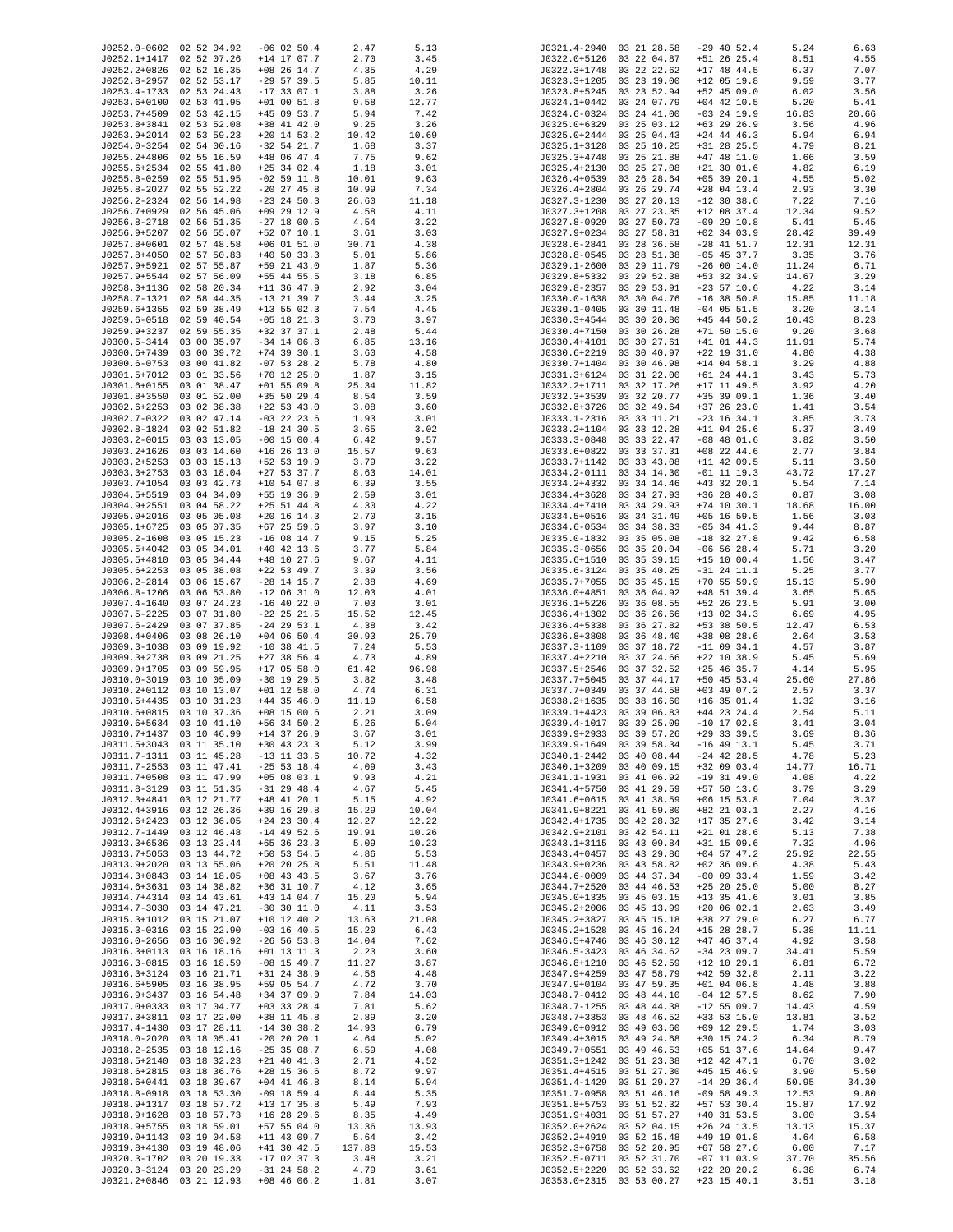| J0353.1+3826 03 53 11.31 |             | $+38$ 26 39.4 | 10.88  | 21.11  |                  | J0423.2-0831 04 23 12.24 | $-08$ 31 29.1   | 6.77   | 5.15  |
|--------------------------|-------------|---------------|--------|--------|------------------|--------------------------|-----------------|--------|-------|
| J0354.0+1725 03 54 02.99 |             | $+17$ 25 28.2 | 5.54   | 3.44   |                  | J0423.3+4053 04 23 18.98 | $+40$ 53 29.2   | 9.14   | 5.77  |
| J0354.0-0522 03 54 04.59 |             | $-05$ 22 13.0 | 9.65   | 5.99   | J0423.8+0031     | 04 23 51.49              | $+00$ 31 06.1   | 9.12   | 6.62  |
| J0354.2-0308 03 54 14.56 |             | $-03$ 08 08.2 | 3.86   | 3.45   | J0423.8+3451     | 04 23 52.97              | $+34$ 51 43.4   | 10.42  | 20.89 |
| J0354.3-1752 03 54 23.01 |             | $-17$ 52 52.7 | 3.51   | 3.06   |                  | J0423.9-2223 04 23 54.15 | $-22$ 23 57.4   | 5.30   | 4.59  |
| J0354.5+3613 03 54 30.05 |             | $+36$ 13 22.9 | 3.78   | 3.47   | J0424.2+2126     | 04 24 16.07              | $+21$ 26 29.0   | 5.40   | 6.17  |
| J0354.5+4154 03 54 31.58 |             |               |        |        | $J0425.4 - 1700$ |                          | $-170025.1$     |        | 3.56  |
|                          |             | $+41$ 54 20.7 | 5.80   | 3.29   |                  | 04 25 29.54              |                 | 5.51   |       |
| J0354.6+5309 03 54 36.18 |             | +53 09 57.9   | 6.26   | 5.97   | J0426.3+0450     | 04 26 19.01              | $+04$ 50 26.4   | 9.70   | 7.00  |
| J0354.9+7254 03 54 55.68 |             | $+72$ 54 39.7 | 19.16  | 17.93  | J0426.5+3050     | 04 26 30.83              | $+30$ 50 16.2   | 5.93   | 4.04  |
| J0355.0+6124 03 55 01.61 |             | $+61$ 24 25.2 | 9.41   | 6.49   | J0426.8+5755     | 04 26 53.72              | $+57$ 55 11.1   | 4.57   | 4.51  |
| J0355.2+0440 03 55 12.69 |             | $+04$ 40 39.5 | 8.90   | 10.31  | J0426.9+4508     | 04 26 56.97              | $+45$ 08 35.4   | 4.57   | 3.47  |
| J0355.9+0256 03 55 59.31 |             | $+02$ 56 23.4 | 6.92   | 4.07   | J0427.4+0853     | 04 27 25.12              | $+08$ 53 35.6   | 6.55   | 3.66  |
| J0356.4-1908 03 56 26.94 |             | $-19$ 08 49.5 | 4.00   | 5.06   | J0427.9+1752     | 04 27 57.23              | $+17$ 52 47.6   | 8.58   | 8.90  |
|                          |             |               |        |        |                  |                          |                 |        |       |
| J0356.5+1900 03 56 33.60 |             | $+19$ 00 35.2 | 8.49   | 8.87   |                  | J0428.0+4711 04 28 03.15 | $+47$ 11 08.7   | 5.01   | 8.77  |
| J0356.9+4720             | 03 56 54.97 | $+47$ 20 25.6 | 8.62   | 5.65   | J0428.7+2133     | 04 28 46.68              | $+21$ 33 32.9   | 2.60   | 3.98  |
| J0356.9+2146 03 56 58.62 |             | $+21$ 46 35.5 | 3.91   | 3.22   | J0428.9+2331     | 04 28 58.99              | $+23$ 31 46.1   | 7.79   | 5.28  |
| J0357.7+5954 03 57 45.55 |             | +59 54 29.7   | 5.53   | 3.26   | J0429.0+5019     | 04 29 00.38              | +50 19 11.5     | 10.09  | 6.55  |
| J0358.1+6549 03 58 10.45 |             | $+65$ 49 58.7 | 6.70   | 3.80   | J0429.2+7709     | 04 29 14.66              | $+77$ 09 09.6   | 21.55  | 6.15  |
| J0358.2+7837             | 03 58 13.57 | +78 37 15.5   | 3.06   | 3.94   | J0429.2+4231     | 04 29 16.79              | $+42$ 31 47.4   | 9.83   | 5.13  |
| J0358.7+4802 03 58 46.75 |             | $+48$ 02 29.6 |        |        | J0429.2+1550     | 04 29 17.80              | $+15$ 50 52.6   |        | 3.51  |
|                          |             |               | 5.71   | 3.30   |                  |                          |                 | 4.75   |       |
| J0359.0+1436 03 59 00.79 |             | $+14$ 36 17.8 | 9.17   | 13.18  | J0429.4-0932     | 04 29 28.75              | $-09$ 32 57.9   | 6.14   | 6.71  |
| J0359.4+5057 03 59 29.67 |             | $+50$ 57 45.8 | 10.02  | 11.80  | J0430.3-2800     | 04 30 18.25              | $-280040.9$     | 10.76  | 4.27  |
| J0359.9-2433 03 59 56.68 |             | $-24$ 33 52.3 | 6.37   | 3.48   | J0430.4+2420     | 04 30 25.47              | $+24$ 20 35.4   | 8.33   | 5.69  |
| J0400.2-1610 04 00 16.57 |             | $-16$ 10 14.0 | 19.69  | 16.18  | J0430.4+3725     | 04 30 29.65              | +37 25 15.5     | 2.31   | 3.46  |
| J0400.3+1818 04 00 23.52 |             | $+18$ 18 01.7 | 3.94   | 4.41   | J0431.1+0112     | 04 31 07.00              | $+01$ 12 54.4   | 16.54  | 6.91  |
| J0400.7+2619             | 04 00 46.89 | $+26$ 19 26.7 | 3.80   | 3.71   | J0431.1+1120     | 04 31 09.89              | $+11$ 20 32.1   | 2.11   | 6.09  |
| J0400.8+3443 04 00 49.06 |             | $+34$ 43 32.9 | 7.41   | 7.81   | J0431.8+4442     | 04 31 49.47              | $+44$ 42 08.3   | 7.63   | 4.37  |
|                          |             |               |        |        |                  |                          |                 |        |       |
| J0401.1+0036 04 01 07.75 |             | $+00$ 36 34.0 | 14.45  | 9.91   | J0431.9+3456     | 04 31 54.70              | +34 56 45.4     | 4.38   | 3.44  |
| J0401.1-0156 04 01 08.70 |             | $-01$ 56 11.0 | 4.89   | 3.04   |                  | J0431.9-1704 04 31 59.06 | $-17$ 04 02.1   | 4.59   | 3.53  |
| J0402.1+0541 04 02 08.58 |             | $+05$ 41 13.7 | 6.26   | 4.81   | J0432.2+0239     | 04 32 16.61              | $+02$ 39 56.5   | 5.53   | 3.35  |
| J0402.5+2657 04 02 33.51 |             | $+26$ 57 54.8 | 3.30   | 4.16   |                  | J0432.5+5631 04 32 32.86 | $+56$ 31 38.1   | 5.35   | 3.69  |
| J0402.7+2248 04 02 44.19 |             | $+22$ 48 22.7 | 4.72   | 3.89   | J0432.6+4138     | 04 32 37.02              | $+41$ 38 27.8   | 14.40  | 10.32 |
| J0402.9+4505 04 02 59.49 |             | $+45$ 05 59.7 | 16.20  | 17.33  | J0432.9+2013     | 04 32 54.89              | $+20$ 13 08.7   | 2.98   | 3.37  |
| J0403.2-0259             | 04 03 14.10 | $-02$ 59 60.0 | 10.41  | 5.94   | J0433.0-2956     | 04 33 00.82              | $-29$ 56 13.0   | 17.67  | 6.54  |
|                          |             |               |        |        | J0433.0+1857     |                          |                 |        |       |
| J0403.2+7456             | 04 03 14.12 | $+74$ 56 03.2 | 17.51  | 4.39   |                  | 04 33 01.54              | $+18$ 57 45.2   | 3.99   | 5.52  |
| J0403.4-0830 04 03 28.74 |             | $-08$ 30 19.4 | 13.50  | 4.13   | J0433.1+0521     | 04 33 11.35              | $+05$ 21 09.6   | 8.47   | 6.25  |
| J0403.6+1259 04 03 40.12 |             | $+12$ 59 03.8 | 5.44   | 4.15   | J0433.2+3305     | 04 33 13.96              | +33 05 34.3     | 2.73   | 8.42  |
| J0403.7+6915 04 03 45.79 |             | $+69$ 15 14.7 | 3.01   | 3.78   | J0433.8+2339     | 04 33 50.77              | $+23$ 39 00.5   | 4.09   | 3.18  |
| J0404.7+2902 04 04 42.64 |             | $+29$ 02 17.7 | 10.42  | 6.92   | J0434.0+1647     | 04 34 00.27              | $+16$ 47 17.5   | 2.19   | 3.10  |
| J0404.8+2407             | 04 04 51.55 | $+24$ 07 02.0 | 1.83   | 4.22   | J0434.4+7229     | 04 34 27.17              | $+72$ 29 11.5   | 24.05  | 35.59 |
| J0405.0-3404 04 05 03.11 |             | $-34$ 04 54.8 | 6.93   | 5.63   | J0434.9+5846     | 04 34 56.89              | +58 46 35.9     | 6.72   | 7.28  |
|                          |             |               |        |        |                  |                          |                 |        |       |
| J0405.3+1806 04 05 19.79 |             | $+18$ 06 11.0 | 3.60   | 3.39   | J0435.2+0433     | 04 35 12.58              | $+04$ 33 57.6   | 7.40   | 3.92  |
| J0405.5+5411 04 05 31.93 |             | +54 11 48.5   | 4.41   | 6.40   |                  | J0435.5+6137 04 35 33.37 | $+61$ 37 02.7   | 14.54  | 10.36 |
| J0405.6+6455 04 05 36.25 |             | $+64$ 55 05.2 | 7.23   | 3.67   |                  | J0436.2+3441 04 36 15.95 | $+34$ 41 06.0   | 6.95   | 6.94  |
| J0406.4+2056 04 06 24.66 |             | $+20$ 56 01.7 | 7.07   | 19.00  | J0436.6-2226     | 04 36 36.52              | $-22$ 26 16.1   | 7.09   | 6.82  |
| J0407.0-3152 04 07 01.05 |             | $-31$ 52 15.4 | 10.63  | 7.28   | J0436.7+1002     | 04 36 44.03              | $+10$ 02 50.7   | 3.97   | 5.46  |
| J0407.0+3055 04 07 04.40 |             | $+30$ 55 26.6 | 4.72   | 3.58   |                  | J0436.8+5943 04 36 52.44 | +59 43 12.3     | 4.85   | 3.36  |
| J0407.8-1211 04 07 48.53 |             | $-12$ 11 30.2 | 29.28  | 10.08  | J0436.8-0403     | 04 36 52.49              | $-04$ 03 10.5   | 2.78   | 3.13  |
| J0408.0+4300 04 08 03.24 |             |               |        |        | J0437.0+2940     |                          |                 |        | 94.69 |
|                          |             | +43 00 18.7   | 63.73  | 54.21  |                  | 04 37 04.71              | $+29$ 40 15.5   | 454.09 |       |
| J0408.1+2601 04 08 11.18 |             | $+26$ 01 37.8 | 2.91   | 3.25   | J0437.6-2954     | 04 37 36.70              | $-29$ 54 04.5   | 11.73  | 3.52  |
| J0408.3-0320             | 04 08 18.95 | $-03$ 20 15.6 | 5.23   | 4.91   | J0437.9+2627     | 04 37 56.68              | $+26$ 27 36.7   | 11.76  | 11.46 |
| J0408.6+1240             | 04 08 36.56 | $+12$ 40 21.1 | 4.59   | 3.54   | J0438.2-1809     | 04 38 12.50              | $-18$ 09 58.5   | 3.89   | 5.29  |
| J0408.7+2220             | 04 08 45.76 | $+22$ 20 04.9 | 3.23   | 3.66   | J0438.7+1312     | 04 38 46.61              | $+13$ 12 57.8   | 2.61   | 4.33  |
| J0408.8-2418 04 08 51.54 |             | $-24$ 18 13.7 | 16.62  | 19.33  | J0438.8+5152     | 04 38 50.35              | +51 52 17.0     | 5.21   | 3.06  |
| J0409.0+6420 04 09 03.73 |             | $+64$ 20 34.5 | 7.46   | 4.08   | J0438.9+2152     | 04 38 56.50              | $+21$ 52 04.9   | 3.09   | 3.03  |
| J0409.1-1757             | 04 09 06.68 | $-17$ 57 08.3 | 4.80   | 4.90   | J0438.9+1424     | 04 38 57.30              | $+14$ 24 10.1   | 1.84   | 4.63  |
|                          |             |               |        |        |                  |                          | $+04$ 36 00.6   |        |       |
| J0409.3+3848 04 09 22.85 |             | $+38$ 48 41.0 | 9.14   | 3.94   | J0439.0+0436     | 04 39 03.13              |                 | 6.40   | 4.59  |
| J0409.6+0124 04 09 40.89 |             | $+01$ 24 50.8 | 4.70   | 5.61   | J0439.0+1143     | 04 39 05.15              | $+11$ 43 59.8   | 2.60   | 3.19  |
| J0410.2+0913 04 10 16.10 |             | $+09$ 13 26.0 | 3.57   | 3.53   |                  | J0439.1-2421 04 39 09.13 | $-24$ 21 47.7   | 8.47   | 5.72  |
| J0411.2+0707 04 11 14.25 |             | $+07$ 07 54.7 | 9.46   | 10.89  | J0439.5+2310     | 04 39 31.18              | $+23$ 10 49.7   | 9.66   | 12.37 |
| J0411.6+1714 04 11 40.73 |             | $+17$ 14 04.9 | 12.27  | 16.16  | J0439.7+2023     | 04 39 45.93              | $+20$ 23 59.3   | 6.17   | 4.93  |
| J0412.3-0059 04 12 22.56 |             | $-00$ 59 32.0 | 23.00  | 15.89  |                  | J0441.0+5612 04 41 01.25 | $+56$ 12 30.9   | 3.97   | 3.09  |
| J0412.4-1942 04 12 29.19 |             | $-19$ 42 11.0 | 6.01   | 3.57   |                  | J0441.1+2518 04 41 11.13 | $+25$ 18 45.5   | 4.60   | 4.97  |
| J0412.6+3535 04 12 36.31 |             | +35 35 40.6   | 10.55  | 8.24   | J0441.8+0826     | 04 41 53.57              | $+08$ 26 46.3   | 4.03   | 6.37  |
|                          |             |               |        |        |                  |                          |                 |        |       |
| J0412.6+2012 04 12 40.71 |             | $+20$ 12 29.3 | 1.30   | 3.14   |                  | J0441.8-0037 04 41 53.95 | $-00$ 37 46.4   | 10.26  | 8.55  |
| J0412.7+1907 04 12 43.31 |             | $+19$ 07 51.1 | 1.77   | 4.78   |                  | J0441.9+0121 04 41 59.19 | $+01$ 21 04.7   | 13.92  | 6.83  |
| J0412.7+2305 04 12 43.50 |             | $+23$ 05 07.8 | 8.43   | 10.90  | $J0442.4 - 1008$ | 04 42 26.37              | $-10$ 08 54.0   | 6.83   | 6.51  |
| J0412.9-0222 04 12 54.03 |             | $-02$ 22 16.2 | 10.78  | 4.62   | J0442.4+1800     | 04 42 29.83              | $+18$ 00 03.6   | 4.42   | 4.14  |
| J0412.9+6636 04 12 57.61 |             | $+66$ 36 36.4 | 4.93   | 4.13   | J0442.8+5325     | 04 42 48.80              | +53 25 52.4     | 7.14   | 5.57  |
| J0413.0-3430 04 13 01.07 |             | $-34$ 30 09.5 | 15.61  | 3.70   | J0442.9+1652     | 04 42 59.77              | $+16$ 52 09.3   | 5.05   | 5.96  |
| J0413.2+7451 04 13 16.91 |             | $+74$ 51 05.5 | 16.17  | 3.97   | J0444.2+5527     | 04 44 14.60              | +55 27 36.1     | 6.48   | 7.00  |
| J0413.3+2649 04 13 23.82 |             | $+26$ 49 14.0 | 7.27   | 8.14   | J0444.2+0501     | 04 44 17.98              | $+05$ 01 28.1   | 2.66   | 3.21  |
| J0413.6+1112 04 13 40.47 |             | $+11$ 12 21.2 | 42.62  | 110.22 | J0444.6-2809     | 04 44 37.28              | $-28$ 09 51.7   | 69.16  | 18.16 |
|                          |             |               |        |        |                  |                          |                 |        |       |
| J0413.9-1703 04 13 57.58 |             | $-17$ 03 49.5 | 4.19   | 3.18   | J0444.6+0247     | 04 44 40.37              | $+02$ 47 49.2   | 11.84  | 6.61  |
| J0414.2-0825 04 14 16.67 |             | $-08$ 25 46.6 | 6.02   | 4.57   | J0444.9-1822     | 04 44 57.39              | $-18$ 22 41.9   | 4.96   | 4.35  |
| J0414.4+1416 04 14 29.97 |             | $+14$ 16 23.1 | 17.95  | 30.07  | J0445.3+1510     | 04 45 22.42              | $+15$ 10 45.6   | 4.64   | 5.72  |
| J0415.1-2929 04 15 09.28 |             | $-29$ 29 03.5 | 19.22  | 12.32  | J0445.6+7838     | 04 45 39.70              | $+78$ 38 51.2   | 5.53   | 4.59  |
| J0415.1-1513 04 15 09.84 |             | $-15$ 13 45.7 | 6.52   | 3.57   | J0446.0-3305     | 04 46 00.51              | $-33$ 05 24.4   | 10.46  | 6.82  |
| J0415.3+8424 04 15 20.43 |             | +84 24 53.5   | 4.70   | 15.18  | J0446.3+3945     | 04 46 18.02              | +39 45 06.9     | 31.04  | 31.78 |
| J0416.0-2056 04 16 04.42 |             | $-20$ 56 24.6 | 17.35  | 8.80   | J0446.7+5037     | 04 46 46.77              | $+50$ 37 37.1   | 16.88  | 16.76 |
| J0416.9+4639 04 16 54.45 |             | $+46$ 39 48.4 | 2.82   | 3.04   | J0447.1+3327     | 04 47 08.94              | +33 27 49.7     | 13.76  | 5.80  |
|                          |             |               |        |        |                  |                          |                 |        |       |
| J0416.9-1748 04 16 59.37 |             | $-17$ 48 43.4 | 5.66   | 3.95   | J0448.1+3635     | 04 48 08.84              | $+36$ 35 09.2   | 2.16   | 3.68  |
| J0417.2+0210 04 17 13.07 |             | $+02$ 10 35.1 | 3.05   | 5.54   | J0448.2+6742     | 04 48 13.68              | $+67$ 42 27.9   | 2.57   | 7.03  |
| J0417.2+2839 04 17 15.01 |             | $+28$ 39 04.9 | 2.38   | 4.77   | J0448.3-0555     | 04 48 21.96              | $-05$ 55 14.0   | 3.31   | 3.48  |
| J0417.2-0553 04 17 16.81 |             | $-05$ 53 46.5 | 18.05  | 9.07   | J0448.3+0950     | 04 48 22.01              | $+09$ 50 53.0   | 8.30   | 8.46  |
| J0417.3+0405 04 17 22.84 |             | $+04$ 05 48.4 | 3.12   | 3.10   |                  | J0448.6+1318 04 48 39.74 | $+13$ 18 05.3   | 6.91   | 4.67  |
| J0418.4+3802 04 18 28.75 |             | $+38$ 02 21.2 | 142.26 | 155.65 |                  | J0449.1+1742 04 49 09.88 | $+17$ 42 06.0   | 5.66   | 5.22  |
| J0418.5+3307 04 18 35.90 |             | +33 07 13.6   | 6.39   | 7.56   |                  | J0449.4+2044 04 49 25.27 | $+20$ 44 42.0   | 6.12   | 6.02  |
|                          |             |               |        |        |                  | 04 49 35.42              |                 |        |       |
| J0418.7-0259 04 18 46.09 |             | $-02$ 59 15.0 | 19.52  | 7.46   | J0449.5-0957     |                          | $-09$ 57 34.1   | 11.22  | 8.46  |
| J0418.8+6502 04 18 53.08 |             | $+65$ 02 17.1 | 3.14   | 3.06   | J0450.1-1624     | 04 50 07.53              | $-16$ 24 47.2   | 5.53   | 3.81  |
| J0419.0+2124 04 19 05.04 |             | $+21$ 24 49.7 | 1.66   | 3.12   | J0450.8+1557     | 04 50 48.58              | $+15$ 57 12.1   | 1.51   | 3.50  |
| J0419.1+2712 04 19 10.75 |             | $+27$ 12 15.8 | 7.68   | 8.43   | J0452.0-0112     | 04 52 02.68              | $-01$ 12 14.5   | 5.18   | 4.81  |
| J0419.2+5435 04 19 15.25 |             | $+54$ 35 05.9 | 4.27   | 3.91   | J0452.7-2201     | 04 52 44.98              | $-22$ 01 16.8   | 13.78  | 3.63  |
| J0420.2+1045 04 20 14.34 |             | $+10$ 45 29.7 | 4.71   | 3.93   | J0452.8+0400     | 04 52 49.28              | $+04$ 00 $41.3$ | 2.52   | 3.59  |
| J0420.2+0742 04 20 15.35 |             | $+07$ 42 19.5 | 3.83   | 5.68   | J0452.8+3526     | 04 52 53.14              | +35 26 15.9     | 1.71   | 3.68  |
| J0420.3+1517 04 20 20.99 |             | $+15$ 17 02.2 | 9.57   | 5.26   | J0452.9+1130     | 04 52 54.26              | $+11$ 30 01.9   | 2.53   | 3.22  |
|                          |             |               |        |        |                  |                          |                 |        |       |
| J0420.3+1753 04 20 22.08 |             | $+17$ 53 55.1 | 16.58  | 26.66  | J0453.3+3129     | 04 53 23.25              | $+31$ 29 26.3   | 37.19  | 13.63 |
| J0420.8+2526 04 20 49.62 |             | $+25$ 26 27.2 | 13.31  | 33.41  | J0453.4-3512     | 04 53 28.29              | $-35$ 12 15.3   | 8.14   | 5.79  |
| J0420.8-0537 04 20 52.14 |             | $-05$ 37 21.2 | 11.28  | 4.24   | J0453.8+2634     | 04 53 51.47              | $+26$ 34 13.6   | 3.93   | 3.45  |
| J0420.9-0752 04 20 54.05 |             | $-07$ 52 26.1 | 4.66   | 3.01   | J0454.0+5536     | 04 54 01.12              | +55 36 47.4     | 4.75   | 4.06  |
| J0421.3+2349 04 21 21.67 |             | $+23$ 49 00.2 | 5.33   | 5.71   | J0454.0+4750     | 04 54 05.18              | $+47$ 50 35.1   | 4.83   | 3.91  |
| J0421.6-1235 04 21 36.36 |             | $-12$ 35 56.9 | 3.97   | 4.59   | J0454.3+1712     | 04 54 19.90              | $+17$ 12 59.5   | 2.83   | 4.47  |
| J0422.2+0627 04 22 17.75 |             | $+06$ 27 21.4 | 3.11   | 3.75   | J0454.3+5757     | 04 54 20.32              | +57 57 42.7     | 15.07  | 8.12  |
| J0422.5-2617 04 22 34.17 |             | $-26$ 17 07.9 | 11.20  | 6.03   | J0454.4-1626     | 04 54 28.96              | $-16$ 26 18.5   | 3.89   | 3.60  |
| J0422.6+7919 04 22 39.15 |             | $+79$ 19 47.6 |        |        |                  |                          |                 |        |       |
|                          |             |               | 3.16   | 3.37   |                  | J0455.2-3006 04 55 14.51 | $-30$ 06 41.6   | 32.58  | 6.55  |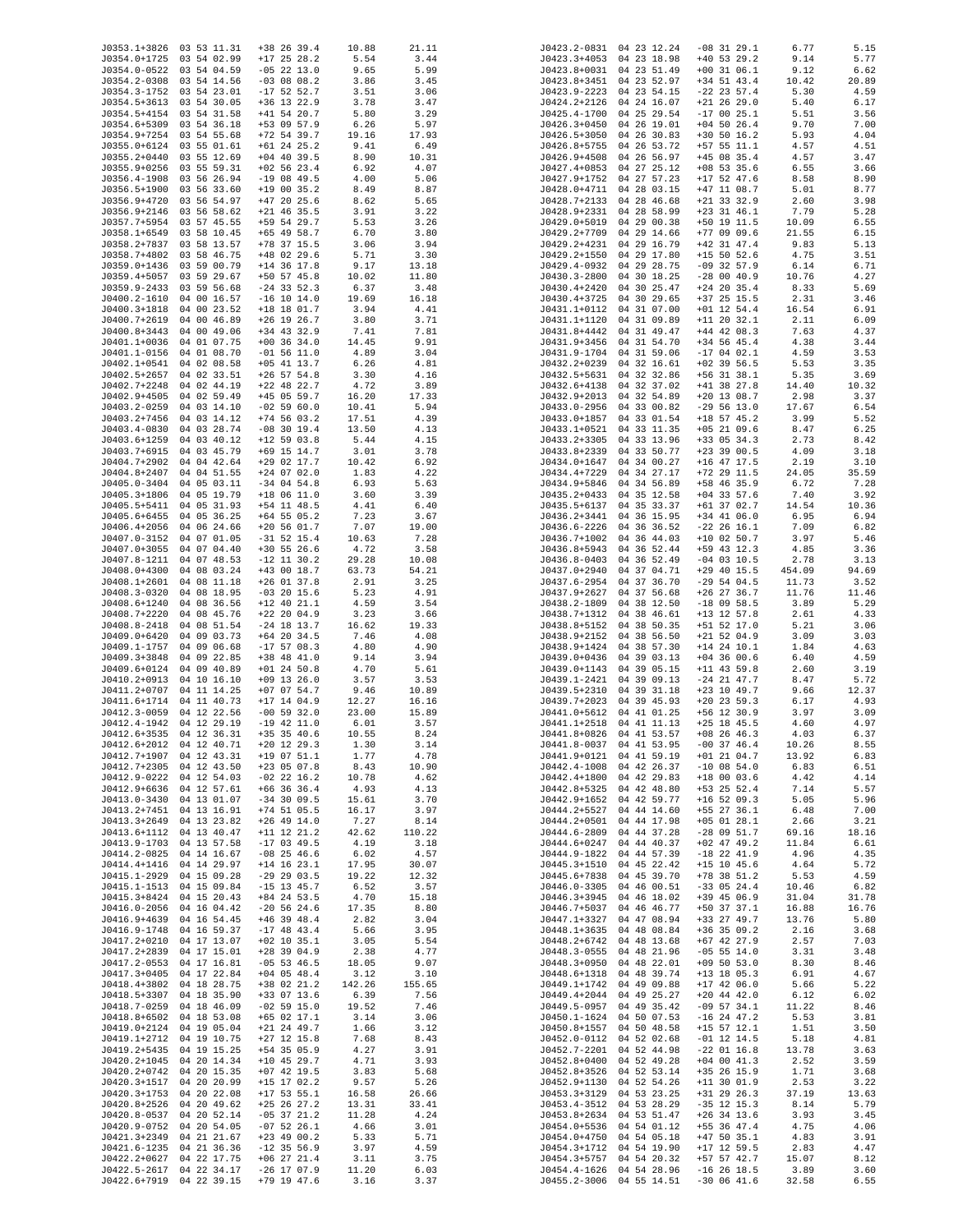| J0455.3-2034 04 55 23.74     |                            | $-20$ 34 15.3                  | 25.55          | 10.93        | J0526.7+3250                 | 05 26 43.54                | +32 50 01.9                    | 31.46         | 9.84          |
|------------------------------|----------------------------|--------------------------------|----------------|--------------|------------------------------|----------------------------|--------------------------------|---------------|---------------|
| J0455.6+0752 04 55 38.75     |                            | $+07$ 52 36.7                  | 2.35           | 5.57         | J0526.7+0200                 | 05 26 46.90                | $+02$ 00 27.1                  | 1.69          | 3.25          |
| J0455.8-0009                 | 04 55 48.67                | $-00$ 09 29.7                  | 8.35           | 6.38         | J0526.9-0920                 | 05 26 55.94                | $-09$ 20 42.3                  | 8.08          | 10.36         |
| J0456.1-2159                 | 04 56 10.87                | $-21$ 59 23.2                  | 19.03          | 5.37         | J0527.5-0436                 | 05 27 30.28                | $-04$ 36 46.6                  | 4.71          | 6.48          |
| J0456.7+2249                 | 04 56 43.20                | $+22$ 49 23.7                  | 24.17          | 7.95         | J0527.8-1108                 | 05 27 52.89                | $-11$ 08 10.9                  | 8.00          | 4.04          |
| J0457.4-0944                 | 04 57 29.70                | $-09$ 44 05.6                  | 4.76           | 3.69         | J0528.4-1735                 | 05 28 25.46                | $-17$ 35 59.0                  | 3.90          | 5.69          |
| J0458.4-3007                 | 04 58 26.38                | $-30$ 07 15.8                  | 23.10          | 3.33         | J0528.7+4143                 | 05 28 47.46                | $+41$ 43 02.0                  | 10.24         | 9.77          |
| J0458.4+4624                 | 04 58 26.91                | $+46$ 24 30.3                  | 8.20           | 8.24         | J0528.9+1519                 | 05 28 58.90                | $+15$ 19 18.4                  | 9.82          | 99.69         |
| J0458.6+4155                 | 04 58 38.94                | $+41$ 55 09.2                  | 4.96           | 5.86         | J0529.0-1251                 | 05 29 00.68                | $-12$ 51 49.5                  | 4.13          | 3.68          |
| J0458.9-0526                 | 04 58 54.36                | $-05$ 26 11.6                  | 2.49           | 3.48         | J0529.3-2528                 | 05 29 21.80                | $-25$ 28 43.5                  | 5.64          | 4.46          |
| J0459.0-0416                 | 04 59 00.33                | $-04$ 16 38.3                  | 5.60           | 5.48         | J0529.6+0900                 | 05 29 40.41                | $+09$ 00 12.5                  | 5.07          | 4.52          |
| J0459.1+1758                 | 04 59 07.22                | $+17$ 58 27.0                  | 2.55           | 3.06         | J0530.6+0118                 | 05 30 38.25                | $+01$ 18 14.7                  | 4.55          | 3.38          |
| J0459.2-2330                 | 04 59 17.53                | $-23$ 30 53.6                  | 6.84           | 3.10         | J0530.7-2112                 | 05 30 43.58                | $-21$ 12 56.4                  | 9.83          | 3.89          |
| J0459.3+5305                 | 04 59 20.16                | +53 05 28.8                    | 5.46           | 5.07         | J0531.2-3032                 | 05 31 15.71                | $-30$ 32 12.0                  | 11.28         | 4.17          |
| J0459.7-3500                 | 04 59 47.34                | $-350016.9$                    | 3.27           | 3.71         | J0531.4+0630                 | 05 31 29.51                | $+06$ 30 26.7                  | 39.15         | 48.52         |
| J0500.0-1535                 | 05 00 03.09                | $-15$ 35 53.9                  | 6.17           | 5.42         | J0531.7-2610                 | 05 31 44.73                | $-26$ 10 48.3                  | 4.49          | 3.42          |
| J0500.1+5017<br>J0500.1+5113 | 05 00 08.70<br>05 00 08.77 | +50 17 07.1<br>+51 13 05.6     | 6.16<br>5.25   | 5.24<br>3.76 | J0531.7+4347<br>J0531.8+3904 | 05 31 45.54<br>05 31 53.91 | $+43$ 47 10.3<br>+39 04 50.2   | 6.17<br>3.69  | 6.22<br>6.63  |
| J0500.6+0130                 | 05 00 38.91                | $+01$ 30 22.4                  | 5.35           | 3.97         | J0533.0+0405                 | 05 33 03.57                | $+04$ 05 55.9                  | 9.35          | 6.23          |
| J0501.2+1925                 | 05 01 13.22                | $+19$ 25 20.6                  | 4.90           | 4.25         | J0533.7-0106                 | 05 33 45.63                | $-01$ 06 04.4                  | 4.15          | 5.78          |
| J0501.5+4327                 | 05 01 31.54                | $+43$ 27 31.2                  | 1.89           | 4.16         | J0533.7+2949                 | 05 33 47.51                | $+29$ 49 04.6                  | 1.83          | 3.42          |
| J0501.8-1206                 | 05 01 51.28                | $-12$ 06 28.1                  | 10.53          | 5.43         | J0534.5+2202                 | 05 34 30.56                | $+22$ 02 14.1                  | 1883.43       | 966.71        |
| J0501.9+5549                 | 05 01 54.74                | +55 49 29.5                    | 3.43           | 3.27         | J0534.6+5524                 | 05 34 36.74                | +55 24 29.9                    | 4.45          | 3.20          |
| J0501.9+0650                 | 05 01 59.04                | $+06$ 50 47.2                  | 3.50           | 4.28         | J0534.7+6900                 | 05 34 42.66                | +69 00 05.9                    | 9.44          | 9.15          |
| J0502.4+4746                 | 05 02 26.05                | $+47$ 46 02.3                  | 7.91           | 5.43         | J0535.4+7013                 | 05 35 26.97                | $+70$ 13 15.1                  | 4.50          | 3.34          |
| J0502.9+2516                 | 05 02 58.41                | $+25$ 16 22.6                  | 44.41          | 57.56        | J0535.5-1202                 | 05 35 33.44                | $-12$ 02 18.5                  | 10.02         | 4.44          |
| J0503.8+1839                 | 05 03 52.57                | $+18$ 39 25.8                  | 3.66           | 3.57         | J0535.9+1755                 | 05 35 57.39                | $+17$ 55 47.6                  | 8.95          | 11.37         |
| J0503.9+3403                 | 05 03 56.68                | +34 03 16.4                    | 1.60           | 4.43         | J0535.9-0455                 | 05 35 58.89                | $-04$ 55 43.7                  | 10.10         | 15.88         |
| J0504.0+0019                 | 05 04 01.66                | $+00$ 19 19.2                  | 2.94           | 4.57         | J0536.1+7633                 | 05 36 08.31                | $+76$ 33 20.2                  | 4.34          | 3.97          |
| J0504.7+3806                 | 05 04 42.67                | +38 06 12.7                    | 191.21         | 97.86        | J0536.8-0308                 | 05 36 53.77                | $-03$ 08 43.8                  | 14.04         | 17.86         |
| J0504.7-3409                 | 05 04 43.89                | $-34$ 09 08.4                  | 4.41           | 3.31         | J0537.1-2113                 | 05 37 11.15                | $-21$ 13 23.3                  | 4.29          | 4.24          |
| J0504.8-1014                 | 05 04 52.84                | $-10$ 14 53.0                  | 18.00          | 17.57        | J0537.7+3418                 | 05 37 45.22                | +34 18 07.6                    | 10.12         | 13.70         |
| J0505.1+3116                 | 05 05 10.49                | $+31$ 16 47.0                  | 9.52           | 7.06         | J0537.8+3611                 | 05 37 52.50                | $+36$ 11 15.1                  | 12.39         | 5.11          |
| J0505.5+0925                 | 05 05 33.61                | $+09$ 25 49.7                  | 4.29           | 3.35         | J0538.1-1924                 | 05 38 08.57                | $-19$ 24 08.5                  | 3.59          | 4.69          |
| J0506.6+4324                 | 05 06 37.92                | +43 24 27.0                    | 2.05           | 3.93         | J0538.5+1329                 | 05 38 30.72                | +13 29 03.7                    | 1.50          | 11.90         |
| J0507.2+3259                 | 05 07 15.94                | $+32$ 59 39.5                  | 2.02           | 5.07         | J0538.5-1314                 | 05 38 31.18                | $-13$ 14 30.0                  | 11.26         | 10.53         |
| J0507.4+7912                 | 05 07 28.29                | $+79$ 12 45.5                  | 7.30           | 7.73         | J0538.7+5258                 | 05 38 42.15                | +52 58 34.5                    | 4.35          | 3.90          |
| J0507.6+0307                 | 05 07 36.34                | $+03$ 07 52.3                  | 3.54           | 4.71         | J0539.5+1551                 | 05 39 32.40                | $+15$ 51 54.9                  | 1.61          | 3.01          |
| J0507.7+4424                 | 05 07 46.67                | $+44$ 24 46.9                  | 3.14           | 6.23         | J0540.2-3309                 | 05 40 17.55                | $-33$ 09 23.0                  | 12.12         | 7.96          |
| J0507.9+1141                 | 05 07 58.33                | $+11$ 41 33.8                  | 1.48           | 4.78         | J0540.5+3752                 | 05 40 30.05                | $+37$ 52 14.1                  | 1.80          | 3.19          |
| J0507.9+1723                 | 05 07 59.81                | $+17$ 23 38.8                  | 8.03           | 8.32         | J0540.5+5622                 | 05 40 31.65                | +56 22 13.6                    | 5.96          | 7.40          |
| J0508.3+1444                 | 05 08 21.88                | $+14$ 44 12.1                  | 2.89           | 3.48         | J0540.5+1038                 | 05 40 33.80                | $+10$ 38 51.5                  | 2.02          | 5.30          |
| J0508.5+5645                 | 05 08 35.96                | +56 45 33.2                    | 2.44           | 3.25         | J0540.7+1728                 | 05 40 46.49                | $+17$ 28 39.4                  | 6.18          | 6.33          |
| J0508.8+4904                 | 05 08 50.05                | $+49$ 04 42.6                  | 3.25           | 4.11         | J0541.2+2841                 | 05 41 14.53                | $+28$ 41 50.7                  | 13.10         | 4.26          |
| J0509.3-3405                 | 05 09 22.64                | $-34$ 05 21.3                  | 6.11           | 3.04         | J0541.3+0508                 | 05 41 18.38                | $+05$ 08 57.8                  | 3.45          | 4.35          |
| J0509.4+2957                 | 05 09 29.50                | $+29$ 57 56.3                  | 17.18          | 5.12         | J0541.5+3046                 | 05 41 30.70                | $+30$ 46 12.6                  | 2.12          | 3.19          |
| J0510.1-1210<br>J0510.4+2107 | 05 10 11.54<br>05 10 24.81 | $-12$ 10 38.3<br>$+21$ 07 49.5 | 11.84<br>6.02  | 7.25<br>5.35 | J0541.8+4729<br>J0541.9+0409 | 05 41 49.35<br>05 41 57.95 | $+47$ 29 09.5<br>$+04$ 09 27.5 | 18.38<br>4.88 | 11.20<br>5.42 |
| J0510.5-1838                 | 05 10 32.31                | $-18$ 38 40.1                  | 47.22          | 55.32        | J0542.6+4951                 | 05 42 36.18                | $+49$ 51 06.6                  | 54.68         | 34.46         |
| J0510.5+3424                 | 05 10 32.32                | $+34$ 24 24.5                  | 1.15           | 3.22         | J0542.6+0749                 | 05 42 40.90                | $+07$ 49 07.0                  | 1.01          | 3.72          |
| J0510.6+2909                 | 05 10 40.09                | $+290900.4$                    | 19.17          | 5.64         | J0543.1-2421                 | 05 43 07.75                | $-24$ 21 03.5                  | 17.31         | 14.58         |
| J0510.9+6742                 | 05 10 58.62                | $+67$ 42 37.6                  | 2.39           | 3.17         | J0543.3+3139                 | 05 43 19.78                | +31 39 21.8                    | 2.84          | 3.48          |
| J0511.0-2201                 | 05 11 00.71                | $-22$ 01 55.0                  | 14.44          | 13.81        | J0543.4+1845                 | 05 43 27.52                | $+18$ 45 38.6                  | 13.23         | 4.91          |
| J0511.0-3316                 | 05 11 01.86                | $-33$ 16 00.6                  | 9.21           | 5.47         | J0543.5+0845                 | 05 43 34.30                | $+08$ 45 32.8                  | 1.49          | 6.05          |
| J0511.0-0734                 | 05 11 01.98                | $-07$ 34 17.3                  | 7.34           | 11.88        | J0543.6+5934                 | 05 43 37.74                | +59 34 00.7                    | 2.15          | 3.62          |
| J0511.0-1316                 | 05 11 04.93                | $-13$ 16 47.9                  | 8.53           | 4.41         | J0544.9-1433                 | 05 44 58.62                | $-14$ 33 16.5                  | 6.81          | 7.23          |
| J0511.6+0931                 | 05 11 37.38                | $+09$ 31 07.5                  | 6.34           | 8.10         | J0545.1-0529                 | 05 45 11.61                | $-05$ 29 37.7                  | 2.54          | 3.15          |
| J0511.7+4808                 | 05 11 42.82                | +48 08 49.6                    | 2.32           | 3.19         | J0545.2-3159                 | 05 45 16.53                | $-31$ 59 04.9                  | 8.72          | 5.10          |
| J0511.9+7439                 | 05 11 58.12                | $+74$ 39 21.6                  | 3.68           | 3.90         | J0545.9-2630                 | 05 45 58.00                | $-26$ 30 09.9                  | 8.40          | 3.87          |
| J0512.5+5403                 | 05 12 31.09                | +54 03 22.8                    | 7.75           | 8.54         | J0546.0+5247                 | 05 46 04.61                | +52 47 17.6                    | 3.77          | 3.88          |
| J0512.7-0358                 | 05 12 47.62                | $-03$ 58 39.8                  | 7.92           | 4.79         | J0546.1+1146                 | 05 46 07.55                | $+11$ 46 41.8                  | 3.79          | 6.44          |
| J0512.9+6030                 | 05 12 54.97                | $+60$ 30 53.0                  | 8.78           | 9.91         | J0546.2-1725                 | 05 46 17.60                | $-17$ 25 52.0                  | 9.96          | 9.25          |
| J0513.7-2606                 | 05 13 42.56                | $-260609.9$                    | 2.02           | 4.34         | J0546.8+5829                 | 05 46 53.94                | +58 29 34.6                    | 2.75          | 4.61          |
| J0513.9+7733                 | 05 13 56.51                | $+77$ 33 15.6                  | 6.10           | 3.11         | J0547.2+1451                 | 05 47 12.87                | $+14$ 51 22.7                  | 3.78          | 3.27          |
| J0514.1+0525                 | 05 14 06.90                | $+05$ 25 45.5                  | 2.35           | 4.10         | J0547.4-0417                 | 05 47 26.55                | $-04$ 17 54.2                  | 5.18          | 5.87          |
| J0514.1+0056                 | 05 14 07.39                | $+00$ 56 35.1                  | 13.43          | 7.18         | J0547.5+6357                 | 05 47 31.17                | $+63$ 57 35.4                  | 19.36         | 25.54         |
| J0514.1+3111                 | 05 14 08.03                | $+31$ 11 00.5                  | 5.70           | 5.41         | J0547.5+1836                 | 05 47 32.91                | $+18$ 36 44.9                  | 11.66         | 4.77          |
| J0514.4+3542                 | 05 14 27.93                | $+35$ 42 50.3                  | 2.60           | 5.18         | J0547.5+1249                 | 05 47 35.93                | $+12$ 49 14.1                  | 2.78          | 3.80          |
| J0514.5+7338                 | 05 14 31.94                | $+73$ 38 05.3                  | 4.76           | 3.68         | J0548.3+3229                 | 05 48 23.26                | $+32$ 29 54.5                  | 5.61          | 4.25          |
| J0514.7+4239                 | 05 14 44.31                | $+42$ 39 29.4                  | 8.56           | 14.75        | J0548.7-0802                 | 05 48 43.71                | $-08$ 02 45.1                  | 3.77          | 3.10          |
| J0515.1-0137                 | 05 15 11.27                | $-01$ 37 10.9                  | 5.20           | 3.42         | J0548.7+2636                 | 05 48 44.51                | $+26$ 36 01.3                  | 11.13         | 19.14         |
| J0515.2+7246                 | 05 15 14.81                | $+72$ 46 24.4                  | 4.79           | 3.87         | J0548.7+4022                 | 05 48 44.64                | $+40$ 22 49.3                  | 3.20          | 3.00          |
| J0515.3-1338                 | 05 15 21.72                | $-13$ 38 13.1                  | 9.65           | 5.37         | J0549.3+6204                 | 05 49 21.27                | $+62$ 04 27.0                  | 3.17          | 3.55          |
| J0515.4+4101                 | 05 15 28.75<br>05 15 48.45 | $+41$ 01 38.2                  | 3.86           | 5.04         | J0549.6+4636                 | 05 49 36.65                | $+46$ 36 10.4<br>$+44$ 06 26.6 | 5.90          | 5.08          |
| J0515.8+3755<br>J0515.8+2459 | 05 15 52.64                | $+37$ 55 39.5<br>$+24$ 59 09.4 | 12.03<br>26.23 | 5.88         | J0549.8+4406<br>J0550.1+0027 | 05 49 53.04<br>05 50 07.54 | $+00$ 27 32.7                  | 6.81          | 3.36<br>8.22  |
| J0516.4+0801                 | 05 16 26.47                | $+08$ 01 47.9                  | 1.95           | 8.41<br>3.74 | J0550.4-3428                 | 05 50 25.54                | $-34$ 28 30.0                  | 6.33<br>7.13  | 3.37          |
| J0517.0+5623                 | 05 17 04.04                | $+56$ 23 25.6                  | 3.18           | 3.84         | J0551.2-1500                 | 05 51 12.38                | $-15$ 00 05.2                  | 4.07          | 4.51          |
| J0517.4+4537                 | 05 17 28.75                | +45 37 00.7                    | 8.85           | 4.63         | J0551.3+1636                 | 05 51 19.09                | $+16$ 36 44.1                  | 4.27          | 9.04          |
| J0517.7+1912                 | 05 17 47.13                | +19 12 52.2                    | 3.26           | 3.23         | J0551.5-1023                 | 05 51 32.63                | $-10$ 23 20.0                  | 16.77         | 15.48         |
| J0518.2+0624                 | 05 18 16.12                | $+06$ 24 25.7                  | 2.42           | 4.20         | J0551.5+3725                 | 05 51 32.76                | $+37$ 25 29.7                  | 12.61         | 11.64         |
| J0518.3-2730                 | 05 18 21.64                | $-27$ 30 53.8                  | 3.78           | 3.05         | J0551.8+1005                 | 05 51 49.44                | $+10$ 05 12.5                  | 7.08          | 18.98         |
| J0518.4+2248                 | 05 18 25.03                | $+22$ 48 59.7                  | 4.68           | 3.38         | J0552.9+6804                 | 05 52 54.69                | +68 04 00.5                    | 3.44          | 3.59          |
| J0518.6-2403                 | 05 18 36.28                | $-24$ 03 07.8                  | 3.20           | 3.53         | J0552.9+0447                 | 05 52 56.13                | $+04$ 47 22.7                  | 1.17          | 4.19          |
| J0519.2+3301                 | 05 19 14.68                | $+33$ 01 50.3                  | 7.34           | 3.08         | J0553.3+3117                 | 05 53 21.49                | +31 17 51.4                    | 10.52         | 8.73          |
| J0519.2+0514                 | 05 19 15.27                | $+05$ 14 56.0                  | 2.73           | 3.58         | $J0553.4 - 0146$             | 05 53 29.20                | $-01$ 46 41.5                  | 4.69          | 5.70          |
| J0519.5+5054                 | 05 19 32.41                | $+50$ 54 34.3                  | 22.50          | 7.68         | J0553.7+1936                 | 05 53 42.38                | $+19$ 36 30.4                  | 9.66          | 10.50         |
| J0519.5-0920                 | 05 19 33.12                | $-09$ 20 39.6                  | 4.14           | 4.07         | J0553.8-1710                 | 05 53 51.56                | $-17$ 10 11.7                  | 6.36          | 3.08          |
| J0519.5+2744                 | 05 19 33.77                | $+27$ 44 03.9                  | 11.53          | 3.84         | J0553.9+0303                 | 05 53 57.39                | $+03$ 03 46.2                  | 2.41          | 4.20          |
| J0519.7+5847                 | 05 19 43.80                | +58 47 49.4                    | 2.82           | 3.40         | J0554.4-2455                 | 05 54 24.14                | $-24$ 55 40.9                  | 4.46          | 3.73          |
| J0520.0-0222                 | 05 20 04.00                | $-02$ 22 54.2                  | 3.26           | 3.18         | J0554.5+2030                 | 05 54 31.78                | $+20$ 30 58.6                  | 5.27          | 3.81          |
| J0520.8+8600                 | 05 20 51.79                | +86 00 47.4                    | 3.22           | 3.23         | J0555.4+0632                 | 05 55 29.90                | $+06$ 32 55.9                  | 8.10          | 25.50         |
| J0521.1+1638                 | 05 21 10.46                | $+16$ 38 25.9                  | 14.06          | 12.03        | J0555.8-1318                 | 05 55 48.20                | $-13$ 18 29.8                  | 4.74          | 4.04          |
| J0521.6-2047                 | 05 21 38.81                | $-20$ 47 39.1                  | 17.34          | 12.74        | $J0556.3+3000$               | 05 56 23.50                | $+30$ 00 39.1                  | 10.36         | 12.96         |
| $J0521.8 - 0613$             | 05 21 49.96                | $-06$ 13 02.0                  | 8.80           | 20.16        | J0556.7+7422                 | 05 56 42.55                | $+74$ 22 56.4                  | 4.93          | 5.48          |
| J0522.0+1940                 | 05 22 05.22                | $+19$ 40 56.4                  | 4.84           | 3.91         | J0556.9+1714                 | 05 56 55.22                | $+17$ 14 43.0                  | 4.33          | 3.91          |
| J0523.5-3251                 | 05 23 32.82                | $-32$ 51 24.5                  | 10.22          | 13.86        | J0556.9+2354                 | 05 56 56.24                | $+23$ 54 40.4                  | 1.07          | 3.06          |
| J0523.9+0904                 | 05 23 54.21                | $+09$ 04 50.5                  | 5.63           | 8.19         | J0557.0+2611                 | 05 57 03.48                | $+26$ 11 20.7                  | 3.62          | 3.54          |
| J0524.1-2620                 | 05 24 09.57                | $-26$ 20 18.9                  | 4.34           | 4.75         | J0557.7-0638                 | 05 57 42.32                | $-06$ 38 00.3                  | 4.01          | 3.12          |
| J0524.4+0749                 | 05 24 24.31                | $+07$ 49 56.5                  | 6.29           | 4.93         | J0557.9+3529                 | 05 57 54.26                | +35 29 41.5                    | 6.29          | 6.58          |
| J0524.4+2812                 | 05 24 26.92                | $+28$ 12 54.1                  | 35.42          | 15.42        | J0558.1+4317                 | 05 58 10.56                | $+43$ 17 30.6                  | 2.43          | 3.92          |
| J0525.8-0748                 | 05 25 53.04                | $-07$ 48 11.3                  | 3.42           | 3.01         | J0558.3+1527                 | 05 58 19.94                | $+15$ 27 52.6                  | 13.97         | 7.86          |
| J0526.0-1619                 | 05 26 05.65                | $-16$ 19 44.3                  | 5.32           | 6.41         | J0558.3-2809                 | 05 58 20.56                | $-28$ 09 13.0                  | 8.07          | 4.04          |
| J0526.1+5139                 | 05 26 06.67                | +51 39 27.2                    | 15.63          | 7.74         | J0559.1+5642                 | 05 59 06.32                | +56 42 14.4                    | 8.67          | 8.07          |
| J0526.2+1140 05 26 14.52     |                            | $+11$ 40 25.6                  | 11.81          | 34.78        |                              | J0559.1-2330 05 59 08.10   | $-23$ 30 37.7                  | 4.76          | 3.66          |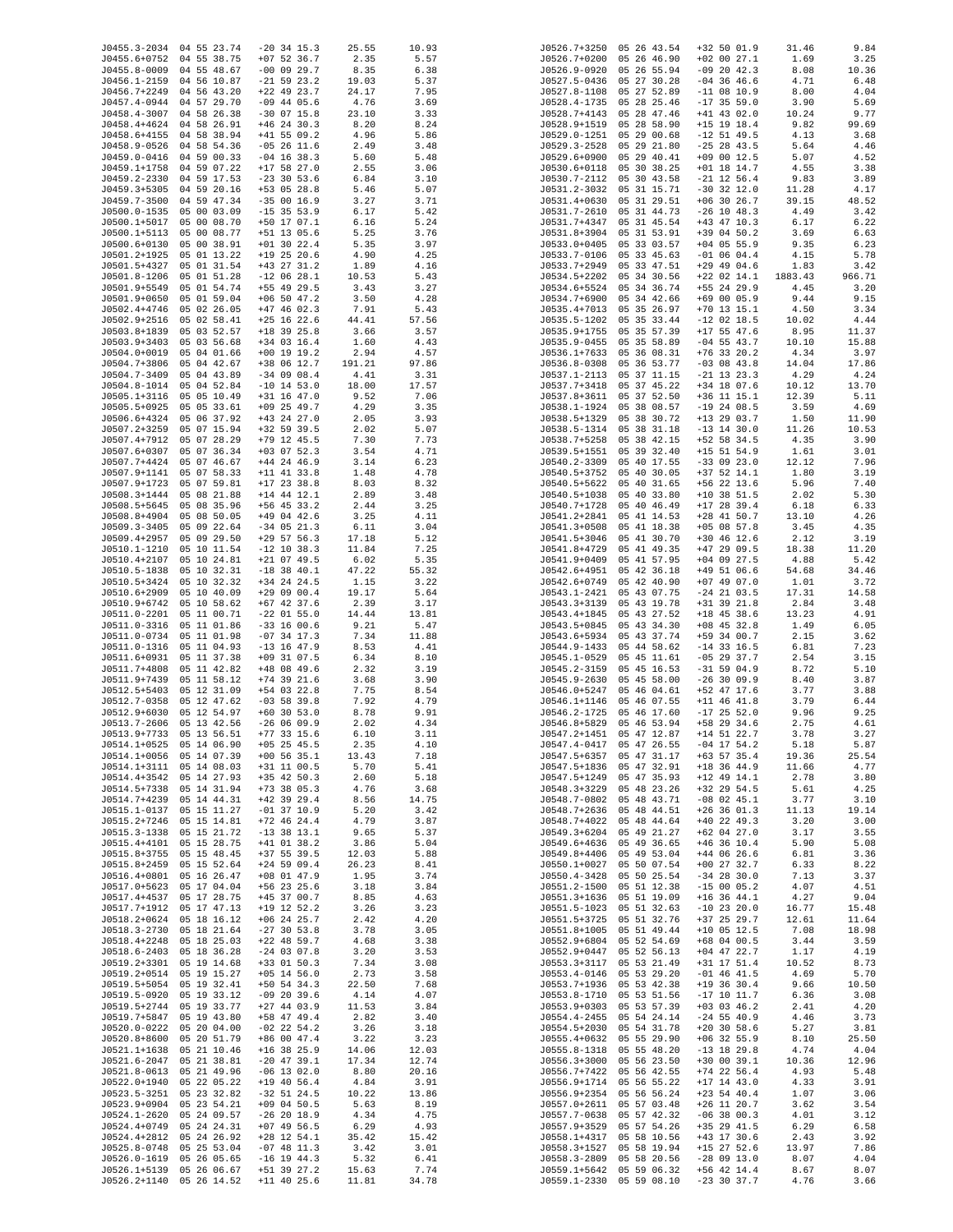| J0559.6-1652 05 59 40.35 |                          | $-16$ 52 11.9   | 12.51 | 5.42  |                  | J0631.2+3608 06 31 17.99 | $+36$ 08 15.8 | 3.71  | 4.69  |
|--------------------------|--------------------------|-----------------|-------|-------|------------------|--------------------------|---------------|-------|-------|
| J0600.8+3408 06 00 50.12 |                          | $+34$ 08 07.8   | 4.85  | 4.49  | J0631.4+2500     | 06 31 26.22              | $+250047.7$   | 21.09 | 11.54 |
| J0601.6+0227 06 01 39.25 |                          | $+02$ 27 32.3   | 6.26  | 4.96  | J0631.5+1908     | 06 31 32.57              | $+19$ 08 47.0 | 8.80  | 3.64  |
| J0602.0+3149             | 06 02 01.80              | +31 49 30.7     | 3.49  | 4.60  | J0631.6+6253     | 06 31 37.16              | $+62$ 53 58.5 | 4.18  | 3.23  |
| J0602.2-2158             | 06 02 17.53              | $-21$ 58 18.6   | 3.80  | 3.58  | J0632.3+4214     | 06 32 19.82              | $+42$ 14 33.0 | 6.74  | 3.68  |
| J0602.5+3726             | 06 02 33.97              | $+37$ 26 50.3   | 8.20  | 5.92  | J0632.5+6208     | 06 32 33.89              | $+62$ 08 57.8 | 3.39  | 3.19  |
|                          |                          |                 |       |       |                  |                          |               |       |       |
| J0603.1-1310 06 03 08.24 |                          | $-13$ 10 08.0   | 10.89 | 9.44  | J0632.7+5020     | 06 32 45.12              | +50 20 29.9   | 8.70  | 3.09  |
| J0603.2-3426             | 06 03 12.13              | $-34$ 26 30.5   | 22.00 | 5.99  | J0633.0+5853     | 06 33 05.49              | $+58$ 53 38.8 | 7.56  | 4.94  |
| J0603.2+3837             | 06 03 16.18              | +38 37 35.7     | 7.12  | 4.47  | J0633.2+0813     | 06 33 13.08              | $+08$ 13 17.0 | 6.47  | 13.01 |
| J0603.8+2159             | 06 03 51.38              | $+21$ 59 41.2   | 14.17 | 7.95  | J0633.6+1139     | 06 33 40.47              | $+11$ 39 01.2 | 13.56 | 10.82 |
| J0604.0+3258             | 06 04 03.56              | $+32$ 58 45.1   | 3.74  | 4.05  | J0633.6+4830     | 06 33 41.69              | $+48$ 30 40.6 | 5.93  |       |
|                          |                          |                 |       |       |                  |                          |               |       | 3.52  |
| J0604.0-2858             | 06 04 05.08              | $-28$ 58 48.0   | 9.74  | 7.33  | J0633.7+0943     | 06 33 46.56              | $+09$ 43 20.7 | 4.15  | 3.05  |
| J0604.2-3155 06 04 14.60 |                          | $-31$ 55 56.1   | 14.57 | 5.69  | J0633.8+4653     | 06 33 52.03              | $+46$ 53 38.8 | 13.67 | 9.43  |
| J0604.2+0117             | 06 04 15.68              | $+01$ 17 28.3   | 6.21  | 5.55  | J0633.9+0051     | 06 33 59.76              | $+00$ 51 40.7 | 8.32  | 6.95  |
| J0604.4+2021             | 06 04 28.45              | $+20$ 21 21.3   | 23.08 | 23.76 | J0635.1+4427     | 06 35 10.34              | $+44$ 27 05.9 | 3.29  | 3.09  |
|                          | 06 04 55.63              |                 | 10.50 | 28.00 |                  |                          | $+26$ 16 43.7 |       |       |
| J0604.9+2429             |                          | $+24$ 29 52.9   |       |       | J0635.6+2616     | 06 35 36.95              |               | 6.59  | 4.75  |
| J0605.9-3518             | 06 05 54.19              | $-35$ 18 09.2   | 13.62 | 4.00  | J0635.7+3301     | 06 35 42.32              | $+33$ 01 30.8 | 8.26  | 5.86  |
| J0605.9+0843             | 06 05 58.02              | $+08$ 43 00.6   | 3.00  | 7.01  | J0635.8-0415     | 06 35 50.57              | $-04$ 15 03.1 | 6.21  | 5.62  |
| J0606.3+3559 06 06 19.63 |                          | $+35$ 59 36.0   | 4.10  | 3.49  |                  | J0636.0+0432 06 36 05.29 | $+04$ 32 36.8 | 7.93  | 39.01 |
| J0606.3+1436 06 06 20.77 |                          | $+14$ 36 04.2   | 3.78  | 4.37  | J0636.9+5502     | 06 36 54.71              | +55 02 06.6   | 8.08  | 5.26  |
|                          |                          |                 |       |       |                  |                          |               |       |       |
| J0606.4+6444 06 06 25.62 |                          | $+64$ 44 42.6   | 19.09 | 19.70 | J0638.5+1333     | 06 38 31.11              | $+13$ 33 57.2 | 5.82  | 3.41  |
| J0606.4+4516             | 06 06 26.19              | $+45$ 16 17.3   | 5.36  | 6.63  | J0638.5+8411     | 06 38 33.53              | +84 11 03.4   | 9.10  | 18.40 |
| J0606.5-2022             | 06 06 33.75              | $-20$ 22 02.1   | 18.07 | 12.00 | J0638.5+6620     | 06 38 35.10              | $+66$ 20 54.9 | 2.92  | 4.66  |
| J0606.6+3438             | 06 06 40.79              | $+34$ 38 32.0   | 4.40  | 3.23  | J0638.5+2032     | 06 38 35.31              | $+20$ 32 42.1 | 8.77  | 5.85  |
| J0606.9+1729             | 06 06 54.90              | $+17$ 29 34.0   | 3.05  | 3.21  | J0638.6-1649     | 06 38 38.07              | $-16$ 49 16.3 | 12.26 | 12.62 |
|                          |                          |                 |       |       |                  |                          |               |       |       |
| J0607.7+2636             | 06 07 42.14              | $+26$ 36 20.4   | 14.33 | 5.27  | J0639.7+4935     | 06 39 42.13              | $+49$ 35 39.4 | 5.68  | 4.91  |
| J0608.0+5422             | 06 08 00.63              | $+54$ 22 35.8   | 6.25  | 5.16  | J0640.0+2938     | 06 40 03.28              | $+29$ 38 27.9 | 10.31 | 4.14  |
| J0608.4-0238             | 06 08 24.87              | $-02$ 38 29.1   | 1.35  | 3.07  | J0640.1+3332     | 06 40 11.42              | $+33$ 32 16.0 | 8.08  | 4.48  |
| J0609.5+4804             | 06 09 32.87              | $+48$ 04 13.6   | 26.81 | 15.16 | J0640.8-2301     | 06 40 48.79              | $-23$ 01 03.1 | 3.46  | 3.03  |
| J0609.5+1622 06 09 33.45 |                          | $+16$ 22 10.0   | 5.41  | 3.91  | J0640.9+0045     | 06 40 60.00              | $+00$ 45 30.9 | 4.56  | 3.79  |
|                          |                          |                 |       |       |                  |                          |               |       |       |
| J0609.5+1935 06 09 35.03 |                          | $+19$ 35 32.7   | 3.56  | 3.01  | J0641.2+3153     | 06 41 15.88              | +31 53 42.8   | 6.16  | 3.46  |
| J0610.7+2944 06 10 43.80 |                          | $+29$ 44 59.5   | 5.57  | 3.41  | J0641.7+0947     | 06 41 45.12              | $+09$ 47 00.7 | 3.06  | 4.89  |
| J0610.9-2236 06 10 56.24 |                          | $-22$ 36 37.1   | 4.82  | 3.48  | J0642.0+5724     | 06 42 02.15              | $+57$ 24 43.6 | 6.96  | 5.50  |
| J0610.9+3634 06 10 57.41 |                          | $+36$ 34 31.5   | 7.08  | 5.78  | J0642.6+7215     | 06 42 41.14              | $+72$ 15 38.8 | 2.85  | 3.77  |
|                          |                          |                 |       |       |                  | 06 43 07.25              |               |       |       |
| J0611.2-2934 06 11 14.82 |                          | $-29$ 34 19.6   | 3.47  | 3.53  | J0643.1+2319     |                          | $+23$ 19 02.7 | 30.49 | 5.26  |
| J0611.4+0229 06 11 24.40 |                          | $+02$ 29 31.1   | 2.23  | 3.75  | J0644.0+5955     | 06 44 04.84              | +59 55 24.0   | 10.64 | 3.50  |
| J0611.7+1750 06 11 42.32 |                          | $+175038.6$     | 3.77  | 4.49  | J0644.2-3155     | 06 44 13.00              | $-31$ 55 50.0 | 7.39  | 8.84  |
| J0611.8-0524 06 11 51.04 |                          | $-05$ 24 51.0   | 1.87  | 3.11  | J0644.3-0046     | 06 44 18.60              | $-00$ 46 21.1 | 4.97  | 3.27  |
| J0612.3-0855 06 12 20.56 |                          | $-08$ 55 08.3   | 3.53  | 4.42  | J0644.7+0817     | 06 44 45.32              | $+08$ 17 23.6 | 3.48  | 3.59  |
|                          |                          |                 |       |       |                  |                          |               |       |       |
| J0612.4-3138 06 12 29.53 |                          | $-31$ 38 56.6   | 5.91  | 5.73  | J0644.9+3149     | 06 44 58.94              | $+31$ 49 57.3 | 6.71  | 5.02  |
| J0612.5+3155 06 12 31.04 |                          | $+31$ 55 44.6   | 3.94  | 3.67  | J0645.1+2929     | 06 45 10.53              | $+29$ 29 14.4 | 13.23 | 11.52 |
| J0612.6+0411 06 12 40.07 |                          | $+04$ 11 22.4   | 2.56  | 4.90  | $J0645.1 - 0441$ | 06 45 11.63              | $-04$ 41 42.8 | 7.41  | 4.82  |
| J0612.7+2903 06 12 45.72 |                          | $+29$ 03 37.9   | 5.15  | 4.13  | J0645.2+0531     | 06 45 17.18              | $+05$ 31 36.1 | 13.70 | 4.76  |
|                          |                          |                 |       |       |                  | 06 45 24.19              |               |       |       |
| J0612.8+2252 06 12 51.78 |                          | $+22$ 52 33.0   | 7.47  | 3.83  | J0645.4+2121     |                          | $+21$ 21 48.3 | 40.70 | 17.12 |
| J0612.9+0746 06 12 59.37 |                          | $+07$ 46 21.3   | 2.99  | 4.26  | J0645.5+0037     | 06 45 34.77              | $+00$ 37 35.7 | 3.79  | 5.59  |
| J0613.0-1809 06 13 04.61 |                          | $-18$ 09 04.8   | 3.64  | 3.05  | J0645.7-1550     | 06 45 44.29              | $-15$ 50 14.5 | 10.72 | 5.32  |
| J0613.1-1054 06 13 07.76 |                          | $-10$ 54 27.5   | 6.23  | 5.87  | J0645.9+7755     | 06 45 57.35              | $+77$ 55 08.9 | 10.72 | 4.08  |
| J0613.2+5254 06 13 16.24 |                          | $+52$ 54 40.9   | 5.91  | 3.11  | J0646.5+1719     | 06 46 30.54              | $+17$ 19 16.9 | 5.24  | 5.02  |
|                          |                          |                 |       |       |                  |                          |               |       |       |
| J0613.5-0008 06 13 35.99 |                          | $-00$ 08 46.1   | 3.13  | 3.70  | J0647.7+4200     | 06 47 43.57              | +42 00 15.5   | 7.11  | 4.01  |
| J0613.8+2604 06 13 49.49 |                          | $+26$ 04 36.1   | 60.61 | 62.12 | J0647.9+3236     | 06 47 54.04              | $+32$ 36 19.2 | 4.23  | 4.48  |
| J0614.9+4252 06 14 56.46 |                          | $+42$ 52 31.1   | 8.84  | 7.62  | J0648.2-2529     | 06 48 12.05              | $-25$ 29 25.1 | 3.16  | 3.88  |
| J0614.9+0144 06 14 59.32 |                          | $+01$ 44 25.2   | 1.84  | 3.66  | J0648.2-2045     | 06 48 14.54              | $-20$ 45 24.3 | 5.59  | 3.08  |
| J0615.6-3350 06 15 37.62 |                          | $-33$ 50 30.4   | 6.14  | 6.86  | J0648.4-0222     | 06 48 28.96              | $-02$ 22 14.2 | 13.80 | 9.55  |
|                          |                          |                 |       |       |                  |                          |               |       |       |
| J0616.3+1155 06 16 22.39 |                          | $+11$ 55 49.3   | 7.86  | 3.45  | J0648.6+1440     | 06 48 41.13              | $+14$ 40 20.8 | 5.76  | 5.33  |
| J0616.6-1420 06 16 37.75 |                          | $-14$ 20 46.9   | 9.77  | 6.45  |                  | J0648.9-1453 06 48 55.73 | $-14$ 53 37.9 | 9.75  | 5.87  |
| J0616.6+7229             | 06 16 41.90              | $+72, 29, 01.6$ | 3.16  | 3.32  | J0649.0+0334     | 06 49 05.07              | $+03$ 34 47.3 | 2.64  | 4.90  |
| J0616.7+6124 06 16 46.58 |                          | $+61$ 24 24.7   | 4.72  | 4.54  | J0649.1+6139     | 06 49 10.87              | $+61$ 39 02.3 | 12.16 | 7.23  |
| J0616.9+3209             | 06 16 57.50              | +32 09 09.9     | 6.93  | 8.01  | J0649.6+1822     | 06 49 36.32              | $+18$ 22 12.4 | 5.90  | 3.52  |
|                          |                          |                 |       |       |                  |                          |               |       |       |
| J0617.0+4038             | 06 17 02.07              | $+40$ 38 33.0   | 5.48  | 3.60  | J0649.6+1632     | 06 49 38.65              | $+16$ 32 14.7 | 4.61  | 4.43  |
| J0617.3-2825             | 06 17 21.11              | $-28$ 25 47.2   | 10.80 | 5.83  | J0650.7+0747     | 06 50 46.16              | $+07$ 47 07.8 | 5.21  | 4.18  |
| J0617.3+1643 06 17 21.49 |                          | $+16$ 43 45.8   | 4.98  | 3.92  | J0650.8+4130     | 06 50 52.05              | $+41$ 30 27.6 | 7.86  | 4.63  |
| J0617.5+5404 06 17 33.11 |                          | +54 04 27.3     | 11.97 | 8.60  | J0650.9+0239     | 06 50 58.90              | $+02$ 39 21.5 | 2.08  | 3.21  |
| J0617.6-3031 06 17 39.98 |                          | $-30$ 31 27.9   | 4.91  |       | J0650.9+1518     | 06 50 59.52              | $+15$ 18 50.5 | 5.53  |       |
|                          |                          |                 |       | 4.08  |                  |                          |               |       | 5.15  |
| J0617.8-0515 06 17 50.62 |                          | $-05$ 15 00.8   | 3.57  | 4.37  | J0651.2+4509     | 06 51 15.35              | $+45$ 09 28.7 | 17.24 | 13.52 |
| J0617.8+5530 06 17 53.10 |                          | $+55$ 30 35.0   | 5.80  | 4.10  |                  | J0651.5-0640 06 51 30.30 | $-06$ 40 57.2 | 4.63  | 3.85  |
| J0617.9-3258 06 17 58.50 |                          | $-32$ 58 45.1   | 4.97  | 4.69  |                  | J0651.6+2616 06 51 40.36 | $+26$ 16 16.0 | 6.44  | 8.97  |
| J0618.0+0034 06 18 02.89 |                          | $+00$ 34 09.5   | 4.88  | 3.42  | J0651.8-3428     | 06 51 51.11              | $-34$ 28 02.8 | 9.52  | 6.09  |
| J0618.6+7821             | 06 18 37.55              |                 |       |       | J0652.0-2346     | 06 52 02.12              | $-23$ 46 45.8 |       |       |
|                          |                          | $+78$ 21 21.6   | 4.06  | 3.44  |                  |                          |               | 10.08 | 4.20  |
| J0619.0+3403             | 06 19 02.37              | +34 03 57.9     | 8.11  | 9.90  | J0652.4-2240     | 06 52 27.82              | $-22$ 40 03.1 | 7.19  | 3.41  |
| J0619.1+5255 06 19 07.55 |                          | $+52$ 55 53.8   | 7.92  | 5.06  | J0652.7+3734     | 06 52 43.83              | $+37$ 34 32.5 | 5.92  | 4.35  |
| J0619.9+5104 06 19 54.04 |                          | $+51$ 04 59.9   | 6.38  | 8.53  | J0652.8+4831     | 06 52 48.32              | $+48$ 31 33.1 | 4.59  | 8.36  |
| J0620.1+5751 06 20 11.35 |                          | +57 51 55.0     | 9.37  | 11.96 | J0652.8+2232     | 06 52 48.45              | $+22$ 32 26.6 | 15.38 | 5.90  |
| J0620.4-1036 06 20 27.49 |                          | $-10$ 36 19.1   | 2.75  | 3.50  | J0652.8+6037     | 06 52 51.77              | $+60$ 37 57.9 | 10.19 | 6.01  |
|                          |                          |                 |       |       |                  |                          |               |       |       |
| J0620.6+0939             | 06 20 38.09              | $+09$ 39 46.7   | 5.81  | 5.12  | J0653.0+4233     | 06 53 00.68              | $+42$ 33 05.4 | 6.00  | 3.25  |
| J0620.6+3506             | 06 20 41.70              | +35 06 52.7     | 5.19  | 5.40  | J0653.1+0618     | 06 53 09.06              | $+06$ 18 15.1 | 12.11 | 14.37 |
| J0620.7+1709             | 06 20 44.68              | $+17$ 09 41.0   | 5.06  | 3.91  | J0653.2-1228     | 06 53 14.17              | $-12$ 28 45.2 | 7.95  | 7.46  |
| J0621.1+1943             | 06 21 09.86              | $+19$ 43 17.0   | 5.95  | 6.21  | J0653.2+6920     | 06 53 15.61              | $+69$ 20 09.3 | 12.22 | 4.09  |
| J0621.6+1432 06 21 41.15 |                          | $+14$ 32 10.8   | 37.68 | 19.49 | J0653.4+7317     | 06 53 24.36              | $+73$ 17 05.3 | 3.81  | 3.33  |
|                          |                          |                 |       |       |                  |                          |               |       |       |
| J0621.8-2353 06 21 49.29 |                          | $-23$ 53 17.7   | 6.24  | 3.54  | J0653.6+2358     | 06 53 36.67              | $+23$ 58 46.9 | 7.33  | 4.96  |
| J0621.8+0438             | 06 21 52.49              | $+04$ 38 36.0   | 7.36  | 7.64  | J0653.8+3148     | 06 53 48.19              | +31 48 47.8   | 4.92  | 3.24  |
| J0622.2+8719             | 06 22 13.81              | +87 19 47.0     | 8.33  | 5.35  | J0653.8+0005     | 06 53 50.64              | $+00$ 05 07.9 | 3.37  | 4.18  |
| J0622.6+2636 06 22 39.61 |                          | $+26$ 36 12.1   | 7.00  | 4.84  | J0654.1+5018     | 06 54 11.25              | $+50$ 18 49.2 | 4.96  | 6.25  |
| J0622.7-0232             | 06 22 42.26              | $-02$ 32 37.0   | 15.69 | 20.96 | J0654.3-2852     | 06 54 19.69              | $-28$ 52 28.2 | 6.29  | 3.18  |
|                          |                          |                 |       |       |                  |                          |               |       |       |
| J0622.8+2200             | 06 22 50.55              | $+22$ 00 25.0   | 11.90 | 9.01  | J0655.0+0251     | 06 55 03.82              | $+02$ 51 17.0 | 4.07  | 7.51  |
| J0623.1+3823 06 23 09.61 |                          | +38 23 23.7     | 7.25  | 3.20  | J0655.2+5408     | 06 55 14.62              | +54 08 59.3   | 41.17 | 14.96 |
| J0623.3-1322 06 23 22.71 |                          | $-13$ 22 55.9   | 9.61  | 7.50  | J0655.2+3408     | 06 55 15.37              | +34 08 21.3   | 3.85  | 3.92  |
| J0623.9-2137 06 23 58.03 |                          | $-21$ 37 43.9   | 11.11 | 7.36  | J0655.3+0412     | 06 55 18.99              | $+04$ 12 19.9 | 3.45  | 3.63  |
| J0624.5+0843 06 24 31.58 |                          | $+08$ 43 24.2   | 3.36  | 3.44  | J0656.0+0834     | 06 56 01.11              | $+08$ 34 07.3 | 9.98  | 4.20  |
|                          |                          |                 |       |       |                  |                          |               |       |       |
| J0624.8+0939 06 24 50.04 |                          | $+09$ 39 43.0   | 5.89  | 4.04  | $J0656.4 - 1406$ | 06 56 28.34              | $-14$ 06 33.4 | 10.36 | 7.62  |
| J0625.1+1754 06 25 07.90 |                          | $+17$ 54 14.3   | 5.16  | 4.08  | J0656.6+1155     | 06 56 41.76              | $+11$ 55 14.6 | 4.90  | 4.92  |
| J0625.3-0904 06 25 18.11 |                          | $-09$ 04 42.3   | 2.92  | 3.59  | J0656.7-0445     | 06 56 46.94              | $-04$ 45 30.9 | 2.26  | 3.18  |
| J0625.9+2957             | 06 25 58.45              | $+29$ 57 43.5   | 2.50  | 3.24  | J0657.2+3015     | 06 57 15.91              | $+30$ 15 59.0 | 6.24  | 3.76  |
| J0626.4-1640 06 26 27.30 |                          | $-16$ 40 31.9   |       |       |                  | 06 57 16.46              | $-32$ 03 37.3 |       |       |
|                          |                          |                 | 10.39 | 8.61  | J0657.2-3203     |                          |               | 4.37  | 3.34  |
| J0626.4+0231 06 26 28.63 |                          | $+02$ 31 50.1   | 4.60  | 4.49  | J0658.2+5757     | 06 58 13.21              | +57 57 44.4   | 5.45  | 4.83  |
| J0626.5+6057             | 06 26 33.90              | $+60$ 57 09.4   | 5.09  | 3.88  | J0658.9-2417     | 06 58 57.64              | $-24$ 17 25.3 | 57.87 | 25.34 |
| J0626.9+2623             | 06 26 54.85              | $+26$ 23 21.3   | 9.19  | 8.44  | J0659.4+5554     | 06 59 27.62              | +55 54 33.6   | 8.48  | 5.12  |
| J0627.1-0553 06 27 09.81 |                          | $-05$ 53 11.1   | 99.45 | 62.25 | J0659.4-3457     | 06 59 29.62              | $-34$ 57 48.6 | 3.54  | 6.15  |
|                          |                          |                 |       |       |                  |                          |               |       |       |
| J0628.2+0109             | 06 28 12.45              | $+01$ 09 23.5   | 8.14  | 4.31  | J0659.5+0536     | 06 59 31.18              | $+05$ 36 16.8 | 2.54  | 3.49  |
| J0628.5-2112             | 06 28 33.02              | $-21$ 12 27.6   | 6.35  | 3.01  | J0659.6+2117     | 06 59 37.68              | $+21$ 17 44.9 | 3.50  | 4.65  |
| J0629.0+0029             | 06 29 02.30              | $+00$ 29 02.7   | 8.24  | 4.10  | J0700.0+2736     | 07 00 01.32              | $+27$ 36 34.3 | 2.75  | 3.23  |
| J0629.2+1647             | 06 29 12.36              | $+16$ 47 01.8   | 4.36  | 3.93  | J0700.4+1929     | 07 00 25.61              | $+19$ 29 14.3 | 4.60  | 4.71  |
| J0629.9+6734             | 06 29 55.66              | $+67$ 34 28.5   | 6.63  | 6.98  | J0701.4+2313     | 07 01 29.85              | $+23$ 13 05.7 | 9.66  | 4.60  |
|                          |                          |                 |       |       |                  |                          |               |       |       |
| J0630.2+7632             | 06 30 17.32              | $+76$ 32 48.2   | 11.02 | 14.89 | J0701.7+3518     | 07 01 45.81              | +35 18 13.9   | 11.32 | 3.76  |
| J0630.8+1055             | 06 30 53.80              | $+10$ 55 54.6   | 9.04  | 5.18  | J0702.1+0440     | 07 02 08.98              | $+04$ 40 07.5 | 2.98  | 6.76  |
|                          | J0630.9-3015 06 30 59.93 | $-30$ 15 59.0   | 3.24  | 3.37  |                  | J0702.1+2514 07 02 09.10 | $+25$ 14 30.1 | 31.99 | 28.91 |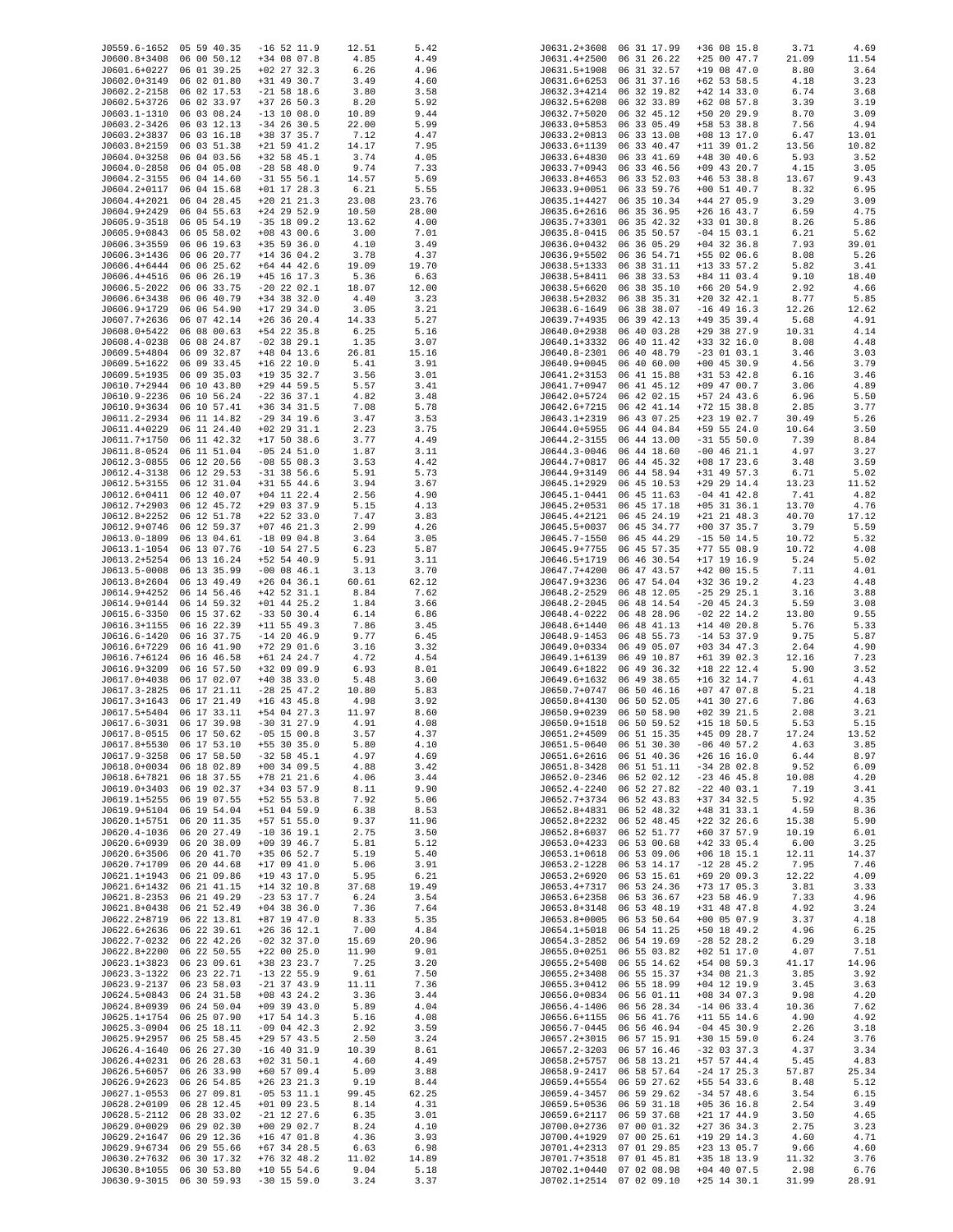| J0702.3+3757 07 02 20.82 |                          | $+37$ 57 23.0   |       |       |              |                          | $+76$ 58 11.2 | 2.77  |       |
|--------------------------|--------------------------|-----------------|-------|-------|--------------|--------------------------|---------------|-------|-------|
|                          |                          |                 | 15.01 | 6.04  |              | J0734.5+7658 07 34 33.10 |               |       | 3.67  |
| J0702.8+4431 07 02 53.86 |                          | $+44$ 31 13.7   | 12.34 | 11.84 |              | J0735.1+1808 07 35 07.54 | $+18$ 08 21.4 | 4.85  | 4.12  |
| J0703.1-0355 07 03 09.22 |                          | $-03$ 55 31.7   | 1.92  | 3.36  |              | J0735.3+4344 07 35 22.01 | $+43$ 44 21.2 | 10.46 | 11.14 |
| J0703.3+1347 07 03 23.82 |                          | $+13$ 47 46.2   | 5.15  | 5.12  | J0735.9+3307 | 07 35 55.68              | +33 07 10.4   | 13.13 | 10.19 |
| J0703.9+7857 07 03 59.71 |                          | $+78$ 57 18.9   | 3.62  | 3.61  |              | J0736.0-2012 07 36 02.32 | $-20$ 12 38.5 | 5.81  | 5.30  |
| J0704.1+0829 07 04 11.89 |                          | $+08$ 29 18.0   | 5.60  | 3.50  | J0736.1+2900 | 07 36 09.06              | $+290002.0$   | 13.04 | 13.82 |
|                          |                          |                 |       |       |              |                          |               |       |       |
| J0704.4+6318 07 04 26.62 |                          | $+63$ 18 26.2   | 18.52 | 20.53 | J0737.0+3603 | 07 37 04.04              | +36 03 22.2   | 8.87  | 3.59  |
| J0704.4-1643 07 04 29.14 |                          | $-16$ 43 17.5   | 4.40  | 3.81  | J0737.6+4902 | 07 37 37.81              | +49 02 10.7   | 5.45  | 4.39  |
| J0705.2-1917 07 05 13.61 |                          | $-19$ 17 53.2   | 6.36  | 3.89  | J0737.7+0735 | 07 37 42.80              | $+07$ 35 06.5 | 7.58  | 3.74  |
| J0705.3+4002 07 05 21.28 |                          | $+40$ 02 31.1   | 4.49  | 5.27  | J0738.3+4601 | 07 38 19.09              | $+46$ 01 20.4 | 3.48  | 3.61  |
| J0705.7+0331 07 05 45.25 |                          | $+03$ 31 58.8   | 1.10  | 3.10  | J0738.3-3025 | 07 38 19.63              | $-30$ 25 05.2 | 9.25  | 3.34  |
|                          |                          |                 |       |       |              |                          |               |       |       |
| J0706.1-0514 07 06 06.39 |                          | $-05$ 14 17.4   | 4.10  | 4.24  | J0738.5-0204 | 07 38 33.94              | $-02$ 04 21.6 | 11.10 | 6.45  |
| J0706.5-2311 07 06 33.68 |                          | $-23$ 11 39.2   | 13.16 | 9.30  | J0738.9+1921 | 07 38 58.11              | $+19$ 21 05.3 | 3.21  | 3.16  |
| J0707.3+0232 07 07 21.93 |                          | $+02$ 32 11.9   | 2.39  | 4.61  | J0739.2-1141 | 07 39 12.91              | $-11$ 41 04.8 | 1.67  | 3.18  |
| J0707.5+5929 07 07 31.06 |                          | +59 29 37.7     | 4.70  | 6.37  | J0739.4+7023 | 07 39 24.55              | $+70$ 23 12.8 | 23.50 | 8.38  |
| J0707.5+3822 07 07 33.02 |                          | +38 22 14.5     | 14.48 |       |              | 07 39 25.06              | $+16$ 35 09.8 |       |       |
|                          |                          |                 |       | 8.19  | J0739.4+1635 |                          |               | 6.52  | 4.25  |
| J0707.6+5001 07 07 36.05 |                          | $+50$ 01 13.9   | 8.54  | 6.01  | J0739.4+4122 | 07 39 28.46              | $+41$ 22 25.4 | 4.14  | 4.29  |
| J0707.6+0857             | 07 07 38.66              | $+08$ 57 07.3   | 7.98  | 4.25  | J0739.7+2053 | 07 39 45.10              | $+20$ 53 58.2 | 10.98 | 6.20  |
| J0707.8-0759 07 07 50.06 |                          | $-07$ 59 43.3   | 17.21 | 19.65 |              | J0739.9-2404 07 39 54.26 | $-24$ 04 52.1 | 10.74 | 9.48  |
| J0707.9-3505 07 07 55.31 |                          | $-35$ 05 00.9   | 1.77  | 7.48  | J0740.2+5125 | 07 40 17.32              | $+51$ 25 00.0 | 9.70  | 8.54  |
|                          |                          |                 |       |       |              |                          |               |       |       |
| J0707.9+3023 07 07 59.60 |                          | $+30$ 23 02.2   | 2.56  | 3.46  | J0740.2-0848 | 07 40 17.55              | $-08$ 48 02.5 | 2.31  | 9.01  |
| J0708.6-2907             | 07 08 36.85              | $-290704.7$     | 9.86  | 3.85  | J0740.5-0310 | 07 40 30.52              | $-03$ 10 58.1 | 6.27  | 5.18  |
| J0709.1+2604 07 09 06.98 |                          | $+26$ 04 45.7   | 5.17  | 4.25  | J0740.7+2658 | 07 40 46.27              | $+26$ 58 23.2 | 3.51  | 5.41  |
| J0709.2-1526 07 09 12.20 |                          | $-15$ 26 53.4   | 8.36  | 4.34  | J0741.1-0106 | 07 41 07.31              | $-01$ 06 09.0 | 8.26  | 3.07  |
| J0709.2+7449 07 09 17.65 |                          | $+74$ 49 27.1   | 27.56 | 29.45 | J0741.7+7415 | 07 41 45.91              | $+74$ 15 14.9 | 10.65 | 14.67 |
|                          |                          |                 |       |       |              |                          |               |       |       |
| J0709.6+1954 07 09 37.40 |                          | $+19$ 54 43.7   | 7.22  | 5.67  | J0742.4-1715 | 07 42 24.92              | $-17$ 15 04.3 | 4.91  | 3.43  |
| J0710.0+0617 07 10 05.23 |                          | $+06$ 17 02.3   | 6.87  | 24.97 | J0742.6+0507 | 07 42 39.33              | $+05$ 07 06.2 | 7.30  | 5.30  |
| J0710.4+0919 07 10 28.63 |                          | $+09$ 19 53.0   | 8.15  | 4.64  | J0743.1+8025 | 07 43 10.29              | +80 25 39.5   | 28.95 | 32.90 |
| J0711.0+1819 07 11 01.26 |                          | $+18$ 19 40.0   | 7.48  | 8.57  | J0744.2+3753 | 07 44 17.38              | $+37$ 53 16.0 | 32.39 | 10.63 |
| J0711.6-3420 07 11 38.55 |                          | $-34$ 20 57.1   | 1.25  | 3.52  | J0744.4+4718 | 07 44 27.96              | +47 18 42.4   | 4.48  | 5.88  |
|                          |                          |                 |       |       |              |                          |               |       |       |
| J0711.7-2043 07 11 47.30 |                          | $-20$ 43 09.3   | 30.41 | 15.84 | J0745.0+2525 | 07 45 03.14              | $+25$ 25 01.0 | 1.23  | 3.81  |
| J0712.5+4051 07 12 30.32 |                          | $+40$ 51 29.2   | 6.07  | 5.68  | J0745.0+0159 | 07 45 05.50              | $+01$ 59 18.8 | 28.21 | 55.89 |
| J0713.0+1146 07 13 02.49 |                          | $+11$ 46 13.3   | 47.21 | 51.14 | J0745.4+1209 | 07 45 28.27              | $+12$ 09 28.2 | 9.65  | 5.40  |
| J0713.2+6852 07 13 14.21 |                          | $+68$ 52 05.8   | 7.06  | 6.24  | J0745.5-2159 | 07 45 33.46              | $-21$ 59 43.7 | 3.33  | 3.06  |
|                          |                          | $+48$ 49 24.1   |       |       |              |                          | $+31$ 42 51.7 |       |       |
| J0713.4+4849 07 13 28.08 |                          |                 | 6.43  | 5.03  |              | J0745.7+3142 07 45 42.75 |               | 13.82 | 18.74 |
| J0713.6+3431 07 13 39.97 |                          | $+34$ 31 28.1   | 2.63  | 3.69  | J0746.0+5014 | 07 46 03.62              | +50 14 57.7   | 5.56  | 4.68  |
| J0713.7+5751 07 13 42.30 |                          | $+57$ 51 13.2   | 2.45  | 3.25  | J0746.4+4436 | 07 46 28.13              | $+44$ 36 53.9 | 3.16  | 3.21  |
| J0713.7+2538 07 13 46.10 |                          | $+25$ 38 02.6   | 5.41  | 6.67  | J0746.6+5725 | 07 46 39.92              | $+57$ 25 01.6 | 11.38 | 4.91  |
| J0714.0+1436 07 14 04.67 |                          | $+14$ 36 23.0   | 16.78 | 8.56  | J0747.0+2049 | 07 47 04.38              | $+20$ 49 49.9 | 5.63  | 6.65  |
|                          |                          |                 |       |       |              |                          |               |       |       |
| J0714.3+1654 07 14 18.93 |                          | $+16$ 54 38.0   | 9.05  | 8.75  | J0747.2+0952 | 07 47 15.00              | $+09$ 52 04.8 | 7.55  | 5.55  |
| J0714.4+4540 07 14 29.84 |                          | $+45$ 40 07.2   | 9.56  | 4.46  | J0747.2-0843 | 07 47 16.25              | $-08$ 43 00.4 | 0.92  | 3.28  |
| J0715.7-0231 07 15 47.02 |                          | $-02$ 31 $01.8$ | 13.62 | 6.63  | J0747.5-1917 | 07 47 31.44              | $-19$ 17 39.1 | 38.82 | 3.89  |
| J0716.1+0834 07 16 08.46 |                          | $+08$ 34 19.4   | 3.62  | 3.76  | J0747.5+1324 | 07 47 34.40              | $+13$ 24 27.5 | 3.54  | 3.04  |
| J0716.6+5323 07 16 40.94 |                          | +53 23 12.7     |       | 7.89  | J0747.7+4618 | 07 47 43.74              | $+46$ 18 58.5 |       | 7.92  |
|                          |                          |                 | 9.53  |       |              |                          |               | 6.22  |       |
| J0716.7+1928 07 16 43.31 |                          | $+19$ 28 48.6   | 5.29  | 4.71  | J0747.9+1145 | 07 47 54.55              | $+11$ 45 36.1 | 7.98  | 3.26  |
| J0717.2-1130 07 17 14.80 |                          | $-11$ 30 30.5   | 13.22 | 4.56  | J0748.2-2454 | 07 48 14.87              | $-24$ 54 47.5 | 3.58  | 6.32  |
| J0717.2-2504 07 17 17.85 |                          | $-25$ 04 52.4   | 28.10 | 20.18 | J0748.5-0054 | 07 48 31.04              | $-00$ 54 45.7 | 5.94  | 4.15  |
| J0717.5+3745 07 17 34.54 |                          | $+37$ 45 17.4   | 5.66  | 5.31  | J0748.7+0801 | 07 48 43.55              | $+08$ 01 41.0 | 2.88  | 3.32  |
|                          |                          |                 |       |       |              |                          |               |       |       |
| J0717.9+2835 07 17 56.35 |                          | $+28$ 35 10.0   | 5.74  | 7.60  | J0748.7+2324 | 07 48 45.50              | $+23$ 24 44.7 | 3.75  | 3.43  |
| J0718.4-3141 07 18 29.11 |                          | $-31$ 41 22.2   | 5.09  | 3.39  | J0749.3+5353 | 07 49 21.22              | +53 53 43.4   | 5.41  | 4.43  |
| J0718.7+0239 07 18 43.73 |                          | $+02$ 39 23.4   | 3.13  | 3.46  | J0749.6-0009 | 07 49 38.29              | $-00$ 09 36.2 | 5.99  | 4.20  |
| J0719.0+0446 07 19 01.09 |                          | $+04$ 46 59.4   | 3.47  | 4.74  | J0749.8+5554 | 07 49 48.46              | +55 54 12.6   | 7.64  | 9.81  |
| J0720.4+1658 07 20 28.56 |                          | $+16$ 58 35.7   | 7.85  | 6.67  | J0749.9-0920 | 07 49 58.41              | $-09$ 20 54.6 | 0.77  | 3.63  |
| J0720.7+0016 07 20 45.94 |                          |                 |       |       | J0750.0+2825 | 07 50 01.71              |               | 5.83  |       |
|                          |                          | $+00$ 16 48.4   | 5.78  | 4.89  |              |                          | +28 25 05.9   |       | 4.15  |
| J0720.8-2650 07 20 53.47 |                          | $-26$ 50 22.6   | 6.56  | 3.46  | J0750.2-1555 | 07 50 14.30              | $-15$ 55 37.7 | 3.89  | 4.38  |
| J0721.1-0051 07 21 11.67 |                          | $-00$ 51 52.3   | 8.01  | 5.30  | J0750.8+5037 | 07 50 49.43              | +50 37 54.5   | 5.19  | 3.45  |
| J0721.3+2618 07 21 20.99 |                          | $+26$ 18 04.2   | 4.08  | 7.56  | J0751.1+8241 | 07 51 10.42              | +82 41 47.7   | 8.42  | 5.80  |
| J0721.3-1205 07 21 21.25 |                          | $-12$ 05 31.5   | 8.90  | 6.13  | J0751.5+3410 | 07 51 33.73              | $+34$ 10 01.6 | 6.33  | 4.86  |
|                          |                          |                 |       |       |              |                          |               |       |       |
| J0721.4+3551 07 21 29.13 |                          | +35 51 34.7     | 7.94  | 3.68  |              | J0752.6-2202 07 52 36.34 | $-22$ 02 33.1 | 6.77  | 5.63  |
| J0722.1-1848 07 22 09.36 |                          | $-18$ 48 27.8   | 25.04 | 22.52 | J0752.8+2946 | 07 52 49.02              | $+29$ 46 33.1 | 7.63  | 4.22  |
| J0722.2-2207 07 22 13.32 |                          | $-22$ 07 54.8   | 12.28 | 5.61  | J0752.9+4211 | 07 52 58.88              | $+42$ 11 23.5 | 2.40  | 3.10  |
| J0722.2-1644 07 22 16.11 |                          | $-16$ 44 31.9   | 4.91  | 3.45  | J0752.9-2300 | 07 52 59.46              | $-230041.1$   | 4.90  | 3.45  |
| J0723.3+5355 07 23 22.70 |                          | $+53$ 55 37.3   | 5.64  | 5.29  |              | J0754.1-2708 07 54 07.21 | $-27$ 08 55.7 | 3.53  | 5.59  |
|                          |                          |                 |       |       |              | J0754.1-0017 07 54 08.85 |               |       |       |
| J0723.6+4108 07 23 40.46 |                          | +41 08 21.9     | 4.28  | 6.38  |              |                          | $-00$ 17 37.0 | 4.27  | 3.88  |
| J0723.9+6505 07 23 55.52 |                          | $+65$ 05 03.5   | 8.90  | 6.34  |              | J0754.3+0738 07 54 21.82 | $+07$ 38 55.7 | 4.57  | 5.72  |
| J0723.9+1904 07 23 56.54 |                          | $+19$ 04 59.3   | 16.51 | 20.77 | J0754.4+6817 | 07 54 24.98              | $+68$ 17 17.0 | 2.16  | 3.41  |
| J0724.0-2950 07 24 01.04 |                          | $-295004.9$     | 2.87  | 3.14  | J0754.7-0247 | 07 54 47.47              | $-02$ 47 37.5 | 3.99  | 3.05  |
| J0724.1-2329             | 07 24 07.60              | $-23$ 29 25.4   | 6.95  | 4.16  | J0755.0-3059 | 07 55 00.06              | $-30$ 59 57.2 | 6.80  | 3.53  |
| J0724.3+1513 07 24 23.87 |                          | $+15$ 13 06.7   | 18.99 | 4.96  | J0755.2-1415 | 07 55 12.12              | $-14$ 15 58.9 | 1.34  | 4.46  |
|                          |                          |                 |       |       |              |                          |               |       |       |
| J0724.5+3131 07 24 30.04 |                          | $+31$ 31 41.4   | 11.44 | 7.53  | J0755.7+1823 | 07 55 44.60              | $+18$ 23 49.4 | 8.20  | 4.13  |
| J0724.9-0939 07 24 55.07 |                          | $-09$ 39 55.7   | 18.10 | 17.20 | J0755.7+0210 | 07 55 46.09              | $+02$ 10 41.5 | 16.69 | 10.71 |
| J0725.3+6147 07 25 23.90 |                          | $+61$ 47 22.5   | 7.85  | 11.17 | J0755.8-2526 | 07 55 49.42              | $-25$ 26 36.5 | 1.93  | 3.45  |
| J0725.8+1032 07 25 51.19 |                          | $+10$ 32 03.2   | 4.63  | 7.22  | J0756.6-3531 | 07 56 36.64              | $-35$ 31 44.7 | 5.08  | 4.46  |
| J0725.8-1348 07 25 52.62 |                          | $-13$ 48 37.1   | 3.41  | 3.55  | J0756.8-1542 | 07 56 49.49              | $-15$ 42 08.6 | 1.67  | 3.49  |
| J0726.5-1636 07 26 32.57 |                          | $-16$ 36 59.5   |       | 6.70  | J0757.1-1137 | 07 57 10.94              | $-11$ 37 48.7 | 5.63  | 11.36 |
|                          |                          |                 | 6.12  |       |              |                          |               |       |       |
| J0726.8+2233 07 26 49.44 |                          | $+22$ 33 45.0   | 3.21  | 3.56  | J0757.2+2152 | 07 57 15.31              | $+21$ 52 30.0 | 4.53  | 5.10  |
| J0727.0-0204 07 27 04.95 |                          | $-02$ 04 41.6   | 32.52 | 24.29 | J0757.6+5739 | 07 57 38.26              | +57 39 30.5   | 11.59 | 8.99  |
| J0727.5-2536 07 27 33.49 |                          | $-25$ 36 30.2   | 7.00  | 4.48  | J0757.7-1759 | 07 57 44.05              | $-17$ 59 39.0 | 6.51  | 3.12  |
| J0728.0+5034 07 28 05.46 |                          | $+50$ 34 44.3   | 8.96  | 6.46  | J0758.1+3929 | 07 58 08.87              | +39 29 27.8   | 5.51  | 3.41  |
| J0728.1+1437             | 07 28 10.38              | $+14$ 37 37.9   | 22.78 | 5.79  | J0758.5+6220 | 07 58 34.99              | $+62$ 20 22.1 | 5.39  | 3.04  |
|                          |                          |                 |       |       |              |                          |               |       |       |
| J0728.1+6748             | 07 28 11.51              | $+67$ 48 46.2   | 17.72 | 17.85 | J0758.7+4755 | 07 58 44.33              | $+47$ 55 54.5 | 4.24  | 3.55  |
| J0728.2+0414             | 07 28 12.12              | $+04$ 14 26.5   | 7.06  | 4.87  | J0759.5+1624 | 07 59 33.41              | $+16$ 24 40.8 | 5.52  | 6.39  |
| J0728.5+1210             | 07 28 32.83              | $+12$ 10 09.4   | 12.57 | 5.25  | J0800.3+7709 | 08 00 23.78              | $+77$ 09 31.3 | 3.76  | 3.19  |
| J0728.8-0008             | 07 28 48.91              | $-00$ 08 35.4   | 6.66  | 3.02  | J0801.5+1414 | 08 01 33.40              | $+14$ 14 44.6 | 33.19 | 22.87 |
|                          |                          |                 |       |       |              |                          |               |       |       |
| J0728.9-2920             | 07 28 57.23              | $-29$ 20 45.3   | 5.12  | 4.00  | J0801.5+5009 | 08 01 35.53              | +50 09 42.9   | 18.80 | 16.08 |
| J0729.4+2436             | 07 29 28.01              | $+24$ 36 20.2   | 21.74 | 6.95  | J0802.0+6353 | 08 02 02.50              | $+63$ 53 07.9 | 9.43  | 3.94  |
| J0729.7+2809             | 07 29 44.60              | $+28$ 09 37.6   | 3.89  | 4.52  | J0803.5+4548 | 08 03 34.23              | $+45$ 48 33.2 | 8.12  | 10.04 |
| J0729.8+4301             | 07 29 48.46              | $+43$ 01 22.0   | 5.10  | 5.02  | J0804.1-0803 | 08 04 06.90              | $-08$ 03 23.6 | 6.83  | 3.39  |
| J0730.0+2238 07 30 01.96 |                          | $+22$ 38 16.5   | 3.87  | 4.13  | J0804.2-1244 | 08 04 15.66              | $-12$ 44 24.2 | 8.82  | 5.16  |
|                          |                          |                 |       |       |              |                          |               |       |       |
| J0730.0+4011 07 30 03.96 |                          | $+40$ 11 02.9   | 2.62  | 3.73  | J0804.3-0408 | 08 04 20.96              | $-04$ 08 42.5 | 3.95  | 3.68  |
| J0730.7-2620 07 30 42.68 |                          | $-26$ 20 34.8   | 8.53  | 5.58  | J0804.4-2623 | 08 04 24.03              | $-26$ 23 55.9 | 3.93  | 5.18  |
| J0730.8+4600 07 30 50.49 |                          | $+46$ 00 59.3   | 3.32  | 3.53  | J0804.7+3012 | 08 04 42.27              | +30 12 39.7   | 9.19  | 7.46  |
| J0731.3-2259 07 31 21.66 |                          | $-22$ 59 45.7   | 6.22  | 3.30  | J0804.8+1015 | 08 04 48.06              | $+10$ 15 23.6 | 29.78 | 8.21  |
| J0732.3+5714 07 32 18.32 |                          | +57 14 18.9     | 2.19  | 4.02  | J0805.2+2738 | 08 05 14.92              | $+27$ 38 08.4 | 7.11  | 3.90  |
|                          |                          |                 |       |       |              |                          |               |       |       |
| J0732.4+5112 07 32 26.21 |                          | +51 12 29.6     | 7.20  | 3.03  | J0805.5+2409 | 08 05 35.18              | $+24$ 09 52.1 | 49.73 | 43.04 |
| J0732.6-0931 07 32 41.25 |                          | $-09$ 31 30.5   | 2.39  | 5.16  | J0805.6-0058 | 08 05 36.41              | $-00$ 58 10.0 | 15.42 | 4.31  |
| J0732.8-0750 07 32 49.31 |                          | $-075009.7$     | 0.75  | 3.33  | J0806.4+0120 | 08 06 24.57              | $+01$ 20 19.0 | 3.06  | 4.36  |
| J0733.0-2752 07 33 03.82 |                          | $-27$ 52 54.8   | 6.68  | 3.82  | J0806.4-2205 | 08 06 29.31              | $-22$ 05 36.5 | 6.94  | 3.03  |
| J0733.6+5154 07 33 38.90 |                          | +51 54 20.7     | 9.05  |       | J0806.6+3747 | 08 06 39.79              | $+37$ 47 00.5 |       | 4.52  |
|                          |                          |                 |       | 4.68  |              |                          |               | 5.27  |       |
| J0733.7+0545             | 07 33 42.29              | $+05$ 45 22.7   | 8.37  | 7.43  | J0807.2-3330 | 08 07 15.04              | $-33$ 30 11.0 | 10.83 | 3.92  |
| J0733.9+0202 07 33 54.72 |                          | $+02$ 02 20.9   | 14.16 | 23.73 | J0807.5-1724 | 08 07 33.84              | $-17$ 24 49.6 | 12.36 | 5.91  |
| J0734.1+3138             | 07 34 12.00              | $+31$ 38 43.4   | 7.12  | 4.86  | J0807.5+7846 | 08 07 35.88              | $+78$ 46 07.1 | 4.31  | 4.78  |
| J0734.3+0945 07 34 20.19 |                          | $+09$ 45 00.0   | 3.76  | 3.79  | J0807.9+0432 | 08 07 57.73              | $+04$ 32 40.3 | 4.53  | 3.02  |
|                          |                          |                 |       |       |              |                          |               |       |       |
| J0734.3+6012 07 34 20.25 |                          | $+60$ 12 34.5   | 6.76  | 5.40  | J0808.3+3046 | 08 08 19.42              | $+30$ 46 38.2 | 5.13  | 3.68  |
|                          | J0734.5-1302 07 34 31.30 | $-13$ 02 28.0   | 2.05  | 3.23  |              | J0808.5-2312 08 08 34.84 | $-23$ 12 00.4 | 8.08  | 7.76  |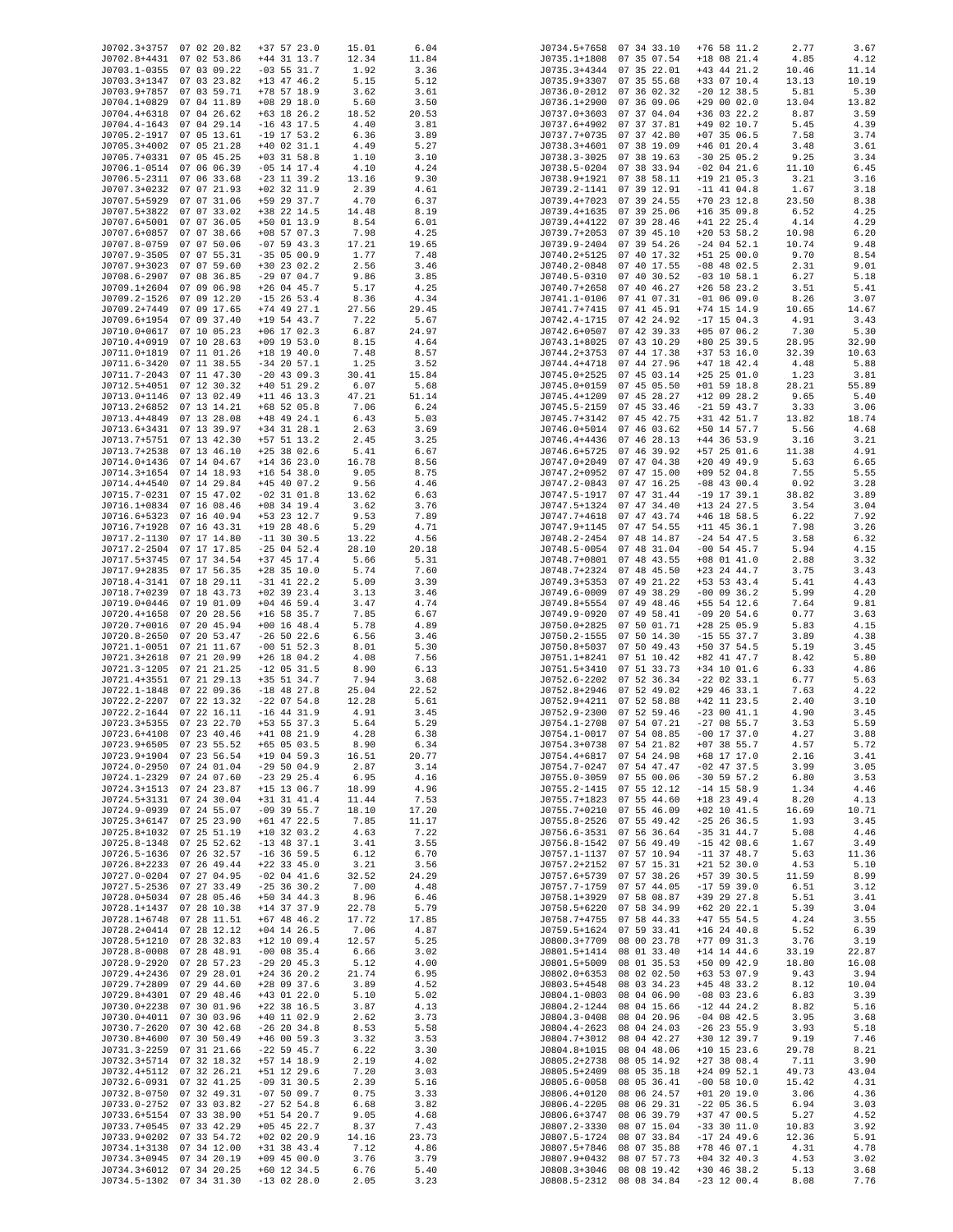| J0808.8-1028 08 08 53.24 |                            | $-10$ 28 03.5                  | 43.30          | 10.92        |              | J0840.2+1756 08 40 15.42   | $+17$ 56 32.1                  | 4.87          | 3.77         |
|--------------------------|----------------------------|--------------------------------|----------------|--------------|--------------|----------------------------|--------------------------------|---------------|--------------|
| J0808.8+1507             | 08 08 53.88                | $+15$ 07 45.9                  | 6.17           | 4.17         |              | J0840.6-0316 08 40 37.61   | $-03$ 16 32.6                  | 2.50          | 3.84         |
| J0808.9+2222 08 08 55.87 |                            | $+22$ 22 06.2                  | 6.99           | 3.56         | J0840.6+0940 | 08 40 38.26                | $+09$ 40 41.9                  | 4.12          | 6.01         |
| J0809.0+4032             | 08 09 03.22                | $+40$ 32 58.5                  | 4.76           | 3.51         | J0840.6+0319 | 08 40 41.61                | $+03$ 19 55.5                  | 2.85          | 3.02         |
| J0810.0+5743             | 08 10 02.91                | $+57$ 43 42.7                  | 8.50           | 5.87         | J0840.7+1312 | 08 40 47.84                | $+13$ 12 25.4                  | 25.46         | 18.37        |
| J0810.0+4228             | 08 10 03.58                | $+42$ 28 05.0                  | 17.82          | 10.97        | J0841.4+7053 | 08 41 24.64                | $+70$ 53 43.1                  | 4.15          | 3.59         |
| J0810.4+7323             | 08 10 24.24                | $+73$ 23 18.3                  | 3.51           | 4.73         | J0841.5-2526 | 08 41 34.69                | $-25$ 26 06.2                  | 5.24          | 4.69         |
| J0810.7-1833             | 08 10 45.31                | $-18$ 33 00.7                  | 6.16           | 4.17         | J0842.1+3339 | 08 42 07.31                | $+33$ 39 49.6                  | 3.65          | 4.28         |
| J0811.4+6821             | 08 11 24.61                | +68 21 00.7                    | 4.24           | 3.45         | J0842.1-0719 | 08 42 10.40                | $-07$ 19 34.7                  | 5.74          | 4.64         |
| J0812.0-0549             | 08 12 03.58                | $-05$ 49 25.5                  | 10.08          | 3.57         | J0842.5-2746 | 08 42 32.97                | $-27$ 46 15.8                  | 5.32          | 3.63         |
| J0812.4-2819 08 12 26.11 |                            | $-28$ 19 36.0                  | 2.54           | 3.08         | J0842.9+0721 | 08 42 58.02                | $+07$ 21 42.8                  | 11.26         | 5.05         |
| J0812.7+3551 08 12 47.40 |                            | $+35$ 51 16.1                  | 11.84          | 6.58         | J0843.1+1814 | 08 43 08.62                | $+18$ 14 02.0                  | 4.02          | 3.37         |
| J0812.9+3242 08 12 59.84 |                            | +32 42 54.7                    | 10.52          | 7.10         | J0843.1+2944 | 08 43 09.98                | $+29$ 44 03.2                  | 13.96         | 8.24         |
| J0813.3+0734 08 13 23.77 |                            | $+07$ 34 03.4                  | 4.74           | 3.38         | J0843.2+6129 | 08 43 12.14                | $+61$ 29 $41.7$                | 10.37         | 3.68         |
| J0813.4+3655 08 13 26.18 |                            | $+36$ 55 35.8                  | 7.27           | 3.92         | J0843.2-0858 | 08 43 13.39                | $-08$ 58 52.4                  | 4.00          | 6.38         |
| J0813.6+4813 08 13 36.33 |                            | $+48$ 13 01.1                  | 135.96         | 141.90       | J0843.7+1114 | 08 43 42.73                | $+11$ 14 04.2                  | 4.84          | 5.47         |
|                          |                            |                                |                |              |              |                            |                                |               |              |
| J0814.5+4556 08 14 30.53 |                            | $+45$ 56 36.3<br>$-24$ 44 26.8 | 16.52          | 6.56         | J0843.9+1547 | 08 43 56.30                | $+15$ 47 44.7<br>$+22$ 49 35.1 | 10.84         | 5.99         |
| J0814.6-2444 08 14 40.46 |                            | $+12$ 58 12.8                  | 4.79<br>11.28  | 4.73         | J0844.7+2249 | 08 44 44.74                | $+00$ 41 05.3                  | 3.03          | 3.71         |
| J0814.7+1258 08 14 43.60 |                            |                                |                | 7.68         | J0844.8+0041 | 08 44 53.11<br>08 45 08.15 |                                | 2.79          | 4.49         |
| J0814.9+6626 08 14 59.78 |                            | $+66$ 26 22.6                  | 3.73           | 3.65         | J0845.1-3347 |                            | $-33$ 47 47.1                  | 8.71          | 10.00        |
| J0815.1-1834 08 15 08.61 |                            | $-18$ 34 26.7                  | 7.39           | 6.11         | J0845.9+3543 | 08 45 54.17                | $+35$ 43 34.0                  | 3.13          | 5.43         |
| J0815.1-1614 08 15 10.90 |                            | $-16$ 14 54.8                  | 9.40           | 10.67        | J0846.0+1459 | 08 46 05.18                | $+14$ 59 28.5                  | 10.89         | 5.66         |
| J0815.2+3840 08 15 12.42 |                            | $+38$ 40 48.3                  | 5.55           | 4.27         | J0846.6+5549 | 08 46 39.59                | +55 49 52.9                    | 3.10          | 3.25         |
| J0815.3+0155 08 15 22.76 |                            | $+01$ 55 06.2                  | 14.79          | 6.42         | J0847.7-1756 | 08 47 43.23                | $-17$ 56 13.5                  | 3.32          | 5.36         |
| J0815.4-0308 08 15 27.93 |                            | $-03$ 08 26.2                  | 46.81          | 24.14        | J0847.8+5352 | 08 47 53.91                | +53 52 41.0                    | 8.50          | 9.04         |
| J0815.5+1741 08 15 34.33 |                            | $+17$ 41 57.9                  | 7.60           | 3.47         | J0848.2+0115 | 08 48 14.11                | $+01$ 15 20.7                  | 3.39          | 3.44         |
| J0815.9-1141             | 08 15 57.97                | $-11$ 41 17.1                  | 3.98           | 3.27         | J0848.5+0555 | 08 48 32.82                | $+05$ 55 11.9                  | 12.27         | 14.47        |
| J0816.5+5850             | 08 16 34.97                | +58 50 02.3                    | 7.96           | 4.59         | J0848.5+7830 | 08 48 33.79                | $+78$ 30 03.3                  | 15.45         | 7.27         |
| J0817.5+2237             | 08 17 35.12                | $+22$ 37 14.2                  | 12.19          | 7.72         | J0848.9+0801 | 08 48 56.72                | $+08$ 01 28.0                  | 2.93          | 3.31         |
| J0818.0-3158             | 08 18 01.86                | $-31$ 58 37.9                  | 3.78           | 3.05         | J0849.0-1239 | 08 49 00.32                | $-12$ 39 05.4                  | 6.78          | 5.30         |
| J0818.1-1959             | 08 18 09.93                | $-19$ 59 16.9                  | 4.99           | 3.69         | J0849.0-0405 | 08 49 00.68                | $-04$ 05 30.6                  | 6.03          | 3.99         |
| J0818.2-0805             | 08 18 14.08                | $-08$ 05 46.3                  | 1.99           | 3.31         | J0849.9-0815 | 08 49 59.23                | $-08$ 15 06.4                  | 4.78          | 6.19         |
| J0818.9-2213 08 18 58.39 |                            | $-22$ 13 51.5                  | 4.15           | 6.24         | J0850.0-2942 | 08 50 05.12                | $-29$ 42 03.1                  | 8.79          | 3.25         |
| J0819.7+5232 08 19 47.52 |                            | +52 32 32.5                    | 13.85          | 24.58        | J0850.4+3747 | 08 50 24.55                | +37 47 05.9                    | 4.76          | 4.97         |
| J0820.5+3034 08 20 32.69 |                            | $+30$ 34 49.3                  | 6.60           | 4.58         | J0850.4+3547 | 08 50 27.90                | $+35$ 47 08.6                  | 2.67          | 3.20         |
| J0820.7+0946 08 20 43.60 |                            | $+09$ 46 56.6                  | 13.16          | 17.79        | J0850.6-3452 | 08 50 36.91                | $-34$ 52 16.1                  | 9.64          | 8.51         |
| J0820.7+1813 08 20 44.13 |                            | $+18$ 13 20.7                  | 15.92          | 6.07         | J0850.8-1030 | 08 50 49.83                | $-10$ 30 19.3                  | 5.90          | 4.93         |
| J0820.9-1258 08 20 57.43 |                            | $-12$ 58 56.6                  | 3.23           | 3.48         | J0851.0+6343 | 08 51 00.14                | $+63$ 43 43.4                  | 10.73         | 12.53        |
| J0821.1-2457             | 08 21 06.36                | $-24$ 57 25.8                  | 2.90           | 3.08         | J0851.0-3315 | 08 51 05.36                | $-33$ 15 56.6                  | 5.50          | 3.05         |
| J0821.5+4702             | 08 21 33.73                | $+47$ 02 35.9                  | 15.86          | 5.06         | J0851.5+1756 | 08 51 35.86                | $+17$ 56 18.9                  | 4.62          | 5.14         |
|                          | 08 21 52.17                |                                |                |              |              | 08 51 46.73                |                                |               |              |
| J0821.8+0804             |                            | $+08$ 04 32.5                  | 6.08           | 3.20         | J0851.7+2242 |                            | $+22$ 42 02.8                  | 4.05          | 3.99         |
| J0822.3-1849             | 08 22 21.32                | $-18$ 49 48.8                  | 4.39           | 3.35         | J0852.4+0042 | 08 52 27.77                | $+00$ 42 31.2                  | 7.59          | 6.87         |
| J0822.5+0556 08 22 31.51 |                            | $+05$ 56 29.1                  | 26.60          | 10.62        | J0853.0-2047 | 08 53 00.48                | $-20$ 47 20.9                  | 25.32         | 19.86        |
| J0822.5+1648             | 08 22 34.99                | $+16$ 48 14.6                  | 8.74           | 5.93         | J0853.1+1352 | 08 53 08.70                | $+13$ 52 59.3                  | 38.54         | 5.91         |
| J0822.5-0456             | 08 22 35.38                | $-04$ 56 53.5                  | 8.28           | 7.05         | J0853.1+4647 | 08 53 09.67                | $+46$ 47 02.7                  | 5.78          | 5.93         |
| J0822.8-2712 08 22 50.96 |                            | $-27$ 12 19.2                  | 5.57           | 3.71         | J0853.4-0341 | 08 53 28.11                | $-03$ 41 05.4                  | 11.84         | 5.61         |
| J0823.0-1649 08 23 03.39 |                            | $-16$ 49 17.6                  | 4.74           | 4.93         | J0853.8-2250 | 08 53 48.85                | $-22$ 50 56.2                  | 9.36          | 4.56         |
| J0823.4+2223 08 23 24.88 |                            | $+22$ 23 03.5                  | 7.93           | 6.41         | J0853.8-1427 | 08 53 49.13                | $-14$ 27 51.0                  | 11.81         | 6.24         |
| J0823.4+4256 08 23 27.56 |                            | $+42$ 56 57.9                  | 12.79          | 13.09        | J0854.5+3009 | 08 54 33.09                | +30 09 54.9                    | 5.33          | 4.60         |
| J0823.7-1530             | 08 23 47.93                | $-15$ 30 30.5                  | 3.36           | 3.32         | J0854.7+5757 | 08 54 42.23                | $+57$ 57 25.1                  | 6.63          | 6.01         |
| J0823.8+3632 08 23 48.05 |                            | $+36$ 32 46.4                  | 5.31           | 4.50         | J0855.2+5239 | 08 55 13.97                | +52 39 01.3                    | 4.82          | 3.98         |
| J0824.4-1251             | 08 24 26.31                | $-12$ 51 44.2                  | 3.44           | 3.46         | J0855.3+0554 | 08 55 19.68                | $+05$ 54 50.2                  | 6.53          | 5.15         |
| J0824.4-0950             | 08 24 28.36                | $-095008.4$                    | 8.52           | 8.03         | J0855.5-1256 | 08 55 30.14                | $-12$ 56 33.2                  | 10.01         | 7.09         |
| J0824.9+3916             | 08 24 55.40                | +39 16 44.5                    | 6.47           | 4.63         | J0856.0+2256 | 08 56 00.61                | $+22$ 56 34.9                  | 3.53          | 4.05         |
| J0825.2+1457             | 08 25 12.30                | $+14$ 57 37.9                  | 7.81           | 10.21        | J0857.0+0337 | 08 57 02.64                | $+03$ 37 45.0                  | 5.57          | 3.60         |
| J0825.2+4436             | 08 25 17.57                | $+44$ 36 28.1                  | 9.48           | 4.11         | J0857.1-0339 | 08 57 11.61                | $-03$ 39 43.3                  | 10.50         | 4.96         |
| J0825.8+7653             | 08 25 50.87                | $+76$ 53 14.8                  | 4.42           | 7.78         | J0857.2+0948 | 08 57 17.16                | $+09$ 48 29.6                  | 13.99         | 13.27        |
| J0825.9+2643 08 25 56.70 |                            | $+26$ 43 59.7                  | 2.84           | 3.37         | J0857.3+2125 | 08 57 20.91                | $+21$ 25 30.5                  | 2.79          | 4.11         |
| J0826.0-0500 08 26 02.33 |                            | $-05$ 00 25.2                  | 5.95           | 3.60         | J0857.6+3404 | 08 57 40.54                | $+34$ 04 08.5                  | 20.64         | 14.94        |
| J0826.9-1531             | 08 26 58.97                | $-15$ 31 45.4                  | 2.46           | 3.23         | J0857.7+3944 | 08 57 47.87                | +39 44 49.5                    | 4.11          | 4.46         |
| J0826.9-0614 08 26 59.14 |                            | $-06$ 14 51.0                  | 3.95           | 4.15         | J0858.1+2750 | 08 58 10.14                | $+27$ 50 53.0                  | 24.28         | 21.86        |
| J0827.2-2026 08 27 17.20 |                            | $-20$ 26 20.3                  | 25.74          | 17.04        | J0858.4+6540 | 08 58 26.45                | $+65$ 40 29.1                  | 9.82          | 5.77         |
| J0827.4+2918 08 27 25.37 |                            | $+29$ 18 45.1                  | 26.64          | 14.65        | J0858.6-3419 | 08 58 38.68                | $-34$ 19 21.3                  | 6.74          | 6.11         |
| J0828.0+0112 08 28 00.14 |                            | $+01$ 12 32.2                  | 4.71           | 4.93         |              | J0858.6+1409 08 58 41.49   | $+14$ 09 47.8                  | 25.00         | 8.61         |
| J0828.2-2214 08 28 15.51 |                            | $-22$ 14 12.6                  | 5.69           | 3.07         |              | J0858.6-0027 08 58 41.88   | $-00$ 27 48.2                  | 5.77          | 7.35         |
| J0828.6+2436             | 08 28 40.41                | $+24$ 36 45.6                  | 10.32          | 4.80         | J0858.7-1644 | 08 58 44.90                | $-16$ 44 13.5                  | 4.26          | 7.09         |
| J0828.7+2319             | 08 28 45.03                | $+23$ 19 51.5                  | 5.64           | 3.74         | J0859.1-1122 | 08 59 07.29                | $-11$ 22 58.3                  | 2.96          | 3.49         |
| J0829.4+6332             | 08 29 25.91                | $+63$ 32 60.0                  | 3.97           | 3.57         | J0859.6-1922 | 08 59 38.65                | $-19$ 22 28.4                  | 9.79          | 4.50         |
| J0829.5+0924             | 08 29 34.96                | $+09$ 24 44.9                  | 12.53          | 9.88         | J0859.7-3006 | 08 59 47.01                | $-30$ 06 19.8                  | 3.04          | 3.41         |
| J0830.0+0745             | 08 30 04.41                | $+07$ 45 48.0                  |                | 12.18        | J0859.8-0741 | 08 59 51.69                | $-07$ 41 42.5                  |               |              |
| J0830.5+4543             | 08 30 35.74                | $+45$ 43 33.1                  | 12.95<br>10.88 | 8.60         | J0900.8+1832 | 09 00 48.35                | $+18$ 32 15.8                  | 2.27<br>13.16 | 3.40<br>6.17 |
| J0830.7-0340             | 08 30 45.53                | $-03$ 40 42.0                  | 5.57           | 5.30         | J0901.0+2901 | 09 01 05.52                | $+29$ 01 44.5                  | 10.50         | 4.65         |
| J0831.1+4115             | 08 31 09.69                | $+41$ 15 52.2                  |                | 4.64         | J0901.3+1952 | 09 01 20.42                | $+19$ 52 03.5                  | 5.47          | 3.93         |
| J0831.1+3742             | 08 31 09.86                | $+37$ 42 10.9                  | 2.84<br>14.39  | 8.70         | J0901.7-2555 | 09 01 47.43                | $-25$ 55 15.7                  | 62.16         | 48.08        |
| J0831.2-2920             | 08 31 14.38                | $-29$ 20 34.8                  | 7.17           | 6.85         | J0902.2+4500 | 09 02 15.67                | $+45$ 00 54.5                  | 7.25          | 4.71         |
| J0832.1+0228             | 08 32 11.08                | $+02$ 28 17.9                  | 2.20           |              | J0902.4-0516 | 09 02 25.62                | $-05$ 16 40.4                  | 16.48         | 6.86         |
| J0832.5-0102             | 08 32 33.90                | $-01$ 02 00.4                  |                | 3.84<br>3.59 | J0902.6+3310 | 09 02 36.06                | +33 10 22.8                    | 4.89          |              |
| J0832.6-0532             | 08 32 41.29                | $-05$ 32 51.6                  | 2.66<br>11.91  | 6.64         | J0903.8+5012 | 09 03 50.23                | $+50$ 12 38.2                  | 6.70          | 3.43<br>3.22 |
|                          |                            |                                |                |              |              |                            |                                |               |              |
| J0833.2-2607             | 08 33 17.35<br>08 33 18.68 | $-26$ 07 48.6                  | 3.65           | 4.55         | J0903.8+1257 | 09 03 51.76                | $+12$ 57 47.9                  | 2.95          | 3.01         |
| J0833.3+5103             |                            | $+51$ 03 08.6                  | 15.57          | 10.75        | J0903.9-0123 | 09 03 57.74                | $-01$ 23 52.0                  | 3.63          | 3.14         |
| J0833.3+1131             | 08 33 20.28                | $+11$ 31 05.5                  | 15.41          | 6.62         | J0904.5+3539 | 09 04 32.71                | +35 39 02.6                    | 3.65          | 5.37         |
| J0834.4-0948             | 08 34 24.22                | $-09$ 48 51.9                  | 2.79           | 4.83         | J0904.6-1957 | 09 04 40.99                | $-19$ 57 25.8                  | 4.93          | 3.53         |
| J0834.8+1700             | 08 34 48.27                | $+170046.2$                    | 13.15          | 8.22         | J0904.7+0208 | 09 04 46.09                | $+02$ 08 47.4                  | 3.29          | 5.03         |
| J0834.9+5534             | 08 34 54.66                | +55 34 18.4                    | 11.38          | 4.67         | J0904.8+2219 | 09 04 49.61                | $+22$ 19 36.3                  | 11.49         | 5.01         |
| J0835.0-1622             | 08 35 01.52                | $-16$ 22 07.2                  | 3.06           | 3.08         | J0905.1+0537 | 09 05 07.57                | $+05$ 37 16.1                  | 2.78          | 3.44         |
| J0835.0+1411             | 08 35 03.75                | $+14$ 11 51.3                  | 17.35          | 5.18         | J0905.5+3407 | 09 05 30.27                | +34 07 57.1                    | 3.51          | 3.38         |
| J0835.0-0747             | 08 35 05.35                | $-07$ 47 20.3                  | 9.66           | 12.79        | J0906.0+1103 | 09 06 04.29                | $+11$ 03 27.1                  | 6.86          | 13.04        |
| J0835.2+3434             | 08 35 15.35                | $+34$ 34 03.0                  | 2.99           | 3.24         | J0906.1+6652 | 09 06 08.70                | $+66$ 52 19.7                  | 5.76          | 3.39         |
| J0835.3+7238             | 08 35 18.88                | $+72$ 38 45.6                  | 6.77           | 4.06         | J0906.1+0844 | 09 06 11.41                | $+08$ 44 37.7                  | 6.84          | 13.79        |
| J0835.7+0702             | 08 35 43.00                | $+07$ 02 00.8                  | 3.39           | 3.96         | J0906.2+2537 | 09 06 14.99                | $+25$ 37 36.5                  | 6.38          | 7.99         |
| J0836.1-1336             | 08 36 08.64                | $-13$ 36 32.3                  | 6.61           | 5.74         | J0906.5+3011 | 09 06 31.53                | $+30$ 11 50.5                  | 4.62          | 6.59         |
| J0836.2-1719             | 08 36 12.63                | $-17$ 19 09.0                  | 2.49           | 3.14         | J0906.5+1646 | 09 06 31.98                | $+16$ 46 11.6                  | 28.60         | 22.30        |
| J0836.3-2725             | 08 36 21.76                | $-27$ 25 43.2                  | 2.74           | 3.64         | J0907.5+4134 | 09 07 34.22                | $+41$ 34 49.9                  | 13.79         | 3.16         |
| J0836.8+0513             | 08 36 48.18                | $+05$ 13 09.2                  | 5.10           | 4.42         | J0907.8+0413 | 09 07 50.93                | $+04$ 13 35.8                  | 4.48          | 4.08         |
| J0837.7-2239             | 08 37 44.19                | $-22$ 39 27.3                  | 7.87           | 7.57         | J0907.8+3149 | 09 07 51.79                | $+31$ 49 04.2                  | 5.42          | 7.50         |
| J0837.7+6513             | 08 37 44.79                | $+65$ 13 35.8                  | 26.44          | 33.46        | J0907.9+1448 | 09 07 58.29                | $+14$ 48 22.8                  | 3.52          | 3.42         |
| J0837.8+4450             | 08 37 52.97                | $+44$ 50 30.5                  | 12.68          | 15.37        | J0908.2+3943 | 09 08 13.63                | +39 43 30.6                    | 3.98          | 4.37         |
| J0838.8+2527             | 08 38 51.43                | $+25$ 27 14.8                  | 8.06           | 3.63         | J0908.8+3748 | 09 08 50.74                | $+37$ 48 19.0                  | 25.13         | 4.07         |
| J0838.8-0037             | 08 38 53.64                | $-00$ 37 49.0                  | 4.39           | 3.03         | J0909.5+4253 | 09 09 33.52                | $+42$ 53 45.8                  | 40.30         | 17.77        |
| J0839.1+5754             | 08 39 06.61                | $+57$ 54 16.1                  | 26.71          | 21.39        | J0910.1+5427 | 09 10 11.21                | +54 27 19.9                    | 7.30          | 6.51         |
| J0839.1+1921             | 08 39 06.96                | $+19$ 21 54.8                  | 7.58           | 8.82         | J0910.3+2419 | 09 10 22.70                | $+24$ 19 20.8                  | 8.43          | 5.15         |
| J0839.7-1214             | 08 39 47.78                | $-12$ 14 28.1                  | 14.62          | 13.35        | J0910.9-0755 | 09 10 58.39                | $-07$ 55 53.8                  | 5.52          | 4.01         |
| J0839.9+4228             | 08 39 56.81                | $+42$ 28 00.0                  | 2.70           | 3.28         | J0911.6+2545 | 09 11 41.46                | $+25$ 45 49.0                  | 2.52          | 3.11         |
| J0839.9+2403             | 08 39 58.03                | $+24$ 03 10.2                  | 5.13           | 4.86         | J0912.0+3751 | 09 12 02.92                | $+37$ 51 34.8                  | 25.36         | 4.11         |
| J0840.1+4003 08 40 11.56 |                            | $+40$ 03 49.8                  | 7.34           | 6.59         |              | J0912.0+1618 09 12 04.07   | $+16$ 18 28.9                  | 14.71         | 5.35         |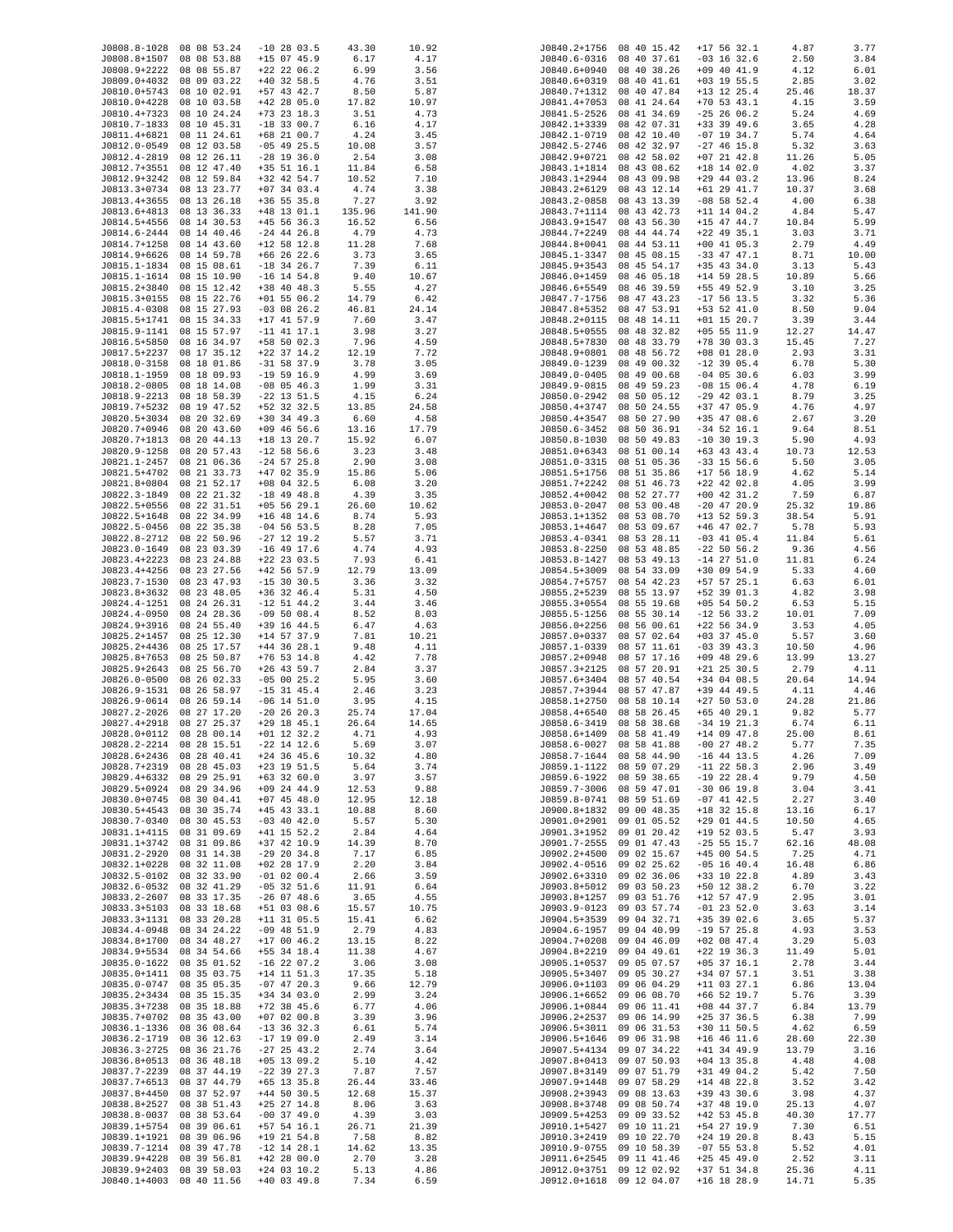| J0912.1+2123                             | 09 12 07.25                | $+21$ 23 08.3                  | 3.31          | 3.83          | J0943.2+0243                                         | 09 43 12.84                | $+02$ 43 25.7                    | 5.21           | 4.32          |
|------------------------------------------|----------------------------|--------------------------------|---------------|---------------|------------------------------------------------------|----------------------------|----------------------------------|----------------|---------------|
| J0912.1+5650                             | 09 12 08.61                | $+56$ 50 36.3                  | 4.24          | 4.38          | J0943.2-0738                                         | 09 43 17.02                | $-07$ 38 05.5                    | 8.71           | 7.85          |
| J0912.1+5241                             | 09 12 10.22                | +52 41 05.6                    | 7.70          | 7.71          | J0943.3-0004                                         | 09 43 19.11                | $-00$ 04 24.2                    | 6.26           | 3.95          |
| J0912.7-2512                             | 09 12 44.97                | $-25$ 12 56.1                  | 4.19          | 4.35          | J0943.6+5713                                         | 09 43 38.75                | $+57$ 13 57.1                    | 3.30           | 3.67          |
| J0913.4+2009                             | 09 13 24.17                | $+20$ 09 10.1                  | 3.55          | 5.68          | J0944.2+0946                                         | 09 44 16.26                | $+09$ 46 20.7                    | 39.53          | 19.44         |
| J0914.0+0506<br>J0914.0+1715             | 09 14 02.05<br>09 14 04.86 | $+05$ 06 59.0<br>$+17$ 15 53.5 | 2.27<br>17.11 | 3.03<br>6.45  | J0945.2+1655<br>J0945.3-1953                         | 09 45 13.63<br>09 45 18.02 | $+16$ 55 21.8<br>$-19$ 53 26.4   | 9.97<br>11.53  | 10.05<br>5.40 |
| J0915.0+0713                             | 09 15 02.91                | $+07$ 13 02.7                  | 2.87          | 4.29          | J0945.6+1754                                         | 09 45 38.44                | $+17$ 54 12.3                    | 5.20           | 3.90          |
| J0915.2-1630                             | 09 15 14.71                | $-16$ 30 49.6                  | 4.12          | 3.60          | J0945.8+1205                                         | 09 45 50.04                | $+12$ 05 30.2                    | 5.34           | 3.79          |
| J0915.5+6559                             | 09 15 35.01                | $+65$ 59 38.4                  | 13.04         | 5.82          | J0946.0+4416                                         | 09 46 00.16                | $+44$ 16 07.2                    | 1.79           | 3.20          |
| J0916.3-0244                             | 09 16 20.57                | $-02$ 44 37.7                  | 6.09          | 8.07          | J0946.4-2746                                         | 09 46 24.93                | $-27$ 46 34.5                    | 8.10           | 7.20          |
| J0916.6-0522                             | 09 16 41.32                | $-05$ 22 58.4                  | 5.59          | 3.60          | J0946.7+6726                                         | 09 46 42.84                | $+67$ 26 40.6                    | 5.76           | 3.01          |
| J0916.7+0100                             | 09 16 45.38                | $+01$ 00 17.2                  | 2.21          | 3.45          | J0947.1+0542                                         | 09 47 09.73                | $+05$ 42 25.6                    | 9.87           | 3.67          |
| J0917.2+3446                             | 09 17 16.35<br>09 17 37.01 | $+34$ 46 43.0                  | 5.79          | 4.74          | J0947.2-0946<br>J0947.4-0540                         | 09 47 13.95                | $-09$ 46 52.1                    | 3.85           | 3.00          |
| J0917.6+0854<br>J0917.6+5003             | 09 17 38.52                | $+08$ 54 58.4<br>+50 03 49.9   | 3.07<br>5.10  | 3.45<br>6.98  | J0947.7+0004                                         | 09 47 26.77<br>09 47 44.73 | $-05$ 40 24.8<br>$+00$ 04 34.3   | 5.15<br>13.44  | 5.07<br>3.09  |
| J0917.7+1544                             | 09 17 43.42                | $+15$ 44 50.4                  | 5.95          | 3.77          | J0947.8+0725                                         | 09 47 49.72                | $+07$ 25 15.1                    | 77.18          | 14.30         |
| J0917.7+0523                             | 09 17 44.47                | $+05$ 23 11.3                  | 4.93          | 4.83          | J0947.8-0341                                         | 09 47 53.89                | $-03$ 41 55.1                    | 2.66           | 3.73          |
| J0918.0-1205                             | 09 18 03.63                | $-12$ 05 02.1                  | 578.16        | 141.48        | J0948.3+4732                                         | 09 48 22.88                | $+47$ 32 28.8                    | 2.35           | 3.45          |
| J0918.0-2402                             | 09 18 04.98                | $-24$ 02 30.9                  | 2.78          | 4.41          | J0948.4+4141                                         | 09 48 29.93                | $+41$ 41 45.1                    | 8.13           | 4.90          |
| J0918.1+1227                             | 09 18 09.84                | $+12$ 27 46.0                  | 5.92          | 6.76          | J0948.7-1828                                         | 09 48 43.69                | $-18$ 28 22.7                    | 9.77           | 5.32          |
| J0918.4-2709                             | 09 18 24.01                | $-270909.8$                    | 4.98          | 5.16          | J0949.1+6615                                         | 09 49 11.95                | $+66$ 15 01.4                    | 5.07           | 5.05          |
| J0918.4+2232<br>J0918.5-1937             | 09 18 29.19<br>09 18 33.01 | $+22$ 32 36.2<br>$-19$ 37 38.8 | 13.67<br>3.83 | 8.66<br>4.22  | J0949.2+2044<br>J0949.8-2156                         | 09 49 12.30<br>09 49 53.03 | $+20$ 44 10.9<br>$-21$ 56 17.1   | 3.15<br>3.31   | 3.01          |
| J0919.1-0513                             | 09 19 11.99                | $-05$ 13 30.2                  | 6.00          | 3.84          | J0949.8-2511                                         | 09 49 53.66                | $-25$ 11 30.3                    | 24.01          | 3.11<br>21.38 |
| J0920.0+8628                             | 09 20 03.93                | +86 28 45.6                    | 7.11          | 4.65          | J0950.1+1419                                         | 09 50 10.65                | $+14$ 19 59.7                    | 36.77          | 14.91         |
| J0920.1+1753                             | 09 20 11.15                | $+17$ 53 25.1                  | 6.03          | 4.84          | J0950.7-0814                                         | 09 50 43.87                | $-08$ 14 18.3                    | 5.53           | 4.62          |
| J0920.5+7636                             | 09 20 31.48                | $+76$ 36 14.7                  | 3.29          | 3.35          | J0951.4-2050                                         | 09 51 28.41                | $-20$ 50 31.5                    | 5.15           | 4.26          |
| J0920.7+1034                             | 09 20 43.14                | $+10$ 34 53.5                  | 2.89          | 4.06          | J0951.6-0601                                         | 09 51 38.32                | $-06$ 01 43.8                    | 3.65           | 3.03          |
| J0920.7+2714                             | 09 20 45.03                | $+27$ 14 06.9                  | 5.80          | 6.20          | J0951.9-0001                                         | 09 51 58.82                | $-00$ 01 26.2                    | 41.71          | 4.23          |
| J0921.0+4538                             | 09 21 05.98                | $+45$ 38 20.4                  | 77.34         | 67.48         | J0952.0+2422                                         | 09 52 00.39                | $+24$ 22 29.5                    | 15.15          | 8.14          |
| J0921.2-0033<br>J0921.3-3219             | 09 21 15.48<br>09 21 21.54 | $-00$ 33 52.0<br>$-32$ 19 32.7 | 1.86<br>8.41  | 3.55<br>8.09  | J0952.7+1940<br>J0952.9-1121                         | 09 52 47.30<br>09 52 56.37 | $+19$ 40 46.7<br>$-11$ 21 53.9   | 2.61<br>2.92   | 3.95<br>3.25  |
| J0921.8+2834                             | 09 21 52.59                | $+28$ 34 56.5                  | 2.47          | 3.09          | J0953.6+2516                                         | 09 53 38.72                | $+25$ 16 22.1                    | 13.54          | 7.07          |
| J0921.9+0828                             | 09 21 58.09                | $+08$ 28 36.4                  | 8.17          | 17.98         | J0953.7-1947                                         | 09 53 47.23                | $-19$ 47 50.8                    | 5.91           | 4.89          |
| J0922.1+3111                             | 09 22 10.52                | +31 11 07.2                    | 12.20         | 4.75          | J0954.1+2122                                         | 09 54 07.16                | $+21$ 22 40.2                    | 11.61          | 9.24          |
| J0922.5-2250                             | 09 22 35.60                | $-22$ 50 29.0                  | 7.06          | 8.19          | J0954.6-2241                                         | 09 54 39.64                | $-22$ 41 16.1                    | 5.27           | 4.21          |
| J0922.7+2136                             | 09 22 43.82                | $+21$ 36 45.8                  | 6.87          | 5.12          | J0954.7+4036                                         | 09 54 43.54                | $+40$ 36 48.6                    | 3.17           | 3.37          |
| J0922.7+6906                             | 09 22 43.87                | +69 06 05.7                    | 3.58          | 3.63          | J0954.8-1635                                         | 09 54 52.42                | $-16$ 35 33.9                    | 3.88           | 3.00          |
| J0922.8+5302                             | 09 22 49.97                | +53 02 23.0                    | 16.01         | 6.93          | J0954.9+1743                                         | 09 54 56.83                | $+17$ 43 30.7                    | 2.88           | 3.99          |
| J0922.8-0714<br>J0922.8-2726             | 09 22 50.47<br>09 22 52.75 | $-07$ 14 38.4<br>$-27$ 26 31.4 | 12.27<br>7.11 | 6.24<br>4.87  | J0955.4+4526<br>J0955.6+3402                         | 09 55 29.72<br>09 55 40.58 | $+45$ 26 28.3<br>$+34$ 02 21.8   | 2.69<br>2.09   | 3.75<br>3.03  |
| J0924.0+4034                             | 09 24 01.15                | $+40$ 34 56.2                  | 3.04          | 4.03          | J0955.8+3533                                         | 09 55 48.24                | $+35$ 33 25.1                    | 7.72           | 8.39          |
| J0924.1-2906                             | 09 24 10.73                | $-290604.8$                    | 7.32          | 4.21          | J0955.8+6940                                         | 09 55 52.14                | $+69$ 40 46.9                    | 18.19          | 11.60         |
| J0925.1+1444                             | 09 25 07.18                | $+14$ 44 28.9                  | 13.25         | 9.62          | J0956.7+7444                                         | 09 56 46.33                | $+74$ 44 08.6                    | 7.14           | 3.40          |
| J0925.5+3159                             | 09 25 32.84                | $+31$ 59 54.5                  | 6.00          | 3.94          | J0956.9-1344                                         | 09 56 54.48                | $-13$ 44 57.2                    | 8.59           | 7.00          |
| J0926.2+2038<br>J0926.7+5205             | 09 26 17.74<br>09 26 46.38 | $+20$ 38 18.1<br>+52 05 33.1   | 2.19<br>7.91  | 3.23<br>3.83  | J0957.4+1606<br>J0957.7+4326                         | 09 57 28.36<br>09 57 45.56 | $+16$ 06 54.3<br>$+43$ 26 $47.1$ | 7.09<br>3.59   | 7.94<br>4.45  |
| J0926.8+6419                             | 09 26 53.32                | $+64$ 19 32.5                  | 4.79          | 3.63          | J0957.9+3150                                         | 09 57 59.55                | $+31$ 50 20.1                    | 6.57           | 3.01          |
| J0927.0+3902                             | 09 27 02.95                | +39 02 25.4                    | 10.76         | 13.49         | J0958.0+1916                                         | 09 58 00.32                | $+19$ 16 10.8                    | 4.26           | 3.14          |
| J0927.9+0904                             | 09 27 55.12                | $+09$ 04 32.1                  | 3.57          | 3.39          | J0958.0+3829                                         | 09 58 03.24                | +38 29 59.4                      | 5.44           | 3.53          |
| J0927.9+2738                             | 09 27 58.43                | $+27$ 38 25.7                  | 4.07          | 3.54          | J0958.1+0541                                         | 09 58 07.70                | $+05$ 41 33.1                    | 3.52           | 5.49          |
| J0928.2+2904<br>J0928.3+5316             | 09 28 15.09                | $+29$ 04 17.8                  | 2.53          | 5.13          | J0958.2+5451                                         | 09 58 14.81                | +54 51 57.2                      | 7.68           | 3.25<br>3.42  |
| J0928.5-2652                             | 09 28 22.40<br>09 28 34.21 | +53 16 18.7<br>$-26$ 52 48.0   | 13.08<br>7.82 | 5.18<br>4.57  | J0958.3+3223<br>J0958.4-2555                         | 09 58 20.60<br>09 58 27.04 | +32 23 54.9<br>$-25$ 55 48.2     | 6.78<br>4.21   | 3.07          |
| J0928.7+1134                             | 09 28 43.62                | $+11$ 34 28.8                  | 7.01          | 6.07          | J0959.1-0326                                         | 09 59 06.06                | $-03$ 26 49.0                    | 4.92           | 9.28          |
| J0928.8+1827                             | 09 28 52.07                | +18 27 31.5                    | 2.52          | 3.06          | J0959.3+4721                                         | 09 59 18.94                | $+47$ 21 11.4                    | 10.67          | 14.26         |
| J0929.0+7257                             | 09 29 00.35                | $+72$ 57 07.8                  | 4.36          | 3.56          | J0959.5-0601                                         | 09 59 32.30                | $-06$ 01 42.2                    | 7.41           | 3.41          |
| J0929.0-2930                             | 09 29 02.99                | $-29$ 30 17.6                  | 16.30         | 8.38          | J1000.0+6047                                         | 10 00 03.53                | $+60$ 47 39.5                    | 2.10           | 3.02          |
| J0929.4-2416                             | 09 29 26.20                | $-24$ 16 43.6                  | 1.90          | 4.76          | J1000.3+2233                                         | 10 00 21.89                | $+22$ 33 18.9                    | 7.96           | 5.79          |
| J0930.2-1128<br>J0930.2+0615             | 09 30 14.43<br>09 30 16.15 | $-11$ 28 07.4<br>$+06$ 15 51.2 | 4.50<br>11.78 | 3.15<br>14.93 | J1000.4-0822 10 00 27.00<br>J1000.4+1401 10 00 28.05 |                            | $-08$ 22 10.3<br>$+14$ 01 34.9   | 4.29<br>10.28  | 9.36<br>20.42 |
| J0930.2+4831                             | 09 30 16.64                | $+48$ 31 46.2                  | 5.76          | 5.22          | J1001.3-0026 10 01 23.01                             |                            | $-00$ 26 03.5                    | 17.38          | 5.40          |
| J0930.5+3601                             | 09 30 33.60                | +36 01 25.5                    | 15.43         | 15.07         | J1001.4+2526 10 01 25.57                             |                            | $+25$ 26 29.7                    | 7.89           | 10.56         |
| J0930.9+5855 09 30 55.07                 |                            | $+58$ 55 18.3                  | 8.91          | 3.69          | J1001.4-2636 10 01 26.54                             |                            | $-26$ 36 59.1                    | 6.66           | 10.19         |
| J0931.0+0830                             | 09 31 00.30                | $+08$ 30 23.4                  | 3.75          | 3.43          | J1001.8+2847 10 01 48.38                             |                            | $+28$ 47 06.1                    | 70.55          | 103.24        |
| J0931.1+0956                             | 09 31 09.71                | $+09$ 56 39.7                  | 4.78          | 3.88          | J1002.6+1817 10 02 41.43                             |                            | $+18$ 17 40.0                    | 2.51           | 3.10          |
| J0931.5+4749<br>J0931.6+4149             | 09 31 34.21<br>09 31 38.73 | $+47$ 49 43.1<br>$+41$ 49 42.2 | 4.90<br>3.71  | 3.92<br>3.42  | J1002.7+0838 10 02 46.52<br>J1002.9+1951 10 02 57.00 |                            | $+08$ 38 39.6<br>$+19$ 51 55.6   | 4.43<br>10.32  | 3.29<br>4.32  |
| J0931.8-0246                             | 09 31 50.74                | $-02$ 46 34.7                  | 3.06          | 3.39          | J1004.2-0238 10 04 14.97                             |                            | $-02$ 38 07.4                    | 3.24           | 3.30          |
| J0932.0-0407                             | 09 32 01.74                | $-04$ 07 48.8                  | 4.07          | 3.18          | J1004.4+2029 10 04 24.09                             |                            | $+20$ 29 22.7                    | 9.80           | 4.38          |
| J0932.4+2349                             | 09 32 24.08                | $+23$ 49 53.8                  | 2.40          | 3.06          | J1004.5+0511 10 04 31.97                             |                            | $+05$ 11 11.6                    | 2.35           | 3.73          |
| J0932.5+3231                             | 09 32 34.94                | $+32$ 31 50.4                  | 5.49          | 8.77          | J1004.5+3151 10 04 32.67                             |                            | $+31$ 51 49.4                    | 13.98          | 9.91          |
| J0932.6+7906                             | 09 32 40.23                | $+79$ 06 31.1                  | 32.32         | 20.36         | J1004.7+2225 10 04 45.58                             |                            | $+22$ 25 23.2                    | 9.71           | 5.19          |
| J0932.7+1611<br>J0932.7-2017             | 09 32 43.03<br>09 32 46.05 | $+16$ 11 06.8<br>$-20$ 17 52.8 | 6.63<br>13.03 | 11.16<br>6.19 | J1005.0-1329 10 05 02.63<br>J1005.1-2144 10 05 11.71 |                            | $-13$ 29 00.0<br>$-21$ 44 49.9   | 4.41<br>37.91  | 3.35<br>9.07  |
| J0932.8-0645                             | 09 32 50.75                | $-06$ 45 45.2                  | 4.14          | 5.19          | J1005.4+5302 10 05 29.86                             |                            | +53 02 21.8                      | 5.95           | 5.66          |
| J0933.8+4520                             | 09 33 49.52                | $+45$ 20 00.3                  | 2.37          | 3.45          | J1006.0+3454 10 06 01.86                             |                            | $+34$ 54 10.0                    | 10.50          | 3.73          |
| J0934.3+6948                             | 09 34 20.06                | $+69$ 48 45.5                  | 4.14          | 3.53          | J1006.3-1743 10 06 18.25                             |                            | $-17$ 43 15.5                    | 3.58           | 3.70          |
| J0935.0+0841                             | 09 35 04.15                | $+08$ 41 30.2                  | 5.28          | 7.00          | J1006.6+4813 10 06 41.10                             |                            | $+48$ 13 11.0                    | 11.14          | 11.46         |
| J0935.1+3942                             | 09 35 06.68                | +39 42 07.7                    | 13.42         | 7.35          | J1007.1+0415 10 07 08.30                             |                            | $+04$ 15 48.7                    | 1.37           | 3.05          |
| J0935.2+0204<br>J0936.4+5440             | 09 35 16.72<br>09 36 29.71 | $+02$ 04 05.5<br>+54 40 22.9   | 8.31<br>5.79  | 4.52<br>3.59  | J1007.3+4425 10 07 19.38<br>J1007.4+1249 10 07 24.74 |                            | $+44$ 25 10.3<br>$+12$ 49 09.1   | 13.62<br>11.99 | 10.99<br>4.47 |
| J0936.5+0422                             | 09 36 32.26                | $+04$ 22 11.6                  | 22.63         | 12.78         | J1007.7+8131 10 07 42.04                             |                            | $+81$ 31 53.2                    | 13.61          | 3.33          |
| J0936.6+2725                             | 09 36 36.27                | $+27$ 25 38.1                  | 3.30          | 4.54          | J1007.7+5908 10 07 42.61                             |                            | +59 08 15.1                      | 10.01          | 3.19          |
| J0936.7+6756                             | 09 36 45.51                | $+67$ 56 30.7                  | 6.64          | 4.02          | J1007.9+0730 10 07 59.97                             |                            | $+07$ 30 15.0                    | 37.55          | 10.75         |
| J0937.4-2243                             | 09 37 25.59                | $-22$ 43 39.3                  | 3.38          | 5.95          | J1008.0-0959 10 08 02.21                             |                            | $-09$ 59 20.7                    | 10.82          | 9.82          |
| J0937.5+6223                             | 09 37 33.77                | $+62$ 23 30.5                  | 2.65          | 3.41          | J1008.2+1648 10 08 17.21                             |                            | $+16$ 48 31.7                    | 4.03           | 4.34          |
| J0938.0-2912 09 38 01.46<br>J0938.0+2157 | 09 38 03.72                | $-29$ 12 43.3                  | 21.88         | 8.00<br>5.43  | J1009.1-2855 10 09 11.14<br>J1009.2-1209 10 09 14.06 |                            | $-28$ 55 55.6                    | 8.22<br>10.72  | 4.22<br>7.60  |
| J0938.4+1204                             | 09 38 26.08                | $+21$ 57 31.1<br>$+12$ 04 53.4 | 3.24<br>4.05  | 3.40          | J1009.5+6335 10 09 35.48                             |                            | $-12$ 09 29.7<br>$+63$ 35 26.0   | 6.10           | 3.64          |
| J0939.3+0159                             | 09 39 18.99                | $+01$ 59 54.8                  | 8.76          | 5.84          | J1009.9+1401 10 09 55.52                             |                            | $+14$ 01 53.9                    | 5.69           | 3.94          |
| J0939.3+8315                             | 09 39 23.60                | +83 15 23.9                    | 37.21         | 16.47         | J1010.0-0730 10 10 05.14                             |                            | $-07$ 30 16.0                    | 9.83           | 4.23          |
| J0939.5+2428                             | 09 39 33.67                | $+24$ 28 50.3                  | 4.29          | 4.41          | J1010.1-0404 10 10 09.34                             |                            | $-04$ 04 07.2                    | 7.75           | 5.06          |
| J0939.6-2516 09 39 40.40                 |                            | $-25$ 16 10.7                  | 5.17          | 9.60          | J1010.4+1851 10 10 25.69                             |                            | $+18$ 51 59.5                    | 2.69           | 3.72          |
| J0940.0+5812<br>J0941.1-1628             | 09 40 05.71<br>09 41 06.72 | +58 12 35.0<br>$-16$ 28 14.1   | 4.13<br>6.64  | 4.75<br>10.11 | J1010.4+4132 10 10 27.47<br>J1010.6+7650 10 10 37.61 |                            | $+41$ 32 29.5<br>$+76$ 50 49.9   | 11.97<br>11.00 | 9.43<br>5.25  |
| J0941.3+3944 09 41 23.82                 |                            | +39 44 38.4                    | 16.88         | 6.04          | J1010.8-0202 10 10 51.43                             |                            | $-02$ 02 28.5                    | 7.14           | 4.81          |
| J0941.5-2327                             | 09 41 31.09                | $-23$ 27 57.3                  | 2.02          | 3.03          | J1011.0+0624 10 11 00.16                             |                            | $+06$ 24 41.1                    | 34.83          | 10.95         |
| J0941.8+6020                             | 09 41 50.73                | $+60$ 20 46.1                  | 8.18          | 3.90          | J1011.1+2112 10 11 09.30                             |                            | $+21$ 12 55.0                    | 11.17          | 7.46          |
| J0942.2+1345                             | 09 42 15.40                | $+13$ 45 50.0                  | 38.37         | 3.08          | J1011.5+3201 10 11 34.24                             |                            | +32 01 05.2                      | 6.59           | 3.22          |
| J0942.5+2626<br>J0942.8+4551             | 09 42 30.91<br>09 42 50.25 | $+26$ 26 54.1<br>$+45$ 51 14.1 | 6.87<br>1.31  | 3.11<br>3.80  | J1011.7+4628 10 11 45.58<br>J1012.1+4313 10 12 09.96 |                            | $+46$ 28 16.1<br>+43 13 10.1     | 31.37<br>5.31  | 24.31<br>4.73 |
| J0942.9-0420                             | 09 42 58.02                | $-04$ 20 24.6                  | 5.66          | 4.48          | J1012.7-1155 10 12 42.97                             |                            | $-11$ 55 54.3                    | 5.30           | 3.20          |
| J0943.0+2834 09 43 02.16                 |                            | +28 34 39.0                    | 5.75          | 9.95          | J1013.0+2448 10 13 01.57                             |                            | $+24$ 48 37.4                    | 2.69           | 3.74          |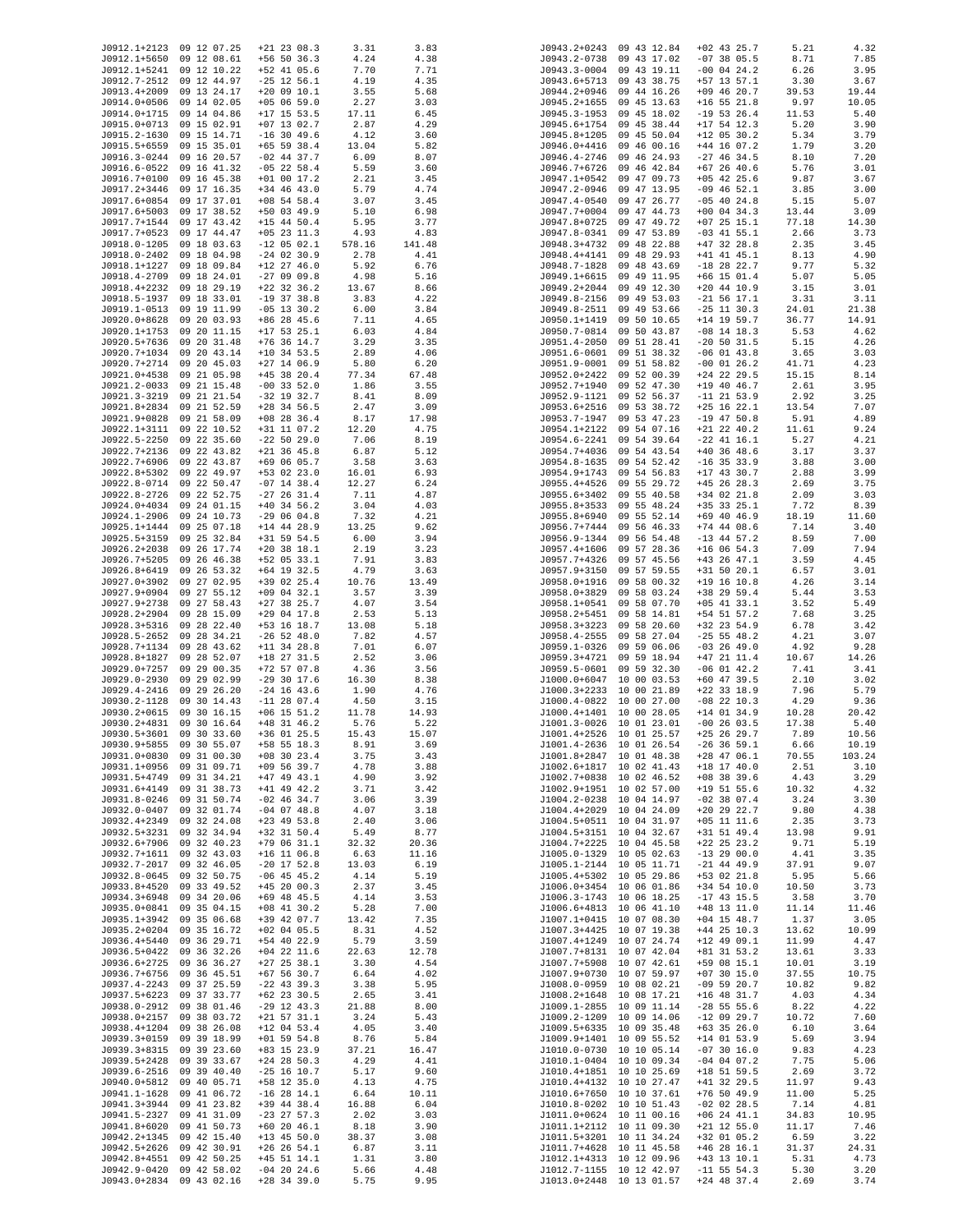| J1013.4-2831 10 13 29.75 |             | $-28$ 31 23.1 | 13.74 | 8.79  |              | J1041.2+0045 10 41 12.19 | $+00$ 45 36.6 | 3.15  | 3.39  |
|--------------------------|-------------|---------------|-------|-------|--------------|--------------------------|---------------|-------|-------|
| J1013.5-1351 10 13 35.51 |             | $-13$ 51 21.9 | 5.29  | 7.79  |              | J1041.6+0242 10 41 38.80 | $+02$ 42 38.1 | 15.53 | 12.21 |
| J1013.7+8553 10 13 45.58 |             | +85 53 58.7   | 3.80  | 3.53  |              | J1041.7+1505 10 41 43.11 | $+15$ 05 22.8 | 5.94  | 7.83  |
| J1013.8+6933 10 13 52.28 |             | $+69$ 33 57.8 | 5.37  | 3.23  |              | J1041.7+5233 10 41 47.35 | +52 33 26.5   | 2.70  | 3.05  |
| J1014.2+3617 10 14 12.59 |             | $+36$ 17 23.4 | 3.31  | 4.76  |              | J1042.1+4210 10 42 06.58 | $+42$ 10 25.6 | 1.93  | 3.08  |
| J1014.2+7437 10 14 14.52 |             | $+74$ 37 35.9 | 16.81 | 5.19  |              | J1042.1+5013 10 42 06.74 | +50 13 33.8   | 15.39 | 12.84 |
|                          |             |               |       |       |              |                          |               |       |       |
| J1014.2+1051 10 14 16.07 |             | $+10$ 51 08.5 | 4.85  | 4.09  |              | J1042.2+1718 10 42 16.36 | $+17$ 18 42.4 | 4.20  | 3.02  |
| J1014.3+2903 10 14 18.74 |             | $+29$ 03 59.0 | 6.86  | 3.98  |              | J1042.6+6750 10 42 36.94 | $+67$ 50 24.2 | 4.72  | 3.63  |
| J1014.6+5358 10 14 37.57 |             | $+53$ 58 34.0 | 10.14 | 11.57 |              | J1042.7+1203 10 42 44.51 | $+12$ 03 34.3 | 31.29 | 55.55 |
| J1014.6+4945 10 14 37.92 |             | $+49$ 45 18.4 | 3.29  | 3.24  |              | J1042.9-2849 10 42 54.07 | $-28$ 49 11.4 | 4.86  | 4.53  |
| J1014.6-0624 10 14 40.06 |             | $-06$ 24 02.5 | 3.49  | 3.14  |              | J1043.3+3131 10 43 18.80 | $+31$ 31 03.4 | 3.28  | 3.35  |
|                          |             |               |       |       |              |                          |               |       |       |
| J1015.0+1313 10 15 02.29 |             | +13 13 17.0   | 3.84  | 3.04  |              | J1043.6+0537 10 43 39.86 | $+05$ 37 14.2 | 7.45  | 3.81  |
| J1015.0-2357 10 15 03.43 |             | $-23$ 57 13.2 | 9.22  | 9.47  |              | J1043.7+2404 10 43 43.37 | $+24$ 04 54.4 | 2.08  | 3.63  |
| J1015.2+0158 10 15 15.22 |             | $+01$ 58 42.6 | 6.04  | 4.15  |              | J1044.4-0247 10 44 25.73 | $-02$ 47 52.4 | 2.58  | 3.12  |
| J1015.9+6121 10 15 55.90 |             | $+61$ 21 45.4 | 3.37  | 3.29  |              | J1044.4-2339 10 44 28.63 | $-23$ 39 14.2 | 4.56  | 3.16  |
|                          |             |               | 10.51 |       |              |                          |               |       |       |
| J1015.9+4046 10 15 58.69 |             | $+40$ 46 54.6 |       | 6.18  |              | J1045.5-2153 10 45 31.18 | $-21$ 53 35.5 | 6.61  | 6.70  |
| J1016.5+0944 10 16 30.81 |             | $+09$ 44 04.3 | 4.63  | 4.41  |              | J1045.7+4109 10 45 46.26 | $+41$ 09 05.3 | 1.91  | 7.50  |
| J1016.6-0933 10 16 37.64 |             | $-09$ 33 56.5 | 4.86  | 3.98  |              | J1045.9+1947 10 45 54.14 | +19 47 53.9   | 2.14  | 3.43  |
| J1017.0+0817 10 17 04.00 |             | $+08$ 17 41.3 | 3.16  | 3.63  |              | J1046.1+3658 10 46 11.89 | $+36$ 58 44.3 | 2.83  | 4.18  |
| J1017.1-2016 10 17 10.39 |             | $-20$ 16 44.0 | 3.26  | 5.40  |              | J1046.3+3738 10 46 18.52 | $+37$ 38 06.6 | 2.31  | 3.32  |
|                          |             |               |       |       |              |                          |               |       |       |
| J1017.3+3930 10 17 21.49 |             | $+39$ 30 53.9 | 9.54  | 3.56  |              | J1046.3+5458 10 46 20.76 | $+54$ 58 50.1 | 16.21 | 17.22 |
| J1017.8+2732 10 17 49.81 |             | $+27$ 32 05.3 | 9.25  | 7.16  |              | J1046.6+1751 10 46 36.67 | $+17$ 51 50.4 | 4.93  | 3.29  |
| J1017.9-0458 10 17 59.60 |             | $-04$ 58 32.7 | 4.23  | 5.15  |              | J1046.9+2217 10 46 56.38 | $+22$ 17 59.8 | 6.73  | 7.58  |
| J1018.4+2914 10 18 27.12 |             | +29 14 20.7   | 3.39  | 3.22  |              | J1047.3-0105 10 47 21.16 | $-01$ 05 39.9 | 8.42  | 6.86  |
| J1018.8-0759 10 18 52.23 |             | $-07$ 59 32.4 | 4.33  | 3.73  | J1047.4+2928 | 10 47 25.67              | +29 28 27.1   | 4.70  | 5.24  |
|                          |             |               |       |       |              |                          |               |       |       |
| J1019.1+1549 10 19 11.32 |             | $+15$ 49 56.0 | 2.41  | 3.37  |              | J1048.7+1108 10 48 44.26 | $+11$ 08 08.8 | 3.29  | 3.07  |
| J1019.5+1402 10 19 31.95 |             | $+14$ 02 43.2 | 3.07  | 4.25  |              | J1049.4-0255 10 49 26.19 | $-02$ 55 02.9 | 9.44  | 6.54  |
| J1020.0-2504 10 20 05.96 |             | $-25$ 04 22.3 | 4.44  | 4.91  |              | J1049.6-0438 10 49 41.73 | $-04$ 38 24.1 | 3.30  | 3.15  |
| J1020.1+1040 10 20 07.61 |             | $+10$ 40 05.9 | 6.05  | 9.81  | J1049.8+2020 | 10 49 48.38              | $+20$ 20 25.7 | 2.97  | 3.45  |
|                          |             |               |       |       |              |                          |               |       |       |
| J1020.5+6551 10 20 32.26 |             | $+65$ 51 22.3 | 10.69 | 12.46 | J1050.1+0809 | 10 50 07.33              | $+08$ 09 59.2 | 7.78  | 9.38  |
| J1020.5+0350 10 20 34.34 |             | $+03$ 50 53.3 | 5.95  | 4.29  | J1050.3+2830 | 10 50 19.46              | $+28$ 30 48.7 | 7.73  | 10.23 |
| J1020.6+3138 10 20 39.33 |             | +31 38 08.7   | 13.15 | 9.90  |              | J1050.4+0925 10 50 25.99 | $+09$ 25 55.3 | 4.15  | 4.36  |
| J1020.8-2950 10 20 52.40 |             | $-295001.7$   | 2.57  | 3.14  |              | J1050.5-2405 10 50 34.94 | $-24$ 05 48.1 | 5.09  | 6.35  |
| J1021.3-0534 10 21 19.10 |             | $-05$ 34 29.5 | 4.75  | 6.02  |              | J1050.6-2733 10 50 39.52 | $-27$ 33 08.5 | 3.31  | 3.39  |
|                          |             |               |       |       |              |                          |               |       |       |
| J1021.8+0808 10 21 50.59 |             | $+08$ 08 38.2 | 5.45  | 5.91  |              | J1050.6-0003 10 50 40.39 | $-00$ 03 54.9 | 14.53 | 7.04  |
| J1021.9+2159 10 21 54.53 |             | $+21$ 59 32.9 | 17.67 | 11.11 | J1051.4+2347 | 10 51 29.25              | $+23$ 47 58.7 | 6.18  | 6.87  |
| J1022.1+2523 10 22 09.73 |             | $+25$ 23 13.1 | 6.88  | 23.60 |              | J1051.5-0918 10 51 30.12 | $-09$ 18 13.8 | 20.50 | 16.31 |
| J1022.4-2647 10 22 29.36 |             | $-26$ 47 29.6 | 3.06  | 3.68  |              | J1051.5-2023 10 51 32.06 | $-20$ 23 46.1 | 11.45 | 7.13  |
| J1022.7+7136 10 22 47.42 |             | $+71$ 36 28.5 | 3.70  | 4.22  |              | J1051.7+6551 10 51 47.13 | $+65$ 51 57.6 | 3.51  | 3.34  |
| J1022.8+0052 10 22 48.39 |             |               |       |       |              | J1051.8+7913 10 51 51.81 |               |       |       |
|                          |             | $+00$ 52 24.8 | 2.01  | 4.31  |              |                          | $+79$ 13 41.2 | 5.16  | 3.15  |
| J1023.4+8033 10 23 27.45 |             | +80 33 01.2   | 20.36 | 6.36  |              | J1051.9+3413 10 51 58.51 | +34 13 20.5   | 7.44  | 10.27 |
| J1023.6+5904 10 23 39.33 |             | +59 04 49.0   | 11.16 | 5.22  | J1052.3+3729 | 10 52 20.84              | +37 29 27.2   | 2.86  | 6.64  |
| J1023.7-2158 10 23 45.09 |             | $-21$ 58 31.7 | 3.21  | 3.57  |              | J1052.5+6125 10 52 32.61 | $+61$ 25 24.3 | 9.14  | 8.80  |
| J1024.4-3013 10 24 29.73 |             | $-30$ 13 05.6 | 4.26  | 4.52  |              | J1052.7+7159 10 52 42.11 | $+71$ 59 33.4 | 13.98 | 4.67  |
|                          |             |               |       |       |              |                          |               |       |       |
| J1024.7-0852 10 24 44.67 |             | $-08$ 52 10.3 | 4.08  | 3.07  |              | J1053.9+1627 10 53 54.94 | $+16$ 27 21.4 | 4.22  | 3.06  |
| J1024.8+1222 10 24 48.04 |             | $+12$ 22 30.4 | 3.21  | 3.71  |              | J1054.4+0314 10 54 26.02 | $+03$ 14 46.3 | 5.46  | 3.63  |
| J1024.9-1031 10 24 56.23 |             | $-10$ 31 50.7 | 5.29  | 3.01  |              | J1055.2+2347 10 55 15.60 | $+23$ 47 46.8 | 4.45  | 3.81  |
| J1025.2-2516 10 25 16.68 |             | $-25$ 16 22.3 | 3.71  | 3.42  |              | J1055.2+0205 10 55 17.53 | $+02$ 05 44.7 | 11.35 | 5.39  |
| J1025.3+2010 10 25 20.88 |             | $+20$ 10 20.3 | 17.21 | 10.84 |              | J1055.8-0707 10 55 52.19 | $-07$ 07 18.1 | 4.83  | 6.96  |
|                          |             |               |       |       |              |                          |               |       |       |
| J1025.4-0217 10 25 29.79 |             | $-02$ 17 37.0 | 13.18 | 6.17  |              | J1056.9+1236 10 56 54.99 | $+12$ 36 41.7 | 1.96  | 3.35  |
| J1025.4+4257 10 25 29.96 |             | $+42$ 57 45.3 | 9.60  | 12.12 |              | J1057.2-0807 10 57 17.09 | $-08$ 07 38.6 | 3.11  | 3.13  |
| J1025.7-1436 10 25 46.68 |             | $-14$ 36 58.4 | 4.64  | 4.11  |              | J1057.4+2637 10 57 25.09 | $+26$ 37 58.4 | 4.47  | 4.71  |
| J1025.8-0502 10 25 51.70 |             | $-05$ 02 41.6 | 4.66  | 4.99  |              | J1057.5-2616 10 57 31.98 | $-26$ 16 35.2 | 1.91  | 3.49  |
| J1026.5+0627 10 26 32.33 |             | $+06$ 27 31.5 | 22.44 | 5.59  | J1057.5+2523 | 10 57 35.86              | $+25$ 23 51.3 | 3.67  | 5.32  |
| J1026.5+6746 10 26 34.34 |             |               |       |       |              |                          | $-24$ 33 44.0 |       |       |
|                          |             | $+67$ 46 12.6 | 2.55  | 3.16  |              | J1057.9-2433 10 57 55.83 |               | 3.52  | 3.53  |
| J1027.2+4603 10 27 15.00 |             | $+46$ 03 01.4 | 12.33 | 25.87 |              | J1058.2+1952 10 58 17.72 | $+19$ 52 06.0 | 14.69 | 5.60  |
| J1027.4-0718 10 27 29.58 |             | $-07$ 18 40.5 | 5.01  | 4.14  |              | J1058.9+4301 10 58 58.93 | $+43$ 01 24.5 | 18.25 | 13.06 |
| J1027.5+4817 10 27 33.50 |             | +48 17 30.4   | 10.06 | 3.14  |              | J1059.2+5714 10 59 15.32 | +57 14 45.7   | 4.91  | 3.35  |
| J1027.9-2717 10 27 57.78 |             | $-27$ 17 10.5 | 3.77  | 3.01  | J1059.2+3825 | 10 59 15.71              | +38 25 42.6   | 2.50  | 3.94  |
|                          |             |               |       |       |              |                          |               |       |       |
| J1028.0-2937 10 28 03.72 |             | $-29$ 37 06.1 | 4.36  | 3.78  | J1059.7+0859 | 10 59 43.97              | $+08$ 59 42.9 | 12.87 | 5.66  |
| J1028.3+1511 10 28 20.21 |             | $+15$ 11 27.3 | 7.65  | 11.27 | J1059.9+2313 | 10 59 59.89              | $+23$ 13 57.0 | 1.57  | 3.09  |
| J1028.7+3844 10 28 43.92 |             | $+38$ 44 35.9 | 3.94  | 4.61  |              | J1100.0+3027 11 00 04.65 | $+30$ 27 02.3 | 12.90 | 10.89 |
| J1028.9-2027 10 28 59.24 |             | $-20$ 27 29.6 | 6.85  | 6.98  |              | J1100.6+1524 11 00 38.61 | $+15$ 24 21.0 | 7.15  | 7.92  |
| J1029.3-3041 10 29 19.23 |             |               | 3.54  | 4.34  |              | J1100.7+7409 11 00 42.82 | $+74$ 09 01.2 | 6.35  | 7.34  |
|                          |             | $-30$ 41 35.9 |       |       |              |                          |               |       |       |
| J1029.4-0556 10 29 27.26 |             | $-055600.4$   | 5.77  | 3.07  |              | J1101.8+7225 11 01 48.91 | $+72$ 25 38.4 | 7.87  | 3.03  |
| J1030.1+0037 10 30 10.02 |             | $+00$ 37 26.9 | 6.59  | 8.14  | J1101.8+6241 | 11 01 53.06              | $+62$ 41 55.3 | 5.90  | 3.29  |
| J1030.3+3230 10 30 19.71 |             | $+32$ 30 47.2 | 3.50  | 7.75  | J1101.9+4807 | 11 01 57.74              | +48 07 56.9   | 1.96  | 3.39  |
| J1030.5-1125             | 10 30 35.38 | $-11$ 25 34.6 | 5.68  | 3.17  |              | J1102.0-0116 11 02 04.03 | $-01$ 16 14.1 | 32.86 | 29.78 |
| J1030.8-0925             | 10 30 51.44 | $-09$ 25 19.9 | 11.45 | 5.11  |              | J1102.1+0250 11 02 06.59 | $+02$ 50 41.8 | 6.75  | 5.74  |
|                          |             |               |       |       |              |                          |               |       |       |
| J1030.8+2305 10 30 51.63 |             | $+23$ 05 34.1 | 6.34  | 4.79  |              | J1102.2+1029 11 02 17.52 | $+10$ 29 07.3 | 19.64 | 6.57  |
| J1030.9+2756 10 30 57.38 |             | $+27$ 56 07.1 | 5.80  | 11.30 |              | J1102.4+5550 11 02 26.07 | +55 50 04.2   | 12.54 | 14.85 |
| J1031.0+4000 10 31 02.89 |             | $+40$ 00 54.9 | 2.54  | 3.23  | J1102.5-0941 | 11 02 31.03              | $-09$ 41 27.2 | 9.94  | 6.13  |
| J1031.3+0443 10 31 18.88 |             | $+04$ 43 07.5 | 10.21 | 10.87 | J1102.7-0647 | 11 02 45.90              | $-06$ 47 41.6 | 5.49  | 4.08  |
| J1031.6-1521 10 31 38.45 |             | $-15$ 21 22.4 | 6.47  | 3.33  |              | J1102.7+0459 11 02 46.34 | $+04$ 59 15.7 | 2.71  | 3.12  |
| J1031.7+3502 10 31 42.77 |             | $+35$ 02 13.5 | 4.66  | 9.27  |              | J1103.5-0512 11 03 33.49 | $-05$ 12 24.6 | 5.08  | 5.95  |
|                          |             |               |       |       |              |                          |               |       |       |
| J1031.7+5225 10 31 43.54 |             | +52 25 39.3   | 8.40  | 10.87 |              | J1103.6+2120 11 03 40.50 | $+21$ 20 27.0 | 6.14  | 4.65  |
| J1032.7+2502 10 32 44.41 |             | $+25$ 02 25.1 | 10.52 | 13.80 |              | J1103.7+5054 11 03 44.58 | $+50$ 54 01.8 | 2.30  | 3.31  |
| J1033.4+1742 10 33 28.39 |             | $+17$ 42 44.1 | 5.33  | 9.01  |              | J1104.2+7659 11 04 13.15 | $+76$ 59 01.4 | 23.98 | 13.32 |
| J1033.5+7312 10 33 31.22 |             | $+73$ 12 20.1 | 7.21  | 4.32  |              | J1104.4-1145 11 04 24.46 | $-11$ 45 51.1 | 6.82  | 5.56  |
| J1033.5+5814 10 33 33.90 |             | +58 14 32.9   | 44.98 | 73.29 |              | J1106.2-2444 11 06 12.01 | $-24$ 44 48.1 | 20.09 | 13.92 |
|                          |             |               |       |       |              |                          |               |       |       |
| J1033.5-1210 10 33 35.31 |             | $-12$ 10 28.0 | 8.87  | 5.71  |              | J1106.3-2109 11 06 22.16 | $-21$ 09 01.2 | 22.95 | 18.66 |
| J1033.6-1934 10 33 38.39 |             | $-19$ 34 08.0 | 5.30  | 3.64  |              | J1106.3+4648 11 06 23.19 | +46 48 17.7   | 1.92  | 3.19  |
| J1034.0+1112 10 34 04.87 |             | $+11$ 12 27.1 | 14.08 | 7.86  |              | J1106.9+1909 11 06 55.27 | +19 09 11.7   | 4.39  | 4.08  |
| J1034.2+0006 10 34 12.06 |             | $+00$ 06 46.3 | 6.53  | 5.53  |              | J1107.1+0841 11 07 09.64 | $+08$ 41 35.7 | 5.93  | 3.06  |
| J1034.2+5013 10 34 17.64 |             | $+50$ 13 31.0 | 12.62 | 5.21  |              | J1107.2+1628 11 07 15.00 | $+16$ 28 04.5 | 8.28  | 7.73  |
|                          |             |               |       |       |              |                          |               |       |       |
| J1034.5+3349 10 34 35.19 |             | +33 49 21.5   | 2.83  | 4.38  |              | J1107.2+0533 11 07 15.45 | $+05$ 33 14.8 | 7.35  | 5.70  |
| J1034.6+1429 10 34 37.49 |             | $+14$ 29 45.8 | 4.32  | 8.51  |              | J1107.2-0524 11 07 17.18 | $-05$ 24 57.8 | 5.74  | 5.98  |
| J1035.3-2207 10 35 22.26 |             | $-22$ 07 44.4 | 2.66  | 3.65  |              | J1107.3+1239 11 07 20.43 | $+12$ 39 43.4 | 6.80  | 3.81  |
| J1035.8-1113 10 35 52.81 |             | $-11$ 13 08.6 | 8.60  | 4.81  |              | J1107.6-0308 11 07 37.09 | $-03$ 08 03.8 | 4.18  | 4.54  |
| J1036.1-2525 10 36 10.98 |             | $-25$ 25 05.7 | 4.24  | 3.78  |              | J1108.3-1521 11 08 20.75 | $-15$ 21 29.2 | 2.48  | 3.33  |
|                          |             |               |       |       |              |                          |               |       |       |
| J1037.2+4011 10 37 12.84 |             | $+40$ 11 33.5 | 4.08  | 3.06  |              | J1108.5+3858 11 08 35.96 | +38 58 59.0   | 7.72  | 5.02  |
| J1037.4-2907 10 37 24.17 |             | $-290746.9$   | 4.42  | 4.75  |              | J1108.6+3112 11 08 41.69 | $+31$ 12 12.1 | 4.02  | 5.16  |
| J1037.5+5415 10 37 32.19 |             | $+54$ 15 58.8 | 8.14  | 8.20  |              | J1108.8+2500 11 08 51.81 | $+25$ 00 52.5 | 24.77 | 6.87  |
| J1037.9-1323 10 37 56.07 |             | $-13$ 23 24.1 | 3.31  | 3.21  |              | J1109.0+1836 11 09 05.98 | $+18$ 36 08.4 | 4.58  | 4.36  |
|                          |             |               |       |       |              | J1109.8-2302 11 09 48.62 |               |       |       |
| J1038.1-0604 10 38 07.90 |             | $-06$ 04 01.3 | 6.77  | 4.51  |              |                          | $-23$ 02 29.5 | 16.48 | 4.27  |
| J1038.8+3601 10 38 50.78 |             | $+36$ 01 16.2 | 4.02  | 5.25  |              | J1109.8+3738 11 09 49.49 | $+37$ 38 30.2 | 17.48 | 6.40  |
| J1038.8+3206 10 38 50.95 |             | $+32$ 06 09.0 | 5.00  | 3.39  |              | J1109.8-1012 11 09 53.28 | $-10$ 12 01.3 | 9.12  | 5.51  |
| J1038.8+2124 10 38 53.24 |             | $+21$ 24 28.4 | 5.52  | 4.56  |              | J1110.0+6805 11 10 01.12 | +68 05 56.5   | 4.07  | 5.80  |
| J1038.9-0058 10 38 59.00 |             | $-00$ 58 40.6 | 2.07  | 4.85  |              | J1110.1+0417 11 10 10.62 | $+04$ 17 40.3 | 9.16  | 5.10  |
|                          |             |               |       |       |              |                          |               |       |       |
| J1039.2+4705 10 39 15.74 |             | $+47$ 05 47.6 | 4.61  | 3.53  |              | J1110.9+4854 11 10 54.82 | $+48$ 54 50.6 | 1.59  | 3.03  |
| J1039.4+0536 10 39 27.68 |             | $+05$ 36 19.1 | 5.43  | 3.52  |              | J1111.0+0108 11 11 04.93 | $+01$ 08 24.2 | 3.79  | 5.27  |
| J1039.5+7458 10 39 31.12 |             | $+74$ 58 59.3 | 5.49  | 3.37  |              | J1111.3+0309 11 11 22.39 | $+03$ 09 13.5 | 14.15 | 3.53  |
| J1039.5+4611 10 39 31.63 |             | $+46$ 11 42.9 | 3.01  | 4.13  |              | J1111.5+3540 11 11 31.95 | +35 40 43.7   | 31.27 | 18.92 |
| J1039.8-0330 10 39 53.25 |             | $-03$ 30 20.9 | 2.60  | 4.04  |              | J1112.5+0736 11 12 33.58 | $+07$ 36 19.0 | 2.16  | 3.95  |
|                          |             |               |       |       |              |                          |               |       |       |
| J1040.4+2958 10 40 29.84 |             | $+29$ 58 00.3 | 3.34  | 5.34  |              | J1112.6+4326 11 12 39.06 | $+43$ 26 01.1 | 16.24 | 14.88 |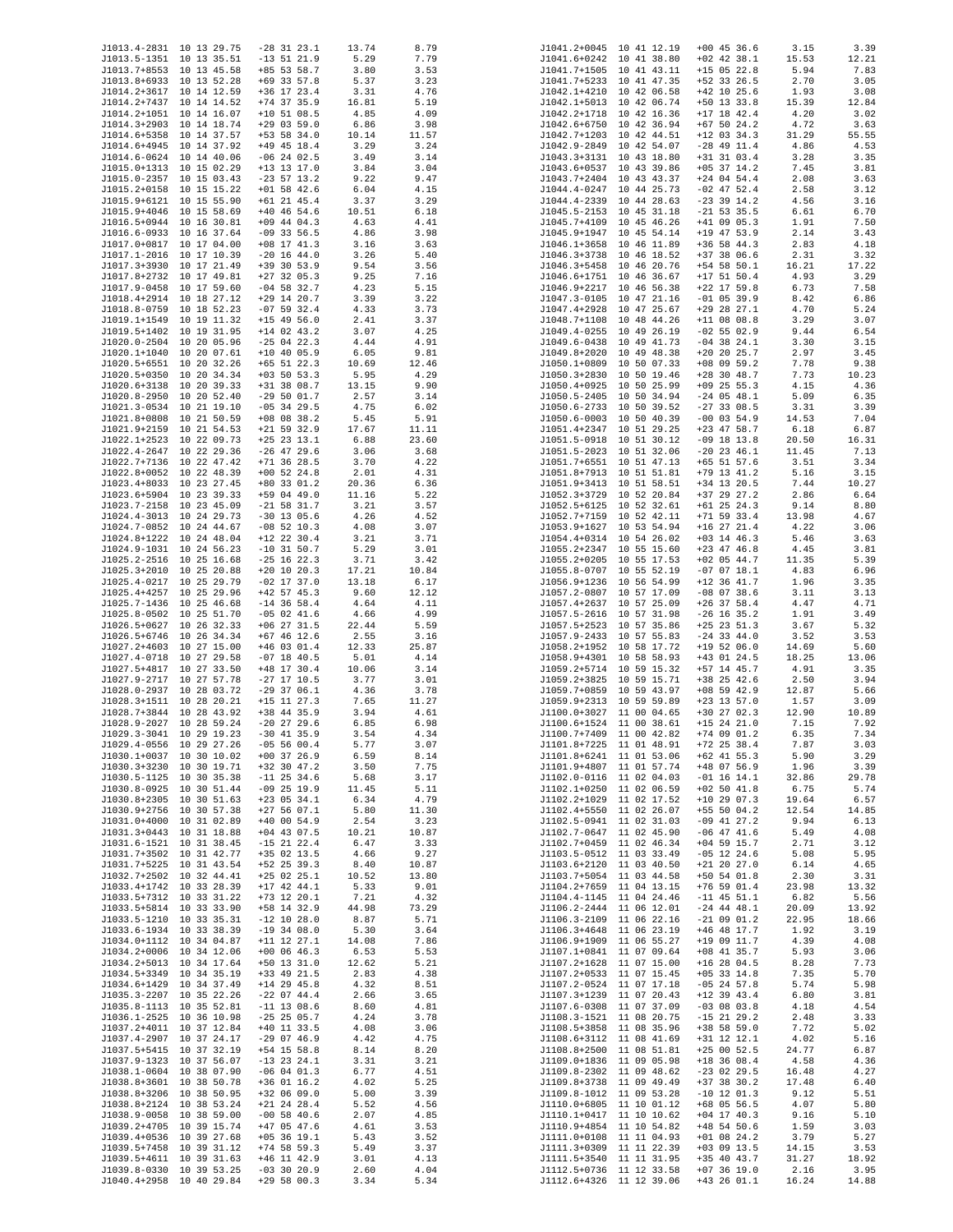| J1113.1+5129 11 13 07.74 | $+51$ 29 36.9 | 3.50  | 3.13  |  | J1142.5-1141 11 42 34.98 | $-11$ 41 47.7 | 16.85 | 4.10  |
|--------------------------|---------------|-------|-------|--|--------------------------|---------------|-------|-------|
| J1113.4-0702 11 13 25.74 | $-07$ 02 31.1 | 2.04  | 3.31  |  | J1142.8+5807 11 42 50.34 | +58 07 56.2   | 14.02 | 9.30  |
| J1113.5-0212 11 13 32.23 | $-02$ 12 56.5 | 16.31 | 8.54  |  | J1142.9+4851 11 42 58.89 | $+48$ 51 16.7 | 10.12 | 3.61  |
| J1114.2-1934 11 14 15.94 | $-19$ 34 41.9 | 6.05  | 3.31  |  | J1143.4+2206 11 43 25.14 | $+22$ 06 57.0 | 29.73 | 7.27  |
| J1114.4+2257 11 14 26.50 | $+22$ 57 59.1 | 4.14  | 3.91  |  | J1143.6+4621 11 43 39.61 | $+46$ 21 20.9 | 7.98  | 5.03  |
| J1114.5-0401 11 14 32.41 | $-04$ 01 07.4 | 5.11  | 4.18  |  | J1143.8+3508 11 43 51.28 | +35 08 23.4   | 4.30  | 9.76  |
| J1114.5+1050 11 14 32.94 | $+10$ 50 41.0 | 7.28  |       |  | J1144.4+0814 11 44 28.75 | $+08$ 14 08.0 | 2.98  | 3.77  |
|                          |               |       | 3.38  |  |                          |               |       |       |
| J1114.6-2412 11 14 37.40 | $-24$ 12 25.6 | 7.35  | 4.32  |  | J1144.8-0031 11 44 53.77 | $-00$ 31 32.3 | 11.95 | 8.09  |
| J1114.6+4037 11 14 38.68 | $+40$ 37 21.0 | 51.00 | 13.58 |  | J1144.8-2057 11 44 53.98 | $-20$ 57 24.9 | 7.69  | 6.81  |
| J1115.0-1026 11 15 05.52 | $-10$ 26 23.9 | 10.27 | 4.88  |  | J1145.1+1937 11 45 06.47 | $+19$ 37 03.8 | 35.03 | 23.56 |
| J1115.1+0620 11 15 06.16 | $+06$ 20 33.4 | 1.75  | 3.32  |  | J1145.3+2410 11 45 19.24 | $+24$ 10 43.1 | 3.53  | 3.21  |
| J1115.1-1648 11 15 11.02 | $-16$ 48 18.1 | 11.14 | 15.00 |  | J1145.4+3133 11 45 29.32 | $+31$ 33 42.8 | 46.15 | 46.45 |
| J1115.3+4956 11 15 23.79 | $+49$ 56 37.5 | 3.79  | 3.90  |  | J1145.7+4946 11 45 43.49 | $+49$ 46 05.8 | 22.92 | 12.45 |
| J1115.5+2134 11 15 34.18 | $+21$ 34 01.4 | 5.84  | 5.07  |  | J1145.9-1437 11 45 54.15 | $-14$ 37 20.3 | 9.49  | 5.55  |
| J1115.5+5434 11 15 34.85 | $+54$ 34 18.5 | 9.77  | 8.91  |  | J1146.2+4520 11 46 15.25 | $+45$ 20 39.1 | 4.16  | 3.34  |
| J1116.0+6103 11 16 01.40 | $+61$ 03 27.5 | 12.81 | 10.94 |  | J1146.3-3157 11 46 20.50 | $-31$ 57 18.4 | 23.34 | 3.76  |
| J1116.1+5919 11 16 11.73 | +59 19 52.5   | 9.41  | 7.08  |  | J1146.6-0756 11 46 38.32 | $-075606.5$   | 7.22  | 3.94  |
| J1116.2-1806 11 16 14.40 | $-18$ 06 21.4 | 4.69  | 3.32  |  | J1147.2+2523 11 47 14.66 | $+25$ 23 21.0 | 6.91  | 7.28  |
|                          |               |       |       |  |                          |               |       |       |
| J1116.5+2915 11 16 34.74 | $+29$ 15 22.1 | 9.65  | 14.27 |  | J1148.7+0455 11 48 47.59 | $+04$ 55 28.6 | 11.41 | 12.58 |
| J1116.7+2548 11 16 46.75 | $+25$ 48 10.2 | 8.49  | 9.00  |  | J1148.8-0404 11 48 50.24 | $-04$ 04 39.4 | 6.16  | 4.40  |
| J1117.3+1904 11 17 18.67 | $+19$ 04 26.0 | 5.14  | 3.12  |  | J1149.2-0242 11 49 17.28 | $-02$ 42 02.7 | 4.12  | 3.91  |
| J1117.4+5714 11 17 24.88 | $+57$ 14 52.2 | 3.74  | 4.61  |  | J1149.9-1943 11 49 56.29 | $-19$ 43 54.0 | 4.59  | 3.73  |
| J1118.0+3748 11 18 04.44 | $+37$ 48 08.8 | 2.17  | 3.75  |  | J1149.9+1247 11 49 56.67 | $+12$ 47 18.8 | 28.51 | 29.54 |
| J1118.2+5319 11 18 12.66 | +53 19 47.3   | 8.11  | 3.01  |  | J1150.3+3341 11 50 19.26 | $+33$ 41 43.8 | 2.28  | 3.10  |
| J1118.2-0743 11 18 15.14 | $-07$ 43 13.1 | 3.82  | 3.86  |  | J1150.5-1724 11 50 34.43 | $-17$ 24 52.5 | 3.26  | 3.00  |
| J1118.5+3115 11 18 33.64 | $+31$ 15 20.3 | 3.52  | 5.46  |  | J1150.8+3622 11 50 49.75 | $+36$ 22 05.1 | 5.48  | 3.68  |
| J1118.6-0922 11 18 36.61 | $-09$ 22 39.9 | 6.80  | 5.44  |  | J1151.0+6041 11 51 01.95 | $+60$ 41 57.3 | 4.53  | 5.69  |
| J1119.2-0527 11 19 17.18 | $-05$ 27 03.5 | 8.00  | 8.94  |  | J1151.0+2226 11 51 02.15 | $+22$ 26 16.1 | 6.26  | 4.26  |
| J1119.3+8048 11 19 18.89 | $+80$ 48 33.8 | 3.42  | 5.31  |  | J1151.1+4729 11 51 09.40 | $+47$ 29 01.1 | 8.76  | 4.96  |
| J1119.4-0302 11 19 25.50 | $-03$ 02 50.4 | 16.35 | 6.59  |  | J1151.6-2106 11 51 38.42 | $-21$ 06 45.1 | 3.35  | 3.17  |
| J1119.5+0853 11 19 30.76 |               |       |       |  |                          | $+17$ 08 03.9 |       |       |
|                          | $+08$ 53 19.1 | 3.48  | 3.79  |  | J1151.9+1708 11 51 59.04 |               | 6.79  | 4.57  |
| J1119.6-3026 11 19 40.44 | $-30$ 26 18.0 | 4.24  | 7.18  |  | J1152.2+4153 11 52 13.52 | $+41$ 53 44.5 | 2.47  | 3.13  |
| J1119.7-1930 11 19 47.61 | $-19$ 30 31.1 | 5.70  | 5.73  |  | J1152.6-3033 11 52 36.40 | $-30$ 33 04.8 | 7.77  | 3.34  |
| J1120.7+2327 11 20 42.70 | $+23$ 27 54.3 | 18.23 | 45.52 |  | J1152.7+0816 11 52 46.35 | $+08$ 16 09.9 | 7.54  | 4.71  |
| J1120.8-1529 11 20 52.69 | $-15$ 29 32.3 | 3.49  | 3.75  |  | J1152.8+2614 11 52 48.99 | $+26$ 14 12.2 | 5.42  | 5.04  |
| J1121.6+1706 11 21 40.09 | $+17$ 06 16.9 | 6.00  | 4.28  |  | J1153.0+1107 11 53 03.21 | $+11$ 07 21.3 | 10.45 | 11.11 |
| J1122.8+0107 11 22 52.27 | $+01$ 07 55.5 | 3.96  | 3.50  |  | J1153.1+0053 11 53 11.44 | $+00$ 53 24.6 | 8.09  | 4.71  |
| J1123.1+0530 11 23 09.12 | $+05$ 30 17.1 | 17.42 | 5.86  |  | J1153.4+4931 11 53 24.55 | $+49$ 31 11.3 | 10.96 | 5.36  |
| J1123.3+7121 11 23 19.91 | $+71$ 21 05.4 | 2.76  | 4.84  |  | J1153.7+5117 11 53 46.63 | +51 17 03.0   | 7.82  | 5.58  |
| J1123.5+7348 11 23 35.19 | $+73$ 48 21.1 | 7.53  | 4.35  |  | J1154.2+2916 11 54 12.89 | $+29$ 16 06.9 | 15.96 | 7.32  |
| J1123.6+3655 11 23 41.91 | $+36$ 55 43.8 | 2.30  | 3.18  |  | J1154.3+4523 11 54 20.73 | $+45$ 23 31.7 | 8.34  | 4.84  |
| J1124.0-2405 11 24 03.72 | $-24$ 05 14.8 | 6.36  | 6.21  |  | J1154.3-3505 11 54 21.64 | $-35$ 05 28.5 | 7.93  | 6.72  |
| J1124.2+5353 11 24 15.08 | $+53$ 53 49.0 | 4.97  | 4.09  |  | J1154.6-1307 11 54 38.73 | $-13$ 07 38.9 | 4.91  | 5.89  |
| J1124.6+0456 11 24 38.19 | $+04$ 56 20.9 | 12.89 | 3.26  |  | J1154.7+7046 11 54 47.98 | $+70$ 46 10.4 | 7.69  | 3.22  |
| J1125.5-3055 11 25 35.35 | $-30$ 55 01.4 | 4.09  | 3.02  |  | J1154.9-2447 11 54 54.13 | $-24$ 47 35.2 | 6.26  | 3.20  |
| J1126.1+3003 11 26 08.46 | +30 03 36.7   | 11.73 | 9.88  |  | J1155.2+5452 11 55 13.31 | +54 52 47.2   | 25.38 | 15.64 |
| J1126.1-1911 11 26 10.54 | $-19$ 11 51.8 | 9.57  | 4.36  |  | J1155.3+6539 11 55 18.03 | $+65$ 39 18.2 | 6.81  | 5.76  |
| J1126.3-1529 11 26 23.61 | $-15$ 29 13.2 | 4.69  | 3.10  |  | J1155.3+1821 11 55 21.80 | $+18$ 21 10.8 | 5.88  | 3.29  |
|                          |               |       |       |  |                          |               |       |       |
| J1126.4-0633 11 26 24.79 | $-06$ 33 41.9 | 5.18  | 3.59  |  | J1156.0+5212 11 56 02.68 | $+52$ 12 30.8 | 4.98  | 4.32  |
| J1126.4+1220 11 26 27.18 | $+12$ 20 33.5 | 14.31 | 3.49  |  | J1156.0+5847 11 56 03.74 | +58 47 03.2   | 11.79 | 9.46  |
| J1126.7+1043 11 26 43.23 | $+10$ 43 14.8 | 5.54  | 3.15  |  | J1156.1-2327 11 56 09.38 | $-23$ 27 18.8 | 7.97  | 4.77  |
| J1126.9+3550 11 26 58.36 | $+35$ 50 45.1 | 2.55  | 3.29  |  | J1156.3+3128 11 56 18.56 | +31 28 05.5   | 7.43  | 5.24  |
| J1128.2+0824 11 28 15.41 | $+08$ 24 25.8 | 2.81  | 4.02  |  | J1156.6+1423 11 56 40.95 | $+14$ 23 31.3 | 5.35  | 3.46  |
| J1128.5+5833 11 28 31.03 | +58 33 53.8   | 6.06  | 8.61  |  | J1157.1-0124 11 57 11.24 | $-01$ 24 13.0 | 3.67  | 3.35  |
| J1128.8+1711 11 28 48.98 | $+17$ 11 05.4 | 3.22  | 5.92  |  | J1157.5+1902 11 57 33.55 | $+19$ 02 29.3 | 8.14  | 6.21  |
| J1128.9-2921 11 28 55.14 | $-29$ 21 38.1 | 10.32 | 4.66  |  | J1158.1+7144 11 58 07.28 | $+71$ 44 51.7 | 11.35 | 3.35  |
| J1128.9+4037 11 28 58.43 | $+40$ 37 00.9 | 2.40  | 4.26  |  | J1158.2-0659 11 58 12.01 | $-06$ 59 05.7 | 3.76  | 3.28  |
| J1129.0-2610 11 29 01.52 | $-26$ 10 20.3 | 4.69  | 3.42  |  | J1158.2+2622 11 58 15.52 | $+26$ 22 17.8 | 7.20  | 5.43  |
| J1129.2-0703 11 29 12.74 | $-07$ 03 20.2 | 7.13  | 4.33  |  | J1158.6+6254 11 58 39.33 | $+62$ 54 27.3 | 10.95 | 5.35  |
| J1129.3+2905 11 29 21.79 | $+29$ 05 06.6 | 3.91  | 3.42  |  | J1158.9-1705 11 58 55.59 | $-17$ 05 22.9 | 7.88  | 4.33  |
| J1129.6+0015 11 29 36.06 | $+00$ 15 13.4 | 6.45  | 4.80  |  | J1159.0+6846 11 59 04.84 | $+68$ 46 30.4 | 5.45  | 3.64  |
| J1129.7-0121 11 29 45.61 | $-01$ 21 46.8 | 3.33  | 4.04  |  | J1159.1-2228 11 59 11.44 | $-22$ 28 31.7 | 7.96  | 3.62  |
| J1130.1-0329 11 30 09.36 | $-03$ 29 30.6 | 7.29  | 6.17  |  | J1159.2+5353 11 59 13.60 | $+53$ 53 08.0 | 10.56 | 4.22  |
| J1130.2-1006 11 30 15.32 | $-10$ 06 47.2 | 2.71  | 3.77  |  | J1159.4+1045 11 59 29.53 | $+10$ 45 58.6 | 6.23  | 7.65  |
| J1131.9+0455 11 31 56.47 | $+04$ 55 47.7 | 3.51  | 4.78  |  | J1159.9+5102 11 59 54.44 | +51 02 47.0   | 4.50  | 3.51  |
| J1132.2+1628 11 32 13.70 | $+16$ 28 49.9 | 3.31  | 4.11  |  | J1200.3+7300 12 00 21.97 | $+73$ 00 46.2 | 30.70 | 15.50 |
| J1132.9+1023 11 32 59.38 | $+10$ 23 42.8 | 8.67  | 5.11  |  | J1200.5+1445 12 00 34.51 | $+14$ 45 53.4 | 5.51  | 5.86  |
| J1133.1-3101 11 33 06.88 | $-31$ 01 43.2 | 5.10  | 3.25  |  | J1200.9+3133 12 00 59.24 | $+31$ 33 33.2 | 12.13 | 12.05 |
| J1133.1-2306 11 33 11.15 | $-230604.2$   |       |       |  | J1201.3+0028 12 01 23.36 | $+00$ 28 31.2 |       |       |
|                          |               | 3.47  | 3.02  |  |                          |               | 2.86  | 4.80  |
| J1133.2+5008 11 33 12.98 | $+50$ 08 38.9 | 10.60 | 4.33  |  | J1201.9+3634 12 01 54.89 | $+36$ 34 53.1 | 3.43  | 3.97  |
| J1133.5+3318 11 33 32.29 | +33 18 05.9   | 9.57  | 4.68  |  | J1202.2-1040 12 02 12.56 | $-10$ 40 49.3 | 15.76 | 11.16 |
| J1133.6-1954 11 33 36.86 | $-19$ 54 15.9 | 21.75 | 4.17  |  | J1203.1+0715 12 03 07.49 | $+07$ 15 27.1 | 2.23  | 3.16  |
| J1134.3-1727 11 34 23.64 | $-17$ 27 52.3 | 20.94 | 6.72  |  | J1204.0-0029 12 04 05.78 | $-00$ 29 50.3 | 2.98  | 4.36  |
| J1134.4-0800 11 34 26.04 | $-08$ 00 15.6 | 7.57  | 4.89  |  | J1204.7+1501 12 04 44.36 | $+15$ 01 12.9 | 4.52  | 4.22  |
| J1134.5+0357 11 34 33.03 | $+03$ 57 45.1 | 4.12  | 6.15  |  | J1204.8+2930 12 04 53.14 | $+29$ 30 05.2 | 12.93 | 22.99 |
| J1134.6+4328 11 34 38.80 | +43 28 01.7   | 10.33 | 7.91  |  | J1205.5-2634 12 05 33.20 | $-26$ 34 08.4 | 11.54 | 9.27  |
| J1134.7+4043 11 34 46.34 | $+40$ 43 49.2 | 4.58  | 3.20  |  | J1205.9+4107 12 05 56.28 | $+41$ 07 07.2 | 1.93  | 4.11  |
| J1134.8-0136 11 34 53.65 | $-01$ 36 46.8 | 4.73  | 5.72  |  | J1206.1+0840 12 06 08.35 | $+08$ 40 15.2 | 1.55  | 3.21  |
| J1134.9+3005 11 34 54.69 | $+30$ 05 26.3 | 15.36 | 21.11 |  | J1206.3+0406 12 06 19.93 | $+04$ 06 10.4 | 15.44 | 5.98  |
| J1135.7+2425 11 35 44.23 | $+24$ 25 33.0 | 2.65  | 4.80  |  | J1206.4+6413 12 06 24.66 | $+64$ 13 39.4 | 16.32 | 8.39  |
| J1135.8+2557 11 35 49.30 | $+25$ 57 17.8 | 5.87  | 4.14  |  | J1206.6-1254 12 06 38.38 | $-12$ 54 00.1 | 5.29  | 3.15  |
| J1136.0-0329 11 36 01.44 | $-03$ 29 11.0 | 6.30  | 3.01  |  | J1206.8+3651 12 06 53.87 | $+36$ 51 40.7 | 7.71  | 14.12 |
| J1136.2+5658 11 36 14.18 | $+56$ 58 50.7 | 6.44  | 5.28  |  | J1207.1+3954 12 07 06.78 | $+39$ 54 36.3 | 4.39  | 4.55  |
| J1137.1+3639 11 37 08.04 | $+36$ 39 54.8 | 3.69  | 3.57  |  | J1207.2+5407 12 07 14.40 | +54 07 56.7   | 8.18  | 4.52  |
| J1137.2+6120 11 37 16.36 | $+61$ 20 29.0 | 6.75  | 4.06  |  | J1207.5+3503 12 07 32.01 | +35 03 06.5   | 6.61  | 8.68  |
| J1137.4+0116 11 37 29.78 | $+01$ 16 10.5 | 11.57 | 5.29  |  | J1207.5+3352 12 07 32.92 | $+33$ 52 35.6 | 3.33  | 3.06  |
| J1137.6+2823 11 37 36.71 | $+28$ 23 00.2 | 4.20  | 4.30  |  | J1207.6-1703 12 07 41.64 | $-17$ 03 02.7 | 16.20 | 4.73  |
| J1137.8+6949 11 37 48.42 | +69 49 07.7   | 4.52  | 3.07  |  | J1207.8+3856 12 07 52.08 | $+38$ 56 01.0 | 6.86  | 5.48  |
| J1138.8+5016 11 38 51.87 | $+50$ 16 00.5 | 7.75  | 3.01  |  | J1208.6-3403 12 08 39.63 | $-34$ 03 04.2 | 22.65 | 18.47 |
| J1139.0-0956 11 39 05.67 | $-09$ 56 17.9 | 4.03  | 3.13  |  | J1209.0+2310 12 09 05.47 | $+23$ 10 05.3 | 7.48  | 5.22  |
| J1139.1-1350 11 39 10.69 | $-13$ 50 43.1 | 38.76 | 11.24 |  | J1209.2+4339 12 09 13.42 | $+43$ 39 19.7 | 21.60 | 27.35 |
| J1139.2-3222 11 39 16.96 | $-32$ 22 39.5 | 31.54 | 16.92 |  | J1209.8-2525 12 09 52.66 | $-25$ 25 24.2 | 6.04  | 3.11  |
| J1139.9+6547 11 39 58.38 | $+65$ 47 48.6 | 29.93 | 7.16  |  | J1210.0+1600 12 10 02.76 | $+16$ 00 36.2 | 1.53  | 3.07  |
| J1140.2+1743 11 40 17.09 | $+17$ 43 38.6 | 6.04  | 6.11  |  | J1210.8-1243 12 10 51.86 | $-12$ 43 31.8 | 5.24  |       |
|                          |               |       |       |  |                          |               |       | 3.77  |
| J1140.4+6842 11 40 24.46 | $+68$ 42 08.2 | 8.80  | 5.55  |  | J1210.8+0858 12 10 52.66 | $+08$ 58 27.8 | 2.35  | 8.16  |
| J1140.4+1203 11 40 27.66 | $+12$ 03 08.7 | 11.59 | 9.03  |  | J1210.9-0954 12 10 57.29 | $-09$ 54 06.3 | 8.62  | 5.55  |
| J1140.8-2629 11 40 48.47 | $-26$ 29 09.0 | 25.56 | 11.17 |  | J1211.3+5717 12 11 23.21 | +57 17 57.3   | 3.80  | 4.89  |
| J1140.8+5912 11 40 51.06 | +59 12 30.5   | 8.51  | 5.54  |  | J1211.4+6811 12 11 28.44 | $+68$ 11 02.2 | 5.44  | 4.55  |
| J1141.1+0114 11 41 08.26 | $+01$ 14 17.1 | 15.76 | 7.48  |  | J1211.9+6044 12 11 56.32 | $+60$ 44 24.0 | 5.82  | 3.06  |
| J1141.1+0543 11 41 11.10 | $+05$ 43 47.2 | 8.14  | 10.38 |  | J1212.9+2032 12 12 55.91 | $+20$ 32 35.9 | 8.95  | 4.32  |
| J1141.5-0808 11 41 31.71 | $-08$ 08 02.6 | 4.01  | 4.98  |  | J1213.3+7019 12 13 23.00 | $+70$ 19 42.2 | 9.37  | 6.03  |
| J1141.5-2850 11 41 34.52 | $-28$ 50 50.1 | 20.82 | 7.81  |  | J1213.4+4823 12 13 29.50 | +48 23 16.9   | 6.65  | 5.52  |
| J1142.0+1007 11 42 01.03 | $+10$ 07 17.4 | 4.88  | 6.63  |  | J1213.5+1307 12 13 31.94 | $+13$ 07 21.9 | 4.63  | 3.03  |
| J1142.1-0249 11 42 09.74 | $-02$ 49 51.7 | 6.16  | 6.52  |  | J1213.7-2613 12 13 43.97 | $-26$ 13 46.9 | 3.44  | 3.33  |
| J1142.5-1832 11 42 34.09 | $-18$ 32 01.2 | 8.74  | 4.20  |  | J1214.4+1403 12 14 26.34 | $+14$ 03 00.8 | 7.73  | 7.87  |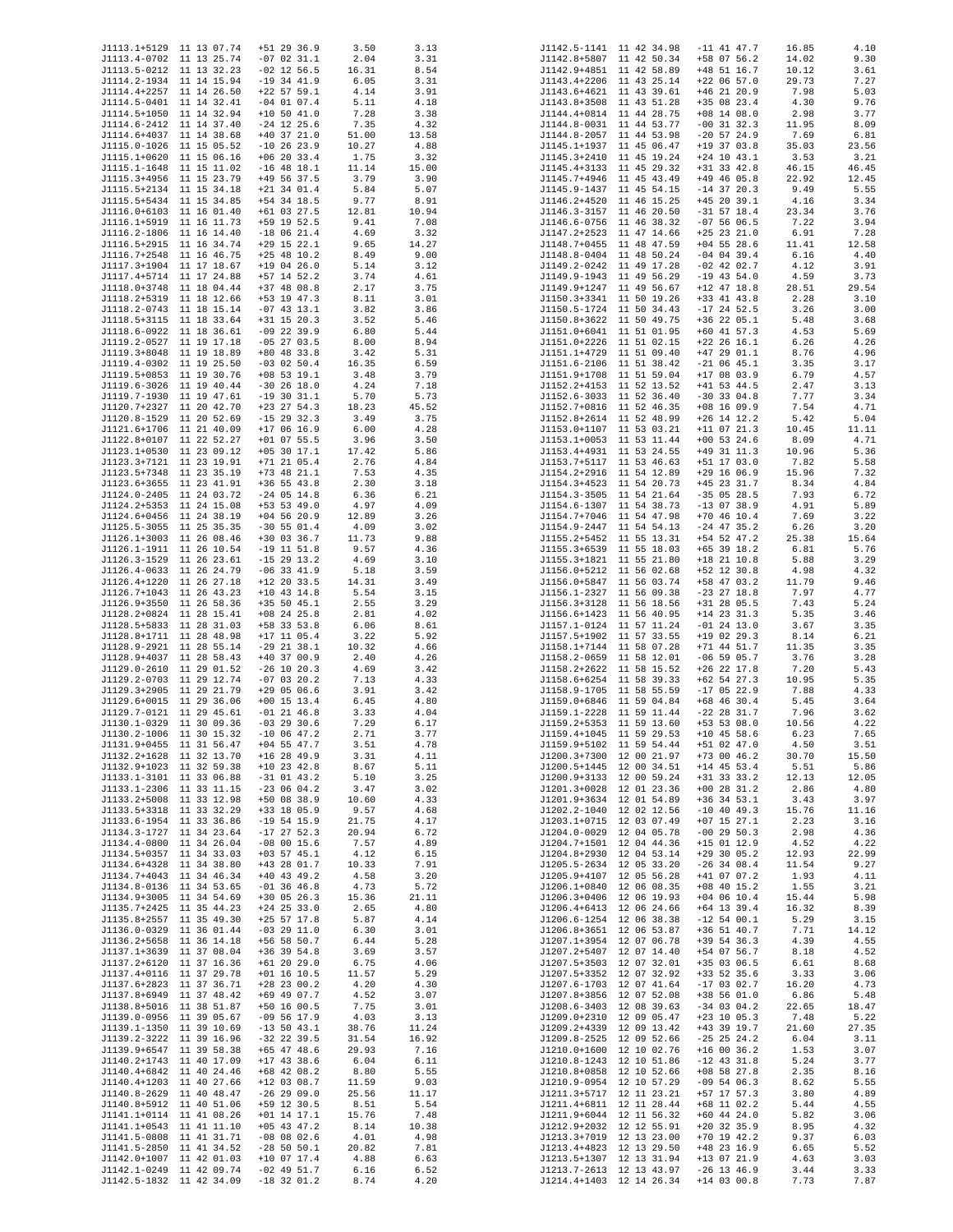| J1214.5-0607 12 14 35.86                             | $-06$ 07 02.2                  | 3.81          | 3.11          |  | J1245.7-1757 12 45 44.06                             | $-17$ 57 41.9                  | 5.71           | 3.31          |
|------------------------------------------------------|--------------------------------|---------------|---------------|--|------------------------------------------------------|--------------------------------|----------------|---------------|
| J1214.7-2040 12 14 44.79                             | $-20$ 40 58.2                  | 4.86          | 3.89          |  | J1246.0+2553 12 46 02.45                             | $+25$ 53 57.1                  | 7.88           | 4.16          |
| J1214.8-0100 12 14 48.14                             | $-01$ 00 12.7                  | 13.77         | 9.54          |  | J1246.6+3715 12 46 40.80                             | $+37$ 15 25.8                  | 3.37           | 3.52          |
| J1215.3+0018 12 15 22.69                             | $+00$ 18 52.9                  | 5.79          | 3.38          |  | J1246.7+3841 12 46 46.18                             | +38 41 37.3                    | 9.27           | 7.53          |
| J1215.5+5335 12 15 30.00<br>J1215.7-1731 12 15 46.79 | $+53$ 35 52.2<br>$-17$ 31 44.6 | 18.54<br>6.10 | 12.79<br>4.40 |  | J1247.0-1130 12 47 01.97<br>J1247.3+3209 12 47 20.65 | $-11$ 30 04.8<br>+32 09 01.2   | 19.09<br>6.02  | 10.69<br>6.41 |
| J1215.8+1221 12 15 48.53                             | $+12$ 21 41.4                  | 5.60          | 3.35          |  | J1248.1+1838 12 48 06.76                             | $+18$ 38 09.6                  | 2.02           | 4.05          |
| J1216.2-2404 12 16 12.75                             | $-24$ 04 27.9                  | 4.66          | 3.50          |  | J1248.1-2149 12 48 11.52                             | $-21$ 49 50.1                  | 6.95           | 3.17          |
| J1216.5-1500 12 16 30.23                             | $-15$ 00 10.1                  | 10.21         | 7.74          |  | J1248.5-3338 12 48 35.13                             | $-33$ 38 12.8                  | 3.86           | 3.05          |
| J1217.7-2147 12 17 44.56                             | $-21$ 47 23.9                  | 4.68          | 4.35          |  | J1248.8+0916 12 48 48.71                             | $+09$ 16 15.4                  | 12.00          | 4.36          |
| J1217.9+2529 12 17 57.05                             | $+25$ 29 29.6                  | 6.78          | 6.71          |  | J1248.8+0209 12 48 51.49                             | $+02$ 09 22.8                  | 6.29           | 4.27          |
| J1218.0+2718 12 18 03.93                             | $+27$ 18 04.2                  | 2.13          | 4.64          |  | J1248.8-0822 12 48 51.64                             | $-08$ 22 23.9                  | 3.85           | 3.36          |
| J1218.5-1018 12 18 34.65                             | $-10$ 18 45.9                  | 28.06         | 21.74         |  | J1249.0+2333 12 49 04.49                             | $+23$ 33 59.6                  | 4.55           | 5.62          |
| J1218.8+2315 12 18 51.27                             | $+23$ 15 40.0                  | 4.95          | 3.50          |  | J1249.3-0610 12 49 20.17                             | $-06$ 10 48.6<br>$-14$ 29 56.4 | 6.08           | 4.35          |
| J1219.0-0715 12 19 02.46<br>J1219.1-0457 12 19 10.86 | $-07$ 15 10.2<br>$-04$ 57 01.8 | 12.39<br>7.85 | 14.55<br>7.64 |  | J1249.5-1429 12 49 31.40<br>J1249.8+3323 12 49 51.19 | +33 23 27.4                    | 7.39<br>8.26   | 3.38<br>10.18 |
| J1219.1+1902 12 19 11.94                             | $+19$ 02 13.0                  | 5.48          | 3.65          |  | J1250.3-1946 12 50 21.05                             | $-19$ 46 01.0                  | 13.75          | 5.53          |
| J1219.4-2416 12 19 27.00                             | $-24$ 16 17.2                  | 5.14          | 3.22          |  | J1250.4+3016 12 50 25.09                             | $+30$ 16 35.6                  | 4.86           | 7.79          |
| J1220.1+3629 12 20 09.90                             | $+36$ 29 11.6                  | 3.93          | 3.29          |  | J1251.3+1811 12 51 19.19                             | $+18$ 11 19.1                  | 2.30           | 3.81          |
| J1220.2+7927 12 20 15.96                             | +79 27 31.7                    | 3.55          | 3.12          |  | J1251.4+0446 12 51 29.31                             | $+04$ 46 41.4                  | 7.27           | 4.57          |
| J1220.3-2113 12 20 22.24                             | $-21$ 13 11.9                  | 3.37          | 3.03          |  | J1251.7+0856 12 51 42.77                             | $+08$ 56 10.8                  | 12.72          | 5.74          |
| J1220.4+0928 12 20 28.26                             | $+09$ 28 27.5                  | 22.20         | 50.10         |  | J1251.7+5034 12 51 45.91                             | $+50$ 34 31.1                  | 15.13          | 7.99          |
| J1220.5+3343 12 20 33.92                             | +33 43 09.8                    | 30.59         | 43.15         |  | J1252.1+5245 12 52 08.46                             | +52 45 28.0                    | 14.43          | 10.80         |
| J1220.7+2234 12 20 44.99<br>J1221.1+4842 12 21 10.81 | $+22$ 34 05.1<br>$+48$ 42 45.2 | 6.15<br>2.87  | 3.49          |  | J1252.4+5634 12 52 26.05<br>J1253.0+0238 12 53 03.60 | $+56$ 34 19.3<br>$+02$ 38 22.4 | 14.62<br>13.19 | 7.37<br>5.26  |
| J1221.2+5720 12 21 15.52                             | $+57$ 20 19.8                  | 2.03          | 4.20<br>4.81  |  | J1253.1-3459 12 53 11.34                             | $-34$ 59 10.5                  | 4.87           | 3.08          |
| J1221.3-1237 12 21 23.57                             | $-12$ 37 24.5                  | 6.38          | 5.15          |  | J1253.5+1542 12 53 32.94                             | $+15$ 42 29.6                  | 20.09          | 13.55         |
| J1221.3-0241 12 21 23.94                             | $-02$ 41 50.5                  | 6.34          | 4.64          |  | J1253.7+0536 12 53 47.55                             | $+05$ 36 27.2                  | 6.32           | 4.93          |
| J1221.4-3253 12 21 29.19                             | $-32$ 53 43.6                  | 6.77          | 4.22          |  | J1254.1+2737 12 54 11.63                             | $+27$ 37 31.5                  | 16.15          | 13.09         |
| J1221.7-2646 12 21 42.89                             | $-26$ 46 36.0                  | 7.03          | 3.72          |  | J1254.1-1845 12 54 11.87                             | $-18$ 45 36.1                  | 12.97          | 5.84          |
| J1221.8+3130 12 21 53.46                             | $+31$ 30 57.1                  | 13.40         | 9.53          |  | J1254.3+1238 12 54 19.28                             | $+12$ 38 41.1                  | 1.58           | 4.16          |
| J1222.5+4036 12 22 35.40                             | $+40$ 36 21.0                  | 5.91          | 5.08          |  | J1254.6-1233 12 54 37.39                             | $-12$ 33 33.6                  | 56.36          | 13.22         |
| J1222.6-0616 12 22 40.00                             | $-06$ 16 03.7                  | 5.96          | 5.21          |  | J1254.6-2913 12 54 41.01                             | $-29$ 13 43.9                  | 37.10          | 8.51          |
| J1222.8+5026 12 22 51.97<br>J1223.1+3707 12 23 10.88 | +50 26 52.5<br>$+37$ 07 04.8   | 10.13<br>5.09 | 4.75          |  | J1255.0+6053 12 55 03.82<br>J1255.7+4258 12 55 43.57 | $+60$ 53 26.2<br>$+42$ 58 26.7 | 5.70           | 3.36          |
| J1223.7+1821 12 23 46.21                             | $+18$ 21 08.6                  | 4.28          | 6.12<br>8.07  |  | J1255.7+3046 12 55 47.74                             | $+30$ 46 11.6                  | 6.80<br>2.73   | 5.37<br>3.86  |
| J1223.8+1608 12 23 52.36                             | $+16$ 08 11.4                  | 2.70          | 5.79          |  | J1256.1-0547 12 56 11.28                             | $-05$ 47 23.4                  | 30.48          | 52.31         |
| J1224.2+4620 12 24 12.36                             | $+46$ 20 08.9                  | 4.19          | 4.38          |  | J1256.2+3713 12 56 17.50                             | $+37$ 13 41.6                  | 9.61           | 3.22          |
| J1224.4+4206 12 24 28.67                             | $+42$ 06 37.3                  | 16.20         | 9.78          |  | J1256.4-1624 12 56 27.54                             | $-16$ 24 48.5                  | 3.40           | 3.23          |
| J1224.5+2613 12 24 33.54                             | $+26$ 13 14.8                  | 5.57          | 10.02         |  | J1256.9+4720 12 56 57.38                             | $+47$ 20 21.6                  | 51.56          | 12.23         |
| J1224.6+2358 12 24 39.25                             | $+23$ 58 55.7                  | 2.90          | 4.85          |  | J1257.0+0024 12 57 03.49                             | $+00$ 24 38.9                  | 3.76           | 3.74          |
| J1224.8-2528 12 24 52.32                             | $-25$ 28 42.3                  | 11.12         | 6.97          |  | J1257.1+1504 12 57 10.97                             | $+15$ 04 24.0                  | 6.34           | 3.04          |
| J1224.9+2122 12 24 54.65                             | $+21$ 22 45.6                  | 9.01          | 6.95          |  | J1257.3-3021 12 57 23.12                             | $-30$ 21 50.6                  | 13.93          | 3.13          |
| J1225.0-2938 12 25 01.05                             | $-29$ 38 12.4                  | 6.10          | 3.01          |  | J1257.5+6201 12 57 35.60                             | $+62$ 01 38.6                  | 10.39          | 5.41          |
| J1226.5+2741 12 26 33.60<br>J1226.6-2630 12 26 40.46 | $+27$ 41 35.2<br>$-26$ 30 03.0 | 2.09<br>6.58  | 3.48<br>3.16  |  | J1258.0+4435 12 58 01.51<br>J1258.5+2119 12 58 34.70 | $+44$ 35 21.9<br>$+21$ 19 07.5 | 14.10<br>4.34  | 6.12<br>9.21  |
| J1226.7-0421 12 26 46.74                             | $-04$ 21 17.1                  | 3.50          | 3.02          |  | J1259.0+3305 12 59 00.52                             | +33 05 52.4                    | 3.44           | 3.16          |
| J1227.0+3547 12 27 03.74                             | $+35$ 47 15.0                  | 1.66          | 3.04          |  | J1259.2-0806 12 59 17.35                             | $-08$ 06 06.7                  | 10.50          | 6.24          |
| J1227.4+5556 12 27 29.41                             | +55 56 01.2                    | 1.96          | 3.44          |  | J1259.7-0047 12 59 46.15                             | $-00$ 47 17.0                  | 8.85           | 6.84          |
| J1228.1+2023 12 28 11.78                             | $+20$ 23 30.5                  | 6.00          | 4.08          |  | J1300.2+3804 13 00 13.85                             | +38 04 32.7                    | 8.06           | 3.65          |
| J1228.6-1052 12 28 41.77                             | $-10$ 52 53.3                  | 5.92          | 4.28          |  | J1300.3+2328 13 00 18.34                             | $+23$ 28 40.9                  | 4.22           | 8.09          |
| J1228.7-2126 12 28 45.55                             | $-21$ 26 14.8                  | 10.70         | 4.21          |  | J1300.4-2318 13 00 25.41                             | $-23$ 18 17.8                  | 15.29          | 3.12          |
| J1228.8+5348 12 28 51.08<br>J1228.9+3015 12 28 59.82 | +53 48 04.5<br>+30 15 05.7     | 6.29<br>1.44  | 4.36<br>3.80  |  | J1300.5+4009 13 00 32.88<br>J1300.6+8054 13 00 36.80 | $+40$ 09 09.5<br>$+80$ 54 38.3 | 22.83<br>13.92 | 33.44<br>9.42 |
| J1229.0+0202 12 29 05.93                             | $+02$ 02 55.9                  | 149.73        | 37.23         |  | J1300.6+0949 13 00 37.73                             | $+09$ 49 07.0                  | 4.25           | 3.95          |
| J1229.2+1858 12 29 15.22                             | $+18$ 58 22.3                  | 2.34          | 3.07          |  | J1301.2+7000 13 01 15.15                             | $+70$ 00 54.3                  | 3.93           | 3.38          |
| J1229.6+7208 12 29 39.58                             | $+72$ 08 49.3                  | 4.31          | 3.35          |  | J1301.6+1446 13 01 38.73                             | $+14$ 46 09.6                  | 5.19           | 7.01          |
| J1230.0+0702 12 30 03.30                             | $+07$ 02 29.5                  | 2.74          | 3.98          |  | J1301.8-2020 13 01 52.55                             | $-20$ 20 39.8                  | 14.48          | 11.86         |
| J1230.8+1223 12 30 48.62                             | $+12$ 23 15.6                  | 1234.17       | 4.13          |  | J1302.5+1627 13 02 33.07                             | $+16$ 27 38.3                  | 1.66           | 3.33          |
| J1230.8-1656 12 30 52.95                             | $-16$ 56 46.3                  | 4.08          | 3.87          |  | J1303.2+3150 13 03 16.72                             | +31 50 19.7                    | 4.33           | 3.98          |
| J1232.0-0224 12 32 00.14                             | $-02$ 24 04.6<br>$+28$ 03 36.6 | 17.84         | 10.23         |  | J1303.9-1551 13 03 56.17                             | $-15$ 51 11.8                  | 6.88           | 4.27          |
| J1232.5+2803 12 32 34.82<br>J1232.6+3442 12 32 41.56 | $+34$ 42 53.4                  | 2.89<br>5.84  | 5.96<br>7.43  |  | J1303.9-0507 13 03 57.87<br>J1303.9+0339 13 03 59.61 | $-05$ 07 00.7<br>$+03$ 39 27.0 | 3.30<br>4.59   | 3.69<br>4.45  |
| J1232.8-0717 12 32 52.55                             | $-07$ 17 22.8                  | 3.64          | 4.51          |  | J1304.4+5349 13 04 28.71                             | +53 49 59.7                    | 8.16           | 5.85          |
| J1233.2+6707 12 33 14.50                             | $+67$ 07 41.8                  | 10.05         | 11.38         |  | J1304.7-0345 13 04 43.77                             | $-03$ 45 55.7                  | 4.77           | 4.14          |
| J1233.6-2935 12 33 39.69                             | $-29$ 35 06.3                  | 4.34          | 5.00          |  | J1304.9+3832 13 04 57.44                             | +38 32 31.7                    | 10.25          | 4.92          |
| J1234.2+0703 12 34 14.21                             | $+07$ 03 55.3                  | 4.77          | 14.16         |  | J1305.5+2047 13 05 34.89                             | $+20$ 47 22.0                  | 3.81           | 3.78          |
| J1234.3+7733 12 34 20.26                             | $+77$ 33 06.7                  | 4.37          | 6.90          |  | J1305.5+0855 13 05 35.82                             | $+08$ 55 15.0                  | 24.30          | 28.88         |
| J1234.3+4914 12 34 20.41                             | $+49$ 14 25.5                  | 4.76          | 6.55          |  | J1305.7+1901 13 05 47.01                             | $+19$ 01 46.9                  | 5.36           | 3.06          |
| J1234.4+4109 12 34 29.96<br>J1234.7+5408 12 34 43.79 | $+41$ 09 37.2<br>$+54$ 08 03.4 | 5.73<br>7.03  | 4.16<br>4.14  |  | J1306.2-2517 13 06 15.49<br>J1306.7+4633 13 06 47.00 | $-25$ 17 16.9<br>$+46$ 33 51.5 | 8.32<br>6.92   | 4.81<br>4.07  |
| J1234.8+4426 12 34 53.22                             | $+44$ 26 51.9                  | 3.41          | 3.70          |  | J1306.8+2211 13 06 51.32                             | $+22$ 11 13.2                  | 1.46           | 3.58          |
| J1235.0+7342 12 35 03.86                             | $+73$ 42 25.4                  | 7.77          | 5.16          |  | J1307.1+2407 13 07 10.32                             | $+24$ 07 38.2                  | 3.65           | 4.03          |
| J1235.4+2120 12 35 26.40                             | $+21$ 20 31.2                  | 29.11         | 83.98         |  | J1308.1+8544 13 08 08.60                             | $+85$ 44 32.1                  | 5.27           | 4.78          |
| J1235.6-2511 12 35 37.44                             | $-25$ 11 60.0                  | 24.69         | 13.73         |  | J1308.6-0950 13 08 39.05                             | $-09$ 50 30.7                  | 14.93          | 3.63          |
| J1236.4+1631 12 36 28.86                             | $+16$ 31 50.2                  | 11.80         | 4.23          |  | J1309.2-2633 13 09 16.58                             | $-26$ 33 58.3                  | 4.93           | 3.53          |
| J1236.5+2635 12 36 31.32                             | $+26$ 35 09.1                  | 7.33          | 12.10         |  | J1309.8-0012 13 09 49.65                             | $-00$ 12 40.0                  | 21.18          | 8.12          |
| J1236.8+3655 12 36 49.91<br>J1237.0+8357 12 37 04.09 | $+36$ 55 16.1<br>+83 57 05.9   | 10.06<br>3.68 | 9.21<br>3.52  |  | J1310.6+1403 13 10 36.12<br>J1310.6+3526 13 10 36.68 | $+14$ 03 49.9<br>+35 26 14.7   | 1.62<br>2.77   | 8.76<br>4.27  |
| J1237.8-1559 12 37 52.91                             | $-15$ 59 09.8                  | 5.15          | 5.20          |  | J1310.8+1149 13 10 52.81                             | $+11$ 49 44.5                  | 2.25           | 3.15          |
| J1238.3+0844 12 38 19.99                             | $+08$ 44 48.6                  | 2.87          | 12.26         |  | J1310.9+1759 13 10 56.70                             | $+17$ 59 40.0                  | 4.07           | 7.59          |
| J1238.3+6059 12 38 21.52                             | $+60$ 59 23.6                  | 6.10          | 5.49          |  | J1310.9+6354 13 10 58.45                             | $+63$ 54 07.7                  | 3.42           | 4.27          |
| J1239.1+0519 12 39 09.14                             | $+05$ 19 16.9                  | 8.86          | 3.96          |  | J1311.0+4737 13 11 01.46                             | $+47$ 37 31.2                  | 3.93           | 3.13          |
| J1239.1+3230 12 39 09.34                             | $+32$ 30 29.2                  | 4.99          | 5.43          |  | J1311.1+2727 13 11 08.37                             | $+27$ 27 55.5                  | 27.10          | 20.11         |
| J1239.1-3045 12 39 09.38                             | $-30$ 45 11.5                  | 3.18          | 3.42          |  | J1311.4+2540 13 11 29.19                             | $+25$ 40 27.7                  | 3.01           | 3.97          |
| J1239.6+7028 12 39 38.59<br>J1239.6-0319 12 39 39.01 | $+70$ 28 36.9                  | 6.61          | 9.08          |  | J1311.6-2216 13 11 39.51<br>J1311.8+3227 13 11 49.73 | $-22$ 16 43.0                  | 58.20          | 22.01         |
| J1239.7+2415 12 39 46.08                             | $-03$ 19 04.3<br>$+24$ 15 01.6 | 5.60<br>3.26  | 3.16<br>4.05  |  | J1312.1-0404 13 12 09.49                             | $+32$ 27 48.9<br>$-04$ 04 40.0 | 9.85<br>5.25   | 6.59<br>4.02  |
| J1240.1-3304 12 40 07.95                             | $-33$ 04 52.6                  | 4.96          | 6.71          |  | J1312.2+5006 13 12 16.10                             | $+50$ 06 06.0                  | 3.48           | 3.31          |
| J1240.4-1717 12 40 25.95                             | $-17$ 17 18.7                  | 3.24          | 3.54          |  | J1312.8-1334 13 12 51.34                             | $-13$ 34 35.2                  | 6.18           | 3.61          |
| J1240.9+1832 12 40 58.83                             | $+18$ 32 09.7                  | 2.22          | 3.11          |  | J1313.6+6939 13 13 37.47                             | $+69$ 39 11.5                  | 9.78           | 10.35         |
| J1241.1-0005 12 41 11.91                             | $-00$ 05 22.8                  | 4.72          | 3.86          |  | J1314.0+4140 13 14 04.64                             | $+41$ 40 44.8                  | 3.36           | 3.64          |
| J1241.2+5141 12 41 14.78                             | +51 41 20.7                    | 3.62          | 4.51          |  | J1314.8+0103 13 14 50.49                             | $+01$ 03 41.3                  | 6.57           | 4.75          |
| J1241.4-2309 12 41 24.54                             | $-230919.6$                    | 7.60          | 4.01          |  | J1315.0-1858 13 15 05.30                             | $-18$ 58 14.0                  | 19.35          | 5.77          |
| J1241.5-0716 12 41 30.70<br>J1241.9+2831 12 41 58.32 | $-07$ 16 52.0<br>$+28$ 31 33.2 | 6.56<br>5.27  | 4.13<br>11.73 |  | J1315.1+0839 13 15 08.05<br>J1315.2+1831 13 15 13.10 | $+08$ 39 29.6<br>$+18$ 31 13.5 | 4.92<br>4.24   | 5.53<br>4.53  |
| J1242.3-0446 12 42 19.65                             | $-04$ 46 22.4                  | 25.91         | 35.14         |  | J1315.2-2745 13 15 17.40                             | $-27$ 45 07.6                  | 10.90          | 3.43          |
| J1243.2-2112 12 43 12.45                             | $-21$ 12 10.0                  | 12.74         | 7.73          |  | J1315.3+1334 13 15 20.84                             | +13 34 27.6                    | 1.43           | 3.19          |
| J1243.6+3124 12 43 40.78                             | $+31$ 24 15.5                  | 2.67          | 3.51          |  | J1315.4+3831 13 15 24.85                             | +38 31 04.4                    | 3.90           | 3.52          |
| J1243.8-2752 12 43 50.38                             | $-27$ 52 17.1                  | 9.59          | 4.11          |  | J1315.8+1616 13 15 49.56                             | $+16$ 16 46.1                  | 3.02           | 4.08          |
| J1243.9+1622 12 43 57.68                             | $+16$ 22 50.6                  | 32.57         | 23.57         |  | J1315.9+1248 13 15 55.50                             | $+12$ 48 21.5                  | 1.74           | 3.51          |
| J1244.3+1124 12 44 21.97                             | $+11$ 24 46.5                  | 1.83          | 6.08          |  | J1315.9+1432 13 15 56.59                             | $+14$ 32 56.7                  | 1.21           | 3.51          |
| J1244.8+3609 12 44 49.59<br>J1245.3-3440 12 45 18.09 | +36 09 23.4<br>$-34$ 40 06.7   | 6.24<br>3.22  | 6.71<br>5.13  |  | J1315.9+2120 13 15 58.74<br>J1316.1-1444 13 16 07.49 | $+21$ 20 47.7<br>$-14$ 44 38.6 | 4.79<br>6.09   | 3.73<br>4.28  |
| J1245.6+0323 12 45 38.56                             | $+03$ 23 18.8                  | 10.14         | 18.67         |  | J1316.1-2506 13 16 11.52                             | $-25$ 06 36.2                  | 7.00           | 4.75          |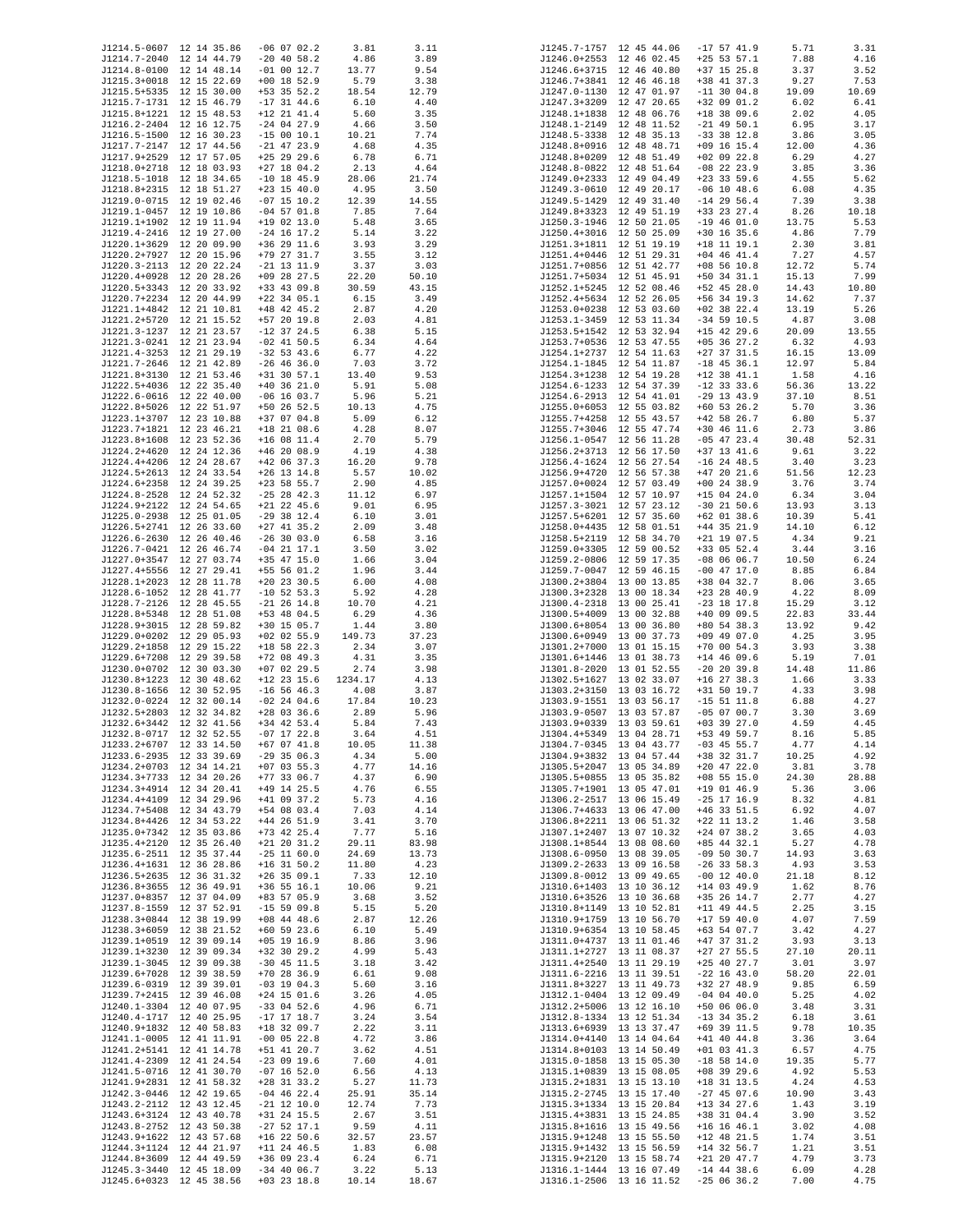|                          |                          |               |       |       |              | J1348.3+2832 13 48 22.27 |               |        |       |
|--------------------------|--------------------------|---------------|-------|-------|--------------|--------------------------|---------------|--------|-------|
| J1316.1+4504 13 16 11.80 |                          | $+45$ 04 30.6 | 3.50  | 5.97  |              |                          | $+28$ 32 49.2 | 12.08  | 4.51  |
| J1316.2+0702 13 16 15.22 |                          | $+07$ 02 18.9 | 8.70  | 9.67  |              | J1348.4-2709 13 48 25.67 | $-270914.9$   | 5.67   | 3.47  |
| J1316.4-1226 13 16 25.38 |                          | $-12$ 26 12.7 | 14.79 | 7.21  |              | J1348.8+2939 13 48 48.20 | $+29$ 39 15.5 | 7.09   | 5.79  |
| J1316.5+2508 13 16 35.89 |                          | $+250808.0$   | 2.11  | 3.28  |              | J1348.8+2635 13 48 52.60 | $+26$ 35 32.7 | 10.70  | 9.93  |
| J1317.4+8219 13 17 24.99 |                          | +82 19 15.4   | 11.12 | 5.73  |              | J1348.9-2527 13 48 54.56 | $-25$ 27 01.8 | 8.67   | 3.66  |
| J1319.0+2938 13 19 04.97 |                          | $+29$ 38 27.7 | 7.94  | 5.91  |              | J1349.6+2107 13 49 39.16 | $+21$ 07 27.8 | 17.95  | 36.09 |
|                          |                          |               |       |       |              |                          |               |        |       |
| J1319.6-0049 13 19 38.80 |                          | $-00$ 49 42.1 | 8.96  | 4.79  |              | J1349.9+1406 13 49 54.03 | $+14$ 06 37.3 | 4.69   | 4.37  |
| J1319.7+5148 13 19 46.55 |                          | $+51$ 48 11.8 | 8.98  | 10.66 |              | J1350.6+6430 13 50 39.29 | $+64$ 30 17.9 | 23.92  | 16.06 |
| J1319.9+7302 13 19 58.22 |                          | $+73$ 02 46.6 | 3.86  | 5.74  |              | J1350.8-1312 13 50 50.24 | $-13$ 12 10.1 | 7.08   | 6.08  |
| J1320.0+4639 13 20 04.42 |                          | $+46$ 39 38.9 | 1.91  | 3.08  |              | J1351.0+3459 13 51 01.26 | +34 59 45.4   | 4.51   | 4.33  |
|                          |                          |               |       |       |              |                          |               |        |       |
| J1320.3+1743 13 20 21.45 |                          | $+17$ 43 09.5 | 8.29  | 5.39  |              | J1351.5-1019 13 51 31.86 | $-10$ 19 32.9 | 8.23   | 4.22  |
| J1320.4+0644 13 20 25.39 |                          | $+06$ 44 32.0 | 7.28  | 6.36  |              | J1352.2+3126 13 52 17.75 | $+31$ 26 38.1 | 24.48  | 10.35 |
| J1320.4+4032 13 20 25.67 |                          | $+40$ 32 47.8 | 4.18  | 3.21  |              | J1352.3-3458 13 52 18.66 | $-34$ 58 36.1 | 3.99   | 3.35  |
| J1320.6+0909 13 20 40.85 |                          | $+09$ 09 23.8 | 2.62  | 3.06  | J1352.4+4259 | 13 52 28.19              | $+42$ 59 25.1 | 6.20   | 3.65  |
| J1320.9+6433 13 20 56.38 |                          | $+64$ 33 34.0 |       |       |              |                          | $+58$ 24 44.3 |        | 5.53  |
|                          |                          |               | 6.38  | 3.96  |              | J1352.9+5824 13 52 54.55 |               | 11.83  |       |
| J1321.3+4235 13 21 18.40 |                          | $+42$ 35 04.7 | 21.60 | 14.65 |              | J1353.8-2350 13 53 49.67 | $-23$ 50 43.5 | 9.07   | 6.05  |
| J1321.3+1106 13 21 19.25 |                          | $+11$ 06 52.1 | 15.68 | 30.62 |              | J1354.1-2122 13 54 11.15 | $-21$ 22 54.9 | 10.14  | 6.80  |
| J1321.4+4838 13 21 28.91 |                          | +48 38 12.9   | 2.95  | 3.04  |              | J1354.6+1614 13 54 40.60 | $+16$ 14 44.1 | 17.53  | 7.12  |
| J1321.9-0622 13 21 57.64 |                          | $-06$ 22 56.9 | 5.84  | 3.81  |              | J1355.2+0940 13 55 17.85 | $+09$ 40 12.9 | 4.90   | 4.53  |
|                          |                          |               |       |       |              |                          |               |        |       |
| J1322.2+2645 13 22 15.05 |                          | $+26$ 45 44.8 | 6.23  | 4.80  |              | J1355.3-3352 13 55 21.23 | $-33$ 52 05.5 | 5.82   | 3.28  |
| J1322.5-3252 13 22 32.65 |                          | $-32$ 52 29.5 | 1.95  | 3.57  |              | J1355.9+0325 13 55 55.71 | $+03$ 25 59.9 | 2.92   | 3.55  |
| J1322.7+3216 13 22 47.04 |                          | $+32$ 16 12.6 | 10.92 | 8.33  |              | J1356.0-2448 13 56 00.88 | $-24$ 48 33.5 | 5.34   | 3.07  |
| J1323.0+2941 13 23 02.60 |                          | $+29$ 41 29.7 | 8.19  | 4.91  |              | J1356.2+3929 13 56 15.39 | +39 29 40.1   | 7.50   | 3.05  |
|                          |                          |               |       |       |              |                          |               |        |       |
| J1323.0-0943 13 23 03.34 |                          | $-09$ 43 39.2 | 5.76  | 3.36  |              | J1356.2-0048 13 56 17.21 | $-00$ 48 21.6 | 7.43   | 4.80  |
| J1323.3+0308 13 23 18.70 |                          | $+03$ 08 10.9 | 14.77 | 10.99 |              | J1356.2+1153 13 56 17.71 | $+11$ 53 47.5 | 3.11   | 3.78  |
| J1323.4+4115 13 23 24.25 |                          | $+41$ 15 15.6 | 8.16  | 4.51  |              | J1356.6+7943 13 56 39.66 | $+79$ 43 41.4 | 6.78   | 8.79  |
| J1323.6+1754 13 23 37.76 |                          | $+17$ 54 22.1 | 7.02  | 3.19  |              | J1356.7+3219 13 56 45.00 | $+32$ 19 49.2 | 10.34  | 4.99  |
|                          |                          |               |       |       |              |                          |               |        |       |
| J1324.0-1616 13 24 05.02 |                          | $-16$ 16 22.6 | 5.52  | 3.20  |              | J1356.8-1751 13 56 53.91 | $-17$ 51 58.0 | 12.48  | 8.43  |
| J1324.5+5908 13 24 31.48 |                          | $+59$ 08 18.0 | 5.42  | 4.11  |              | J1356.9-0848 13 56 54.69 | $-08$ 48 56.8 | 4.23   | 3.08  |
| J1325.1+5736 13 25 10.32 |                          | $+57$ 36 03.2 | 3.15  | 3.18  |              | J1357.0+0104 13 57 01.49 | $+01$ 04 38.7 | 19.75  | 5.44  |
| J1325.4+6515 13 25 29.21 |                          | $+65$ 15 13.1 | 5.55  | 3.21  |              | J1357.0-1405 13 57 02.18 | $-14$ 05 40.4 | 13.71  | 14.20 |
| J1325.7+0748 13 25 44.97 |                          | $+07$ 48 18.6 |       | 4.98  |              | J1357.0+1919 13 57 04.71 | $+19$ 19 08.3 | 15.08  | 9.52  |
|                          |                          |               | 2.14  |       |              |                          |               |        |       |
| J1325.8+2036 13 25 52.45 |                          | $+20$ 36 45.4 | 1.26  | 3.05  |              | J1357.1+2537 13 57 06.05 | $+25$ 37 27.2 | 4.57   | 4.24  |
| J1326.1-2726 13 26 06.60 |                          | $-27$ 26 43.5 | 9.24  | 3.30  |              | J1357.5+6203 13 57 35.13 | $+62$ 03 44.4 | 2.95   | 3.51  |
| J1326.1+4934 13 26 08.88 |                          | +49 34 32.6   | 7.02  | 3.88  |              | J1357.9+3649 13 57 59.70 | $+36$ 49 53.8 | 2.50   | 3.09  |
| J1327.6+5504 13 27 37.29 |                          | $+55$ 04 05.6 | 9.24  | 4.80  |              | J1358.5-2352 13 58 33.04 | $-23$ 52 27.8 | 5.67   | 3.38  |
|                          |                          | $-02$ 03 07.6 |       |       |              |                          |               |        |       |
| J1327.6-0203 13 27 38.42 |                          |               | 11.87 | 4.60  |              | J1358.5+6929 13 58 33.22 | +69 29 42.9   | 5.18   | 10.17 |
| J1327.6-3017 13 27 41.44 |                          | $-30$ 17 55.3 | 12.81 | 7.07  |              | J1358.7+8319 13 58 42.47 | +83 19 35.5   | 2.82   | 4.27  |
| J1328.5+1447 13 28 35.32 |                          | $+14$ 47 53.9 | 6.53  | 3.82  |              | J1359.5+2628 13 59 31.79 | $+26$ 28 04.3 | 5.59   | 5.08  |
| J1328.6-0658 13 28 38.49 |                          | $-06$ 58 04.2 | 4.59  | 5.43  |              | J1400.1-3412 14 00 09.94 | $-34$ 12 44.4 | 7.72   | 7.77  |
| J1329.2+0644 13 29 13.56 |                          | $+06$ 44 26.0 |       |       |              | J1400.3+5336 14 00 18.04 | +53 36 59.4   |        | 3.51  |
|                          |                          |               | 4.72  | 3.27  |              |                          |               | 7.51   |       |
| J1330.1-2142 13 30 07.36 |                          | $-21$ 42 04.1 | 27.57 | 10.44 |              | J1400.5+4304 14 00 32.06 | $+43$ 04 03.7 | 5.65   | 9.81  |
| J1330.1+1630 13 30 08.71 |                          | $+16$ 30 52.4 | 3.45  | 3.71  |              | J1400.8+3020 14 00 48.27 | $+30$ 20 59.6 | 2.80   | 3.97  |
| J1330.5+3258 13 30 35.61 |                          | $+32$ 58 26.2 | 5.28  | 4.79  |              | J1400.8-0645 14 00 52.57 | $-06$ 45 43.5 | 8.34   | 10.51 |
| J1330.8+0856 13 30 48.15 |                          | $+08$ 56 31.1 | 3.79  | 9.68  |              | J1401.5+4142 14 01 33.51 | $+41$ 42 17.0 | 4.38   | 4.53  |
|                          |                          |               |       |       |              |                          |               |        |       |
| J1331.1+3030 13 31 08.28 |                          | $+30$ 30 32.6 | 30.03 | 8.68  |              | J1401.6+4715 14 01 38.60 | $+47$ 15 17.9 | 2.17   | 4.73  |
| J1331.2+1354 13 31 12.44 |                          | $+13$ 54 01.5 | 6.33  | 4.49  |              | J1402.1-1510 14 02 08.77 | $-15$ 10 10.1 | 15.47  | 5.96  |
| J1331.5+2046 13 31 32.23 |                          | $+20$ 46 50.8 | 1.45  | 4.07  |              | J1402.2+1005 14 02 14.07 | $+10$ 05 57.7 | 5.18   | 5.10  |
| J1331.6+5809 13 31 40.50 |                          | +58 09 08.8   | 4.93  | 3.00  |              | J1402.5+0215 14 02 32.00 | $+02$ 15 42.9 | 9.35   | 7.40  |
| J1332.2+8650 13 32 14.85 |                          | $+86$ 50 14.7 | 5.31  | 5.28  | J1402.7+1600 | 14 02 44.69              | $+160001.1$   | 4.39   | 3.61  |
|                          |                          |               |       |       |              |                          |               |        |       |
| J1332.9+0200 13 32 54.61 |                          | $+02$ 00 52.5 | 18.26 | 7.69  |              | J1402.8+5733 14 02 48.12 | $+57$ 33 45.8 | 15.69  | 6.92  |
| J1333.1+7037 13 33 09.07 |                          | $+70$ 37 23.0 | 5.74  | 4.11  |              | J1403.1+3827 14 03 11.68 | +38 27 57.4   | 5.56   | 3.55  |
| J1333.1-1644 13 33 11.95 |                          | $-16$ 44 36.0 | 2.86  | 3.17  |              | J1403.4-1325 14 03 28.06 | $-13$ 25 19.8 | 9.04   | 6.06  |
| J1333.2-2029 13 33 13.32 |                          | $-20$ 29 37.7 | 9.45  | 3.44  |              | J1403.5+6342 14 03 31.13 | +63 42 46.5   | 6.33   | 5.11  |
| J1333.3-1436 13 33 23.86 |                          |               |       |       |              |                          |               |        | 4.29  |
|                          |                          | $-14$ 36 20.3 | 9.83  | 7.90  |              | J1403.5+1206 14 03 32.81 | $+12$ 06 12.5 | 5.71   |       |
| J1333.6-1246 13 33 37.46 |                          | $-12$ 46 07.7 | 10.27 | 5.69  |              | J1404.0-0437 14 04 00.30 | $-04$ 37 37.2 | 6.82   | 4.33  |
| J1333.6+0415 13 33 40.21 |                          | $+04$ 15 06.8 | 2.71  | 5.02  |              | J1404.3-2952 14 04 21.09 | $-29$ 52 02.0 | 8.96   | 6.16  |
| J1334.1+5501 13 34 11.25 |                          | +55 01 23.9   | 7.06  | 5.20  |              | J1404.9-2535 14 04 59.32 | $-25$ 35 37.9 | 9.15   | 9.68  |
| J1334.3+0634 13 34 19.02 |                          | $+06$ 34 33.8 | 7.10  | 9.79  |              | J1405.3+4927 14 05 19.09 | $+49$ 27 50.6 | 3.10   | 4.55  |
| J1335.3+4100 13 35 19.15 |                          |               |       |       |              |                          |               |        |       |
|                          |                          | $+41$ 00 01.1 | 16.53 | 10.20 |              | J1406.0+0657 14 06 01.85 | $+06$ 57 22.6 | 3.09   | 4.62  |
| J1335.5+2717 13 35 33.36 |                          | $+27$ 17 15.5 | 8.19  | 5.74  |              | J1406.1-0243 14 06 11.10 | $-02$ 43 37.5 | 13.63  | 4.60  |
| J1335.9-2301 13 35 57.82 |                          | $-23$ 01 05.8 | 4.83  | 3.32  |              | J1406.3-3133 14 06 22.69 | $-31$ 33 32.0 | 4.24   | 3.20  |
| J1336.0-3042 13 36 00.49 |                          | $-30$ 42 33.4 | 7.81  | 4.57  |              | J1406.4+0548 14 06 24.91 | $+05$ 48 22.5 | 2.56   | 4.04  |
|                          |                          | $+23$ 28 50.6 | 7.41  | 8.89  |              |                          | $+18$ 31 18.0 | 6.02   | 4.97  |
| J1336.3+2328 13 36 23.15 |                          |               |       |       |              | J1406.5+1831 14 06 32.52 |               |        |       |
| J1337.1+1140 13 37 08.86 |                          | $+11$ 40 05.6 | 2.01  | 3.47  |              | J1406.5-2736 14 06 35.26 | $-27$ 36 22.7 | 9.14   | 5.07  |
| J1337.6-1811 13 37 37.75 |                          | $-18$ 11 31.9 | 4.22  | 3.51  |              | J1406.7+3411 14 06 44.22 | $+34$ 11 25.7 | 30.80  | 11.45 |
| J1337.6+4741 13 37 38.65 |                          | $+47$ 41 51.3 | 4.33  | 3.20  |              | J1406.8-0154 14 06 48.95 | $-01$ 54 17.0 | 13.42  | 4.87  |
| J1337.6+1909 13 37 41.79 |                          | $+19$ 09 36.7 | 3.42  | 4.11  |              | J1406.9+4617 14 06 56.22 | $+46$ 17 08.1 | 3.68   | 6.65  |
| J1338.1-0627 13 38 07.97 |                          | $-06$ 27 08.4 | 32.89 | 9.03  |              | J1407.0-1151 14 07 04.62 | $-11$ 51 18.0 | 5.48   | 4.32  |
|                          |                          |               |       |       |              |                          |               |        |       |
| J1338.6+0002 13 38 41.29 |                          | $+00$ 02 50.7 | 3.47  | 3.04  |              | J1407.5-0635 14 07 35.92 | $-06$ 35 06.6 | 6.48   | 4.56  |
| J1338.8+3851 13 38 49.42 |                          | $+38$ 51 12.1 | 41.12 | 21.78 |              | J1407.9-3430 14 07 55.55 | $-34$ 30 55.8 | 1.54   | 3.19  |
| J1339.5+0145 13 39 32.42 |                          | $+01$ 45 24.3 | 7.50  | 4.26  |              | J1408.2+1010 14 08 13.95 | $+10$ 10 01.1 | 11.66  | 13.87 |
| J1340.2+3653 13 40 14.85 |                          | $+36$ 53 10.2 | 4.61  | 3.44  |              | J1408.2+2533 14 08 16.71 | $+25$ 33 58.8 | 4.12   | 3.60  |
| J1340.4-3058 13 40 24.29 |                          |               |       |       |              | J1409.4-1026 14 09 27.34 | $-10$ 26 25.2 |        |       |
|                          |                          | $-30$ 58 06.5 | 5.68  | 3.70  |              |                          |               | 4.46   | 3.57  |
| J1341.0+1032 13 41 04.35 |                          | $+10$ 32 06.5 | 4.71  | 5.37  |              | J1410.0+3125 14 10 01.91 | $+31$ 25 02.8 | 10.63  | 3.71  |
| J1341.3+0414 13 41 21.65 |                          | $+04$ 14 04.5 | 6.53  | 3.67  |              | J1410.2+1734 14 10 15.81 | $+17$ 34 01.4 | 12.16  | 5.53  |
| J1341.5+5344 13 41 33.70 |                          | +53 44 40.9   | 9.86  | 8.92  |              | J1410.7+3647 14 10 43.19 | $+36$ 47 19.8 | 4.03   | 3.56  |
| J1341.7+4657 13 41 44.60 |                          | $+46$ 57 21.9 | 8.67  | 5.26  |              | J1410.9+1356 14 10 59.49 | $+13$ 56 51.2 | 6.00   | 10.19 |
|                          |                          |               |       |       |              |                          |               |        |       |
| J1341.8+4335 13 41 53.11 |                          | $+43$ 35 21.6 | 6.11  | 4.60  |              | J1411.1+0124 14 11 08.07 | $+01$ 24 44.4 | 3.75   | 3.13  |
| J1341.8+2622 13 41 53.53 |                          | $+26$ 22 30.6 | 7.42  | 7.04  |              | J1411.3+5212 14 11 20.30 | $+52$ 12 03.9 | 120.01 | 84.96 |
| J1342.2+6021 13 42 12.71 |                          | $+60$ 21 41.2 | 15.61 | 8.53  |              | J1411.4+5542 14 11 28.31 | $+55$ 42 18.3 | 4.35   | 6.02  |
| J1342.5+3507 13 42 31.82 |                          | +35 07 10.5   | 6.96  | 9.94  |              | J1412.0+0254 14 12 02.36 | $+02$ 54 40.7 | 4.60   | 4.62  |
|                          |                          |               |       |       |              |                          |               |        |       |
| J1342.7+0504 13 42 43.43 |                          | $+05$ 04 32.1 | 11.22 | 9.51  |              | J1412.2+4337 14 12 17.21 | $+43$ 37 54.2 | 5.53   | 12.06 |
| J1342.7+0834 13 42 47.53 |                          | $+08$ 34 20.2 | 5.20  | 9.75  |              | J1413.2-0022 14 13 14.71 | $-00$ 22 57.8 | 3.68   | 3.08  |
| J1342.8+0158 13 42 48.40 |                          | $+01$ 58 11.8 | 9.34  | 6.54  |              | J1413.2+6642 14 13 14.89 | $+66$ 42 42.6 | 6.13   | 4.30  |
| J1343.0+7130 13 43 01.63 |                          | $+71$ 30 58.2 | 5.30  | 5.39  |              | J1413.8-0559 14 13 48.41 | $-05$ 59 55.3 | 23.49  | 22.73 |
| J1343.0+3143 13 43 03.51 |                          | $+31$ 43 48.3 | 5.63  | 4.29  |              | J1413.9+0915 14 13 59.74 | $+09$ 15 06.6 | 7.80   | 3.70  |
|                          |                          |               |       |       |              |                          |               |        |       |
| J1343.9+2218 13 43 56.68 |                          | $+22$ 18 19.4 | 8.47  | 9.97  |              | J1414.0-2405 14 14 05.65 | $-24$ 05 36.4 | 6.51   | 3.27  |
| J1344.3+1409 13 44 23.76 |                          | $+14$ 09 14.1 | 11.30 | 13.50 |              | J1414.3+7905 14 14 20.64 | +79 05 47.5   | 3.70   | 3.04  |
| J1344.6-3423 13 44 36.55 |                          | $-34$ 23 48.3 | 3.14  | 4.73  |              | J1414.4+3458 14 14 25.38 | $+34$ 58 42.5 | 4.45   | 3.03  |
| J1345.0-3140 13 45 03.79 |                          | $-31$ 40 13.7 | 6.40  | 3.49  |              | J1415.1-1057 14 15 10.33 | $-10$ 57 43.0 | 6.09   | 4.83  |
| J1345.0-1108 13 45 05.16 |                          | $-11$ 08 11.7 |       | 5.88  |              | J1415.8+2509 14 15 53.86 | $+25$ 09 47.6 | 5.15   | 6.22  |
|                          |                          |               | 10.11 |       |              |                          |               |        |       |
| J1345.4+4946 13 45 25.98 |                          | $+49$ 46 30.9 | 26.19 | 34.09 |              | J1415.9+2416 14 15 59.95 | $+24$ 16 55.7 | 3.24   | 3.39  |
| J1345.5+4250 13 45 33.02 |                          | $+42$ 50 15.7 | 6.85  | 7.23  |              | J1416.4+7021 14 16 29.05 | $+70$ 21 36.1 | 3.06   | 3.37  |
| J1345.6-0057 13 45 37.25 |                          | $-00$ 57 05.6 | 7.54  | 7.33  |              | J1416.6-2146 14 16 40.90 | $-21$ 46 11.8 | 24.93  | 5.59  |
| J1345.7-1406 13 45 45.92 |                          | $-14$ 06 58.6 | 9.80  | 8.45  |              | J1416.7+4802 14 16 44.42 | $+48$ 02 50.1 | 13.63  | 28.47 |
| J1345.8-0252 13 45 51.97 |                          | $-02$ 52 29.8 | 6.83  | 5.92  |              | J1416.9+1049 14 16 55.73 | $+10$ 49 10.4 | 13.34  | 3.21  |
|                          |                          |               |       |       |              |                          |               |        |       |
| J1346.3+4813 13 46 23.46 |                          | $+48$ 13 05.6 | 6.28  | 4.79  |              | J1417.1+4607 14 17 07.84 | $+46$ 07 01.0 | 4.62   | 6.27  |
| J1346.9+1240 13 46 56.41 |                          | $+12$ 40 39.8 | 3.99  | 5.12  |              | J1417.2+5633 14 17 16.56 | $+56$ 33 13.1 | 3.43   | 5.91  |
| J1347.0-0803 13 47 01.56 |                          | $-08$ 03 23.8 | 22.82 | 33.70 |              | J1417.3+0326 14 17 22.24 | $+03$ 26 53.3 | 2.01   | 3.56  |
| J1347.5-2156 13 47 31.38 |                          | $-21$ 56 43.2 | 5.42  | 4.73  |              | J1417.3+8059 14 17 23.34 | $+80$ 59 41.2 | 3.35   | 3.94  |
|                          |                          |               |       |       |              |                          |               |        |       |
| J1347.6+0035 13 47 40.31 |                          | $+00$ 35 03.9 | 4.88  | 4.28  |              | J1417.4-0400 14 17 24.09 | $-04$ 00 45.9 | 15.43  | 3.19  |
| J1348.2+2415 13 48 14.98 |                          | $+24$ 15 51.5 | 10.60 | 11.16 |              | J1417.9+1246 14 17 54.56 | $+12$ 46 33.5 | 2.01   | 3.18  |
| J1348.2+0557 13 48 16.66 |                          | $+05$ 57 51.7 | 2.31  | 3.27  |              | J1418.0+1703 14 18 03.76 | $+17$ 03 21.4 | 2.62   | 3.13  |
|                          | J1348.3-1727 13 48 19.35 | $-17$ 27 45.1 | 4.18  | 6.08  |              | J1418.4+0127 14 18 28.01 | $+01$ 27 51.2 | 3.26   | 5.01  |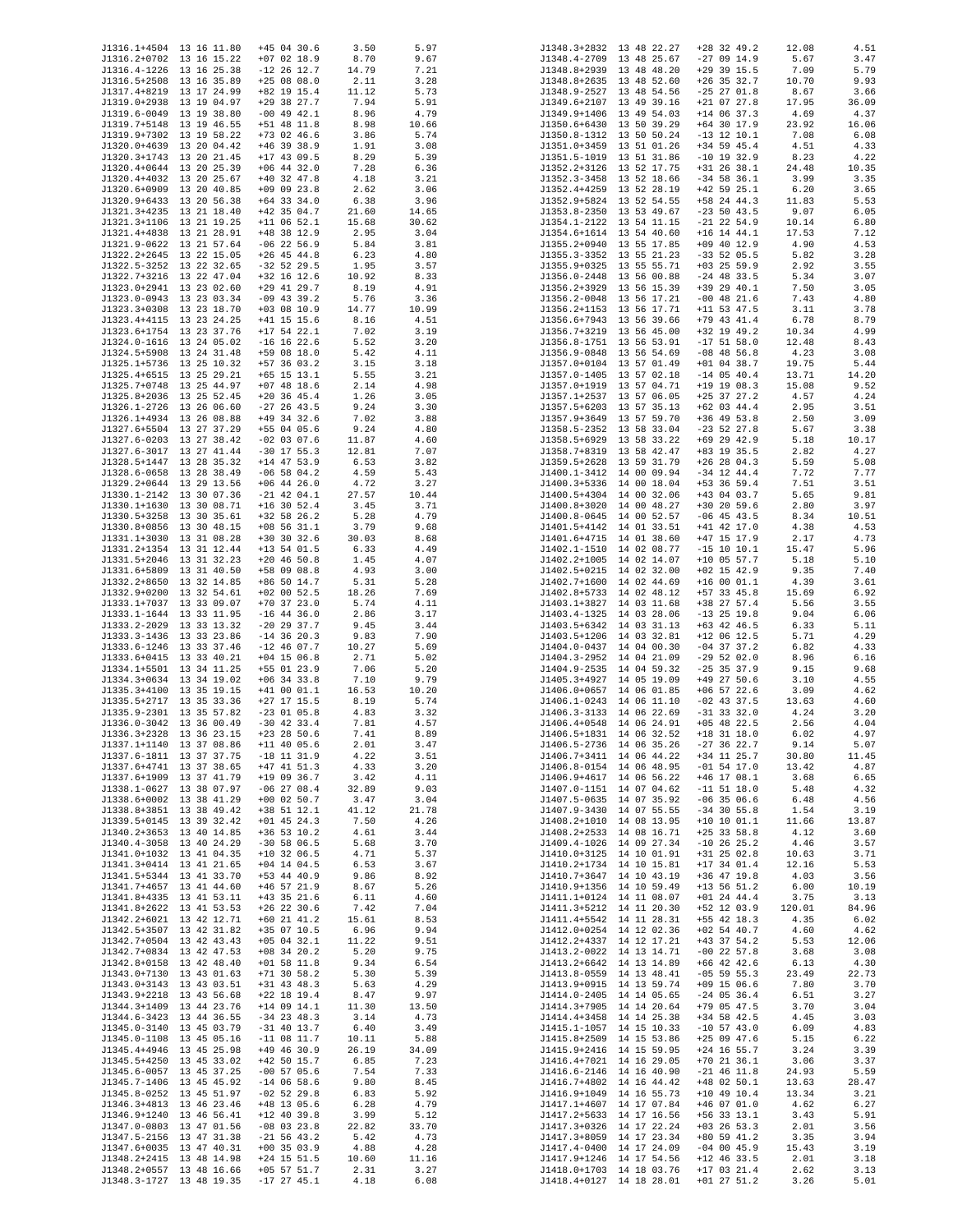| J1418.8+1540 14 18 50.77                             |                          | $+15$ 40 58.8                  | 2.34           | 7.00          |              | J1451.3+0645 14 51 19.69                             | $+06$ 45 33.9                  | 4.77           | 3.43            |
|------------------------------------------------------|--------------------------|--------------------------------|----------------|---------------|--------------|------------------------------------------------------|--------------------------------|----------------|-----------------|
| J1418.9-1555 14 18 59.88                             |                          | $-15$ 55 35.4                  | 8.38           | 7.33          |              | J1451.6+1414 14 51 38.53                             | $+14$ 14 05.0                  | 4.78           | 4.15            |
| J1419.1+0628 14 19 08.33                             |                          | $+06$ 28 34.3                  | 99.38          | 36.78         |              | J1451.7+5404 14 51 43.65                             | +54 04 19.5                    | 5.96           | 4.18            |
| J1419.2-0013 14 19 13.34<br>J1419.3-0738 14 19 19.31 |                          | $-00$ 13 53.4<br>$-07$ 38 25.9 | 4.58<br>3.32   | 4.62<br>3.43  |              | J1452.0+0032 14 52 00.05<br>J1452.3+4522 14 52 23.51 | $+00$ 32 48.6<br>$+45$ 22 37.9 | 16.79<br>3.96  | 8.95<br>5.03    |
| J1419.4-0149 14 19 24.82                             |                          | $-01$ 49 33.0                  | 3.86           | 3.14          |              | J1452.6-1311 14 52 40.87                             | $-13$ 11 05.6                  | 26.47          | 4.05            |
| J1419.8+7600 14 19 48.51                             |                          | $+76$ 00 32.5                  | 10.26          | 7.36          |              | J1453.0+3310 14 53 02.48                             | +33 10 29.8                    | 1.88           | 4.64            |
| J1419.8-1928 14 19 49.71                             |                          | $-19$ 28 39.2                  | 19.79          | 7.49          |              | J1453.4-2423 14 53 24.21                             | $-24$ 23 30.6                  | 2.23           | 3.75            |
| J1419.9+2701 14 19 58.79                             |                          | $+27$ 01 42.5                  | 10.07          | 11.13         |              | J1453.4-0902 14 53 29.39                             | $-09$ 02 08.7                  | 6.44           | 4.56            |
| J1421.0+4144 14 21 05.61<br>J1421.1+0248 14 21 10.92 |                          | $+41$ 44 50.8<br>$+02$ 48 30.9 | 24.76<br>1.97  | 20.32<br>3.00 |              | J1453.6+6927 14 53 41.77<br>J1453.8+0934 14 53 53.67 | +69 27 32.5<br>$+09$ 34 29.9   | 16.28<br>7.99  | 15.41<br>7.87   |
| J1421.2-0246 14 21 13.34                             |                          | $-02$ 46 48.1                  | 4.97           | 3.74          |              | J1454.7-2505 14 54 46.31                             | $-25$ 05 09.8                  | 2.13           | 4.04            |
| J1421.4+3118 14 21 29.32                             |                          | $+31$ 18 60.0                  | 3.63           | 3.14          |              | J1455.0-0420 14 55 01.89                             | $-04$ 20 59.0                  | 26.29          | 20.61           |
| J1421.9-3104 14 21 56.19                             |                          | $-31$ 04 22.2                  | 14.74          | 4.44          |              | J1455.1+0626 14 55 09.50                             | $+06$ 26 59.3                  | 5.50           | 6.72            |
| J1422.8-2727 14 22 49.56                             |                          | $-27$ 27 57.8                  | 40.21          | 12.42         |              | J1455.1-0539 14 55 10.83                             | $-05$ 39 07.1                  | 10.01          | 3.34            |
| J1423.0+1935 14 23 00.57<br>J1423.4-0049 14 23 27.17 |                          | $+19$ 35 26.5<br>$-00$ 49 18.9 | 35.58<br>6.77  | 8.92<br>5.19  |              | J1455.8+3509 14 55 50.10<br>J1455.8+4740 14 55 51.35 | +35 09 49.5<br>$+47$ 40 58.4   | 5.96<br>4.23   | 11.88<br>4.66   |
| J1423.6-1816 14 23 36.58                             |                          | $-18$ 16 11.8                  | 12.22          | 4.08          | J1455.9-1108 | 14 55 54.92                                          | $-11$ 08 58.6                  | 32.73          | 9.33            |
| J1424.2-2219 14 24 15.04                             |                          | $-22$ 19 25.3                  | 7.40           | 3.40          |              | J1456.0+1626 14 56 05.32                             | $+16$ 26 55.8                  | 14.64          | 4.92            |
| J1424.6-0323 14 24 40.90                             |                          | $-03$ 23 30.3                  | 4.50           | 3.46          |              | J1456.6+1808 14 56 39.95                             | $+18$ 08 15.8                  | 5.45           | 3.22            |
| J1425.4-2959 14 25 28.97                             |                          | $-29$ 59 55.5                  | 32.44          | 15.81         |              | J1457.3+6140 14 57 21.34                             | $+61$ 40 59.9                  | 5.77           | 3.91            |
| J1425.8+2404 14 25 50.60<br>J1425.9-1756 14 25 57.67 |                          | $+24$ 04 04.2<br>$-17$ 56 37.6 | 13.03<br>10.90 | 3.12<br>3.64  |              | J1457.6+4158 14 57 40.63<br>J1457.8+2831 14 57 50.41 | $+41$ 58 41.7<br>$+28$ 31 08.4 | 4.26<br>7.81   | 4.15<br>9.56    |
| J1426.0+3749 14 26 05.66                             |                          | +37 49 03.9                    | 18.57          | 23.62         |              | J1457.9+1144 14 57 56.91                             | $+11$ 44 24.3                  | 6.17           | 6.40            |
| J1426.5+0925 14 26 31.64                             |                          | $+09$ 25 53.8                  | 7.33           | 9.17          |              | J1458.1+3343 14 58 10.11                             | $+33$ 43 58.0                  | 2.27           | 3.04            |
| J1427.5+0315 14 27 32.54                             |                          | $+03$ 15 32.4                  | 9.24           | 8.59          |              | J1458.9-0037 14 58 58.98                             | $-00$ 37 50.3                  | 2.20           | 4.26            |
| J1427.6-1203 14 27 38.11                             |                          | $-12$ 03 52.1                  | 23.99          | 30.26         |              | J1458.9+0416 14 58 59.86                             | $+04$ 16 15.8                  | 6.13           | 4.69            |
| J1427.6+2833 14 27 40.24<br>J1427.7-0445 14 27 44.24 |                          | $+28$ 33 23.8<br>$-04$ 45 44.4 | 6.66<br>4.97   | 8.61<br>6.74  |              | J1459.1+7140 14 59 08.40<br>J1459.1-1645 14 59 09.09 | $+71$ 40 19.4<br>$-16$ 45 42.2 | 36.53<br>5.02  | 17.56<br>7.99   |
| J1427.8-0620 14 27 49.25                             |                          | $-06$ 20 57.4                  | 2.25           | 3.57          |              | J1459.1+3836 14 59 10.76                             | +38 36 45.7                    | 1.61           | 3.33            |
| J1427.8+5424 14 27 50.21                             |                          | $+54$ 24 15.4                  | 10.44          | 3.85          |              | J1459.2+3157 14 59 14.32                             | $+31$ 57 37.9                  | 5.39           | 6.67            |
| J1428.4-2741 14 28 28.44                             |                          | $-27$ 41 50.7                  | 12.14          | 3.82          |              | J1459.8+5133 14 59 49.07                             | +51 33 55.2                    | 4.86           | 4.97            |
| J1428.5-0124 14 28 31.30<br>J1428.6-1502 14 28 41.25 |                          | $-01$ 24 06.0                  | 20.15          | 4.93          |              | J1500.1+7518 15 00 09.21                             | +75 18 49.4                    | 13.24          | 7.81            |
| J1428.7+1256 14 28 44.43                             |                          | $-15$ 02 32.2<br>$+12$ 56 33.3 | 6.37<br>3.40   | 4.43<br>3.50  |              | J1500.3+2122 15 00 19.93<br>J1501.5+5657 15 01 35.78 | $+21$ 22 08.4<br>+56 57 51.5   | 8.36<br>6.76   | 5.85<br>3.34    |
| J1429.4+2147 14 29 24.69                             |                          | $+21$ 47 58.4                  | 3.75           | 4.73          |              | J1501.8+4347 15 01 50.57                             | +43 47 01.4                    | 4.59           | 4.00            |
| J1430.0+0714 14 30 01.88                             |                          | $+07$ 14 50.8                  | 6.25           | 3.03          |              | J1501.9+0752 15 01 57.36                             | $+07$ 52 37.7                  | 5.54           | 6.29            |
| J1430.2+5217 14 30 17.62                             |                          | +52 17 32.3                    | 5.72           | 4.80          |              | J1502.5+3753 15 02 34.83                             | $+37$ 53 52.5                  | 3.22           | 4.70            |
| J1430.9+0823 14 30 58.44<br>J1431.8+1331 14 31 49.90 |                          | $+08$ 23 27.7<br>$+13$ 31 54.1 | 3.76           | 3.01          |              | J1502.9+6100 15 02 58.00<br>J1503.5-0230 15 03 34.15 | $+61$ 00 42.3<br>$-02$ 30 31.6 | 7.06           | 3.56            |
| J1432.5-1912 14 32 33.37                             |                          | $-19$ 12 52.7                  | 3.53<br>5.47   | 3.75<br>5.06  |              | J1503.6-1457 15 03 37.31                             | $-14$ 57 52.3                  | 3.70<br>11.62  | 5.26<br>4.38    |
| J1432.7+2455 14 32 42.45                             |                          | $+24$ 55 40.7                  | 6.18           | 5.59          |              | J1503.8+1228 15 03 51.71                             | $+12$ 28 00.8                  | 5.27           | 3.36            |
| J1433.3+3450 14 33 18.35                             |                          | $+34$ 50 57.8                  | 3.46           | 6.08          |              | J1504.1+6000 15 04 09.15                             | $+60$ 00 54.1                  | 13.81          | 6.79            |
| J1433.5+4842 14 33 33.37                             |                          | $+48$ 42 22.5                  | 1.60           | 3.11          |              | J1504.4+3343 15 04 29.26                             | +33 43 36.5                    | 6.46           | 7.55            |
| J1433.9-2239 14 33 59.12                             |                          | $-22$ 39 00.1                  | 1.98           | 3.14          |              | J1504.6+8022 15 04 40.92                             | +80 22 27.3                    | 2.75           | 3.61            |
| J1434.0+5906 14 34 03.08<br>J1434.1+3311 14 34 11.01 |                          | +59 06 52.2<br>$+33$ 11 46.3   | 1.85<br>2.83   | 3.97<br>3.13  |              | J1504.9+2600 15 04 59.40<br>J1505.1+0347 15 05 06.47 | $+26$ 00 46.8<br>$+03$ 47 09.0 | 128.97<br>8.61 | 141.69<br>10.35 |
| J1434.1-1510 14 34 11.29                             |                          | $-15$ 10 10.1                  | 4.39           | 3.96          |              | J1505.5-0017 15 05 33.39                             | $-00$ 17 42.9                  | 9.14           | 7.77            |
| J1434.2+0622 14 34 17.16                             |                          | $+06$ 22 13.3                  | 10.22          | 14.61         |              | J1505.6-0356 15 05 39.18                             | $-03$ 56 26.6                  | 4.46           | 5.43            |
| J1434.6+5652 14 34 38.90                             |                          | $+56$ 52 26.3                  | 2.44           | 4.08          |              | J1506.1+3208 15 06 06.74                             | +32 08 25.9                    | 4.32           | 5.26            |
| J1435.2+3140 14 35 15.01<br>J1435.4+5507 14 35 28.22 |                          | $+31$ 40 51.6<br>+55 07 51.8   | 12.35<br>3.83  | 13.27<br>3.31 |              | J1506.3+2027 15 06 19.50<br>J1506.3+0934 15 06 19.67 | $+20$ 27 39.2<br>$+09$ 34 53.9 | 3.53<br>4.85   | 4.55<br>3.19    |
| J1435.6+2344 14 35 37.71                             |                          | $+23$ 44 46.5                  | 8.83           | 7.77          |              | J1506.8-1637 15 06 52.91                             | $-16$ 37 57.0                  | 5.71           | 3.64            |
| J1435.8-0516 14 35 49.24                             |                          | $-05$ 16 10.1                  | 6.06           | 3.60          |              | J1507.1+1607 15 07 09.18                             | $+16$ 07 15.6                  | 5.89           | 7.78            |
| J1435.9+1729 14 35 56.67                             |                          | $+17$ 29 33.4                  | 6.28           | 5.10          |              | J1507.6+1208 15 07 41.82                             | $+12$ 08 00.6                  | 5.81           | 6.12            |
| J1436.6+6319 14 36 37.47                             |                          | $+63$ 19 13.4                  | 9.50           | 3.83          |              | J1507.7+5756 15 07 44.46                             | $+57$ 56 44.0                  | 5.40           | 4.79            |
| J1437.3-0753 14 37 19.53<br>J1438.0+5817 14 38 05.95 |                          | $-07$ 53 49.5<br>+58 17 54.1   | 10.15<br>1.53  | 4.58<br>3.18  |              | J1508.4+0102 15 08 29.76<br>J1509.2+3535 15 09 14.44 | $+01$ 02 12.8<br>$+35$ 35 40.5 | 18.39<br>2.87  | 7.01<br>4.24    |
| J1438.1+2821 14 38 10.15                             |                          | $+28$ 21 45.5                  | 6.15           | 5.91          |              | J1509.2+1406 15 09 15.71                             | $+14$ 06 11.8                  | 2.64           | 3.14            |
| J1438.3+1244 14 38 21.07                             |                          | $+12$ 44 08.3                  | 1.06           | 3.56          | J1509.3+5318 | 15 09 22.82                                          | +53 18 38.8                    | 4.14           | 4.19            |
| J1438.5-0005 14 38 33.55                             |                          | $-00$ 05 24.6                  | 4.88           | 3.76          |              | J1510.1+3749 15 10 09.05                             | $+37$ 49 53.4                  | 5.08           | 3.32            |
| J1438.8+3350 14 38 48.97                             |                          | $+33$ 50 16.4                  | 5.21           | 4.73          |              | J1510.3+7045 15 10 22.57                             | $+70$ 45 42.8                  | 24.63          | 8.34            |
| J1439.0+1531 14 39 04.72<br>J1439.4-1659 14 39 28.84 |                          | $+15$ 31 17.6<br>$-16$ 59 01.9 | 3.69<br>12.67  | 7.24<br>15.00 |              | J1510.8-0543 15 10 53.57<br>J1510.9+0544 15 10 55.57 | $-05$ 43 05.9<br>$+05$ 44 42.0 | 15.65<br>16.47 | 12.96<br>6.14   |
| J1439.7+4234 14 39 45.84                             |                          | $+42$ 34 14.7                  | 10.27          | 5.92          |              | J1510.9+0751 15 10 59.74                             | $+07$ 51 48.2                  | 58.51          | 15.48           |
| J1439.9+2150 14 39 54.59                             |                          | $+21$ 50 53.7                  | 4.71           | 5.65          |              | J1511.1+1802 15 11 08.51                             | $+18$ 02 01.3                  | 5.39           | 5.95            |
| J1439.9+6825 14 39 59.45                             |                          | $+68$ 25 29.1                  | 2.97           | 3.72          |              | J1511.6-0347 15 11 41.83                             | $-03$ 47 50.0                  | 6.62           | 5.37            |
| J1440.2+4510 14 40 14.84<br>J1440.4+4028 14 40 27.93 |                          | $+45$ 10 54.3<br>$+40$ 28 26.9 | 2.55<br>1.45   | 3.66<br>3.82  |              | J1511.7+4430 15 11 43.08<br>J1512.2+1540 15 12 12.10 | $+44$ 30 42.9<br>$+15$ 40 24.9 | 8.49<br>8.39   | 4.20<br>5.02    |
| J1440.5-1015 14 40 33.77                             |                          | $-10$ 15 07.6                  | 3.30           | 3.14          |              | J1512.2-0229 15 12 17.43                             | $-02$ 29 32.8                  | 6.84           | 4.03            |
| J1440.5-3036 14 40 35.24                             |                          | $-30$ 36 58.3                  | 4.98           | 6.69          |              | J1512.3-1225 15 12 23.63                             | $-12$ 25 23.5                  | 6.89           | 4.68            |
| J1441.0-0109 14 41 00.59                             |                          | $-01$ 09 15.4                  | 4.75           | 3.04          |              | J1512.4+0121 15 12 25.51                             | $+01$ 21 12.0                  | 19.11          | 5.27            |
| J1441.0+3530 14 41 02.57<br>J1441.4+1055 14 41 28.19 |                          | $+35$ 30 46.9<br>$+10$ 55 26.8 | 8.52           | 9.93<br>3.37  |              | J1512.4+4540 15 12 26.41<br>J1512.5-1600 15 12 31.04 | $+45$ 40 28.6<br>$-16$ 00 05.5 | 10.11<br>7.91  | 5.05<br>4.61    |
| J1441.9+6052 14 41 59.14                             |                          | $+60$ 52 50.6                  | 2.32<br>2.51   | 3.03          |              | J1513.0+6232 15 13 03.29                             | $+62$ 32 43.3                  | 4.68           | 3.14            |
| J1442.0-2637 14 42 02.35                             |                          | $-26$ 37 02.2                  | 18.85          | 10.46         |              | J1513.1+8143 15 13 06.02                             | $+81$ 43 30.1                  | 4.22           | 9.08            |
| J1442.3+1001 14 42 18.33                             |                          | $+10$ 01 42.3                  | 2.28           | 3.40          |              | J1513.6+2607 15 13 40.49                             | $+26$ 07 30.9                  | 44.85          | 23.96           |
| J1443.0+5201 14 43 01.96                             |                          | +52 01 37.1                    | 23.04          | 38.68         |              | J1514.7+3650 15 14 43.09                             | $+36$ 50 49.5                  | 9.69           | 4.79            |
| J1443.1-0117 14 43 08.66<br>J1443.5+5444 14 43 33.07 |                          | $-01$ 17 32.6<br>$+54$ 44 03.0 | 4.87<br>7.21   | 3.18<br>4.94  |              | J1515.5-0532 15 15 33.15<br>J1515.6+6652 15 15 39.03 | $-05$ 32 56.9<br>$+66$ 52 26.1 | 11.96<br>5.74  | 7.87<br>5.26    |
| J1444.3-1831 14 44 23.12                             |                          | $-18$ 31 24.7                  | 5.90           | 4.30          |              | J1515.6-1939 15 15 40.78                             | $-19$ 39 17.8                  | 4.60           | 13.89           |
| J1444.4+1400 14 44 26.15                             |                          | $+14$ 00 12.9                  | 6.38           | 5.99          |              | J1516.5+0016 15 16 35.68                             | $+00$ 16 07.9                  | 12.74          | 8.48            |
| J1444.5+3022 14 44 31.37                             |                          | $+30$ 22 11.2                  | 1.98           | 3.36          |              | J1516.7+0701 15 16 44.38                             | $+07$ 01 19.2                  | 121.21         | 33.89           |
| J1444.5+5635 14 44 33.80<br>J1444.5-1030 14 44 33.97 |                          | $+56$ 35 50.1<br>$-10$ 30 13.0 | 8.77           | 9.26          |              | J1516.8+4157 15 16 49.73<br>J1516.9+1830 15 16 56.62 | $+41$ 57 37.3<br>$+18$ 30 21.3 | 5.57           | 5.97<br>10.24   |
| J1444.6-2850 14 44 39.81                             |                          | $-28$ 50 09.8                  | 6.18<br>7.83   | 6.26<br>3.18  |              | J1517.0-1408 15 17 01.32                             | $-14$ 08 01.2                  | 8.18<br>12.19  | 6.08            |
| J1444.7+3606 14 44 46.42                             |                          | $+36$ 06 22.9                  | 6.41           | 5.68          |              | J1517.1-0850 15 17 08.78                             | $-08$ 50 29.8                  | 3.68           | 3.05            |
| J1445.4+0042 14 45 27.84                             |                          | $+00$ 42 58.9                  | 6.08           | 3.74          |              | J1517.3+2955 15 17 23.64                             | $+29$ 55 33.0                  | 2.73           | 3.05            |
| J1445.5+2623 14 45 32.42                             |                          | $+26$ 23 49.0                  | 4.02           | 3.87          |              | J1517.4-1642 15 17 24.26                             | $-16$ 42 38.4                  | 14.67          | 7.28            |
| J1445.9+3215 14 45 58.64<br>J1446.0+1222 14 46 00.36 |                          | $+32$ 15 03.1<br>$+12$ 22 45.3 | 1.91<br>3.61   | 3.62<br>3.76  |              | J1517.6-0242 15 17 41.65<br>J1517.8+0959 15 17 51.24 | $-02$ 42 17.0<br>$+09$ 59 31.8 | 3.50<br>6.95   | 4.58<br>7.68    |
| J1446.5+4133 14 46 30.96                             |                          | $+41$ 33 26.6                  | 6.55           | 6.50          |              | J1517.9-1215 15 17 55.90                             | $-12$ 15 03.9                  | 8.03           | 4.62            |
| J1446.5-0845 14 46 34.75                             |                          | $-08$ 45 46.6                  | 12.19          | 25.26         |              | J1518.6+2427 15 18 40.28                             | $+24$ 27 04.0                  | 7.70           | 11.56           |
| J1446.7+2756 14 46 43.44                             |                          | $+27$ 56 58.9                  | 4.60           | 5.09          |              | J1518.7+4618 15 18 44.93                             | $+46$ 18 53.6                  | 4.83           | 3.40            |
| J1446.8-2003 14 46 49.10                             |                          | $-20$ 03 38.5                  | 6.65           | 5.84          |              | J1518.8+6041 15 18 48.58                             | $+60$ 41 52.4                  | 2.98           | 3.18            |
| J1446.8+2131 14 46 50.92<br>J1447.0+1002 14 47 02.47 |                          | $+21$ 31 49.5<br>$+10$ 02 09.0 | 5.87<br>1.90   | 5.13<br>3.57  |              | J1520.0+2016 15 20 05.53<br>J1520.3+5635 15 20 19.25 | $+20$ 16 04.6<br>$+56$ 35 56.6 | 20.17<br>3.50  | 17.46<br>3.04   |
| J1447.1+3722 14 47 09.88                             |                          | $+37$ 22 28.6                  | 5.29           | 6.53          |              | J1520.5+3843 15 20 33.41                             | $+38$ 43 22.4                  | 4.40           | 6.86            |
| J1447.6-1228 14 47 36.40                             |                          | $-12$ 28 04.5                  | 7.47           | 3.77          |              | J1520.7+7225 15 20 47.78                             | $+72$ 25 04.9                  | 18.49          | 11.82           |
| J1447.7+5918 14 47 45.38                             |                          | +59 18 13.7                    | 2.91           | 5.82          |              | J1521.0-1244 15 21 02.62                             | $-12$ 44 48.1                  | 7.36           | 3.91            |
| J1448.6+0018 14 48 39.94<br>J1448.8+2025 14 48 50.06 |                          | $+00$ 18 18.2<br>$+20$ 25 34.5 | 9.46<br>10.02  | 3.46<br>9.94  |              | J1521.8+0741 15 21 50.54<br>J1522.5+0400 15 22 32.81 | $+07$ 41 35.2<br>$+04$ 00 28.9 | 57.88<br>5.83  | 9.80<br>4.33    |
| J1448.8-2510 14 48 52.58                             |                          | $-25$ 10 43.6                  | 3.62           | 4.22          |              | J1522.7-0504 15 22 45.89                             | $-05$ 04 01.1                  | 14.99          | 7.97            |
| J1449.3+6316 14 49 22.27                             |                          | $+63$ 16 13.1                  | 32.95          | 16.96         |              | J1523.1+4156 15 23 09.72                             | $+41$ 56 25.4                  | 5.45           | 4.09            |
|                                                      | J1449.4+2212 14 49 25.63 | +22 12 07.1                    | 3.77           | 3.53          |              | J1523.3+1332 15 23 21.67 +13 32 31.5                 |                                | 4.39           | 6.32            |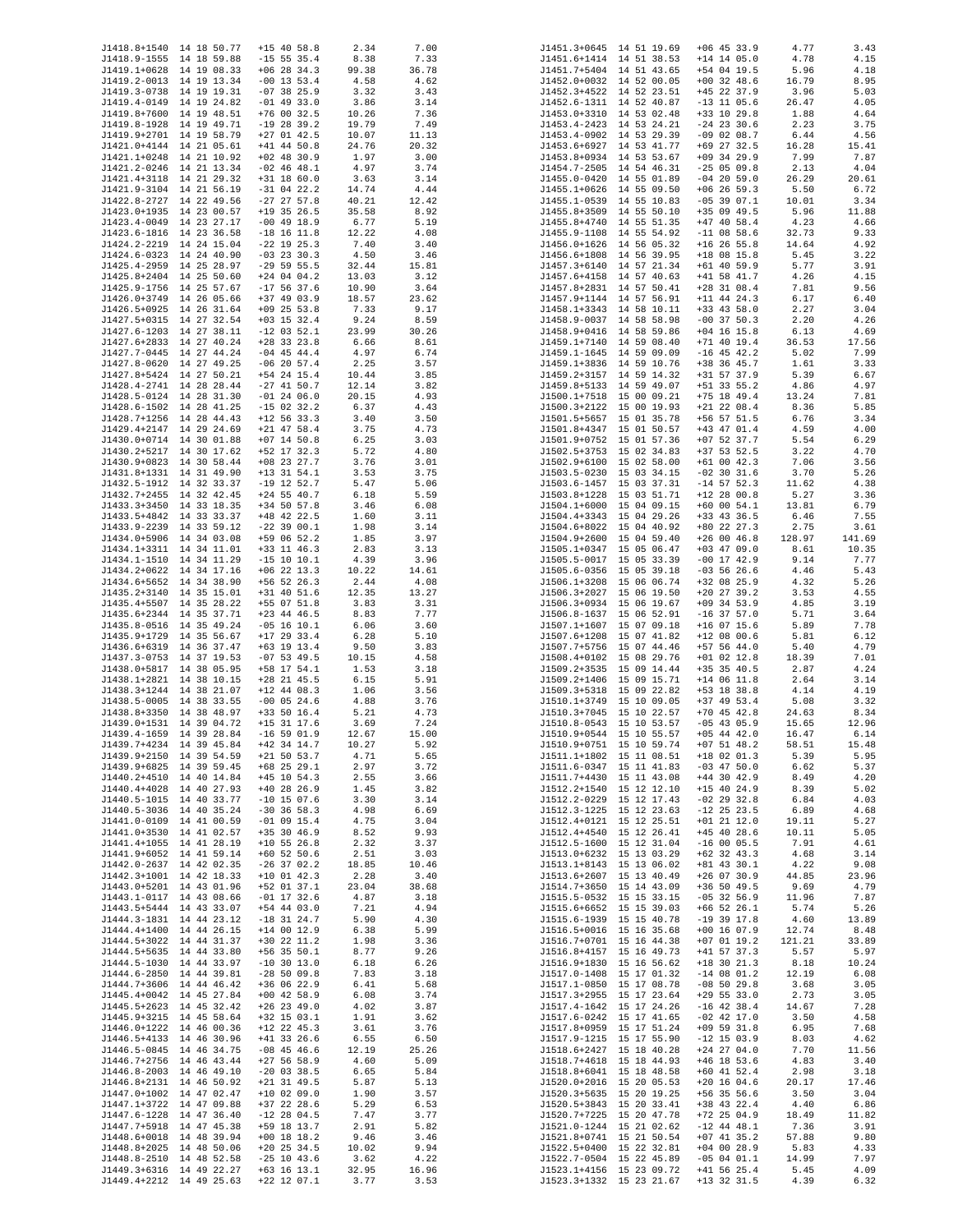| J1523.4+2704 15 23 25.43 | $+27$ 04 58.8   | 6.72  | 12.42 |              | J1553.3+1749 15 53 19.49 | $+17$ 49 43.2 | 4.09  | 3.12  |
|--------------------------|-----------------|-------|-------|--------------|--------------------------|---------------|-------|-------|
|                          |                 |       |       |              |                          |               |       |       |
| J1523.4+2835 15 23 26.69 | $+28$ 35 44.4   | 3.41  | 4.61  |              | J1553.9+5220 15 53 56.76 | $+52$ 20 49.3 | 2.28  | 3.04  |
| J1523.7+6340 15 23 44.37 | $+63$ 40 13.3   | 4.91  | 5.66  |              | J1555.3-0426 15 55 23.49 | $-04$ 26 12.8 | 5.96  | 6.55  |
| J1523.9+1055 15 23 56.95 | $+10$ 55 43.3   | 5.99  | 3.88  |              | J1555.6-0939 15 55 38.00 | $-09$ 39 05.5 | 2.77  | 3.20  |
| J1524.0+5428 15 24 05.47 | +54 28 17.7     | 36.83 | 25.35 |              | J1555.6+0427 15 55 38.09 | $+04$ 27 09.8 | 4.90  | 5.57  |
| J1524.5-0742 15 24 34.87 | $-07$ 42 52.4   | 7.55  | 3.84  |              | J1555.8+2406 15 55 50.95 | $+24$ 06 18.5 | 6.21  | 4.00  |
|                          |                 |       |       |              |                          |               |       |       |
| J1525.2-1902 15 25 12.38 | $-19$ 02 55.8   | 3.77  | 7.82  |              | J1555.9-0223 15 55 54.30 | $-02$ 23 18.7 | 3.64  | 3.68  |
| J1525.7+2938 15 25 45.92 | $+29$ 38 48.1   | 1.74  | 3.75  |              | J1556.6+4257 15 56 36.36 | $+42$ 57 11.9 | 19.12 | 26.43 |
| J1525.8+0308 15 25 48.89 | $+03$ 08 29.5   | 5.32  | 4.01  |              | J1556.7+1418 15 56 42.99 | $+14$ 18 32.0 | 3.17  | 3.16  |
| J1526.0-1125 15 26 03.84 | $-11$ 25 11.6   | 1.87  | 3.34  |              | J1556.7+1037 15 56 47.03 | $+10$ 37 55.0 | 5.22  | 4.47  |
| J1526.5-0154 15 26 31.36 | $-01$ 54 15.8   | 8.51  | 7.35  |              | J1557.0+6929 15 57 03.66 | $+69$ 29 49.6 | 6.24  | 4.56  |
|                          |                 |       |       |              |                          |               |       |       |
| J1526.5-0337 15 26 32.03 | $-03$ 37 47.9   | 6.04  | 3.18  |              | J1557.7+0709 15 57 46.31 | $+07$ 09 10.7 | 8.37  | 9.73  |
| J1526.6+4306 15 26 37.24 | $+43$ 06 23.8   | 4.83  | 9.29  |              | J1557.8+3043 15 57 48.50 | $+30$ 43 13.0 | 3.81  | 4.16  |
| J1526.7+0959 15 26 46.30 | $+09$ 59 08.6   | 4.70  | 6.87  |              | J1558.3+6530 15 58 23.88 | $+65$ 30 29.0 | 21.27 | 5.61  |
| J1526.9-1351 15 26 59.21 | $-13$ 51 01.8   | 7.22  | 10.73 |              | J1558.9-1007 15 58 58.69 | $-10$ 07 52.4 | 4.23  | 3.61  |
| J1527.3+3115 15 27 18.87 | $+31$ 15 23.8   | 2.72  | 3.34  |              | J1559.0+6828 15 59 02.39 | $+68$ 28 19.2 | 3.74  | 3.02  |
|                          |                 |       |       |              | J1559.1+1210 15 59 07.22 |               |       |       |
| J1527.5+1154 15 27 32.42 | $+11$ 54 29.5   | 5.71  | 6.07  |              |                          | $+12$ 10 26.1 | 8.84  | 7.47  |
| J1527.6-0432 15 27 36.02 | $-04$ 32 44.7   | 10.46 | 6.82  |              | J1559.5+7816 15 59 33.74 | +78 16 26.9   | 3.37  | 3.70  |
| J1528.4+3738 15 28 27.64 | $+37$ 38 09.8   | 5.93  | 3.38  |              | J1559.9+7246 15 59 54.27 | $+72$ 46 06.7 | 6.48  | 3.90  |
| J1528.6-0826 15 28 40.71 | $-08$ 26 30.5   | 6.82  | 3.42  |              | J1600.2+5339 16 00 16.66 | +53 39 46.9   | 8.62  | 3.97  |
| J1529.0-0105 15 29 01.48 | $-01$ 05 27.8   | 3.80  | 3.21  |              | J1600.4+0837 16 00 27.85 | $+08$ 37 43.4 | 9.33  | 6.89  |
| J1529.1+1713 15 29 09.61 |                 |       |       |              |                          | $-01$ 44 44.8 |       |       |
|                          | $+17$ 13 31.2   | 3.45  | 5.04  |              | J1600.4-0144 16 00 29.52 |               | 4.71  | 4.52  |
| J1529.7+1539 15 29 46.25 | $+15$ 39 45.0   | 4.69  | 4.05  |              | J1601.5+3423 16 01 30.59 | +34 23 12.7   | 11.60 | 13.82 |
| J1530.2-2013 15 30 17.45 | $-20$ 13 51.9   | 7.68  | 12.23 |              | J1602.2+0615 16 02 12.02 | $+06$ 15 05.2 | 8.50  | 3.71  |
| J1530.4+0555 15 30 28.72 | $+05$ 55 15.4   | 1.66  | 3.69  |              | J1602.3-1516 16 02 19.20 | $-15$ 16 53.7 | 4.52  | 5.03  |
| J1530.8+8251 15 30 51.91 | $+82$ 51 08.8   | 2.73  | 4.29  |              | J1602.3+8016 16 02 20.63 | $+80$ 16 00.3 | 19.09 | 13.09 |
| J1530.9+0122 15 30 55.50 | $+01$ 22 11.3   | 5.96  | 3.44  |              | J1602.5+4809 16 02 31.49 | $+48$ 09 39.2 | 3.74  | 3.84  |
|                          |                 |       |       |              |                          |               |       |       |
| J1531.2+5803 15 31 12.51 | +58 03 10.0     | 3.72  | 4.02  |              | J1604.0+1127 16 04 05.83 | $+11$ 27 58.4 | 8.68  | 6.29  |
| J1531.3-1659 15 31 22.97 | $-16$ 59 56.5   | 4.17  | 3.23  |              | J1604.2+4423 16 04 12.19 | $+44$ 23 22.4 | 19.57 | 15.11 |
| J1531.4+3533 15 31 25.34 | $+35$ 33 41.1   | 15.76 | 7.41  |              | J1604.2+3221 16 04 13.36 | +32 21 09.6   | 5.29  | 4.12  |
| J1531.5-1430 15 31 34.65 | $-14$ 30 34.0   | 3.65  | 3.06  |              | J1604.5+5727 16 04 34.41 | $+57$ 27 54.3 | 5.75  | 5.96  |
| J1531.6+4048 15 31 41.14 | $+40$ 48 16.5   | 6.65  | 5.00  |              | J1604.7+0117 16 04 45.49 | $+01$ 17 47.0 | 67.71 | 4.80  |
|                          |                 |       |       |              |                          |               |       |       |
| J1531.8+2402 15 31 51.02 | $+24$ 02 42.2   | 25.79 | 4.42  |              | J1604.9+2356 16 04 57.79 | $+23$ 56 05.9 | 6.12  | 6.51  |
| J1532.2-2134 15 32 14.19 | $-21$ 34 44.6   | 2.96  | 4.19  |              | J1604.9-0248 16 04 59.09 | $-02$ 48 39.0 | 1.95  | 3.26  |
| J1532.5-0605 15 32 33.63 | $-06$ 05 50.9   | 3.12  | 3.09  |              | J1605.0-1734 16 05 02.27 | $-17$ 34 19.0 | 22.30 | 23.67 |
| J1532.5+2006 15 32 34.13 | $+20$ 06 40.2   | 4.70  | 4.51  |              | J1606.5-1138 16 06 33.39 | $-11$ 38 06.6 | 3.32  | 4.24  |
| J1532.6+4516 15 32 41.30 | $+45$ 16 29.5   |       | 3.07  |              | J1607.4+0435 16 07 29.27 | $+04$ 35 57.4 | 4.46  | 6.81  |
|                          |                 | 3.63  |       |              |                          |               |       |       |
| J1532.8+4432 15 32 50.08 | $+44$ 32 15.8   | 3.31  | 3.68  |              | J1608.1+2848 16 08 11.32 | $+28$ 48 59.7 | 7.94  | 12.53 |
| J1532.9+1200 15 32 58.31 | $+12$ 00 03.5   | 2.13  | 3.33  |              | J1608.3+7425 16 08 22.69 | $+74$ 25 20.8 | 3.61  | 3.37  |
| J1533.0+0354 15 33 00.43 | $+03$ 54 20.0   | 3.79  | 3.38  |              | J1608.7+4108 16 08 42.08 | $+41$ 08 34.5 | 4.29  | 3.70  |
| J1533.2+1516 15 33 14.43 | $+15$ 16 44.3   | 5.50  | 4.67  |              | J1608.7+1026 16 08 45.31 | $+10$ 26 42.8 | 5.35  | 3.40  |
| J1533.2+1332 15 33 15.21 | $+13$ 32 23.6   | 8.60  | 3.94  |              | J1609.1+6315 16 09 11.98 | $+63$ 15 30.3 | 3.23  | 3.05  |
|                          |                 |       |       |              |                          |               |       |       |
| J1533.5+4926 15 33 30.19 | $+49$ 26 24.4   | 3.07  | 3.25  |              | J1609.2+3025 16 09 16.51 | $+30$ 25 11.5 | 3.30  | 6.64  |
| J1534.2+1017 15 34 17.17 | $+10$ 17 04.3   | 2.43  | 3.63  |              | J1609.3+3522 16 09 23.05 | +35 22 40.1   | 2.27  | 3.88  |
| J1534.7+1918 15 34 46.24 | $+19$ 18 10.3   | 3.80  | 4.55  |              | J1609.4+0611 16 09 24.66 | $+06$ 11 34.4 | 2.76  | 3.37  |
| J1535.0+5536 15 35 01.15 | $+55$ 36 53.2   | 22.02 | 23.82 |              | J1609.4+0844 16 09 24.79 | $+08$ 44 08.7 | 8.60  | 6.92  |
| J1535.5-0011 15 35 32.98 | $-00$ 11 27.0   | 3.73  | 4.45  |              | J1609.6+6556 16 09 36.19 | $+65$ 56 42.7 | 52.76 | 28.88 |
|                          |                 |       |       |              |                          |               |       |       |
| J1535.5-0819 15 35 34.01 | $-08$ 19 52.7   | 7.95  | 3.50  | J1609.9-0647 | 16 09 55.66              | $-06$ 47 18.5 | 7.34  | 3.23  |
| J1536.5+1716 15 36 34.06 | $+17$ 16 06.3   | 2.84  | 3.27  |              | J1609.9+4334 16 09 55.80 | $+43$ 34 46.1 | 4.34  | 3.42  |
| J1536.6+0857 15 36 36.67 | $+08$ 57 47.4   | 2.37  | 4.04  |              | J1610.0-0919 16 10 02.82 | $-09$ 19 01.0 | 15.91 | 7.40  |
| J1537.1+2648 15 37 07.41 | $+26$ 48 30.2   | 2.37  | 6.26  |              | J1610.1+3258 16 10 06.05 | $+32$ 58 39.4 | 19.10 | 7.11  |
| J1537.4+5715 15 37 25.61 | $+57$ 15 08.0   | 7.62  | 6.37  |              | J1610.5+1115 16 10 33.48 | $+11$ 15 32.0 | 3.83  | 3.43  |
|                          |                 |       |       |              |                          |               |       |       |
| J1537.5+1344 15 37 32.50 | $+13$ 44 45.9   | 11.08 | 5.74  |              | J1610.7+3857 16 10 43.69 | +38 57 00.5   | 7.79  | 3.22  |
| J1538.7-1130 15 38 47.29 | $-11$ 30 33.4   | 3.90  | 7.41  | J1611.1+1859 | 16 11 07.86              | $+18$ 59 42.4 | 5.36  | 4.69  |
| J1540.4+0805 15 40 29.68 | $+08$ 05 05.8   | 5.19  | 3.11  |              | J1611.8+4040 16 11 48.48 | $+40$ 40 21.4 | 4.33  | 3.24  |
| J1540.5-0514 15 40 30.20 | $-05$ 14 39.0   | 9.93  | 10.46 |              | J1611.8+1411 16 11 51.77 | $+14$ 11 29.0 | 2.91  | 3.01  |
| J1540.8+1447 15 40 49.39 | $+14$ 47 43.9   | 5.62  | 3.17  |              | J1612.2+5522 16 12 12.69 | +55 22 55.4   | 3.17  | 11.38 |
|                          |                 |       |       |              |                          |               |       |       |
| J1541.1+4049 15 41 06.15 | $+40$ 49 12.2   | 3.18  | 4.67  |              | J1612.3+2222 16 12 19.01 | $+22$ 22 15.1 | 17.70 | 7.36  |
| J1541.1+4456 15 41 09.77 | $+44$ 56 35.5   | 3.78  | 3.07  |              | J1613.7+3907 16 13 42.79 | +39 07 32.7   | 7.05  | 3.41  |
| J1541.1+1544 15 41 10.33 | $+15$ 44 03.6   | 5.41  | 5.16  |              | J1613.8+3742 16 13 51.04 | +37 42 57.7   | 4.04  | 5.56  |
| J1541.2+0050 15 41 13.40 | $+00$ 50 34.4   | 10.00 | 4.85  | J1613.9+5758 | 16 13 56.78              | +57 58 06.9   | 1.93  | 3.25  |
| J1541.4+3411 15 41 28.35 | $+34$ 11 01.3   | 8.52  | 10.46 |              | J1614.2+0405 16 14 14.42 | $+04$ 05 53.3 | 10.40 | 14.61 |
|                          |                 |       |       |              | J1614.3+5027 16 14 19.94 |               |       |       |
| J1541.7-0114 15 41 42.68 | $-01$ 14 44.9   | 6.52  | 6.02  |              |                          | +50 27 41.5   | 1.44  | 4.30  |
| J1541.7+6015 15 41 45.45 | $+60$ 15 36.3   | 20.76 | 12.45 |              | J1614.4-0055 16 14 28.29 | $-00$ 55 12.9 | 5.11  | 4.22  |
| J1542.0-1803 15 42 04.65 | $-18$ 03 37.4   | 2.17  | 5.85  |              | J1614.8+1729 16 14 49.77 | $+17$ 29 12.8 | 7.40  | 3.75  |
| J1542.1-0927 15 42 07.36 | $-09$ 27 40.9   | 5.49  | 3.28  |              | J1615.0+1444 16 15 00.90 | $+14$ 44 42.3 | 4.41  | 3.27  |
| J1542.3+2401 15 42 20.36 | $+24$ 01 50.8   | 2.30  | 4.92  |              | J1615.7+4711 16 15 44.21 | $+47$ 11 38.9 | 5.48  | 5.19  |
|                          | +53 37 47.9     |       |       |              | J1616.1+1303 16 16 11.84 | $+13$ 03 35.2 |       | 7.09  |
| J1542.5+5337 15 42 34.41 |                 | 6.02  | 5.26  |              |                          |               | 13.55 |       |
| J1542.9+1054 15 42 56.26 | $+10$ 54 34.1   | 4.59  | 5.23  |              | J1616.2+4044 16 16 16.37 | $+40$ 44 45.6 | 3.23  | 3.24  |
| J1543.2+0235 15 43 17.49 | $+02$ 35 56.5   | 3.95  | 3.82  |              | J1616.7+2809 16 16 45.44 | $+28$ 09 53.6 | 6.00  | 3.78  |
| J1543.9+0345 15 43 58.21 | $+03$ 45 33.8   | 3.25  | 3.19  |              | J1617.0-0038 16 17 00.55 | $-00$ 38 20.0 | 4.82  | 4.18  |
| J1544.0-1330 15 44 03.02 | $-13$ 30 50.8   | 4.39  | 8.73  |              | J1617.2+0637 16 17 13.37 | $+06$ 37 30.7 | 7.77  | 6.05  |
| J1544.6+5212 15 44 37.59 | $+52$ 12 57.3   | 8.87  | 10.75 |              | J1617.2+2107 16 17 15.75 | $+21$ 07 28.3 | 12.19 | 5.46  |
| J1544.7+3713 15 44 44.88 | $+37$ 13 09.1   | 5.59  | 8.85  |              | J1617.3-1002 16 17 19.19 | $-10$ 02 25.6 | 14.63 | 8.75  |
|                          |                 |       |       |              |                          |               |       |       |
| J1544.7-1436 15 44 47.06 | $-14$ 36 09.2   | 2.38  | 3.40  |              | J1617.5+3502 16 17 34.08 | $+35$ 02 03.0 | 10.23 | 3.79  |
| J1544.8+3208 15 44 48.49 | $+32$ 08 45.2   | 3.25  | 4.80  |              | J1617.7+3222 16 17 42.50 | +32 22 37.1   | 18.53 | 13.54 |
| J1544.9-1946 15 44 57.12 | $-19$ 46 22.5   | 2.50  | 21.54 |              | J1618.3+6824 16 18 19.27 | $+68$ 24 48.6 | 4.80  | 3.02  |
| J1545.4+4622 15 45 25.43 | $+46$ 22 45.5   | 8.29  | 5.98  |              | J1618.3+3348 16 18 20.20 | +33 48 37.9   | 4.55  | 3.42  |
| J1545.6-0330 15 45 36.88 | $-03$ 30 44.9   | 6.86  | 3.03  |              | J1618.5-2017 16 18 35.22 | $-20$ 17 39.5 | 4.28  | 14.52 |
|                          |                 |       |       |              |                          |               |       |       |
| J1545.8+6455 15 45 49.87 | $+64$ 55 06.6   | 6.10  | 3.46  |              | J1619.0+5429 16 19 01.19 | $+54$ 29 40.0 | 1.32  | 3.06  |
| J1546.3+4257 15 46 22.21 | $+42$ 57 53.3   | 4.46  | 6.09  |              | J1619.1+1432 16 19 11.37 | $+14$ 32 59.2 | 7.08  | 3.62  |
| J1547.7+2052 15 47 43.64 | $+20$ 52 22.6   | 17.51 | 3.62  |              | J1619.6+8549 16 19 40.95 | +85 49 26.5   | 7.27  | 7.31  |
| J1548.1+1451 15 48 07.63 | $+14$ 51 14.7   | 5.14  | 3.56  |              | J1619.8+0811 16 19 52.64 | $+08$ 11 52.1 | 3.38  | 3.16  |
|                          |                 |       |       |              |                          |               |       |       |
| J1548.2+4835 15 48 14.61 | $+48$ 35 02.7   | 14.89 | 11.34 |              | J1619.9+0128 16 19 56.59 | $+01$ 28 41.5 | 5.05  | 6.41  |
| J1548.2+0726 15 48 14.96 | $+07$ 26 13.5   | 7.89  | 10.60 |              | J1620.0-0418 16 20 01.70 | $-04$ 18 17.6 | 5.94  | 4.09  |
| J1548.4+5813 15 48 26.67 | +58 13 13.7     | 4.02  | 3.19  |              | J1620.3+1736 16 20 21.68 | $+17$ 36 28.1 | 31.47 | 15.37 |
| J1549.0+2643 15 49 05.52 | $+26$ 43 40.0   | 3.72  | 3.85  |              | J1620.7+2939 16 20 42.35 | $+29$ 39 11.0 | 5.30  | 3.24  |
| J1549.2+3047 15 49 12.75 | $+30$ 47 13.1   | 13.98 | 12.77 |              | J1621.1+1046 16 21 10.37 | $+10$ 46 15.1 | 8.11  | 5.59  |
|                          |                 |       |       |              |                          |               |       |       |
| J1549.2-1513 15 49 17.08 | $-15$ 13 13.4   | 2.41  | 4.91  |              | J1621.3-1600 16 21 20.25 | $-16$ 00 36.2 | 5.80  | 3.66  |
| J1549.7+3828 15 49 43.96 | +38 28 23.6     | 8.37  | 5.31  |              | J1621.5+0607 16 21 32.45 | $+06$ 07 21.2 | 4.65  | 3.60  |
| J1549.8+2125 15 49 48.82 | $+21$ 25 36.5   | 24.47 | 6.24  |              | J1621.9+5713 16 21 59.08 | +57 13 03.1   | 1.24  | 3.94  |
| J1549.9-0218 15 49 56.04 | $-02$ 18 15.2   | 4.58  | 4.54  |              | J1622.1+6929 16 22 11.76 | $+69$ 29 22.6 | 9.74  | 6.28  |
| J1549.9+7012 15 49 57.25 | $+70$ 12 56.4   | 5.42  | 3.92  |              | J1622.4+3531 16 22 29.77 | +35 31 27.0   | 4.52  | 3.82  |
|                          |                 |       |       |              |                          |               |       |       |
| J1549.9+6241 15 49 58.19 | $+62$ 41 19.6   | 30.19 | 37.62 |              | J1623.9+4719 16 23 58.15 | $+47$ 19 37.3 | 3.65  | 3.22  |
| J1549.9-1230 15 49 58.62 | $-12$ 30 27.1   | 4.06  | 4.49  |              | J1623.9-1140 16 23 59.47 | $-11$ 40 45.9 | 21.77 | 3.52  |
| J1550.4-0516 15 50 27.66 | $-05$ 16 26.7   | 8.24  | 10.78 |              | J1624.0-2120 16 24 03.24 | $-21$ 20 27.2 | 1.31  | 3.22  |
| J1550.5-1651 15 50 33.15 | $-16$ 51 19.3   | 4.66  | 18.68 |              | J1624.6+2345 16 24 39.33 | $+23$ 45 15.1 | 19.94 | 11.21 |
| J1550.6+0111 15 50 37.56 | $+01$ 11 46.5   | 4.42  | 5.10  |              | J1624.8+6007 16 24 50.05 | $+60$ 07 15.0 | 7.70  | 9.60  |
|                          |                 |       |       |              |                          |               |       |       |
| J1550.7+1120 15 50 44.10 | $+11$ 20 53.3   | 9.37  | 5.01  |              | J1625.1+2505 16 25 07.16 | $+25$ 05 22.2 | 7.87  | 4.69  |
| J1550.8+3320 15 50 49.70 | +33 20 19.1     | 9.31  | 3.81  |              | J1625.1+0041 16 25 07.55 | $+00$ 41 16.4 | 1.49  | 3.71  |
| J1551.3-1819 15 51 22.44 | $-18$ 19 01.7   | 1.56  | 3.99  |              | J1625.2+2933 16 25 12.79 | $+29$ 33 21.8 | 3.93  | 3.61  |
| J1551.4+3355 15 51 25.96 | $+33$ 55 56.8   | 9.25  | 3.71  |              | J1625.2+1545 16 25 14.40 | $+15$ 45 21.5 | 11.75 | 5.45  |
| J1551.6-1341 15 51 36.99 | $-13$ 41 41.1   | 3.23  | 3.87  |              | J1625.9-0214 16 25 59.24 | $-02$ 14 12.8 | 2.71  | 3.25  |
| J1551.6-1117 15 51 41.55 | $-11$ 17 $42.1$ | 4.12  | 4.45  |              | J1626.4-1935 16 26 26.00 | $-19$ 35 15.8 | 3.57  | 3.41  |
|                          |                 |       |       |              |                          |               |       |       |
| J1553.1+1400 15 53 06.03 | $+14$ 00 55.2   | 4.72  | 5.46  |              | J1626.6+5809 16 26 37.64 | +58 09 09.3   | 2.66  | 4.02  |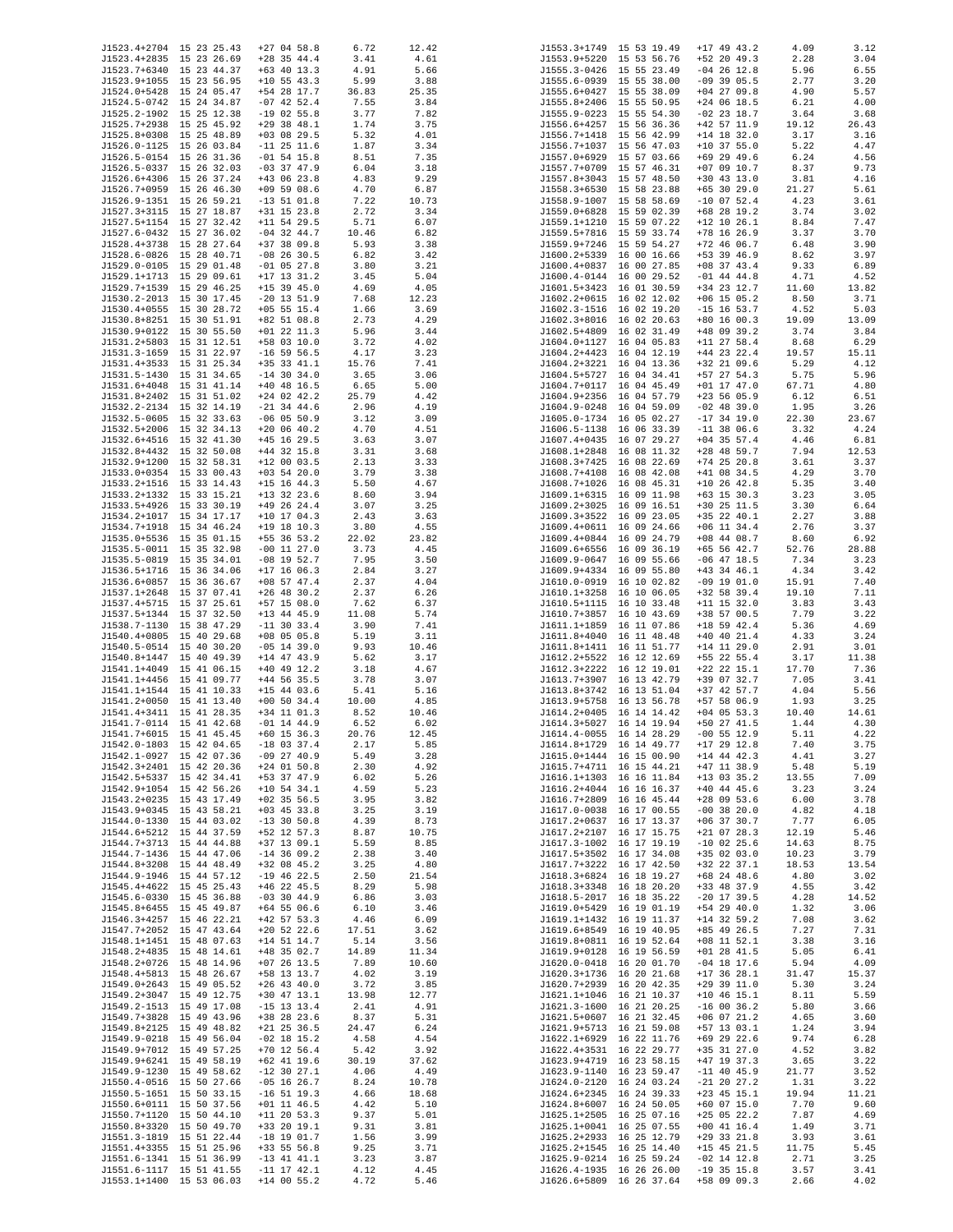| J1627.5+1834 16 27 30.66                             | $+18$ 34 49.8                  | 2.73          | 3.84          | J1700.6+4356 17 00 39.67                             |                          | $+43$ 56 30.5                  | 6.51           | 6.11                |
|------------------------------------------------------|--------------------------------|---------------|---------------|------------------------------------------------------|--------------------------|--------------------------------|----------------|---------------------|
| J1627.5+2112 16 27 32.31                             | $+21$ 12 26.3                  | 11.29         | 12.51         | J1701.1+1702 17 01 07.90                             |                          | $+17$ 02 40.9                  | 5.44           | 5.00                |
| J1627.6+5140 16 27 39.59                             | +51 40 41.5                    | 2.69          | 4.19          | J1701.1+6554 17 01 10.66                             |                          | $+65$ 54 03.6                  | 5.31           | 4.51                |
| J1628.0+2741 16 28 03.90<br>J1628.3+1604 16 28 18.77 | $+27$ 41 38.7<br>$+16$ 04 04.4 | 19.42<br>7.53 | 6.52<br>3.19  | J1701.4+5048 17 01 25.21<br>J1701.4+2121 17 01 25.45 |                          | +50 48 30.9<br>$+21$ 21 16.0   | 8.00<br>2.75   | 5.05<br>4.16        |
| J1628.6+3933 16 28 38.21                             | +39 33 02.2                    | 111.99        | 143.20        | J1701.6+0631 17 01 41.98                             |                          | $+06$ 31 37.8                  | 10.71          | 3.80                |
| J1628.6+1438 16 28 38.70                             | $+14$ 38 10.1                  | 21.68         | 7.48          | J1702.5-2208 17 02 31.57                             |                          | $-22$ 08 58.5                  | 3.41           | 3.94                |
| J1628.8+4419 16 28 52.93                             | +44 19 05.7                    | 24.95         | 11.97         | J1702.6-1758 17 02 38.27                             |                          | $-17$ 58 07.2                  | 3.83           | 7.86                |
| J1629.1+0714 16 29 08.54                             | $+07$ 14 03.9                  | 5.95          | 4.62          | J1702.9+2358 17 02 58.72                             |                          | $+23$ 58 06.3                  | 4.46           | 5.01                |
| J1629.4-1401 16 29 26.92<br>J1629.4+0103 16 29 28.45 | $-14$ 01 42.1<br>$+01$ 03 59.0 | 6.14<br>2.66  | 4.36<br>9.26  | J1703.1+2211 17 03 07.25<br>J1703.1+2437 17 03 07.50 |                          | $+22$ 11 42.6<br>$+24$ 37 45.8 | 2.77<br>3.51   | 6.33<br>3.03        |
| J1629.5+0322 16 29 31.09                             | $+03$ 22 39.7                  | 3.34          | 3.77          | J1704.0+0222 17 04 04.03                             |                          | $+02$ 22 39.3                  | 2.43           | 6.25                |
| J1629.5-0247 16 29 34.61                             | $-02$ 47 22.2                  | 5.15          | 3.55          | J1704.1+2946 17 04 07.20                             |                          | $+29$ 46 59.7                  | 10.19          | 5.46                |
| J1629.6-2039 16 29 36.24                             | $-20$ 39 41.3                  | 3.98          | 5.40          | J1704.1-0436 17 04 11.45                             |                          | $-04$ 36 05.2                  | 7.31           | 8.52                |
| J1629.6+2320 16 29 36.97                             | $+23$ 20 12.5                  | 17.01         | 9.09          | J1704.6+0404 17 04 40.40                             |                          | $+04$ 04 29.8                  | 5.81           | 3.82                |
| J1630.4-0129 16 30 24.28<br>J1630.7+3613 16 30 46.25 | $-01$ 29 36.2<br>$+36$ 13 10.1 | 5.78<br>6.65  | 8.85<br>9.45  | J1704.7+6044 17 04 42.42<br>J1705.0+3840 17 05 03.53 |                          | $+60$ 44 44.4<br>+38 40 37.2   | 23.35<br>15.76 | 15.46<br>8.97       |
| J1631.5-0646 16 31 34.75                             | $-06$ 46 46.5                  | 2.81          | 3.48          | J1705.8+7040 17 05 52.32                             |                          | $+70$ 40 11.6                  | 3.49           | 4.12                |
| J1631.7+1156 16 31 45.23                             | $+11$ 56 04.6                  | 7.40          | 11.57         | J1706.2+1658 17 06 17.74                             |                          | $+16$ 58 44.5                  | 9.85           | 7.70                |
| J1632.9+5905 16 32 55.14                             | +59 05 32.1                    | 7.73          | 4.31          | J1706.3+1025 17 06 22.96                             |                          | $+10$ 25 16.5                  | 7.13           | 5.60                |
| J1632.9+5357 16 32 56.84                             | +53 57 30.7                    | 2.24          | 4.75          | J1706.4+5713 17 06 26.29                             |                          | +57 13 19.3                    | 4.26           | 3.28                |
| J1633.0-1307 16 33 01.29<br>J1633.2+4700 16 33 15.62 | $-13$ 07 10.9<br>$+47$ 00 17.3 | 9.73<br>4.45  | 4.53<br>3.11  | J1706.4+0502 17 06 27.08<br>J1707.2-1756 17 07 15.71 |                          | $+05$ 02 44.0<br>$-17$ 56 11.0 | 9.43<br>2.25   | 7.37<br>4.43        |
| J1633.3+0324 16 33 19.65                             | $+03$ 24 40.1                  | 2.77          | 3.60          | J1707.8-2225 17 07 52.87                             |                          | $-22$ 25 34.7                  | 8.01           | 5.94                |
| J1633.9+7405 16 33 57.00                             | $+74$ 05 49.1                  | 7.84          | 3.91          | J1707.9-1021 17 07 57.94                             |                          | $-10$ 21 16.9                  | 4.74           | 11.29               |
| J1634.5+6245 16 34 33.91                             | $+62$ 45 38.3                  | 8.68          | 3.10          | J1708.8-0256 17 08 49.82                             |                          | $-02$ 56 08.4                  | 5.72           | 5.29                |
| J1634.7+4155 16 34 43.87                             | $+41$ 55 05.5                  | 4.26          | 4.45          | J1709.1+1849 17 09 08.40                             |                          | $+18$ 49 29.0                  | 9.49           | 5.13                |
| J1634.8-2222 16 34 48.74<br>J1635.0+3722 16 35 02.38 | $-22$ 22 13.9<br>$+37$ 22 22.9 | 3.00<br>4.33  | 5.54<br>3.43  | J1709.5+3650 17 09 33.02<br>J1709.5+1140 17 09 35.04 |                          | $+36$ 50 55.0<br>$+11$ 40 32.7 | 1.49<br>4.60   | 3.07<br>3.22        |
| J1635.6+3149 16 35 40.65                             | $+31$ 49 51.2                  | 1.09          | 3.48          | J1709.6+3425 17 09 39.46                             |                          | $+34$ 25 45.4                  | 8.02           | 9.15                |
| J1635.6+0020 16 35 41.22                             | $+00$ 20 13.8                  | 1.16          | 3.71          | J1709.9+2236 17 09 54.79                             |                          | $+22$ 36 52.3                  | 4.06           | 5.44                |
| J1636.2+1735 16 36 16.48                             | $+17$ 35 13.5                  | 4.38          | 5.46          | J1710.1+1031 17 10 06.72                             |                          | $+10$ 31 06.8                  | 6.80           | 4.23                |
| J1636.6+2648 16 36 36.88                             | $+26$ 48 09.2                  | 12.22         | 11.54         | J1710.1-0851 17 10 07.64                             |                          | $-08$ 51 00.5                  | 3.78           | 3.43                |
| J1636.6+5228 16 36 37.81<br>J1637.6-0108 16 37 39.94 | $+52$ 28 50.2<br>$-01$ 08 16.8 | 1.58<br>2.26  | 3.32<br>3.04  | J1710.1-2030 17 10 09.72<br>J1710.5+0036 17 10 35.23 |                          | $-20$ 30 30.2<br>$+00$ 36 35.9 | 5.07<br>5.03   | 3.02<br>3.08        |
| J1637.8+1549 16 37 48.97                             | +15 49 17.7                    | 18.18         | 14.05         | J1710.7+4601 17 10 44.01                             |                          | $+46$ 01 27.2                  | 24.70          | 14.15               |
| J1638.0+4533 16 38 04.30                             | $+45$ 33 35.2                  | 5.28          | 5.08          | J1711.1+3941 17 11 06.16                             |                          | +39 41 15.0                    | 6.81           | 6.44                |
| J1638.2+5720 16 38 13.77                             | $+57$ 20 26.6                  | 2.04          | 6.65          | J1711.7-0634 17 11 44.90                             |                          | $-06$ 34 51.7                  | 8.83           | 11.41               |
| J1638.5+0449 16 38 32.46                             | $+04$ 49 56.0<br>$-07$ 14 23.1 | 4.94          | 6.72          | J1712.0+4316 17 12 03.74                             |                          | $+43$ 16 42.4                  | 3.83           | 3.22                |
| J1638.6-0714 16 38 36.31<br>J1638.7-1415 16 38 44.93 | $-14$ 15 37.7                  | 4.22<br>6.37  | 5.36<br>5.97  | J1712.4+6402 17 12 28.58<br>J1712.5-2312 17 12 31.55 |                          | $+64$ 02 33.5<br>$-23$ 12 26.8 | 3.53<br>9.12   | 3.05<br>4.60        |
| J1638.7+4233 16 38 46.99                             | $+42$ 33 38.7                  | 5.34          | 5.50          | J1712.8+0627 17 12 53.42                             |                          | $+06$ 27 29.5                  | 6.68           | 6.33                |
| J1638.9-0313 16 38 56.78                             | $-03$ 13 28.6                  | 10.50         | 4.02          | J1713.1-0816 17 13 06.12                             |                          | $-08$ 16 59.6                  | 5.51           | 6.51                |
| J1638.9-2330 16 38 58.99                             | $-23$ 30 04.2                  | 5.80          | 9.51          | J1713.4+2813 17 13 25.99                             |                          | $+28$ 13 05.9                  | 4.83           | 4.52                |
| J1639.0-0958 16 39 01.18                             | $-09$ 58 45.7                  | 6.32          | 3.75          | J1713.5+8657 17 13 34.71                             |                          | +86 57 56.7                    | 3.40           | 3.72                |
| J1639.4+5346 16 39 28.74<br>J1639.8+1028 16 39 49.37 | +53 46 52.9<br>$+10$ 28 50.7   | 3.19<br>11.62 | 6.48<br>3.91  | J1713.8-1051 17 13 51.29<br>J1714.1+1949 17 14 10.46 |                          | $-10$ 51 32.7<br>$+19$ 49 06.5 | 7.43<br>9.62   | 11.72<br>5.94       |
| J1640.5+1307 16 40 34.38                             | +13 07 20.9                    | 7.88          | 3.18          | J1714.2+7612 17 14 16.96                             |                          | $+76$ 12 43.8                  | 8.33           | 7.79                |
| J1640.6-0239 16 40 39.90                             | $-02$ 39 46.2                  | 11.51         | 4.10          | J1714.4+6157 17 14 29.58                             |                          | $+61$ 57 45.7                  | 6.15           | 3.50                |
| J1640.6+2053 16 40 40.31                             | $+20$ 53 12.0                  | 6.45          | 9.16          | J1715.0-0321 17 15 01.49                             |                          | $-03$ 21 32.0                  | 17.39          | 3.22                |
| J1640.9+3241 16 40 57.65                             | $+32$ 41 51.1                  | 1.53          | 3.98          | J1715.5+3435 17 15 34.45                             |                          | +34 35 21.8                    | 5.31           | 4.09                |
| J1642.1+6856 16 42 07.95<br>J1642.4+4909 16 42 24.51 | $+68$ 56 40.7<br>+49 09 34.9   | 3.82<br>3.01  | 5.17<br>4.59  | J1715.6-1206 17 15 41.02<br>J1716.1+6856 17 16 08.64 |                          | $-12$ 06 20.8<br>$+68$ 56 03.8 | 4.29<br>12.92  | 3.94<br>11.30       |
| J1642.6+2955 16 42 41.09                             | $+29$ 55 46.0                  | 6.69          | 6.82          | J1716.6-1904 17 16 41.95                             |                          | $-19$ 04 22.8                  | 1.38           | 6.23                |
| J1642.9+3948 16 42 58.97                             | +39 48 38.2                    | 18.49         | 22.19         | J1717.9-1121 17 17 58.26                             |                          | $-11$ 21 04.9                  | 3.64           | 3.16                |
| J1643.0+3729 16 43 05.88                             | $+37$ 29 35.0                  | 16.03         | 9.11          | J1718.5-0941 17 18 33.23                             |                          | $-09$ 41 49.6                  | 5.94           | 4.67                |
| J1643.8+1715 16 43 48.74                             | $+17$ 15 51.4<br>$-15$ 26 26.6 | 20.58         | 31.18         | J1719.1+1513 17 19 06.93                             |                          | $+15$ 13 25.2                  | 4.48           | 3.11                |
| J1643.8-1526 16 43 49.05<br>J1643.8+3509 16 43 52.46 | +35 09 13.4                    | 16.46<br>1.71 | 23.73<br>3.54 | J1719.1+2245 17 19 09.13<br>J1720.0-1426 17 20 03.75 |                          | $+22$ 45 03.3<br>$-14$ 26 16.0 | 5.70<br>3.75   | 9.48<br>11.07       |
| J1644.2-1228 16 44 15.67                             | $-12$ 28 58.2                  | 2.46          | 3.88          | J1720.0+5838 17 20 05.11                             |                          | +58 38 31.8                    | 2.27           | 4.31                |
| J1644.4+6704 16 44 24.74                             | $+67$ 04 22.0                  | 4.62          | 3.64          | J1720.1-0701 17 20 11.43                             |                          | $-07$ 01 32.6                  | 17.67          | 36.11               |
| J1644.5+7059 16 44 30.92                             | $+70$ 59 04.8                  | 5.09          | 3.23          | J1720.3+0253 17 20 19.76                             |                          | $+02$ 53 16.4                  | 4.96           | 5.88                |
| J1645.4-1835 16 45 24.37                             | $-18$ 35 10.8                  | 9.46          | 6.98          | J1720.5-0058 17 20 31.16                             |                          | $-00$ 58 39.1                  | 454.14         | 27.19               |
| J1645.7+0211 16 45 42.33<br>J1645.8-0313 16 45 50.64 | $+02$ 11 39.2<br>$-03$ 13 32.5 | 18.49<br>3.29 | 7.74<br>3.26  | J1720.8-2339 17 20 53.66<br>J1721.0+1911 17 21 04.20 |                          | $-23$ 39 31.5<br>$+19$ 11 55.9 | 8.74<br>11.08  | 13.71<br>3.62       |
| J1645.8+4452 16 45 53.87                             | $+44$ 52 07.2                  | 2.16          | 4.56          | J1721.3+2549 17 21 21.79                             |                          | +25 49 31.7                    | 4.03           | 7.93                |
| J1646.0-2228 16 46 05.18                             | $-22$ 28 01.2                  | 16.86         | 11.35         | J1721.3+1332 17 21 21.83                             |                          | $+13$ 32 19.1                  | 4.07           | 4.08                |
| J1647.1+2536 16 47 11.15                             | $+25$ 36 12.0                  | 1.71          | 3.51          | J1722.2+0443 17 22 13.95                             |                          | $+04$ 43 17.8                  | 8.48           | 3.64                |
| J1647.2-0028 16 47 13.98<br>J1647.5+2705 16 47 33.60 | $-00$ 28 13.0<br>$+27$ 05 57.9 | 4.04<br>2.32  | 4.55<br>3.42  | J1722.4+3721 17 22 26.55<br>J1722.7+6655 17 22 45.44 |                          | $+37$ 21 52.5<br>$+66$ 55 12.8 | 1.85<br>5.78   | 3.77<br>$4\,. \,44$ |
| J1648.3+2111 16 48 23.73                             | $+21$ 11 15.6                  | 1.58          | 3.44          | J1723.0+0718 17 23 00.21                             |                          | $+07$ 18 02.0                  | 19.44          | 7.20                |
| J1648.7+7546 16 48 43.10                             | $+75$ 46 27.0                  | 14.04         | 8.36          | J1723.6+5628 17 23 39.32                             |                          | +56 28 56.7                    | 3.96           | 3.02                |
| J1649.6-0957 16 49 38.47                             | $-09$ 57 54.5                  | 7.66          | 4.98          | J1724.1-1806 17 24 07.08                             |                          | $-18$ 06 17.0                  | 8.53           | 10.29               |
| J1650.0+0955 16 50 05.04<br>J1650.4+6120 16 50 25.46 | $+09$ 55 06.1<br>$+61$ 20 56.7 | 4.52<br>2.86  | 6.68<br>3.80  | J1724.3+5057 17 24 19.67<br>J1724.6+1030 17 24 41.39 |                          | $+50$ 57 32.3<br>$+10$ 30 49.6 | 28.70<br>4.09  | 30.91<br>4.21       |
| J1650.8+1946 16 50 53.44                             | $+19$ 46 37.4                  | 4.03          | 5.23          | J1724.9+4705 17 24 58.43                             |                          | $+47$ 05 48.2                  | 11.44          | 13.97               |
| J1651.1+5442 16 51 10.66                             | +54 42 44.7                    | 2.86          | 4.88          | J1725.2+4036 17 25 16.11                             |                          | $+40$ 36 35.6                  | 11.83          | 16.38               |
| J1651.2+0459 16 51 12.19                             | $+04$ 59 51.7                  | 1034.04       | 37.24         | J1725.5+1435 17 25 33.87                             |                          | $+14$ 35 16.2                  | 1.85           | 4.50                |
| J1651.2-0900 16 51 16.37<br>J1651.6-0618 16 51 41.41 | $-09$ 00 39.2<br>$-06$ 18 08.8 | 7.15<br>20.35 | 3.72<br>7.31  | J1726.1+2357 17 26 06.34<br>J1726.4+2847 17 26 28.71 |                          | $+23$ 57 51.5<br>$+28$ 47 28.7 | 3.67<br>3.20   | 4.77<br>6.29        |
| J1652.1-0400 16 52 08.68                             | $-04$ 00 36.4                  | 5.67          | 7.83          | J1727.2+5230 17 27 17.64                             |                          | +52 30 32.1                    | 6.21           | 3.15                |
| J1652.9+0019 16 52 58.11                             | $+00$ 19 11.7                  | 9.28          | 8.42          | J1727.3-1720 17 27 18.23                             |                          | $-172000.7$                    | 5.89           | 4.46                |
| J1653.5+4940 16 53 33.59                             | $+49$ 40 48.2                  | 4.59          | 3.48          | J1727.7+7350 17 27 43.83                             |                          | $+73$ 50 53.9                  | 12.90          | 6.75                |
| J1653.9+5159 16 53 54.17                             | +51 59 06.8                    | 7.24          | 3.56          | J1728.3+3146 17 28 20.16                             |                          | $+31$ 46 02.3                  | 16.58          | 14.49               |
| J1653.9+2704 16 53 59.09<br>J1654.6+2240 16 54 36.37 | $+27$ 04 43.4<br>$+22$ 40 13.9 | 6.59<br>3.51  | 5.70<br>4.63  | J1728.5+0102 17 28 34.30<br>J1728.7+3657 17 28 42.35 |                          | $+01$ 02 31.8<br>+36 57 47.7   | 6.84<br>1.65   | 4.16<br>3.41        |
| J1654.8-1536 16 54 53.58                             | $-15$ 36 27.0                  | 1.76          | 7.02          | J1728.8-0350 17 28 50.41                             |                          | $-03$ 50 42.4                  | 9.97           | 3.85                |
| J1655.0+3506 16 55 02.92                             | $+35$ 06 40.8                  | 1.92          | 3.19          | J1729.9+4506 17 29 57.46                             |                          | $+45$ 06 23.8                  | 3.17           | 4.73                |
| J1655.2-0026 16 55 13.68                             | $-00$ 26 50.0                  | 5.43          | 3.76          | J1730.0+1724 17 30 05.83                             |                          | $+17$ 24 30.8                  | 11.26          | 8.03                |
| J1655.2-2548 16 55 15.25                             | $-25$ 48 34.2                  | 2.66          | 15.89         | J1730.3+7949 17 30 21.91                             |                          | +79 49 16.5                    | 18.00          | 20.33               |
| J1655.3+5015 16 55 22.02<br>J1656.6-0904 16 56 38.14 | +50 15 15.7<br>$-09$ 04 47.7   | 5.32<br>6.42  | 3.76<br>3.42  | J1730.5-0422 17 30 33.79<br>J1730.6+5642 17 30 38.81 |                          | $-04$ 22 37.1<br>$+56$ 42 48.8 | 9.82<br>9.70   | 3.93<br>6.10        |
| J1656.9-0206 16 56 56.09                             | $-02$ 06 50.4                  | 3.99          | 5.45          | J1730.6+1000 17 30 40.26                             |                          | $+10$ 00 17.1                  | 5.63           | 6.34                |
| J1657.1-0408 16 57 07.82                             | $-04$ 08 18.7                  | 2.71          | 3.65          | J1730.6+6216 17 30 40.77                             |                          | $+62$ 16 53.3                  | 1.78           | 3.80                |
| J1657.3+5705 16 57 21.06                             | +57 05 53.6                    | 7.15          | 4.09          | J1730.6-2128 17 30 41.51                             |                          | $-21$ 28 46.3                  | 87.99          | 131.56              |
| J1657.6+4514 16 57 37.34<br>J1657.8+7928 16 57 53.28 | +45 14 12.8<br>$+79$ 28 06.2   | 5.74<br>6.30  | 3.66<br>4.71  | J1730.7+3816 17 30 43.62<br>J1731.2+3233 17 31 13.75 |                          | +38 16 35.5<br>$+32$ 33 21.3   | 4.83<br>6.77   | 4.84<br>3.08        |
| J1658.0-2011 16 58 04.64                             | $-20$ 11 31.2                  | 6.15          | 7.26          | J1731.4+2558 17 31 27.11                             |                          | $+25$ 58 50.3                  | 6.29           | 6.64                |
| J1658.2-2348 16 58 13.72                             | $-23$ 48 45.9                  | 2.09          | 3.79          | J1731.6+2728 17 31 38.96                             |                          | $+27$ 28 08.2                  | 4.43           | 5.12                |
| J1658.2+4140 16 58 16.86                             | $+41$ 40 56.4                  | 1.41          | 3.05          | J1731.8+2222 17 31 51.27                             |                          | $+22$ 22 59.8                  | 4.42           | 3.25                |
| J1658.3-1727 16 58 22.44                             | $-17$ 27 15.2                  | 3.11          | 4.85          | J1732.8+2038 17 32 50.55                             |                          | $+20$ 38 17.4                  | 7.27           | 3.28                |
| J1659.3+2756 16 59 22.67<br>J1659.4+4702 16 59 29.33 | $+27$ 56 16.2<br>$+47$ 02 49.2 | 3.65<br>28.33 | 3.34<br>16.93 | J1732.9+6533 17 32 54.45<br>J1733.0-1304 17 33 02.58 |                          | $+65$ 33 24.4<br>$-13$ 04 49.9 | 8.66<br>7.74   | 20.62<br>7.08       |
| J1700.0+7431 17 00 03.27                             | $+74$ 31 24.9                  | 3.81          | 3.46          | J1733.4+1041 17 33 29.88                             |                          | $+10$ 41 58.3                  | 3.33           | 3.13                |
| J1700.6+1448 17 00 39.17                             | $+14$ 48 38.4                  | 16.50         | 19.49         |                                                      | J1733.7-1516 17 33 46.00 | $-15$ 16 52.0                  | 2.32           | 3.10                |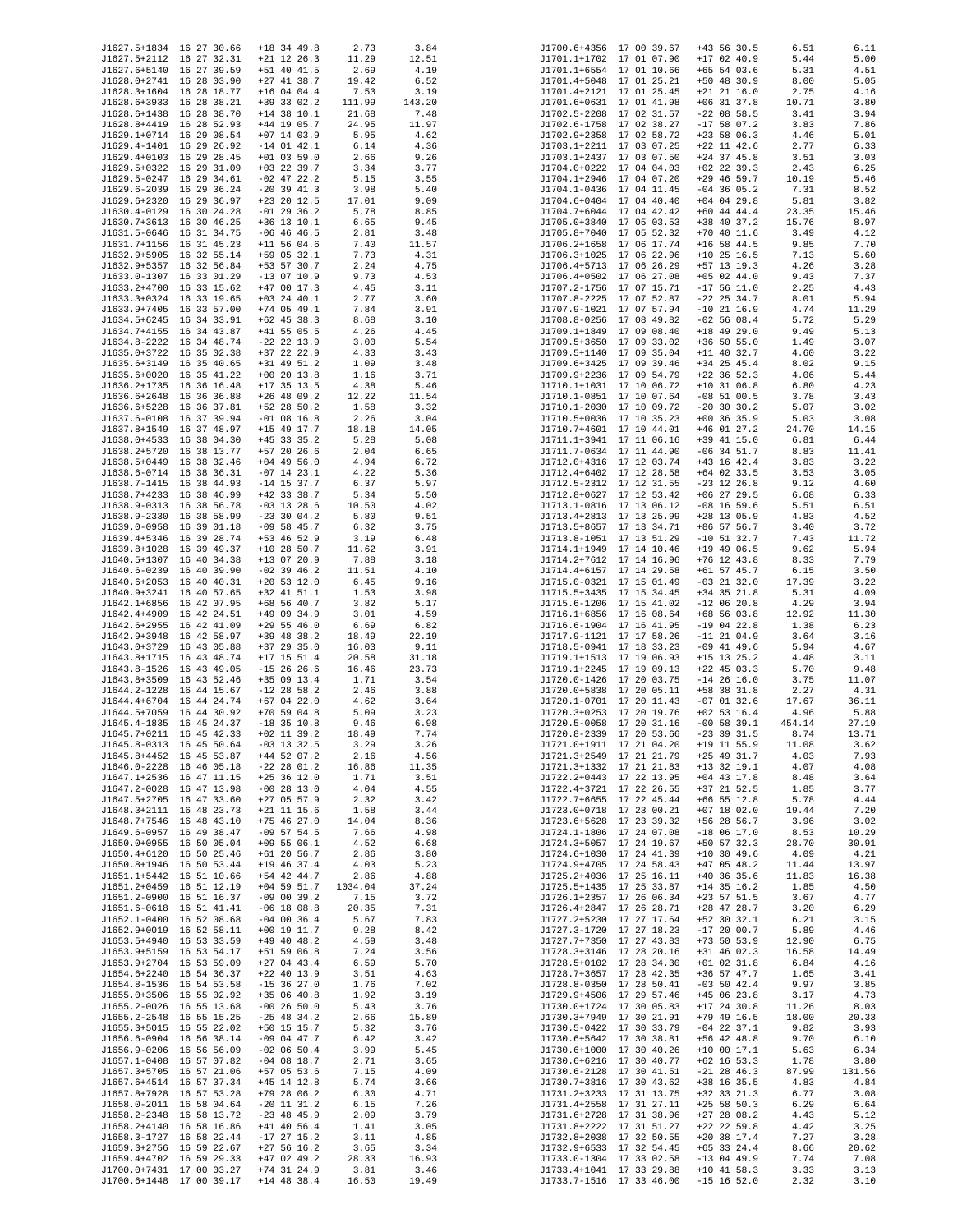| J1734.4+3806 17 34 25.12                             |                          | +38 06 02.9                    | 4.16  | 3.78  |              | J1806.8+7044 18 06 48.02                             | $+70$ 44 42.8                  | 11.53        | 5.84         |
|------------------------------------------------------|--------------------------|--------------------------------|-------|-------|--------------|------------------------------------------------------|--------------------------------|--------------|--------------|
| J1734.7+1600 17 34 42.70                             |                          | $+16$ 00 34.4                  | 21.18 | 22.28 |              | J1806.8+2605 18 06 52.02                             | $+26$ 05 42.8                  | 9.27         | 4.32         |
| J1735.0+2937 17 35 03.41                             |                          | $+29$ 37 15.4                  | 2.67  | 3.65  |              | J1806.9+2332 18 06 56.95                             | $+23$ 32 45.6                  | 5.81         | 6.43         |
| J1735.3-0803 17 35 20.98                             |                          | $-08$ 03 15.0                  | 17.73 | 3.97  |              | J1807.1+1517 18 07 09.16                             | $+15$ 17 42.5                  | 2.02         | 3.05         |
| J1735.4+4024 17 35 26.34                             |                          | $+40$ 24 22.3                  | 3.03  | 3.49  |              | J1807.7+3447 18 07 44.60                             | $+34$ 47 25.8                  | 3.66         | 4.01         |
| J1735.8+1239 17 35 48.79                             |                          | $+12$ 39 35.8                  | 4.06  | 3.70  | J1807.7+0625 | 18 07 46.75                                          | $+06$ 25 57.3                  | 7.49         | 3.16         |
| J1737.1+3406 17 37 11.73                             |                          | +34 06 35.7                    |       |       | J1807.8+4829 | 18 07 48.75                                          |                                |              |              |
|                                                      |                          |                                | 5.67  | 5.06  |              | J1807.8+2045 18 07 53.06                             | $+48$ 29 23.0                  | 19.61        | 7.31         |
| J1737.2-0732 17 37 12.30                             |                          | $-07$ 32 21.4                  | 15.59 | 3.45  |              |                                                      | $+20$ 45 17.3                  | 7.55         | 4.59         |
| J1737.2+0537 17 37 16.91                             |                          | $+05$ 37 32.0                  | 6.86  | 3.64  |              | J1807.9+5720 18 07 58.61                             | +57 20 59.5                    | 8.84         | 9.38         |
| J1737.6+2400 17 37 37.68                             |                          | $+24$ 00 53.2                  | 7.42  | 6.18  |              | J1808.2+4700 18 08 17.61                             | $+47$ 00 07.5                  | 4.17         | 4.47         |
| J1737.7+8445 17 37 43.62                             |                          | $+84$ 45 44.3                  | 7.06  | 11.69 |              | J1808.4+0230 18 08 26.31                             | $+02$ 30 19.1                  | 2.47         | 5.09         |
| J1737.7+0012 17 37 44.82                             |                          | $+00$ 12 15.7                  | 4.47  | 4.88  |              | J1808.6+3234 18 08 40.98                             | $+32$ 34 36.7                  | 8.17         | 5.35         |
| J1737.8+0325 17 37 50.71                             |                          | $+03$ 25 34.7                  | 8.17  | 5.02  |              | J1808.9+1359 18 08 58.85                             | $+13$ 59 07.6                  | 2.90         | 3.37         |
| J1738.8+4247 17 38 51.19                             |                          | $+42$ 47 30.8                  | 10.70 | 11.59 |              | J1809.1+2451 18 09 08.32                             | $+24$ 51 48.7                  | 3.23         | 3.20         |
| J1739.6-2055 17 39 39.94                             |                          | $-20$ 55 15.2                  | 3.87  | 4.68  |              | J1809.6+1636 18 09 36.77                             | $+16$ 36 20.8                  | 3.01         | 4.02         |
| J1740.0+2755 17 40 04.78                             |                          | $+27$ 55 21.1                  | 5.20  | 4.76  |              | J1810.2-0843 18 10 12.38                             | $-08$ 43 08.8                  | 2.32         | 3.26         |
| J1740.1+4136 17 40 08.85                             |                          | $+41$ 36 05.3                  | 3.88  | 3.80  |              | J1810.2+3048 18 10 14.51                             | $+30$ 48 23.8                  | 5.91         | 3.62         |
| J1740.5-1554 17 40 34.96                             |                          | $-15$ 54 27.6                  | 3.37  | 6.00  |              | J1810.7-0350 18 10 43.59                             | $-03$ 50 16.0                  | 2.59         | 8.28         |
| J1741.0+3105 17 41 01.07                             |                          | $+31$ 05 09.8                  | 6.95  | 4.75  |              | J1810.9+4045 18 10 55.64                             | $+40$ 45 21.3                  | 11.01        | 4.68         |
| J1741.1+3306 17 41 10.60                             |                          | $+33$ 06 04.8                  | 5.96  | 4.47  |              | J1811.1+1022 18 11 08.31                             | $+10$ 22 27.1                  | 9.98         | 5.61         |
| J1741.2+5444 17 41 17.26                             |                          | $+54$ 44 13.6                  | 6.29  | 4.25  |              | J1811.5+3713 18 11 31.95                             | $+37$ 13 31.6                  | 6.93         | 6.91         |
| J1741.5-0320 17 41 30.64                             |                          | $-03$ 20 21.6                  | 4.46  | 7.15  |              | J1812.4+1534 18 12 24.39                             | $+15$ 34 45.1                  | 3.52         | 5.18         |
| J1741.6-1457 17 41 36.88                             |                          | $-14$ 57 46.5                  | 2.92  | 4.57  |              | J1812.5+2629 18 12 31.11                             | $+26$ 29 22.4                  | 16.99        | 14.71        |
| J1741.6+1720 17 41 39.27                             |                          | $+17$ 20 35.3                  | 11.76 | 4.78  |              | J1813.2+4304 18 13 14.55                             | $+43$ 04 16.8                  | 7.96         | 3.30         |
| J1741.6+1044 17 41 41.26                             |                          | $+10$ 44 11.3                  | 4.43  | 4.99  |              | J1813.2+0439 18 13 16.26                             | $+04$ 39 31.1                  | 13.68        | 14.92        |
| J1741.7+0601 17 41 46.34                             |                          | $+06$ 01 59.7                  | 11.13 | 5.81  |              | J1813.9+6029 18 13 57.19                             | $+60$ 29 40.8                  | 3.33         | 3.77         |
| J1742.0+1828 17 42 04.99                             |                          | $+18$ 28 31.1                  | 10.41 | 7.41  |              | J1814.3+0920 18 14 18.12                             | $+09$ 20 48.3                  | 6.42         | 3.06         |
| J1742.6+4848 17 42 40.03                             |                          | $+48$ 48 58.7                  | 3.91  | 9.05  |              | J1814.9+0002 18 14 57.52                             | $+00$ 02 52.4                  | 12.68        | 15.50        |
| J1742.7+3900 17 42 46.25                             |                          | $+39$ 00 28.2                  | 4.40  | 3.66  |              | J1815.2+2147 18 15 15.70                             | $+21$ 47 58.8                  | 4.28         | 3.13         |
| J1742.8+6145 17 42 52.23                             |                          | $+61$ 45 50.8                  | 8.67  | 7.05  |              | J1815.6-0535 18 15 41.90                             | $-05$ 35 43.6                  | 3.55         | 4.35         |
| J1743.9+2752 17 43 56.32                             |                          | $+27$ 52 51.3                  | 5.28  | 3.67  |              | J1816.0+3327 18 16 00.27                             | +33 27 45.1                    | 7.81         | 5.79         |
| J1744.1+0814 17 44 07.87                             |                          | $+08$ 14 22.6                  | 6.53  | 3.04  |              | J1816.0+3955 18 16 00.27                             | $+39$ 55 58.6                  | 3.61         | 3.56         |
| J1744.6-1403 17 44 39.98                             |                          | $-14$ 03 36.7                  | 2.43  | 7.19  |              | J1816.0+4442 18 16 03.68                             | $+44$ 42 41.5                  | 4.99         | 4.61         |
| J1744.8-1627 17 44 53.46                             |                          | $-16$ 27 58.1                  |       | 3.30  |              | J1816.4+1940 18 16 25.38                             | $+19$ 40 58.0                  | 5.63         | 5.42         |
| J1745.8+7115 17 45 49.64                             |                          |                                | 1.91  |       |              | J1816.4+1414 18 16 26.26                             |                                |              |              |
| J1745.8-1111 17 45 49.96                             |                          | $+71$ 15 43.6<br>$-11$ 11 58.1 | 10.24 | 6.98  |              | J1816.4+6139 18 16 29.29                             | $+14$ 14 53.2<br>$+61$ 39 42.3 | 3.59<br>2.59 | 7.00<br>3.61 |
|                                                      |                          |                                | 3.40  | 4.26  |              |                                                      |                                |              |              |
| J1745.9+1304 17 45 58.59                             |                          | $+13$ 04 52.2                  | 2.55  | 3.34  |              | J1817.0+0336 18 17 01.88                             | $+03$ 36 38.4                  | 10.08        | 7.61         |
| J1746.0-0113 17 46 02.79                             |                          | $-01$ 13 47.6                  | 2.56  | 3.29  |              | J1818.2-1106 18 18 12.36                             | $-11$ 06 51.9                  | 6.74         | 14.03        |
| J1746.0+0728 17 46 05.16                             |                          | $+07$ 28 38.0                  | 10.54 | 8.27  |              | J1818.3+4736 18 18 19.90                             | $+47$ 36 42.7                  | 5.38         | 4.03         |
| J1746.3+3641 17 46 18.70                             |                          | $+36$ 41 30.0                  | 3.88  | 3.46  |              | J1818.4+0928 18 18 27.44                             | $+09$ 28 04.4                  | 5.64         | 3.93         |
| J1746.4+2009 17 46 27.82                             |                          | $+20$ 09 06.8                  | 7.45  | 12.47 |              | J1818.7+1840 18 18 45.92                             | $+18$ 40 38.8                  | 5.33         | 3.43         |
| J1746.4+2342 17 46 29.85                             |                          | $+23$ 42 27.0                  | 8.91  | 15.90 |              | J1819.0+0148 18 19 02.92                             | $+01$ 48 15.1                  | 3.80         | 3.98         |
| J1746.5+0529 17 46 31.67                             |                          | $+05$ 29 03.9                  | 3.36  | 3.71  |              | J1819.0+5031 18 19 04.51                             | $+50$ 31 04.5                  | 16.21        | 9.82         |
| J1747.1+1821 17 47 07.19                             |                          | $+18$ 21 13.6                  | 10.09 | 5.43  |              | J1819.3-0329 18 19 18.55                             | $-03$ 29 10.5                  | 13.05        | 5.30         |
| J1747.2+6532 17 47 14.47                             |                          | $+65$ 32 37.1                  | 3.36  | 4.68  |              | J1819.6+1543 18 19 38.44                             | $+15$ 43 46.5                  | 2.94         | 3.03         |
| J1747.2-1921 17 47 15.31                             |                          | $-19$ 21 13.7                  | 16.38 | 28.89 |              | J1819.6+6857 18 19 38.76                             | $+68$ 57 03.6                  | 3.67         | 3.11         |
| J1747.7-0344 17 47 43.95                             |                          | $-03$ 44 39.1                  | 2.68  | 6.85  |              | J1819.8-0655 18 19 48.88                             | $-06$ 55 31.9                  | 2.89         | 10.17        |
| J1748.1+5943 17 48 09.25                             |                          | +59 43 25.6                    | 15.39 | 10.93 |              | J1820.6+3107 18 20 38.03                             | +31 07 19.0                    | 1.78         | 3.03         |
| J1748.1+6703 17 48 09.45                             |                          | $+67$ 03 03.8                  | 3.06  | 4.13  |              | J1820.6+6104 18 20 38.27                             | $+61$ 04 48.5                  | 2.73         | 3.56         |
| J1748.3+4651 17 48 19.62                             |                          | $+46$ 51 01.7                  | 2.97  | 3.35  |              | J1821.2+2251 18 21 13.54                             | $+22$ 51 11.8                  | 13.46        | 5.53         |
| J1748.4+1643 17 48 29.19                             |                          | $+16$ 43 12.2                  | 8.35  | 3.44  |              | J1821.3+3942 18 21 20.91                             | +39 42 46.9                    | 4.33         | 5.32         |
| J1749.1+1422 17 49 06.77                             |                          | $+14$ 22 09.1                  | 3.79  | 3.71  |              | J1821.3+4528 18 21 22.54                             | $+45$ 28 05.9                  | 2.46         | 5.75         |
| J1749.4+3553 17 49 26.44                             |                          | $+35$ 53 13.6                  | 2.67  | 3.29  |              | J1821.6+2433 18 21 37.17                             | $+24$ 33 18.4                  | 6.11         | 7.37         |
| J1749.7-0122 17 49 43.84                             |                          | $-01$ 22 43.7                  | 3.46  | 6.74  |              | J1822.0-0222 18 22 03.24                             | $-02$ 22 45.2                  | 13.94        | 3.34         |
| J1750.2+7212 17 50 13.40                             |                          | $+72$ 12 07.9                  | 8.85  | 4.78  |              | J1822.3+1800 18 22 21.04                             | $+18$ 00 13.8                  | 12.90        | 5.80         |
| J1750.2-0841 17 50 16.90                             |                          | $-08$ 41 52.7                  | 3.33  | 3.55  |              | J1822.4+0810 18 22 25.29                             | $+08$ 10 32.1                  | 4.04         | 4.22         |
| J1750.6+0310 17 50 38.26                             |                          | $+03$ 10 36.9                  | 13.19 | 7.73  |              | J1822.4-0938 18 22 28.97                             | $-09$ 38 56.1                  | 8.45         | 4.38         |
| J1750.9-1457 17 50 56.70                             |                          | $-14$ 57 56.8                  | 2.16  | 9.39  |              | J1822.5+1631 18 22 33.30                             | $+16$ 31 11.3                  | 5.15         | 3.42         |
| J1751.1-0734 17 51 09.13                             |                          | $-07$ 34 31.4                  | 3.21  | 3.42  |              | J1822.7+0608 18 22 44.01                             | $+06$ 08 53.7                  | 6.86         | 6.59         |
| J1751.3-0553 17 51 20.76                             |                          | $-05$ 53 37.1                  | 2.60  | 6.45  | J1822.8+2931 | 18 22 48.10                                          | $+29$ 31 33.5                  | 8.11         | 14.19        |
| J1751.6+2554 17 51 40.36                             |                          | $+25$ 54 07.6                  | 7.23  | 7.08  |              | J1823.2+1036 18 23 17.29                             | $+10$ 36 19.6                  | 3.45         | 3.28         |
| J1751.7+2950 17 51 46.22                             |                          | $+295017.8$                    | 9.32  | 3.83  |              | J1823.3+5345 18 23 20.31                             | +53 45 16.7                    | 5.52         | 5.38         |
| J1752.0+0219 17 52 03.16                             |                          | $+02$ 19 30.8                  | 8.68  | 3.69  |              | J1823.7+3409 18 23 46.13                             | +34 09 24.7                    | 4.43         | 3.35         |
| J1752.5+2340 17 52 35.80                             |                          | $+23$ 40 40.2                  | 4.36  | 5.13  |              | J1824.5+5744 18 24 32.01                             | $+57$ 44 43.5                  | 16.85        |              |
|                                                      |                          |                                |       |       |              |                                                      | $+74$ 20 58.1                  |              | 16.46        |
| J1752.6+1830 17 52 36.47<br>J1753.1-0354 17 53 11.03 |                          | $+18$ 30 08.6                  | 4.30  | 4.02  |              | J1824.5+7420 18 24 33.33                             |                                | 16.05        | 6.51<br>4.25 |
| J1753.2+2700 17 53 14.23                             |                          | $-03$ 54 08.5                  | 1.44  | 3.69  |              | J1825.3+1617 18 25 20.38                             | $+16$ 17 17.5                  | 5.25         |              |
|                                                      |                          | $+270054.8$                    | 8.39  | 8.76  |              | J1826.2+5957 18 26 13.19                             | +59 57 19.5                    | 3.29         | 4.21         |
| J1753.5-1622 17 53 32.00                             |                          | $-16$ 22 15.2                  | 3.01  | 12.86 |              | J1826.8+0412 18 26 50.61                             | $+04$ 12 18.2                  | 8.00         | 14.06        |
| J1753.5+0430 17 53 35.57                             |                          | $+04$ 30 09.7                  | 3.59  | 3.16  |              | J1826.8+1439 18 26 52.04                             | $+14$ 39 27.2                  | 3.24         | 3.15         |
| J1753.7+5836 17 53 43.02                             |                          | $+58$ 36 25.8                  | 7.83  | 4.77  |              | J1827.1+0214 18 27 08.05                             | $+02$ 14 43.9                  | 9.62         | 8.29         |
| J1754.1+1927 17 54 08.64                             |                          | $+19$ 27 44.2                  | 2.85  | 4.37  |              | J1827.2-0518 18 27 16.79                             | $-05$ 18 30.1                  | 1.69         | 3.43         |
| J1754.1+4506 17 54 10.52<br>J1754.2-0839 17 54 14.56 |                          | $+45$ 06 11.0<br>$-08$ 39 12.9 | 5.85  | 8.95  |              | J1827.3+0918 18 27 22.46                             | $+09$ 18 40.5                  | 18.62        | 14.53        |
|                                                      |                          |                                | 2.94  | 4.18  |              | J1827.7+4049 18 27 42.51                             | $+40$ 49 32.7                  | 2.81         | 5.28         |
| J1754.6+3130 17 54 38.74<br>J1755.0+5306 17 55 04.67 |                          | $+31$ 30 37.5                  | 2.35  | 3.45  |              | J1828.1+0559 18 28 08.13<br>J1829.5+4844 18 29 31.85 | $+05$ 59 49.0<br>$+48$ 44 46.2 | 2.46         | 3.94         |
| J1755.5+2429 17 55 34.76                             |                          | +53 06 32.5                    | 10.50 | 4.74  |              |                                                      |                                | 125.15       | 116.17       |
|                                                      |                          | $+24$ 29 15.0                  | 5.88  | 5.11  |              | J1829.6+3844 18 29 37.34                             | +38 44 22.3                    | 1.96         | 3.65         |
| J1755.7+3742 17 55 44.90                             |                          | $+37$ 42 40.5                  | 11.09 | 14.21 |              | J1830.1+0028 18 30 07.03<br>J1830.5-0338 18 30 30.53 | $+00$ 28 29.4                  | 6.48         | 3.48         |
| J1756.0+3948 17 56 01.68                             |                          | +39 48 42.2                    | 5.41  | 3.06  |              |                                                      | $-03$ 38 44.9                  | 3.02         | 3.09         |
| J1757.4+0731 17 57 26.64                             |                          | $+07$ 31 23.4                  | 11.68 | 6.15  |              | J1830.9+4321 18 30 55.07                             | $+43$ 21 51.5                  | 0.94         | 3.01         |
| J1757.7+1634 17 57 43.10                             |                          | $+16$ 34 56.6                  | 4.30  | 4.21  |              | J1831.0+1623 18 31 01.85                             | $+16$ 23 06.9                  | 4.06         | 4.96         |
| J1757.8+5115 17 57 53.35                             |                          | $+51$ 15 26.3                  | 1.94  | 3.71  |              | J1831.2+1743 18 31 12.73                             | $+17$ 43 07.3                  | 2.94         | 3.02         |
| J1758.4+0828 17 58 25.20                             |                          | $+08$ 28 28.9                  | 7.48  | 3.32  |              | J1831.2+2907 18 31 14.69                             | $+29$ 07 10.7                  | 7.61         | 3.08         |
| J1758.5+1328 17 58 31.11                             |                          | $+13$ 28 35.3                  | 15.34 | 6.41  |              | J1831.5+2122 18 31 30.40                             | $+21$ 22 50.9                  | 2.08         | 3.56         |
| J1758.7-0909 17 58 46.45                             |                          | $-09$ 09 22.8                  | 2.43  | 4.75  |              | J1831.8-0131 18 31 51.47                             | $-01$ 31 57.9                  | 6.78         | 7.39         |
| J1758.8-0441 17 58 52.34                             |                          | $-04$ 41 37.8                  | 3.20  | 3.64  |              | J1832.8+2833 18 32 49.89                             | $+28$ 33 36.5                  | 10.36        | 4.39         |
| J1759.4+0617 17 59 29.95                             |                          | $+06$ 17 05.7                  | 8.62  | 10.49 |              | J1833.7+6521 18 33 43.10                             | $+65$ 21 41.1                  | 11.97        | 11.35        |
| J1759.7+4644 17 59 47.68                             |                          | $+46$ 44 01.6                  | 2.61  | 4.47  | J1833.7+4727 | 18 33 45.90                                          | $+47$ 27 07.6                  | 22.59        | 4.06         |
| J1800.8+5516 18 00 50.07                             |                          | $+55$ 16 40.3                  | 10.73 | 16.73 |              | J1834.5+0529 18 34 32.29                             | $+05$ 29 11.3                  | 2.33         | 8.45         |
| J1800.8+4832 18 00 50.67                             |                          | $+48$ 32 36.6                  | 6.54  | 3.16  |              | J1835.0+6205 18 35 02.09                             | $+62$ 05 32.9                  | 8.53         | 4.70         |
| J1801.1-0624 18 01 06.14                             |                          | $-06$ 24 15.4                  | 1.95  | 3.07  |              | J1835.1+3242 18 35 06.96                             | +32 42 14.9                    | 41.41        | 18.02        |
| J1801.5+4404 18 01 32.04                             |                          | $+44$ 04 20.3                  | 2.68  | 5.78  |              | J1835.1-0422 18 35 10.91                             | $-04$ 22 14.3                  | 12.71        | 7.17         |
| J1801.6+1351 18 01 38.88                             |                          | $+13$ 51 25.7                  | 14.51 | 6.07  |              | J1835.2+0146 18 35 13.26                             | $+01$ 46 20.1                  | 11.07        | 10.23        |
| J1801.8+2109 18 01 48.41                             |                          | $+21$ 09 41.5                  | 6.69  | 6.44  |              | J1835.5+2732 18 35 31.58                             | $+27$ 32 05.3                  | 9.02         | 6.63         |
| J1801.9+1811 18 01 58.45                             |                          | $+18$ 11 27.7                  | 3.33  | 3.52  |              | J1835.7+4203 18 35 43.04                             | $+42$ 03 30.6                  | 4.87         | 14.73        |
| J1802.1+0145 18 02 10.85                             |                          | $+01$ 45 33.3                  | 4.30  | 3.22  |              | J1835.8+1515 18 35 51.51                             | $+15$ 15 48.0                  | 8.52         | 11.82        |
| J1802.2+4542 18 02 15.67                             |                          | $+45$ 42 36.8                  | 2.93  | 7.08  |              | J1836.5+2045 18 36 35.62                             | $+20$ 45 25.0                  | 3.00         | 3.27         |
| J1802.3+6456 18 02 22.08                             |                          | $+64$ 56 42.6                  | 3.02  | 7.03  |              | J1836.6+0725 18 36 38.25                             | $+07$ 25 43.1                  | 5.27         | 3.77         |
| J1802.5+3949 18 02 31.85                             |                          | $+39$ 49 00.3                  | 5.66  | 5.26  |              | J1837.2+8514 18 37 16.82                             | $+85$ 14 49.5                  | 6.44         | 3.06         |
| J1802.8-0207 18 02 49.98                             |                          | $-02$ 07 41.4                  | 13.94 | 18.24 |              | J1837.4+1330 18 37 29.11                             | $+13$ 30 15.9                  | 7.76         | 9.81         |
| J1803.1+1700 18 03 11.15                             |                          | $+170002.1$                    | 2.47  | 4.39  |              | J1837.8+2549 18 37 49.28                             | $+25$ 49 10.6                  | 2.90         | 3.05         |
| J1803.3-0938 18 03 21.31                             |                          | $-09$ 38 29.3                  | 2.62  | 4.84  |              | J1838.4+1711 18 38 26.11                             | $+17$ 11 57.5                  | 38.58        | 59.10        |
| J1803.5+5039 18 03 32.64                             |                          | $+50$ 39 26.4                  | 4.08  | 6.26  |              | J1838.5+5218 18 38 33.44                             | +52 18 24.8                    | 2.96         | 4.19         |
| J1803.8-0028 18 03 51.77                             |                          | $-00$ 28 28.8                  | 3.27  | 4.29  |              | J1838.8+0404 18 38 48.48                             | $+04$ 04 26.6                  | 3.13         | 9.62         |
| J1805.1+1101 18 05 06.37                             |                          | $+11$ 01 33.3                  | 37.96 | 30.74 |              | J1838.8+2813 18 38 52.51                             | $+28$ 13 59.3                  | 7.20         | 3.74         |
|                                                      | J1806.3-0751 18 06 20.49 | $-07$ 51 54.2                  | 5.01  | 4.25  |              | J1839.5-1231 18 39 30.04                             | $-12$ 31 02.7                  | 4.73         | 20.26        |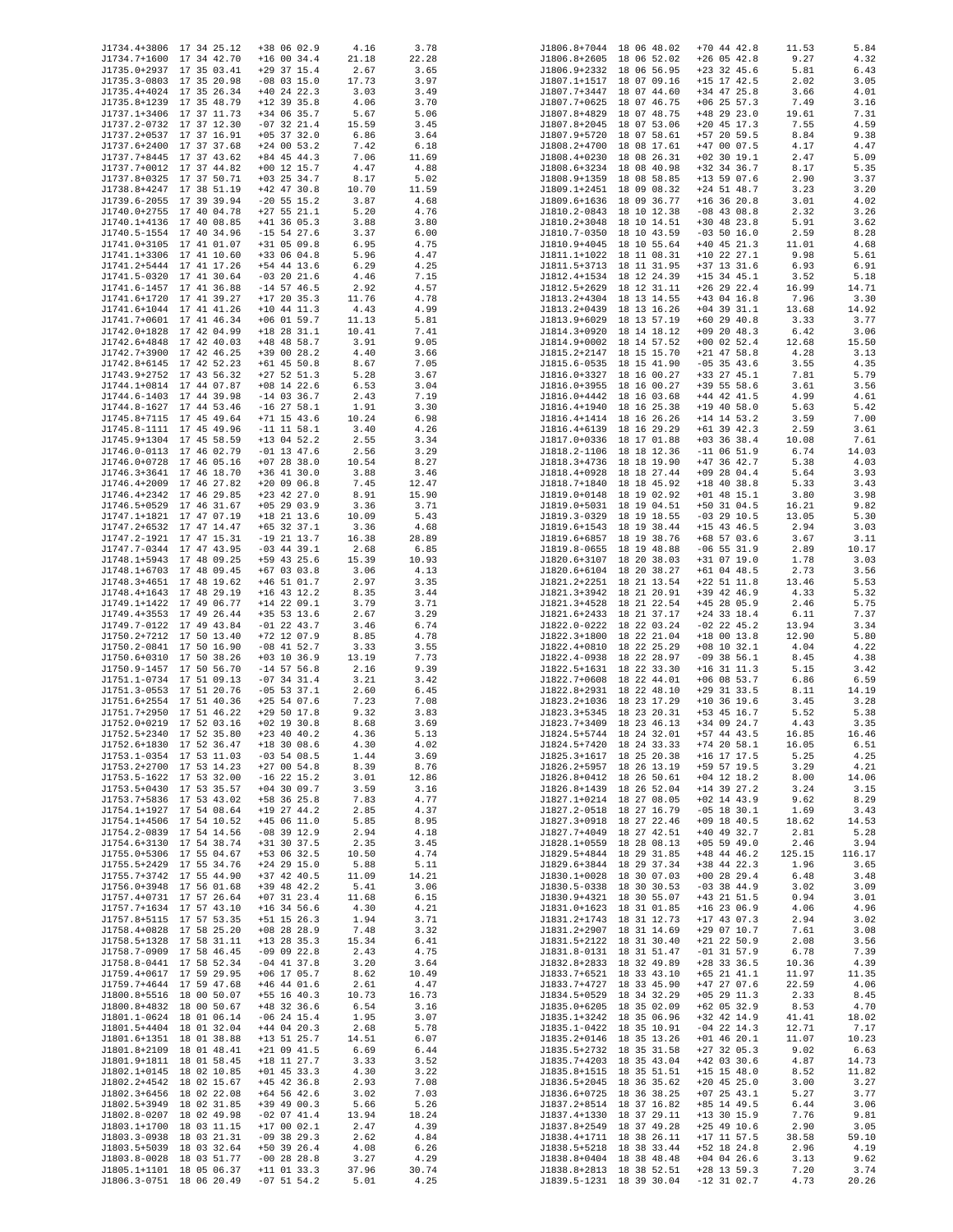| J1840.0+1952 18 40 02.03                             |                          | $+19$ 52 50.0                  | 2.57  | 4.30   |              | J1917.8+0621 19 17 48.68                             | $+06$ 21 20.3                  | 18.39 | 8.85  |
|------------------------------------------------------|--------------------------|--------------------------------|-------|--------|--------------|------------------------------------------------------|--------------------------------|-------|-------|
| J1840.0+2402 18 40 02.80                             |                          | $+24$ 02 29.6                  | 13.42 | 11.05  |              | J1917.9-1204 19 17 54.43                             | $-12$ 04 32.8                  | 14.11 | 3.34  |
| J1840.2+3853 18 40 15.98                             |                          | $+38$ 53 13.3                  | 2.22  | 3.55   |              | J1918.1-0153 19 18 11.15                             | $-01$ 53 37.2                  | 8.14  | 28.06 |
| J1840.2+0945 18 40 16.19                             |                          | $+09$ 45 03.1                  | 14.23 | 3.95   |              | J1918.6+1944 19 18 38.97                             | +19 44 08.7                    | 7.31  | 3.18  |
| J1840.7+4042 18 40 45.27                             |                          | $+40$ 42 43.1                  | 5.98  | 5.39   |              | J1918.8+0304 19 18 49.88                             | $+03$ 04 55.9                  | 4.38  | 7.10  |
| J1841.0+5502 18 41 04.71                             |                          | $+55$ 02 23.3                  | 5.89  | 8.85   |              | J1919.1+3916 19 19 09.71                             | +39 16 15.0                    | 5.64  | 3.39  |
| J1841.2+3714 18 41 12.51                             |                          | $+37$ 14 24.0                  | 5.67  | 7.25   |              | J1919.7-1318 19 19 46.72                             | $-13$ 18 57.3                  | 5.10  | 3.83  |
|                                                      |                          |                                |       |        |              |                                                      |                                |       |       |
| J1841.2-0456 18 41 14.88<br>J1841.5-0714 18 41 30.58 |                          | $-04$ 56 36.6<br>$-07$ 14 27.3 | 6.24  | 4.93   |              | J1920.2-0552 19 20 15.37                             | $-05$ 52 08.8<br>$+33$ 47 18.1 | 5.07  | 3.87  |
|                                                      |                          |                                | 6.35  | 3.43   |              | J1920.5+3347 19 20 35.82                             |                                | 5.04  | 3.12  |
| J1842.5+7945 18 42 30.58                             |                          | $+79$ 45 34.0                  | 83.54 | 135.10 |              | J1920.6-0005 19 20 37.37                             | $-00$ 05 37.3                  | 1.89  | 4.08  |
| J1842.6+0541 18 42 38.55                             |                          | $+05$ 41 37.9                  | 1.77  | 3.26   |              | J1921.1+4919 19 21 06.89                             | $+49$ 19 50.9                  | 1.16  | 5.36  |
| J1842.7-0916 18 42 43.44                             |                          | $-09$ 16 34.1                  | 3.40  | 5.21   |              | J1921.2+2447 19 21 16.38                             | $+24$ 47 39.1                  | 3.32  | 4.33  |
| J1842.8-0755 18 42 49.09                             |                          | $-07$ 55 58.3                  | 6.62  | 3.09   |              | J1921.7+3145 19 21 45.75                             | $+31$ 45 45.7                  | 4.38  | 5.52  |
| J1843.5+5932 18 43 31.22                             |                          | +59 32 59.2                    | 4.19  | 3.26   |              | J1921.9+5306 19 21 55.65                             | +53 06 26.6                    | 6.10  | 8.68  |
| J1844.0+4533 18 44 02.64                             |                          | $+45$ 33 34.8                  | 39.12 | 11.18  |              | J1922.0+1622 19 22 03.60                             | $+16$ 22 44.3                  | 2.04  | 3.91  |
| J1844.1+1253 18 44 06.04                             |                          | $+12$ 53 35.2                  | 3.07  | 3.67   |              | J1922.5+1530 19 22 34.38                             | $+15$ 30 02.7                  | 2.28  | 3.27  |
| J1844.1+1909 18 44 09.32                             |                          | $+190902.6$                    | 1.91  | 4.13   |              | J1922.7+0451 19 22 44.11                             | $+04$ 51 24.1                  | 6.22  | 3.06  |
| J1844.5+7208 18 44 33.46                             |                          | $+72$ 08 23.1                  | 6.86  | 4.81   |              | J1923.3-0908 19 23 20.68                             | $-09$ 08 31.8                  | 4.41  | 3.36  |
| J1845.6+0953 18 45 37.64                             |                          | $+09$ 53 44.0                  | 44.23 | 36.91  |              | J1923.4+3042 19 23 25.09                             | $+30$ 42 39.2                  | 6.10  | 4.11  |
| J1846.1-1158 18 46 06.28                             |                          | $-11$ 58 09.2                  | 6.06  | 16.85  |              | J1923.4+2237 19 23 28.78                             | $+22$ 37 34.2                  | 10.49 | 20.39 |
| J1846.4-0259 18 46 25.09                             |                          | $-02$ 59 23.1                  | 54.52 | 23.39  |              | J1923.5-0741 19 23 30.52                             | $-07$ 41 42.2                  | 15.40 | 15.18 |
| J1846.5+2217 18 46 30.03                             |                          | $+22$ 17 30.3                  | 5.30  | 8.48   |              | J1923.6-0611 19 23 41.91                             | $-06$ 11 02.7                  | 7.92  | 4.32  |
| J1846.7+5035 18 46 44.02                             |                          | $+50$ 35 23.8                  | 2.45  | 3.89   |              | J1923.9+0944 19 23 55.14                             | $+09$ 44 25.9                  | 3.47  | 3.99  |
| J1846.7+1640 18 46 45.45                             |                          | $+16$ 40 33.3                  | 3.59  | 4.38   |              | J1924.1+3758 19 24 09.61                             | +37 58 35.7                    | 3.84  | 18.21 |
| J1847.0+4118 18 47 01.00                             |                          | $+41$ 18 22.0                  | 3.33  | 3.53   |              | J1924.2+3329 19 24 17.56                             | $+33$ 29 33.4                  | 6.12  | 3.26  |
| J1847.7+6419 18 47 45.23                             |                          | $+64$ 19 14.1                  | 3.94  | 3.63   |              | J1924.3-0309 19 24 21.26                             | $-03$ 09 16.7                  | 0.93  | 3.79  |
| J1847.8+2628 18 47 51.08                             |                          | $+26$ 28 17.7                  |       |        |              | J1924.6+1813 19 24 41.66                             |                                |       | 6.97  |
|                                                      |                          |                                | 4.08  | 6.13   |              |                                                      | $+18$ 13 37.1                  | 1.53  |       |
| J1848.5+3833 18 48 31.87<br>J1848.6+6334 18 48 40.23 |                          | +38 33 21.3                    | 3.30  | 9.00   |              | J1924.9+3423 19 24 55.83<br>J1925.2+1359 19 25 17.51 | +34 23 59.7                    | 12.57 | 4.72  |
|                                                      |                          | $+63$ 34 41.0                  | 3.66  | 3.43   |              |                                                      | $+13$ 59 15.7                  | 8.08  | 7.69  |
| J1849.3+5749 18 49 19.09                             |                          | $+57$ 49 43.8                  | 5.46  | 5.18   |              | J1926.1+5053 19 26 06.51                             | +50 53 01.9                    | 3.79  | 13.74 |
| J1849.3-0054 18 49 21.04                             |                          | $-00$ 54 44.6                  | 28.61 | 17.23  |              | J1926.1+0034 19 26 06.51                             | $+00$ 34 17.9                  | 4.84  | 6.77  |
| J1849.9+0607 18 49 59.69                             |                          | $+06$ 07 16.2                  | 1.83  | 6.82   |              | J1926.1+4912 19 26 11.52                             | $+49$ 12 54.0                  | 1.22  | 5.05  |
| J1850.0+4841 18 50 05.49                             |                          | $+48$ 41 33.1                  | 2.71  | 9.10   |              | J1926.6+2420 19 26 36.47                             | $+24$ 20 18.7                  | 2.71  | 4.00  |
| J1850.2+3508 18 50 14.74                             |                          | +35 08 22.7                    | 5.59  | 4.55   |              | J1926.6+7001 19 26 39.17                             | $+70$ 01 18.6                  | 9.29  | 3.39  |
| J1850.4-0910 18 50 27.73                             |                          | $-09$ 10 39.4                  | 3.67  | 36.27  |              | J1926.6+6755 19 26 41.92                             | $+67$ 55 40.1                  | 5.68  | 3.84  |
| J1850.6+5112 18 50 40.22                             |                          | +51 12 31.7                    | 3.66  | 7.69   |              | J1927.3+6436 19 27 22.03                             | $+64$ 36 08.6                  | 2.81  | 3.48  |
| J1850.6+1914 18 50 40.73                             |                          | $+19$ 14 03.8                  | 4.18  | 8.85   |              | J1927.8+7357 19 27 49.31                             | $+73$ 57 58.7                  | 8.10  | 4.67  |
| J1851.9+1659 18 51 56.55                             |                          | $+16$ 59 13.0                  | 3.44  | 6.17   |              | J1928.3-0455 19 28 22.77                             | $-04$ 55 55.5                  | 2.46  | 3.74  |
| J1852.2+3117 18 52 17.29                             |                          | +31 17 18.7                    | 2.81  | 3.97   |              | J1928.4-0106 19 28 27.11                             | $-01$ 06 51.8                  | 1.37  | 4.23  |
| J1852.4+6137 18 52 28.79                             |                          | $+61$ 37 10.8                  | 3.77  | 3.22   |              | J1929.3+0958 19 29 22.36                             | $+09$ 58 13.1                  | 12.67 | 16.47 |
| J1852.6+4311 18 52 41.59                             |                          | $+43$ 11 36.2                  | 1.45  | 3.11   |              | J1929.4-0636 19 29 28.53                             | $-06$ 36 48.5                  | 4.93  | 5.27  |
| J1852.7+0924 18 52 42.43                             |                          | $+09$ 24 43.0                  | 4.55  | 3.88   |              | J1930.3+0629 19 30 21.46                             | $+06$ 29 25.2                  | 3.23  | 4.28  |
| J1852.7+4738 18 52 45.25                             |                          | $+47$ 38 33.8                  | 2.15  | 5.42   |              | J1930.6+2350 19 30 38.14                             | $+23$ 50 46.6                  | 1.96  | 3.77  |
| J1853.1+2553 18 53 08.31                             |                          | $+25$ 53 16.6                  | 3.04  | 3.24   |              | J1930.7+5750 19 30 43.57                             | +57 50 20.7                    | 2.06  | 4.64  |
| J1854.2+2035 18 54 15.50                             |                          | $+20$ 35 30.3                  | 1.35  | 3.28   |              | J1930.8+1532 19 30 52.60                             | $+15$ 32 36.2                  | 3.50  | 4.76  |
| J1855.1+5035 18 55 07.67                             |                          | $+50$ 35 36.6                  | 2.11  | 3.96   |              | J1931.5-1405 19 31 35.73                             | $-14$ 05 54.3                  | 13.85 | 44.01 |
| J1855.1+2143 18 55 11.99                             |                          | $+21$ 43 08.8                  | 3.41  | 4.48   |              | J1932.1-0233 19 32 11.83                             | $-02$ 33 12.8                  | 1.18  | 3.92  |
| J1855.4+2910 18 55 27.60                             |                          | $+29$ 10 59.4                  | 1.36  | 3.90   |              | J1932.8-0817 19 32 51.34                             | $-08$ 17 32.4                  | 11.94 | 15.46 |
| J1855.7+2722 18 55 45.18                             |                          | $+27$ 22 33.8                  | 0.82  |        |              | J1933.0+1313 19 33 02.17                             | $+13$ 13 30.8                  | 5.35  | 11.72 |
|                                                      |                          |                                |       | 3.55   |              |                                                      |                                |       |       |
| J1855.9+1020 18 55 57.77                             |                          | $+10$ 20 14.0                  | 1.88  | 3.05   |              | J1933.3+0412 19 33 18.96                             | $+04$ 12 53.4                  | 1.31  | 3.08  |
| J1856.2+4248 18 56 13.18                             |                          | $+42$ 48 36.9                  | 2.49  | 9.13   |              | J1933.8+2356 19 33 48.02                             | $+23$ 56 54.7                  | 1.85  | 3.62  |
| J1856.4+6038 18 56 29.49                             |                          | $+60$ 38 30.1                  | 4.95  | 3.69   |              | J1933.8+4719 19 33 48.80                             | $+47$ 19 13.8                  | 6.68  | 22.25 |
| J1857.1+1558 18 57 10.17                             |                          | $+15$ 58 31.2                  | 6.43  | 8.87   |              | J1934.3+7955 19 34 20.22                             | $+79$ 55 55.2                  | 9.60  | 9.67  |
| J1857.2+4612 18 57 17.49                             |                          | $+46$ 12 49.0                  | 5.24  | 4.49   |              | J1934.4+1820 19 34 26.46                             | $+18$ 20 11.1                  | 1.66  | 6.59  |
| J1858.4+5645 18 58 26.96                             |                          | $+56$ 45 58.3                  | 16.07 | 11.44  |              | J1934.6+3224 19 34 38.55                             | $+32$ 24 48.5                  | 7.96  | 40.66 |
| J1858.9+2503 18 58 54.24                             |                          | $+25$ 03 00.7                  | 0.97  | 3.06   |              | J1934.7+5044 19 34 45.12                             | $+50$ 44 06.0                  | 4.85  | 6.45  |
| J1859.3+1259 18 59 23.44                             |                          | $+12$ 59 10.8                  | 30.31 | 16.20  |              | J1935.3+6658 19 35 21.75                             | $+66$ 58 45.8                  | 3.80  | 4.53  |
| J1859.5+5843 18 59 32.62                             |                          | +58 43 29.1                    | 13.72 | 11.40  |              | J1935.7+0556 19 35 45.23                             | $+05$ 56 44.1                  | 7.97  | 13.18 |
| J1859.6+2253 18 59 40.75                             |                          | $+22$ 53 26.6                  | 1.28  | 3.52   |              | J1935.7+1648 19 35 45.46                             | $+16$ 48 53.3                  | 3.10  | 7.98  |
| J1859.8+3425 18 59 51.74                             |                          | $+34$ 25 11.2                  | 3.11  | 4.46   | J1936.0+5549 | 19 36 00.89                                          | +55 49 37.1                    | 1.34  | 4.14  |
| J1859.9+4815 18 59 56.43                             |                          | $+48$ 15 05.2                  | 1.54  | 5.52   |              | J1936.1-1307 19 36 10.90                             | $-13$ 07 13.5                  | 4.28  | 3.43  |
| J1900.5+1715 19 00 30.55                             |                          | $+17$ 15 26.8                  | 3.15  | 3.35   |              | J1936.4-1051 19 36 25.34                             | $-10$ 51 47.9                  | 5.52  | 4.94  |
| J1900.7+5953 19 00 44.17                             |                          | +59 53 07.7                    | 6.41  | 3.91   |              | J1936.8-0022 19 36 53.76                             | $-00$ 22 07.1                  | 11.99 | 19.37 |
| J1901.9+3005 19 01 56.43                             |                          | $+30$ 05 34.2                  | 8.01  | 13.73  |              | J1936.9+5343 19 36 55.80                             | +53 43 06.7                    | 1.15  | 3.46  |
| J1902.7+5511 19 02 43.63                             |                          | +55 11 55.7                    | 6.34  | 8.75   |              | J1936.9+2423 19 36 59.72                             | $+24$ 23 43.4                  | 1.73  | 4.05  |
| J1903.3+4433 19 03 19.29                             |                          | $+44$ 33 25.4                  | 5.51  | 3.33   |              | J1938.0+0330 19 38 03.34                             | $+03$ 30 02.0                  | 2.42  | 8.98  |
| J1903.3+1922 19 03 21.25                             |                          | $+19$ 22 34.2                  | 3.06  | 3.39   |              | J1938.1-0542 19 38 06.28                             | $-05$ 42 23.8                  | 1.26  | 3.61  |
| J1903.3+1129 19 03 21.89                             |                          | $+11$ 29 25.4                  | 6.71  | 5.07   | J1938.3+4845 | 19 38 20.60                                          | $+48$ 45 23.7                  | 3.18  | 5.36  |
| J1903.7+2406 19 03 42.86                             |                          | $+24$ 06 05.8                  | 3.00  | 5.26   |              | J1938.9+2646 19 38 58.41                             | $+26$ 46 14.6                  | 9.42  | 5.09  |
| J1903.7+3319 19 03 47.75                             |                          | +33 19 17.8                    | 7.15  | 5.44   |              | J1939.3+7737 19 39 18.07                             | $+77$ 37 02.6                  | 7.17  | 4.17  |
| J1903.9+8536 19 03 55.52                             |                          | +85 36 53.6                    | 7.37  | 3.30   |              | J1939.5+6345 19 39 33.43                             | $+63$ 45 28.9                  | 10.52 | 8.51  |
| J1904.2+4938 19 04 17.90                             |                          | +49 38 01.2                    | 4.58  | 5.60   |              | J1939.6+2135 19 39 38.91                             | $+21$ 35 02.0                  | 14.68 | 8.55  |
| J1904.8+1521 19 04 51.15                             |                          | $+15$ 21 46.8                  | 8.06  | 8.40   |              | J1939.9+1529 19 39 54.32                             | $+15$ 29 33.5                  | 6.73  | 10.10 |
| J1906.2+4506 19 06 12.30                             |                          | $+45$ 06 35.2                  | 7.76  | 6.27   |              | J1940.2-1117 19 40 17.04                             | $-11$ 17 12.6                  | 2.57  | 3.48  |
| J1906.3+2808 19 06 19.38                             |                          | $+28$ 08 45.2                  | 7.35  | 30.82  |              | J1940.3-0327 19 40 18.86                             | $-03$ 27 25.1                  | 6.68  | 10.40 |
| J1906.5+1159 19 06 33.93                             |                          | $+11$ 59 56.6                  | 5.54  | 3.53   |              | J1940.4+6041 19 40 25.26                             | $+60$ 41 33.2                  | 32.35 | 39.97 |
| J1907.4+0708 19 07 29.81                             |                          | $+07$ 08 47.7                  | 53.81 | 50.82  |              | J1940.6+2944 19 40 39.42                             | $+29$ 44 52.8                  | 2.35  | 3.94  |
| J1908.1+1852 19 08 07.10                             |                          | $+18$ 52 30.9                  | 2.49  | 3.04   |              | J1940.6+2730 19 40 39.57                             | $+27$ 30 39.5                  | 6.28  | 3.53  |
| J1908.4+7220 19 08 24.28                             |                          | $+72$ 20 08.8                  | 8.02  | 6.73   |              | J1940.8+2305 19 40 51.62                             | $+23$ 05 58.8                  | 3.98  | 4.63  |
| J1909.5+3430 19 09 32.90                             |                          | $+34$ 30 10.5                  | 3.37  | 3.41   |              | J1941.4-0104 19 41 27.10                             | $-01$ 04 52.9                  | 3.90  | 3.15  |
|                                                      |                          |                                |       |        |              | J1941.6-1244 19 41 41.97                             | $-12$ 44 47.4                  |       |       |
| J1909.9+3636 19 09 58.51                             |                          | $+36$ 36 53.2                  | 8.47  | 7.37   |              |                                                      | $+85$ 01 49.6                  | 1.93  | 4.12  |
| J1910.0+1147 19 10 05.10                             |                          | $+11$ 47 51.3                  | 7.49  | 6.16   |              | J1941.8+8501 19 41 49.75                             |                                | 8.70  | 7.02  |
| J1910.4+5152 19 10 24.27                             |                          | +51 52 02.5                    | 6.10  | 4.19   |              | J1941.9+1026 19 41 56.02                             | $+10$ 26 50.0                  | 22.36 | 33.72 |
| J1910.5+6647 19 10 35.08                             |                          | $+66$ 47 35.0                  | 3.75  | 3.96   |              | J1942.6+4843 19 42 39.87                             | $+48$ 43 13.1                  | 2.35  | 3.00  |
| J1910.6+1959 19 10 40.47                             |                          | $+19$ 59 48.6                  | 7.31  | 4.17   |              | J1943.2+0727 19 43 14.73                             | $+07$ 27 39.7                  | 4.67  | 6.28  |
| J1911.2+0905 19 11 12.52                             |                          | $+09$ 05 48.6                  | 52.37 | 28.86  |              | J1943.7+3345 19 43 45.65                             | $+33$ 45 28.3                  | 3.36  | 15.64 |
| J1911.8+0458 19 11 50.07                             |                          | $+04$ 58 51.5                  | 3.66  | 3.25   |              | J1944.1-0723 19 44 07.32                             | $-07$ 23 18.6                  | 9.07  | 5.12  |
| J1911.8-0014 19 11 50.90                             |                          | $-00$ 14 23.8                  | 2.37  | 13.60  |              | J1944.2+3904 19 44 13.78                             | +39 04 26.2                    | 15.62 | 4.92  |
| J1911.9-0548 19 11 57.37                             |                          | $-05$ 48 23.3                  | 4.91  | 3.13   |              | J1944.3-0917 19 44 20.58                             | $-09$ 17 04.7                  | 8.87  | 7.48  |
| J1912.0+6049 19 12 01.17                             |                          | $+60$ 49 02.4                  | 6.33  | 7.59   |              | J1944.3+6552 19 44 23.44                             | $+65$ 52 21.3                  | 7.21  | 5.94  |
| J1912.1+3257 19 12 10.53                             |                          | $+32$ 57 14.2                  | 4.36  | 5.76   |              | J1944.5+0356 19 44 34.51                             | $+03$ 56 47.5                  | 7.17  | 11.52 |
| J1912.9-0439 19 12 56.65                             |                          | $-04$ 39 25.2                  | 2.06  | 3.08   |              | J1945.0+7515 19 45 03.65                             | $+75$ 15 39.6                  | 4.87  | 3.45  |
| J1913.0+6436 19 13 05.33                             |                          | $+64$ 36 10.5                  | 5.71  | 7.77   |              | J1945.1+5735 19 45 09.16                             | $+57$ 35 49.6                  | 2.14  | 3.66  |
| J1913.1+2332 19 13 11.82                             |                          | $+23$ 32 57.1                  | 5.94  | 5.44   |              | J1945.2+4952 19 45 12.07                             | $+49$ 52 16.3                  | 3.50  | 3.05  |
| J1913.2+2213 19 13 17.89                             |                          | $+22$ 13 54.9                  | 4.96  | 4.79   |              | J1945.2+7247 19 45 17.24                             | $+72$ 47 54.1                  | 4.14  | 3.34  |
| J1913.4+2553 19 13 27.23                             |                          | $+25$ 53 30.8                  | 0.92  | 3.33   |              | J1945.2-0516 19 45 17.59                             | $-05$ 16 37.4                  | 3.47  | 3.25  |
| J1913.8+1826 19 13 48.13                             |                          | $+18$ 26 44.2                  | 1.93  | 3.39   |              | J1946.1+2559 19 46 10.55                             | $+25$ 59 41.8                  | 5.04  | 4.10  |
| J1913.8+6211 19 13 52.94                             |                          | $+62$ 11 33.9                  | 7.47  | 10.20  |              | J1946.3+0020 19 46 19.26                             | $+00$ 20 32.6                  | 3.27  | 7.33  |
| J1914.3+4350 19 14 22.92                             |                          | $+43$ 50 29.2                  | 6.01  | 47.19  |              | J1946.3+1827 19 46 20.80                             | $+18$ 27 31.7                  | 4.86  | 10.77 |
| J1914.5+3648 19 14 30.63                             |                          | $+36$ 48 24.0                  | 8.22  | 7.08   |              | J1947.9+2831 19 47 55.27                             | $+28$ 31 07.4                  | 3.11  | 3.79  |
| J1915.0-0913 19 15 02.79                             |                          | $-09$ 13 51.5                  | 7.34  | 7.23   |              | J1948.0+2415 19 48 02.80                             | $+24$ 15 03.7                  | 4.74  | 7.75  |
| J1915.9+3019 19 15 56.82                             |                          | $+30$ 19 57.0                  | 18.68 | 12.13  | J1948.9+5426 | 19 48 57.28                                          | +54 26 06.7                    | 2.49  | 4.48  |
| J1916.7+5543 19 16 45.80                             |                          | $+55$ 43 51.6                  | 11.65 | 12.39  |              | J1949.4+5547 19 49 27.64                             | +55 47 50.1                    | 2.14  | 4.71  |
| J1917.4+1755                                         | 19 17 24.45              | $+17$ 55 59.6                  | 2.48  | 5.58   | J1949.8+0609 | 19 49 50.06                                          | $+06$ 09 31.9                  | 1.15  | 9.94  |
|                                                      | J1917.5+5920 19 17 34.37 | +59 20 16.7                    | 2.18  | 3.57   |              | J1949.8+1907 19 49 52.10                             | +19 07 19.3                    | 2.10  | 3.35  |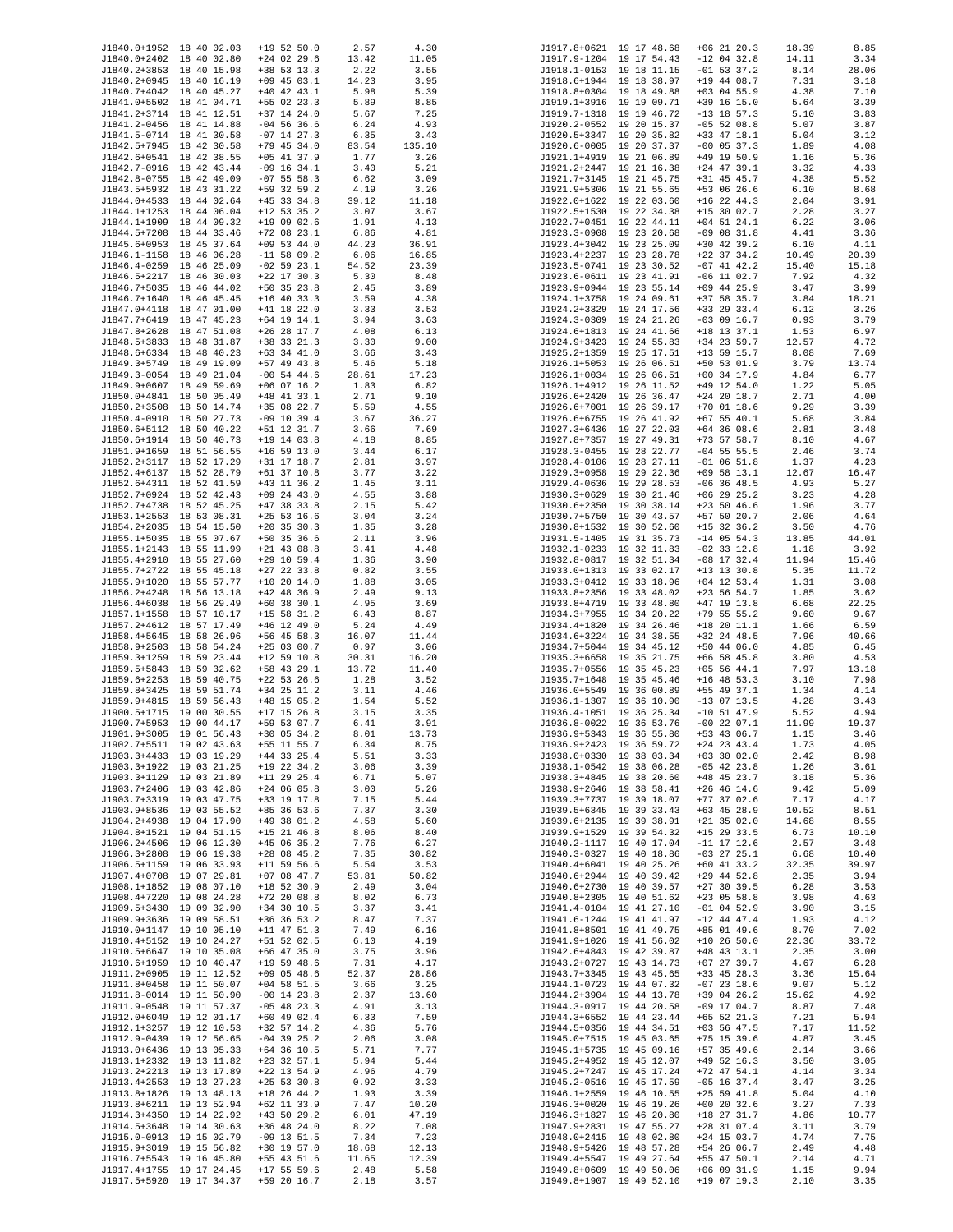| J1950.2+2138 19 50 14.14 |                          | $+21$ 38 00.9                   | 1.98   | 3.72   | J2028.9+0639 | 20 28 59.54              | $+06$ 39 03.6 | 1.31  | 3.39  |
|--------------------------|--------------------------|---------------------------------|--------|--------|--------------|--------------------------|---------------|-------|-------|
| J1950.5+3201 19 50 33.41 |                          | +32 01 17.4                     | 3.92   | 9.69   | J2029.4+3643 | 20 29 24.43              | $+36$ 43 21.3 | 6.43  | 13.10 |
| J1950.6+1300             | 19 50 39.58              | $+13$ 00 02.0                   | 11.97  | 6.06   | J2029.8+8224 | 20 29 53.57              | +82 24 20.5   | 2.54  | 3.27  |
| J1950.9+1025 19 50 55.47 |                          | $+10$ 25 14.2                   | 6.10   | 5.29   | J2029.9+1442 | 20 29 58.59              | $+14$ 42 49.9 | 4.62  | 4.10  |
| J1951.1+3318 19 51 10.81 |                          | $+33$ 18 44.0                   | 2.52   | 3.69   | J2030.2+4545 | 20 30 14.99              | $+45$ 45 38.4 | 3.38  | 7.66  |
| J1951.5-0955 19 51 32.89 |                          | $-09$ 55 46.5                   | 2.87   | 3.16   | J2030.5+0536 | 20 30 35.98              | $+05$ 36 18.8 | 1.36  | 3.97  |
| J1952.0+1956 19 52 04.99 |                          | $+19$ 56 25.6                   | 2.13   | 5.32   | J2030.7+0802 | 20 30 45.53              | $+08$ 02 04.2 | 4.17  | 5.18  |
| J1952.2+0230 19 52 15.48 |                          | $+02$ 30 31.0                   | 47.65  | 27.43  | J2031.0-0741 | 20 31 05.73              | $-07$ 41 59.5 | 12.74 | 12.39 |
| J1952.3-0116 19 52 23.17 |                          | $-01$ 16 15.2                   | 6.96   | 7.32   | J2031.6+2026 | 20 31 37.43              | $+20$ 26 34.4 | 4.02  | 3.05  |
| J1952.5+4958 19 52 35.57 |                          | $+49$ 58 09.4                   | 2.18   | 3.87   | J2031.6+5157 | 20 31 39.47              | $+51$ 57 28.3 | 7.96  | 3.49  |
| J1952.7+5813 19 52 45.47 |                          | +58 13 08.0                     | 2.72   | 3.48   | J2031.6+1859 | 20 31 41.32              | $+18$ 59 20.4 | 9.75  | 6.99  |
| J1952.8+2526 19 52 48.24 |                          | $+25$ 26 52.6                   | 17.08  | 21.06  | J2031.8+4942 | 20 31 53.06              | +49 42 24.1   | 4.70  | 9.53  |
|                          |                          |                                 |        |        |              |                          |               |       |       |
| J1952.8+3027 19 52 50.76 |                          | $+30$ 27 49.3                   | 2.24   | 9.69   | J2032.4-0138 | 20 32 26.39              | $-01$ 38 12.9 | 6.57  | 4.20  |
| J1953.4+1816 19 53 26.26 |                          | $+18$ 16 18.2                   | 1.96   | 3.05   | J2032.5-1305 | 20 32 33.77              | $-13$ 05 45.2 | 1.40  | 4.03  |
| J1953.5+5327 19 53 30.64 |                          | +53 27 36.2                     | 1.61   | 3.25   | J2032.6+2425 | 20 32 41.51              | $+24$ 25 43.9 | 2.95  | 4.67  |
| J1953.7+2753 19 53 46.28 |                          | $+27$ 53 01.7                   | 3.69   | 3.75   | J2032.7+5345 | 20 32 46.18              | $+53$ 45 50.0 | 21.36 | 17.42 |
| J1953.9+1503 19 53 54.48 |                          | $+15$ 03 41.8                   | 4.88   | 7.49   | J2032.8+2552 | 20 32 50.30              | $+25$ 52 20.3 | 13.02 | 85.85 |
| J1954.9+1632 19 54 59.73 |                          | $+16$ 32 13.3                   | 5.38   | 7.66   | J2032.9+4704 | 20 32 58.70              | $+47$ 04 36.5 | 3.04  | 4.10  |
| J1955.0+3534 19 55 00.76 |                          | $+35$ 34 30.1                   | 10.60  | 9.15   | J2033.1-0551 | 20 33 11.26              | $-05$ 51 15.7 | 5.56  | 7.51  |
| J1955.1+0828 19 55 06.56 |                          | $+08$ 28 35.7                   | 4.85   | 10.50  | J2033.4+0938 | 20 33 26.51              | $+09$ 38 50.7 | 1.32  | 3.25  |
| J1955.7+2300 19 55 44.17 |                          | $+23$ 00 18.2                   | 9.49   | 7.02   | J2033.6+2146 | 20 33 36.23              | $+21$ 46 09.4 | 12.82 | 6.66  |
| J1956.1+1323 19 56 07.16 |                          | $+13$ 23 32.0                   | 4.44   | 3.11   | J2035.1+3443 | 20 35 07.18              | $+34$ 43 02.8 | 2.90  | 5.65  |
| J1956.1-0737 19 56 10.89 |                          | $-07$ 37 03.1                   | 17.22  | 28.63  | J2035.2+3744 | 20 35 17.15              | $+37$ 44 32.3 | 4.92  | 10.78 |
| J1956.1+3318 19 56 11.75 |                          | +33 18 56.6                     | 1.43   | 3.55   | J2035.3+7018 | 20 35 20.81              | $+70$ 18 00.7 | 4.57  | 3.67  |
| J1956.2+1902 19 56 15.53 |                          | $+19$ 02 47.0                   | 2.96   | 3.22   | J2035.6+2923 | 20 35 36.40              | $+29$ 23 09.0 | 5.31  | 4.46  |
| J1956.4-0542 19 56 29.55 |                          | $-05$ 42 10.7                   | 3.75   | 4.31   | J2035.6+3609 | 20 35 39.97              | +36 09 08.6   | 8.76  | 9.20  |
| J1957.0-0250 19 57 04.09 |                          | $-02$ 50 52.9                   | 1.31   | 3.32   | J2036.5+0256 | 20 36 34.72              | $+02$ 56 54.7 | 5.43  | 6.42  |
| J1958.2+2005 19 58 13.25 |                          | $+20$ 05 08.9                   | 2.24   | 3.65   | J2036.7+1209 | 20 36 46.83              | $+12$ 09 41.2 | 2.94  | 4.30  |
| J1958.4+5150 19 58 29.36 |                          | $+51$ 50 36.2                   | 14.87  | 6.39   | J2036.9+0449 | 20 36 57.03              | $+04$ 49 49.6 | 2.78  | 5.25  |
| J1959.4+4044 19 59 26.91 |                          | +40 44 09.1 16598.13 4544972.44 |        |        | J2037.2+5842 | 20 37 17.02              | +58 42 51.5   | 5.32  | 4.63  |
| J2000.0-0110 20 00 04.70 |                          | $-01$ 10 30.8                   | 4.40   | 4.47   | J2037.6+3203 | 20 37 38.08              | $+32$ 03 35.0 | 6.74  | 15.03 |
| J2000.3+0849             | 20 00 21.51              | $+08$ 49 03.2                   | 2.20   | 3.17   | J2037.6+1606 | 20 37 41.64              | $+16$ 06 43.1 | 3.30  | 3.16  |
| J2000.7+8213             | 20 00 44.64              | +82 13 17.4                     | 1.86   | 3.32   | J2037.9+0946 | 20 37 55.58              | $+09$ 46 05.0 | 1.58  | 4.02  |
|                          |                          |                                 |        |        |              |                          |               |       |       |
| J2001.0+2551 20 01 05.57 |                          | $+25$ 51 43.0                   | 12.73  | 7.46   | J2037.9+3101 | 20 37 56.20              | +31 01 45.4   | 3.19  | 3.93  |
| J2001.3+3442             | 20 01 21.99              | $+34$ 42 46.1                   | 3.65   | 3.23   | J2038.1-0902 | 20 38 09.05              | $-09$ 02 00.5 | 5.76  | 3.66  |
| J2002.2+0225             | 20 02 12.39              | $+02$ 25 58.9                   | 1.40   | 3.27   | J2038.4+1349 | 20 38 24.07              | $+13$ 49 17.3 | 4.18  | 6.43  |
| J2002.2+2106 20 02 15.63 |                          | $+21$ 06 05.3                   | 5.98   | 3.84   | J2038.4+4633 | 20 38 28.65              | $+46$ 33 06.6 | 3.34  | 6.80  |
| J2002.5+0559             | 20 02 34.12              | $+05$ 59 48.0                   | 1.43   | 3.16   | J2038.6+5119 | 20 38 36.99              | +51 19 15.4   | 23.31 | 11.92 |
| J2002.8+6845             | 20 02 50.19              | $+68$ 45 58.6                   | 3.68   | 3.32   | J2040.1-0247 | 20 40 09.02              | $-02$ 47 40.7 | 4.58  | 4.69  |
| J2003.1+6515             | 20 03 07.73              | $+65$ 15 24.4                   | 1.68   | 3.54   | J2040.5+3630 | 20 40 30.12              | +36 30 20.1   | 8.07  | 8.54  |
| J2003.2+3132             | 20 03 13.23              | +31 32 12.9                     | 5.93   | 4.47   | J2040.6+5931 | 20 40 39.67              | +59 31 53.8   | 5.39  | 3.51  |
| J2003.3+1405             | 20 03 20.17              | $+14$ 05 52.1                   | 6.79   | 3.64   | J2041.2-0111 | 20 41 13.23              | $-01$ 11 29.6 | 5.72  | 4.46  |
| J2003.5+0028             | 20 03 34.67              | $+00$ 28 07.7                   | 9.00   | 10.72  | J2041.4+1855 | 20 41 24.00              | $+18$ 55 05.5 | 4.32  | 9.28  |
| J2003.6-0902             | 20 03 39.88              | $-09$ 02 54.4                   | 7.00   | 9.79   | J2041.4+2448 | 20 41 29.77              | $+24$ 48 25.3 | 6.99  | 34.61 |
| J2003.9+2836             | 20 03 59.01              | $+28$ 36 14.7                   | 1.66   | 5.23   | J2041.5+1950 | 20 41 32.55              | $+19$ 50 38.8 | 2.39  | 3.53  |
| J2004.4+1029             | 20 04 29.67              | $+10$ 29 14.8                   | 6.21   | 3.66   | J2041.8-0542 | 20 41 52.48              | $-05$ 42 23.6 | 6.28  | 6.47  |
| J2005.3+6225             | 20 05 19.05              | $+62$ 25 44.1                   | 2.84   | 4.71   | J2042.1+5030 | 20 42 10.50              | $+50$ 30 03.6 | 15.86 | 5.87  |
| J2005.8+0358             | 20 05 51.91              | $+03$ 58 30.0                   | 4.45   | 5.72   | J2043.1+0006 | 20 43 07.33              | $+00$ 06 43.0 | 5.23  | 4.19  |
| J2006.0+3056             | 20 06 05.50              | $+30$ 56 02.0                   | 7.85   | 3.73   | J2043.8+4612 | 20 43 52.71              | $+46$ 12 35.1 | 1.75  | 3.31  |
| J2006.8+1200             | 20 06 51.34              | $+12$ 00 19.1                   | 11.83  | 12.26  | J2044.1+6943 | 20 44 08.47              | +69 43 52.5   | 7.55  | 4.84  |
| J2007.9-1016             | 20 07 57.67              | $-10$ 16 43.6                   | 7.00   | 9.33   | J2044.2-1445 | 20 44 17.06              | $-14$ 45 47.5 | 5.67  | 4.33  |
| J2008.4-0418             | 20 08 24.62              | $-04$ 18 29.5                   | 7.53   | 3.37   | J2044.6+4037 | 20 44 41.78              | $+40$ 37 45.5 | 4.26  | 34.01 |
| J2008.9+5213             | 20 08 56.71              | +52 13 27.2                     | 13.72  | 7.65   | J2044.7+2907 | 20 44 46.95              | $+29$ 07 42.0 | 1.80  | 5.27  |
| J2009.1+2907             | 20 09 11.74              | $+29$ 07 39.7                   | 2.51   | 5.01   | J2044.9+0903 | 20 44 56.70              | $+09$ 03 08.4 | 4.27  | 4.75  |
| J2009.2+5022             |                          |                                 |        |        |              |                          |               |       |       |
|                          | 20 09 15.18              | $+50$ 22 47.6                   | 7.39   | 13.06  | J2045.0+1634 | 20 45 01.74              | $+16$ 34 08.6 | 6.42  | 3.26  |
| J2009.3-0047             | 20 09 23.53              | $-00$ 47 55.2                   | 1.71   | 3.20   | J2045.1+4341 | 20 45 07.58              | $+43$ 41 40.8 | 6.79  | 3.77  |
| J2009.4+2505             | 20 09 25.22              | $+25$ 05 47.3                   | 11.85  | 4.18   | J2045.2+3452 | 20 45 15.50              | $+34$ 52 59.6 | 5.69  | 28.05 |
| J2010.1+1728 20 10 10.85 |                          | $+17$ 28 37.6                   | 4.36   | 7.01   | J2045.3+0324 | 20 45 22.29              | $+03$ 24 28.3 | 6.55  | 8.86  |
| J2010.4+2043             | 20 10 26.29              | $+20$ 43 46.9                   | 4.12   | 3.59   | J2046.4-0450 | 20 46 29.18              | $-04$ 50 43.6 | 2.91  | 3.35  |
| J2012.3+1821             | 20 12 21.52              | $+18$ 21 29.7                   | 3.42   | 4.27   | J2046.7+3857 | 20 46 45.59              | +38 57 31.9   | 4.13  | 16.73 |
| J2012.7+3228 20 12 43.74 |                          | $+32$ 28 21.3                   | 1.80   | 4.10   | J2046.9+4834 | 20 46 59.77              | +48 34 38.6   | 6.49  | 10.80 |
| J2012.8+4708             | 20 12 53.61              | $+47$ 08 20.9                   | 6.31   | 60.81  | J2047.1+3751 | 20 47 09.48              | +37 51 20.9   | 2.25  | 4.80  |
| J2013.3+0510             | 20 13 23.72              | $+05$ 10 17.8                   | 1.17   | 6.69   | J2047.1-0236 | 20 47 10.52              | $-02$ 36 20.1 | 14.23 | 12.38 |
| J2014.2+0634 20 14 13.62 |                          | $+06$ 34 17.8                   | 0.82   | 3.40   |              | J2047.8+2324 20 47 48.56 | $+23$ 24 49.3 | 3.99  | 8.60  |
| J2014.2+5532 20 14 16.64 |                          | +55 32 12.9                     | 6.27   | 4.44   | J2047.9+1051 | 20 47 56.78              | $+10$ 51 35.2 | 2.93  | 3.30  |
| J2014.3-0912 20 14 19.21 |                          | $-09$ 12 07.7                   | 3.88   | 3.80   |              | J2048.1+0701 20 48 12.00 | $+07$ 01 14.6 | 29.26 | 21.54 |
| J2014.4+2334 20 14 27.55 |                          | $+23$ 34 54.4                   | 152.95 | 59.05  |              | J2048.4+2537 20 48 27.46 | $+25$ 37 55.4 | 1.86  | 3.34  |
| J2014.5+0114 20 14 34.44 |                          | $+01$ 14 29.5                   | 8.11   | 6.26   |              | J2048.8+4311 20 48 53.71 | $+43$ 11 40.8 | 7.77  | 6.85  |
| J2014.6-0649 20 14 36.17 |                          | $-06$ 49 52.8                   | 2.02   | 3.42   | J2048.9+7320 | 20 48 55.71              | $+73$ 20 00.2 | 4.00  | 6.51  |
| J2014.8+2630 20 14 52.96 |                          | $+26$ 30 55.8                   | 15.14  | 11.52  | J2049.1-0659 | 20 49 06.91              | $-06$ 59 35.1 | 10.55 | 5.04  |
| J2014.9+0849 20 14 56.95 |                          | $+08$ 49 29.7                   | 2.54   | 5.06   |              | J2049.1+2013 20 49 08.06 | $+20$ 13 33.9 | 2.24  | 11.44 |
| J2015.1+4847 20 15 11.81 |                          | $+48$ 47 49.2                   | 1.51   | 4.76   | J2049.2+3223 | 20 49 12.68              | +32 23 57.1   | 3.11  | 6.63  |
| J2015.5+6223 20 15 30.04 |                          | $+62$ 23 18.4                   | 2.58   | 5.62   | J2049.3+1822 | 20 49 18.81              | $+18$ 22 08.6 | 2.57  | 3.18  |
| J2015.5+5631 20 15 30.67 |                          | $+56$ 31 27.6                   | 4.45   | 4.17   |              | J2049.3+2735 20 49 21.07 | $+27$ 35 53.5 | 1.57  | 4.64  |
| J2015.5+1842 20 15 31.77 |                          | $+18$ 42 07.8                   | 3.43   | 3.58   | J2049.4-1237 | 20 49 26.55              | $-12$ 37 29.5 | 3.01  | 3.52  |
| J2016.2-0230 20 16 12.93 |                          | $-02$ 30 10.8                   | 3.18   | 3.70   |              | J2050.3-1550 20 50 23.77 | $-15$ 50 48.8 | 5.26  | 3.58  |
| J2017.1+1954 20 17 06.35 |                          | $+19$ 54 36.0                   | 2.15   | 3.06   |              | J2050.5-0812 20 50 31.15 | $-08$ 12 34.3 | 5.37  | 4.53  |
| J2017.2+3345 20 17 12.96 |                          | $+33$ 45 53.1                   | 10.25  | 18.02  | J2050.9+4202 | 20 50 54.42              | $+42$ 02 58.0 | 3.14  | 5.19  |
| J2017.2-1150 20 17 13.29 |                          | $-11$ 50 12.5                   | 1.62   | 7.23   |              | J2051.1-1434 20 51 09.13 | $-14$ 34 42.8 | 11.71 | 16.49 |
| J2017.2+1146 20 17 13.45 |                          | $+11$ 46 09.3                   | 4.94   | 4.93   |              | J2051.4+1652 20 51 25.52 | $+16$ 52 51.6 | 6.25  | 4.44  |
| J2017.2+7440 20 17 13.90 |                          | $+74$ 40 45.4                   | 3.74   | 3.00   | J2051.5+0133 | 20 51 32.44              | $+01$ 33 32.6 | 2.02  | 3.06  |
| J2017.8+1317 20 17 53.94 |                          | $+13$ 17 54.0                   | 5.27   | 6.80   |              | J2051.7+1509 20 51 47.61 | $+15$ 09 19.8 | 7.70  | 6.61  |
| J2018.3+7326 20 18 22.90 |                          | $+73$ 26 53.3                   | 8.95   | 11.23  |              | J2051.8-1732 20 51 49.90 | $-17$ 32 52.5 | 2.94  | 4.36  |
| J2019.1+5440 20 19 06.56 |                          | $+54$ 40 37.3                   | 3.84   | 3.17   | J2051.8+3537 | 20 51 50.38              | +35 37 07.6   | 2.77  | 4.16  |
|                          |                          |                                 |        |        |              |                          |               |       |       |
| J2019.2-0503 20 19 16.14 |                          | $-05$ 03 48.2                   | 6.27   | 6.00   | J2051.9+1255 | 20 51 58.27              | $+12$ 55 20.4 | 5.92  | 3.50  |
| J2019.3+0732 20 19 22.53 |                          | $+07$ 32 45.8                   | 1.40   | 3.45   |              | J2053.2+0537 20 53 17.17 | $+05$ 37 30.3 | 3.74  | 4.42  |
| J2019.7-1245 20 19 45.67 |                          | $-12$ 45 30.6                   | 1.57   | 8.45   | J2053.2+2613 | 20 53 17.43              | $+26$ 13 23.6 | 7.33  | 15.30 |
| J2019.9+6612 20 19 55.64 |                          | $+66$ 12 44.1                   | 5.16   | 3.51   | J2054.1+4658 | 20 54 08.76              | $+46$ 58 08.2 | 7.92  | 9.12  |
| J2020.1+2942 20 20 06.37 |                          | $+29$ 42 11.9                   | 68.87  | 188.84 |              | J2054.2+2057 20 54 17.72 | $+20$ 57 16.5 | 1.19  | 5.42  |
| J2020.6+1836 20 20 40.62 |                          | $+18$ 36 34.1                   | 5.66   | 7.13   | J2055.9+2253 | 20 55 54.58              | $+22$ 53 48.5 | 6.31  | 5.33  |
| J2021.0+0044 20 21 02.06 |                          | $+00$ 44 43.0                   | 3.52   | 4.21   |              | J2055.9-0214 20 55 57.06 | $-02$ 14 53.1 | 4.17  | 3.33  |
| J2021.3+2740 20 21 19.16 |                          | $+27$ 40 14.1                   | 10.30  | 11.54  |              | J2056.0+5714 20 56 01.84 | +57 14 37.0   | 6.84  | 7.73  |
| J2021.3+7833 20 21 21.16 |                          | $+78$ 33 27.9                   | 2.51   | 4.19   | J2056.2+5310 | 20 56 13.27              | +53 10 37.9   | 1.22  | 3.40  |
| J2022.0+5838 20 22 02.47 |                          | +58 38 42.4                     | 2.01   | 3.26   | J2057.0+3105 | 20 57 05.98              | $+31$ 05 05.8 | 5.78  | 10.04 |
| J2022.1+1001 20 22 08.53 |                          | $+10$ 01 11.2                   | 30.65  | 14.58  | J2057.3+5058 | 20 57 20.27              | +50 58 13.7   | 6.06  | 4.44  |
| J2022.6+2602 20 22 40.77 |                          | $+26$ 02 14.1                   | 1.58   | 3.45   | J2057.8+3354 | 20 57 49.58              | +33 54 14.2   | 2.75  | 5.40  |
| J2022.9+0311 20 22 54.91 |                          | $+03$ 11 36.0                   | 2.32   | 6.10   |              | J2058.2+1658 20 58 12.99 | $+16$ 58 37.2 | 4.08  | 4.12  |
| J2023.6+1700 20 23 36.03 |                          | $+17$ 00 52.5                   | 8.17   | 5.20   | J2058.7+3510 | 20 58 45.12              | +35 10 22.0   | 2.45  | 5.40  |
| J2024.2+2054 20 24 15.82 |                          | $+20$ 54 39.0                   | 2.55   | 3.62   | J2059.8-0008 | 20 59 48.52              | $-00$ 08 35.2 | 4.44  | 4.34  |
| J2024.5-0516 20 24 34.93 |                          | $-05$ 16 31.7                   | 10.53  | 10.20  | J2059.8+6023 | 20 59 53.25              | $+60$ 23 15.2 | 4.08  | 3.53  |
| J2025.4+1206 20 25 24.65 |                          | $+12$ 06 10.0                   | 10.84  | 5.20   |              | J2059.9-1440 20 59 59.66 | $-14$ 40 40.0 | 9.82  | 7.61  |
| J2026.2+4655 20 26 16.08 |                          | $+46$ 55 30.3                   | 6.73   | 17.40  |              | J2100.0+1755 21 00 00.55 | $+17$ 55 57.6 | 2.83  | 4.84  |
| J2026.9-1131 20 26 54.15 |                          | $-11$ 31 24.6                   | 1.58   | 4.68   |              | J2100.8-0153 21 00 51.89 | $-01$ 53 52.6 | 2.08  | 3.07  |
| J2026.9+1537 20 26 55.37 |                          | $+15$ 37 06.5                   | 11.53  | 3.31   |              | J2101.1+0206 21 01 10.85 | $+02$ 06 28.2 | 4.89  | 4.75  |
|                          | J2028.5-0237 20 28 30.73 | $-02$ 37 15.2                   | 2.66   | 3.19   |              | J2101.5+4047 21 01 33.99 | $+40$ 47 26.1 | 2.70  | 3.89  |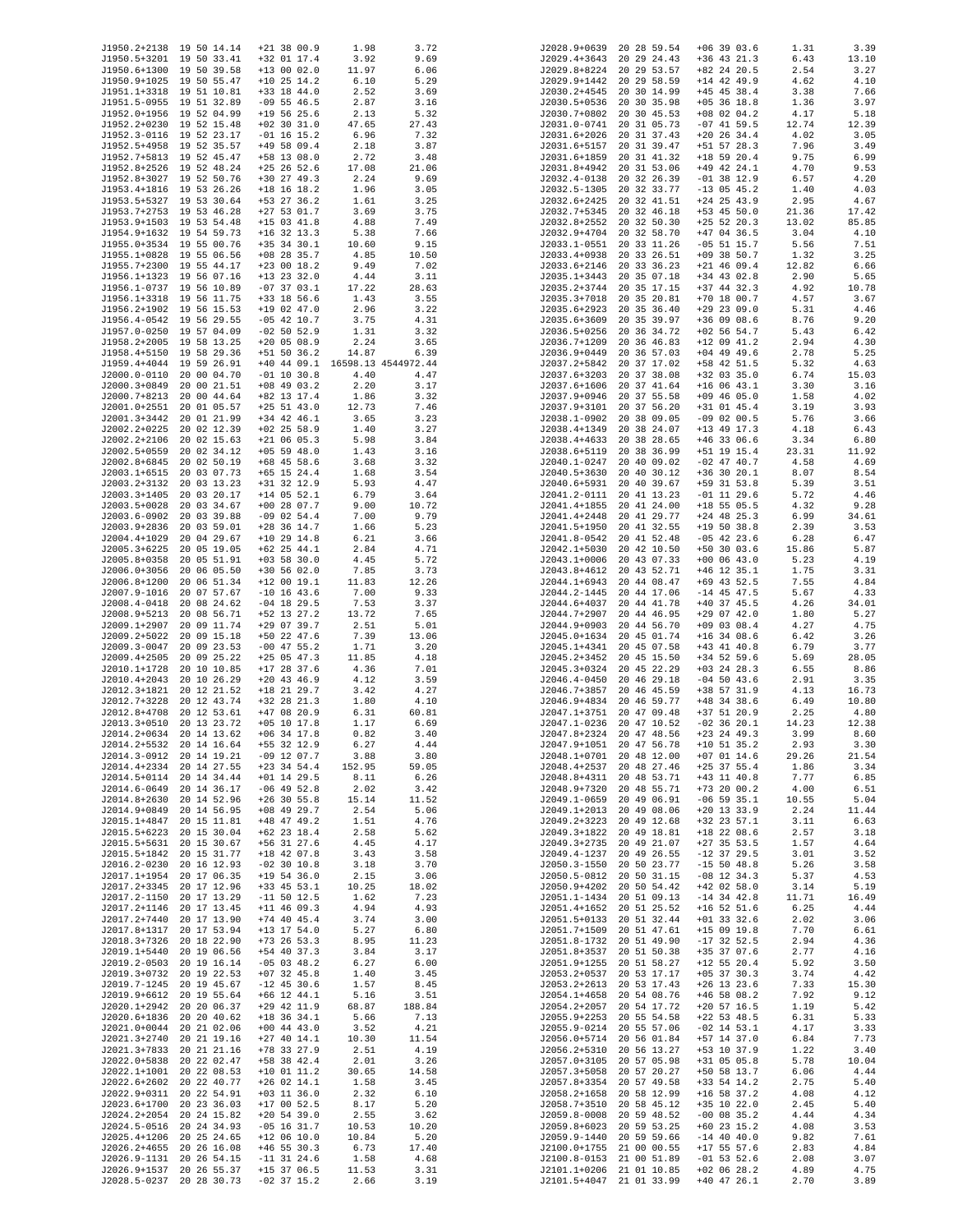| J2101.9+3853 21 01 55.02                             |             | $+38$ 53 52.1                  | 2.80          | 4.04          | J2134.2+1746 21 34 16.48     |                            | $+17$ 46 54.9                  | 5.35           | 6.48          |
|------------------------------------------------------|-------------|--------------------------------|---------------|---------------|------------------------------|----------------------------|--------------------------------|----------------|---------------|
| J2101.9+4551 21 01 55.45                             |             | $+45$ 51 01.4                  | 3.20          | 4.65          | J2134.8+1443 21 34 48.79     |                            | $+14$ 43 29.6                  | 3.90           | 3.83          |
| J2101.9+2834 21 01 56.47                             |             | $+28$ 34 52.9                  | 11.22         | 19.62         | J2135.2-2322 21 35 14.55     |                            | $-23$ 22 38.7                  | 4.24           | 3.73          |
| J2102.0+2115 21 02 01.48                             |             | $+21$ 15 21.7                  | 3.08          | 3.58          | J2135.2-1734 21 35 16.66     |                            | $-17$ 34 34.9                  | 9.06           | 3.39          |
| J2102.3+6810 21 02 22.73                             |             | $+68$ 10 22.2                  | 4.03          | 5.78          | J2135.4-0253 21 35 28.66     |                            | $-02$ 53 55.3                  | 4.78           | 8.17          |
| J2102.5+2610 21 02 31.49                             |             | $+26$ 10 19.9                  | 2.09          | 3.52          | J2135.8-0752                 | 21 35 51.18                | $-07$ 52 25.7                  | 2.07           | 3.40          |
| J2104.1+7633 21 04 07.48                             |             | $+76$ 33 10.1                  | 54.92         | 29.73         | J2136.6+4538                 | 21 36 38.83                | $+45$ 38 05.0                  | 5.65           | 4.01          |
| J2104.3+1917 21 04 21.11                             |             | $+19$ 17 00.8                  | 4.82          | 6.31          | J2136.6-1018                 | 21 36 38.99                | $-10$ 18 28.5                  | 1.74           | 4.61          |
| J2104.4+2031 21 04 26.43                             |             | $+20$ 31 39.2                  | 2.87          | 3.57          | J2136.6+6834                 | 21 36 40.42                | $+68$ 34 27.2                  | 3.54           | 3.58          |
| J2104.5-0500 21 04 35.53                             |             | $-05$ 00 36.3                  | 4.22          | 4.28          | J2136.7+4953                 | 21 36 46.63                | $+49$ 53 22.6                  | 2.73           | 5.08          |
|                                                      |             |                                |               |               | J2137.2-2755                 |                            | $-27$ 55 00.5                  |                | 3.03          |
| J2105.5+7241 21 05 35.07<br>J2105.8+4711 21 05 50.16 |             | $+72$ 41 14.0                  | 3.06          | 3.57          |                              | 21 37 13.41                |                                | 6.22           | 38.14         |
| J2106.1-0223                                         | 21 06 06.37 | $+47$ 11 58.1<br>$-02$ 23 40.6 | 3.49<br>1.66  | 4.14          | J2137.7-1432<br>J2137.8-2042 | 21 37 44.08<br>21 37 50.10 | $-14$ 32 53.0<br>$-20$ 42 32.9 | 40.31<br>12.15 | 7.26          |
| J2106.2+1239 21 06 13.59                             |             | $+12$ 39 21.3                  |               | 3.51          |                              |                            | $+31$ 54 20.3                  | 7.34           | 4.29          |
|                                                      |             |                                | 9.43          | 9.62          | J2137.8+3154                 | 21 37 53.74<br>21 38 04.58 |                                |                |               |
| J2106.2+4237 21 06 14.74<br>J2106.3+7026 21 06 19.36 |             | $+42$ 37 31.8<br>$+70$ 26 05.5 | 4.29          | 8.44          | J2138.0+5744                 |                            | $+57$ 44 04.9                  | 2.27           | 3.85          |
|                                                      |             |                                | 2.16          | 3.50          | J2138.0-1843 21 38 05.05     |                            | $-18$ 43 29.5                  | 14.71          | 5.49          |
| J2107.2+2331 21 07 14.47                             |             | $+23$ 31 41.9                  | 9.85          | 5.08          | J2138.3+4450                 | 21 38 18.18                | $+44$ 50 02.2                  | 5.24           | 4.96          |
| J2107.4-2525 21 07 24.44<br>J2107.4-1812 21 07 25.50 |             | $-25$ 25 45.8                  | 79.34         | 46.15         | J2138.3+2147                 | 21 38 20.03                | $+21$ 47 43.1                  | 4.93           | 3.66          |
|                                                      |             | $-18$ 12 56.1                  | 7.34          | 5.57          | J2138.4+1158                 | 21 38 26.36                | $+11$ 58 01.1                  | 9.63           | 9.00          |
| J2108.1+2140 21 08 07.67                             |             | $+21$ 40 22.7                  | 9.02          | 11.72         | J2139.4-2556                 | 21 39 24.44                | $-25$ 56 48.5                  | 11.00          | 3.25          |
| J2108.3+4936 21 08 22.60                             |             | +49 36 37.8                    | 34.09         | 22.73         | J2139.5+5540                 | 21 39 33.30                | $+55$ 40 30.3                  | 3.27           | 3.21          |
| J2108.4+0249                                         | 21 08 26.86 | $+02$ 49 45.3                  | 5.31          | 4.15          | J2139.8+6203                 | 21 39 50.30                | $+62$ 03 10.9                  | 3.75           | 4.00          |
| J2109.3+2904 21 09 21.31                             |             | $+29$ 04 15.0                  | 11.70         | 16.01         | J2140.0+4008                 | 21 40 02.09                | $+40$ 08 54.5                  | 2.40           | 3.20          |
| J2109.4-1647                                         | 21 09 25.45 | $-16$ 47 01.8                  | 3.37          | 3.07          | J2140.1-1616                 | 21 40 11.00                | $-16$ 16 30.1                  | 11.31          | 5.12          |
| J2109.6+1912 21 09 41.07                             |             | $+19$ 12 51.1                  | 1.94          | 3.40          | J2140.2-0645                 | 21 40 13.68                | $-06$ 45 18.9                  | 5.29           | 3.52          |
| J2109.7+1102 21 09 47.78                             |             | $+11$ 02 19.9                  | 3.02          | 4.50          | J2140.9-3401                 | 21 40 59.47                | $-34$ 01 50.6                  | 4.24           | 3.18          |
| J2110.0-0442 21 10 00.73                             |             | $-04$ 42 50.3                  | 6.01          | 9.75          | J2142.1+0302                 | 21 42 11.64                | $+03$ 02 24.7                  | 7.70           | 5.33          |
| J2110.5-2818 21 10 31.41                             |             | $-28$ 18 02.1                  | 6.30          | 3.18          | J2142.2-1150                 | 21 42 12.96                | $-11$ 50 56.8                  | 5.98           | 5.92          |
| J2111.8+3919 21 11 53.32                             |             | $+39$ 19 08.1                  | 4.89          | 3.27          | J2142.2-2858                 | 21 42 16.54                | $-28$ 58 45.8                  | 6.22           | 6.06          |
| J2112.4+1634 21 12 28.58                             |             | $+16$ 34 49.2                  | 5.87          | 3.20          | J2142.5+1613                 | 21 42 31.14                | $+16$ 13 44.4                  | 4.59           | 3.29          |
| J2112.7-0134 21 12 46.94                             |             | $-01$ 34 11.5                  | 5.74          | 7.10          | J2142.5+5154 21 42 32.75     |                            | $+51$ 54 14.0                  | 5.24           | 5.82          |
| J2112.8+6214 21 12 48.59                             |             | $+62$ 14 57.4                  | 22.12         | 6.76          | J2142.9+1031 21 42 55.43     |                            | $+10$ 31 22.0                  | 5.81           | 3.97          |
| J2113.2-0402 21 13 15.92                             |             | $-04$ 02 22.7                  | 2.65          | 3.08          | J2143.1+3753 21 43 07.05     |                            | $+37$ 53 29.2                  | 4.91           | 6.56          |
| J2113.3-1548 21 13 22.63                             |             | $-15$ 48 58.9                  | 6.93          | 7.36          | J2143.4-1811 21 43 29.32     |                            | $-18$ 11 01.9                  | 10.57          | 4.30          |
| J2113.3+4321 21 13 23.04                             |             | $+43$ 21 24.2                  | 5.33          | 14.07         | J2143.6-0122                 | 21 43 37.02                | $-01$ 22 42.9                  | 6.38           | 4.40          |
| J2113.4+3801 21 13 24.90                             |             | +38 01 52.9                    | 14.75         | 6.23          | J2143.7-0858                 | 21 43 46.35                | $-08$ 58 22.7                  | 3.21           | 6.42          |
| J2113.4-1035 21 13 27.22                             |             | $-10$ 35 52.5                  | 3.15          | 3.19          | J2143.8+4253                 | 21 43 52.07                | $+42$ 53 28.7                  | 1.37           | 5.91          |
| J2113.6+0445 21 13 36.69                             |             | $+04$ 45 23.3                  | 5.72          | 3.35          | J2144.1+1929                 | 21 44 07.42                | $+19$ 29 12.6                  | 6.85           | 4.44          |
| J2113.7+3023 21 13 47.15                             |             | $+30$ 23 36.4                  | 14.54         | 28.82         | J2144.1+2810                 | 21 44 11.84                | $+28$ 10 19.2                  | 44.56          | 46.29         |
| J2114.1+4036 21 14 10.23                             |             | $+40$ 36 41.3                  | 2.59          | 3.28          | J2144.5-0554                 | 21 44 33.77                | $-05$ 54 45.9                  | 6.22           | 6.75          |
| J2114.2-1819 21 14 17.64                             |             | $-18$ 19 09.5                  | 7.14          | 5.31          | J2144.7+6106                 | 21 44 46.55                | $+61$ 06 38.1                  | 6.72           | 6.85          |
| J2114.5+1606 21 14 35.11                             |             | $+16$ 06 14.7                  | 6.10          | 3.80          | J2144.8+2250                 | 21 44 50.08                | $+22$ 50 09.7                  | 3.64           | 3.15          |
| J2114.6-2541 21 14 40.00                             |             | $-25$ 41 49.7                  | 15.39         | 5.56          | J2145.1+0800                 | 21 45 07.78                | $+08$ 00 22.5                  | 5.02           | 4.25          |
| J2114.8+6517 21 14 50.54                             |             | $+65$ 17 47.6                  | 6.33          | 4.97          | J2145.1+5843                 | 21 45 11.01                | +58 43 09.8                    | 3.13           | 3.10          |
| J2115.0+4216 21 15 01.18                             |             | $+42$ 16 59.2                  | 2.57          | 4.37          | J2145.7-3441                 | 21 45 42.08                | $-34$ 41 33.2                  | 7.67           | 6.65          |
| J2115.7+0342 21 15 42.58                             |             | $+03$ 42 39.4                  | 3.38          | 3.34          | J2146.8+6930 21 46 51.17     |                            | $+69$ 30 11.7                  | 5.93           | 6.32          |
| J2115.8+1015 21 15 50.52                             |             | $+10$ 15 31.4                  | 5.62          | 4.94          | J2146.8+5751                 | 21 46 53.62                | $+57$ 51 45.3                  | 3.65           | 3.36          |
| J2116.4-0644 21 16 27.29                             |             | $-06$ 44 16.0                  | 2.84          | 4.55          | J2147.0-1740                 | 21 47 03.42                | $-17$ 40 18.6                  | 6.60           | 3.45          |
| J2116.6-2055 21 16 36.20                             |             | $-20$ 55 49.6                  | 32.86         | 38.58         | J2147.5-2742                 | 21 47 31.64                | $-27$ 42 32.4                  | 4.58           | 3.61          |
| J2117.6+0552 21 17 39.86                             |             | $+05$ 52 09.9                  | 3.83          | 3.85          | J2147.6-2323                 | 21 47 40.94                | $-23$ 23 40.8                  | 6.06           | 4.40          |
| J2118.1-3019 21 18 10.34                             |             | $-30$ 19 21.0                  | 26.76         | 22.38         | J2147.7+4009                 | 21 47 43.79                | $+40$ 09 30.6                  | 1.79           | 4.75          |
| J2118.2+7511 21 18 16.90                             |             | $+75$ 11 33.6                  | 11.90         | 4.39          | J2147.9+0233                 | 21 47 58.29                | $+02$ 33 18.6                  | 3.76           | 3.18          |
| J2118.3+6048 21 18 18.78                             |             | $+60$ 48 12.7                  | 71.82         | 15.44         | J2148.0+0657                 | 21 48 05.51                | $+06$ 57 38.1                  | 3.11           | 4.06          |
| J2118.5+1816 21 18 31.03                             |             | $+18$ 16 34.5                  | 15.76         | 10.42         | J2148.3+0908                 | 21 48 18.49                | $+09$ 08 41.8                  | 4.51           | 3.79          |
| J2118.8+4936 21 18 52.40                             |             | $+49$ 36 59.9                  | 51.91         | 24.03         | J2148.4+3551                 | 21 48 24.59                | $+35$ 51 09.4                  | 2.23           | 5.15          |
| J2119.9+3723 21 19 54.95                             |             | $+37$ 23 31.6                  | 16.77         | 12.70         | J2148.5-0511                 | 21 48 30.37                | $-05$ 11 01.7                  | 4.34           | 4.20          |
| J2120.3+3325 21 20 19.56                             |             | $+33$ 25 39.0                  | 2.63          | 3.67          | J2148.6+2238                 | 21 48 39.02                | $+22$ 38 03.0                  | 4.22           | 3.49          |
| J2120.6+2253 21 20 39.70                             |             | $+22$ 53 59.4                  | 7.55          | 4.02          | J2148.7-3014 21 48 44.61     |                            | $-30$ 14 20.2                  | 6.99           | 4.41          |
| J2121.0+7155 21 21 04.55                             |             | $+71$ 55 06.6                  | 5.68          | 3.38          | J2149.4-1304                 | 21 49 28.28                | $-13$ 04 26.3                  | 11.14          | 6.88          |
| J2121.2+7304 21 21 13.78                             |             | $+73$ 04 16.1                  | 4.57          | 4.18          | J2149.4+2507                 | 21 49 28.32                | $+25$ 07 27.1                  | 12.89          | 6.68          |
| J2121.2+4346 21 21 17.86                             |             | $+43$ 46 24.5                  | 4.51          | 4.69          | J2149.5-1034 21 49 34.20     |                            | $-10$ 34 41.3                  | 1.97           | 3.13          |
| J2122.7+1704 21 22 46.31                             |             | $+17$ 04 37.8                  | 24.34         | 5.45          | J2149.9+2912 21 49 55.99     |                            | $+29$ 12 07.2                  | 5.46           | 3.43          |
| J2122.8-1003 21 22 52.87                             |             | $-10$ 03 18.8                  | 5.11          | 6.66          | J2150.2+7815 21 50 14.83     |                            | $+78$ 15 12.4                  | 1.97           | 3.09          |
| J2123.0-1627 21 23 01.65                             |             | $-16$ 27 57.9                  | 25.03         | 14.55         | J2150.5+6153 21 50 35.55     |                            | +61 53 02.3                    | 4.32           | 3.61          |
| J2123.2+1548 21 23 16.31                             |             | $+15$ 48 03.7                  | 7.29          | 3.11          | J2150.6+5616 21 50 38.85     |                            | $+56$ 16 05.9                  | 2.09           | 3.23          |
| J2123.3+0439 21 23 21.09                             |             | $+04$ 39 57.1                  | 3.83          | 4.72          | J2150.7-0942 21 50 42.17     |                            | $-09$ 42 25.3                  | 1.72           | 3.42          |
| J2123.7+0304 21 23 43.10                             |             | $+03$ 04 45.7                  | 6.03          | 8.15          | J2150.9+2004                 | 21 50 55.06                | $+20$ 04 42.9                  | 4.88           | 3.23          |
| J2123.7+2504 21 23 44.69                             |             | $+25$ 04 16.0                  | 112.31        | 26.89         | J2151.0+1219                 | 21 51 04.13                | $+12$ 19 51.9                  | 13.23          | 4.99          |
| J2124.4+2750 21 24 24.08                             |             | $+27$ 50 12.2                  | 2.93          | 3.11          | J2151.2-2236                 | 21 51 16.53                | $-22$ 36 50.7                  | 4.77           | 5.82          |
| J2124.5+5207 21 24 34.23                             |             | +52 07 13.3                    | 5.32          | 4.46          | J2151.7+2130                 | 21 51 45.97                | $+21$ 30 12.8                  | 8.28           | 3.38          |
| J2124.8-0200 21 24 52.91                             |             | $-02$ 00 07.5                  | 2.79          | 4.70          | J2152.0-2828                 | 21 52 03.82                | $-28$ 28 31.3                  | 7.71           | 4.14          |
| J2125.4+0528 21 25 27.00                             |             | $+05$ 28 48.0                  | 3.59          | 4.35          | J2152.1+4959                 | 21 52 07.73                | $+49$ 59 48.3                  | 10.72          | 10.41         |
| J2125.6+3738 21 25 39.27                             |             | $+37$ 38 15.8                  | 7.97          | 4.86          | J2152.6-0254                 | 21 52 36.60                | $-02$ 54 41.7                  | 4.19           | 3.50          |
| J2126.6+6251 21 26 39.11<br>J2126.6-2901 21 26 39.77 |             | $+62$ 51 35.8<br>$-29$ 01 04.1 | 5.24          | 3.14          | J2152.9+5803                 | 21 52 54.26<br>21 53 24.65 | +58 03 31.5                    | 4.23           | 5.01          |
| J2126.6+3930 21 26 40.00                             |             | $+39$ 30 44.3                  | 14.82         | 16.31<br>6.31 | J2153.4+0536<br>J2153.9+4241 | 21 53 57.58                | $+05$ 36 17.9<br>$+42$ 41 34.2 | 9.48<br>2.75   | 14.80<br>4.50 |
| J2127.0+3507 21 27 01.79                             |             | +35 07 47.3                    | 6.28          | 9.31          | J2154.3+4515                 | 21 54 18.60                | $+45$ 15 $41.8$                | 6.54           | 5.25          |
| J2127.3+0318 21 27 23.87                             |             | $+03$ 18 34.8                  | 11.73<br>3.62 | 3.13          | J2154.5+7349                 | 21 54 33.82                | +73 49 13.9                    | 6.23           | 4.86          |
| J2127.5+2132 21 27 35.20                             |             | $+21$ 32 33.4                  | 3.40          | 3.58          | J2154.5+4626                 | 21 54 33.92                | $+46$ 26 45.9                  | 3.27           | 4.16          |
| J2127.5-0412 21 27 35.59                             |             | $-04$ 12 07.6                  | 4.75          | 4.15          | J2154.5+1443                 | 21 54 34.78                | $+14$ 43 52.6                  | 13.69          | 4.38          |
| J2128.7-0519 21 28 45.86                             |             | $-05$ 19 24.2                  | 7.40          | 4.93          | J2154.7+6745                 | 21 54 47.09                | $+67$ 45 49.9                  | 2.81           | 3.62          |
| J2129.0+4553 21 29 00.68                             |             | $+45$ 53 04.0                  | 18.10         | 27.95         | J2154.8-2808                 | 21 54 49.50                | $-28$ 08 27.5                  | 6.89           | 3.21          |
| J2129.0+0732 21 29 05.98                             |             | $+07$ 32 52.8                  | 23.52         | 22.89         | J2154.9+7251                 | 21 54 54.23                | $+72$ 51 43.5                  | 4.06           | 3.09          |
| J2129.1+6541 21 29 11.72                             |             | $+65$ 41 03.3                  | 4.76          | 3.46          | J2155.0-3219                 | 21 55 05.48                | $-32$ 19 53.9                  | 8.16           | 5.13          |
| J2129.4+8453 21 29 26.87                             |             | $+84$ 53 30.6                  | 9.46          | 3.64          | J2155.7+1231 21 55 42.56     |                            | $+12$ 31 27.7                  | 11.11          | 5.70          |
| J2129.6-2248 21 29 37.36                             |             | $-22$ 48 30.0                  | 8.76          | 3.79          | J2155.8+3800                 | 21 55 52.40                | +38 00 27.2                    | 88.65          | 54.89         |
| J2129.9-0925 21 29 58.40                             |             | $-09$ 25 39.3                  | 3.38          | 5.10          | J2156.1-3526                 | 21 56 11.39                | $-35$ 26 01.7                  | 6.45           | 6.91          |
| J2130.0+0307 21 30 00.64                             |             | $+03$ 07 33.2                  | 3.01          | 3.21          | J2156.6+4830                 | 21 56 37.99                | +48 30 28.9                    | 9.77           | 6.44          |
| J2130.1+8357 21 30 09.70                             |             | +83 57 32.5                    | 14.63         | 5.51          | J2156.6-0557                 | 21 56 40.88                | $-05$ 57 31.1                  | 5.92           | 6.41          |
| J2130.4-2531 21 30 28.81                             |             | $-25$ 31 03.6                  | 2.74          | 3.30          | J2156.8-0125                 | 21 56 48.88                | $-01$ 25 48.9                  | 16.25          | 22.18         |
| J2130.9+2149                                         | 21 30 57.74 | $+21$ 49 28.7                  | 2.51          | 3.06          | J2156.9-1813                 | 21 56 57.36                | $-18$ 13 46.3                  | 25.72          | 24.64         |
| J2130.9+4037 21 30 58.60                             |             | $+40$ 37 43.3                  | 2.35          | 5.19          | J2157.3+0340                 | 21 57 22.95                | $+03$ 40 24.2                  | 4.84           | 5.91          |
| J2131.0+4133 21 31 00.68                             |             | $+41$ 33 59.4                  | 1.36          | 3.04          | J2157.5+0037                 | 21 57 31.55                | $+00$ 37 56.3                  | 2.55           | 3.02          |
| J2131.0-2036 21 31 01.37                             |             | $-20$ 36 56.6                  | 21.84         | 20.54         | J2157.8+4440                 | 21 57 52.08                | $+44$ 40 58.4                  | 6.78           | 4.95          |
| J2131.1+7107 21 31 07.72                             |             | $+71$ 07 42.1                  | 6.22          | 5.57          | J2157.8+0627                 | 21 57 53.30                | $+06$ 27 39.9                  | 4.86           | 3.82          |
| J2131.3+0912 21 31 21.61                             |             | $+09$ 12 36.3                  | 4.97          | 3.95          | J2158.0+1844                 | 21 58 02.99                | $+18$ 44 47.0                  | 5.72           | 3.53          |
| J2131.3-3121 21 31 23.13                             |             | $-31$ 21 15.6                  | 17.16         | 29.15         | J2158.1-1501                 | 21 58 06.28                | $-15$ 01 07.8                  | 3.79           | 4.94          |
| J2131.4-1115 21 31 26.89                             |             | $-11$ 15 35.3                  | 2.91          | 3.49          | J2158.1-2516                 | 21 58 11.26                | $-25$ 16 01.4                  | 4.93           | 3.89          |
| J2131.7+7335 21 31 42.34                             |             | $+73$ 35 18.1                  | 3.68          | 4.16          | J2158.2+5421                 | 21 58 16.75                | +54 21 59.7                    | 4.61           | 9.13          |
| J2132.4+7930 21 32 28.90                             |             | $+79$ 30 53.4                  | 3.20          | 8.14          | J2158.4+2652                 | 21 58 25.69                | $+26$ 52 38.8                  | 6.68           | 5.78          |
| J2132.8+1257 21 32 53.19                             |             | $+12$ 57 53.4                  | 13.54         | 9.98          | J2158.5+5950                 | 21 58 31.90                | +59 50 54.6                    | 5.23           | 6.54          |
| J2133.1+6305 21 33 06.44                             |             | $+63$ 05 20.8                  | 4.13          | 3.37          | J2158.7+2959                 | 21 58 42.16                | $+29$ 59 10.2                  | 12.82          | 13.14         |
| J2133.4+1629 21 33 29.32                             |             | $+16$ 29 20.3                  | 9.06          | 8.61          | J2158.7+2455                 | 21 58 45.79                | $+24$ 55 07.6                  | 3.02           | 3.47          |
| J2133.8+3812 21 33 53.81                             |             | +38 12 28.6                    | 6.52          | 3.04          | J2158.9+4347                 | 21 58 54.62                | $+43$ 47 20.8                  | 5.14           | 4.52          |
| J2133.9+4748 21 33 58.45                             |             | $+47$ 48 26.2                  | 3.90          | 8.65          | J2159.2+3226 21 59 14.36     |                            | $+32$ 26 55.3                  | 3.41           | 3.66          |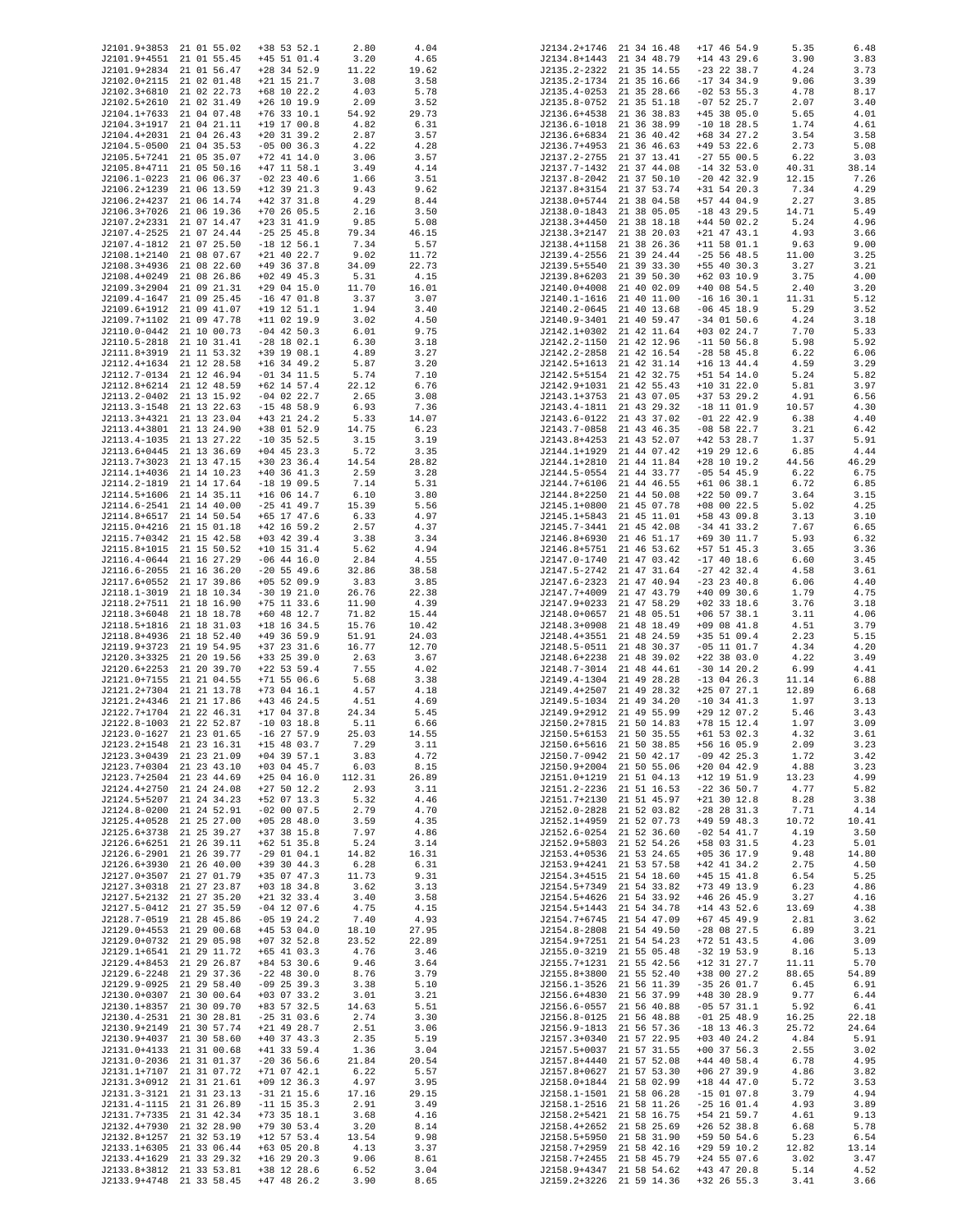| J2159.3-0409 21 59 23.40 |                          | $-04$ 09 22.2 | 6.90   | 4.07  | J2229.3+4443 22 29 22.92 |                          | $+44$ 43 56.4 | 7.07   | 4.41   |
|--------------------------|--------------------------|---------------|--------|-------|--------------------------|--------------------------|---------------|--------|--------|
| J2159.5+5656 21 59 34.78 |                          | $+56$ 56 18.2 | 4.06   | 4.31  | J2229.5+2620 22 29 34.97 |                          | $+26$ 20 09.9 | 11.29  | 9.28   |
| J2159.7+1740 21 59 47.09 |                          | $+17$ 40 59.6 | 3.97   | 3.63  | J2230.3-0326 22 30 20.02 |                          | $-03$ 26 57.5 | 3.36   | 3.42   |
| J2200.5+2010 22 00 32.70 |                          | $+20$ 10 11.4 | 5.33   | 6.41  | J2230.6-2112 22 30 37.53 |                          | $-21$ 12 42.2 | 5.39   | 3.07   |
| J2200.6+4719 22 00 39.97 |                          | $+47$ 19 46.4 | 6.68   | 6.67  | J2230.7+3418 22 30 45.14 |                          | $+34$ 18 34.0 | 3.08   | 3.54   |
| J2200.9+0708 22 00 57.57 |                          | $+07$ 08 24.5 | 5.62   | 5.60  | J2231.1+1623             | 22 31 08.16              | $+16$ 23 25.6 | 9.87   | 7.13   |
| J2201.0+6352 22 01 03.81 |                          |               |        | 3.70  | J2231.3+5409             |                          |               |        | 8.71   |
|                          |                          | $+63$ 52 42.6 | 9.16   |       |                          | 22 31 18.24              | +54 09 41.5   | 18.58  |        |
| J2201.4+2246 22 01 26.35 |                          | $+22$ 46 52.0 | 5.02   | 3.90  | J2231.7+0701 22 31 42.71 |                          | $+07$ 01 31.3 | 5.96   | 18.84  |
| J2201.6-1733 22 01 38.75 |                          | $-17$ 33 02.2 | 9.44   | 3.83  | J2232.5-0903 22 32 31.82 |                          | $-09$ 03 45.1 | 4.76   | 6.72   |
| J2201.7+4106 22 01 44.96 |                          | $+41$ 06 33.3 | 7.10   | 6.92  | J2232.6+1143             | 22 32 36.50              | $+11$ 43 48.9 | 5.99   | 6.20   |
| J2201.9-3321 22 01 56.54 |                          | $-33$ 21 10.7 | 7.79   | 5.27  | J2232.6+2133 22 32 38.66 |                          | $+21$ 33 37.2 | 4.19   | 6.36   |
| J2202.0+0435 22 02 00.29 |                          | $+04$ 35 22.7 | 8.37   |       |                          |                          |               |        |        |
|                          |                          |               |        | 7.89  | J2233.2+1440 22 33 12.34 |                          | $+14$ 40 02.3 | 3.42   | 3.67   |
| J2202.6+4924 22 02 39.47 |                          | $+49$ 24 15.8 | 4.89   | 3.44  | J2233.6+3601 22 33 38.12 |                          | $+36$ 01 05.8 | 9.19   | 5.88   |
| J2202.8+0056 22 02 48.11 |                          | $+00$ 56 03.2 | 6.99   | 6.89  | J2233.7+0150             | 22 33 44.78              | $+01$ 50 32.3 | 5.23   | 11.65  |
| J2202.8-2451 22 02 53.99 |                          | $-24$ 51 58.9 | 5.07   | 4.19  | J2233.8+4652 22 33 51.23 |                          | $+46$ 52 37.6 | 15.31  | 4.34   |
| J2203.2+3145 22 03 15.00 |                          | $+31$ 45 42.0 | 6.92   | 5.38  | J2233.8+1817 22 33 52.11 |                          | $+18$ 17 10.5 | 4.03   | 5.85   |
| J2203.3+6240 22 03 21.28 |                          | $+62$ 40 33.4 | 24.24  | 13.93 | J2234.7+3115 22 34 46.65 |                          | +31 15 12.9   | 2.70   | 3.67   |
| J2203.3+0622 22 03 23.06 |                          | $+06$ 22 07.2 | 5.80   | 6.29  | J2234.8+2431 22 34 52.39 |                          | $+24$ 31 52.4 | 5.06   | 4.34   |
|                          |                          |               |        |       |                          |                          |               |        |        |
| J2203.4+1725 22 03 27.03 |                          | $+17$ 25 49.1 | 3.09   | 3.49  | J2235.1-2700 22 35 09.66 |                          | $-270049.8$   | 3.43   | 3.31   |
| J2203.7+1217 22 03 45.55 |                          | $+12$ 17 18.5 | 4.00   | 4.18  | J2235.5-0634 22 35 33.82 |                          | $-06$ 34 29.1 | 3.60   | 4.75   |
| J2203.9+3946 22 03 59.27 |                          | $+39$ 46 49.8 | 9.11   | 8.00  | J2235.8+4109             | 22 35 50.19              | $+41$ 09 53.4 | 9.80   | 3.93   |
| J2204.4+3652 22 04 27.37 |                          | $+36$ 52 48.2 | 10.08  | 7.27  | J2236.1+7648             | 22 36 07.43              | $+76$ 48 09.7 | 5.21   | 9.88   |
| J2204.5-2701 22 04 35.30 |                          | $-27$ 01 19.2 | 4.70   | 3.75  | J2236.2+3331 22 36 12.67 |                          | +33 31 30.7   | 6.01   | 3.43   |
| J2205.3+2415 22 05 18.42 |                          | $+24$ 15 05.2 | 7.34   | 8.58  | J2236.4+8815 22 36 24.32 |                          | +88 15 09.1   | 5.13   | 8.05   |
|                          |                          |               |        |       |                          |                          |               |        |        |
| J2205.5+5609 22 05 32.54 |                          | $+56$ 09 30.9 | 4.78   | 4.21  | J2236.4+0427             | 22 36 28.99              | $+04$ 27 48.0 | 2.95   | 4.40   |
| J2206.0+2641 22 06 04.91 |                          | $+26$ 41 01.7 | 4.54   | 3.01  | J2236.5+2032             | 22 36 32.28              | $+20$ 32 59.5 | 6.68   | 6.31   |
| J2206.0+2929 22 06 05.20 |                          | $+29$ 29 21.8 | 27.18  | 23.01 | J2236.5+5932 22 36 34.87 |                          | +59 32 29.6   | 2.04   | 4.51   |
| J2206.1-1835 22 06 10.77 |                          | $-18$ 35 31.5 | 14.17  | 6.27  | J2237.0+3001 22 37 04.64 |                          | $+30$ 01 45.7 | 2.43   | 4.87   |
| J2207.1+4326 22 07 11.20 |                          | $+43$ 26 50.0 | 2.70   | 3.00  | J2237.3+5125 22 37 22.24 |                          | $+51$ 25 31.3 | 3.39   | 17.80  |
| J2207.2-2003 22 07 15.49 |                          | $-20$ 03 26.3 | 10.98  | 4.38  | J2237.7-1145 22 37 46.49 |                          | $-11$ 45 43.8 | 13.92  | 8.75   |
|                          |                          |               |        |       |                          |                          |               |        |        |
| J2207.4-1455 22 07 28.54 |                          | $-14$ 55 30.5 | 4.40   | 3.13  | J2238.2-1406 22 38 14.56 |                          | $-14$ 06 22.4 | 7.14   | 3.34   |
| J2207.5-1119 22 07 35.13 |                          | $-11$ 19 19.9 | 3.99   | 4.50  | J2238.8+0707 22 38 53.40 |                          | $+07$ 07 56.0 | 2.23   | 4.45   |
| J2207.8+2541 22 07 49.26 |                          | $+25$ 41 17.7 | 3.58   | 3.71  | J2239.3+7424 22 39 21.71 |                          | $+74$ 24 41.1 | 3.61   | 5.17   |
| J2208.2-2630 22 08 16.40 |                          | $-26$ 30 40.5 | 3.74   | 3.25  | J2239.5+3059             | 22 39 31.88              | $+30$ 59 14.8 | 2.46   | 3.29   |
| J2208.4-3132 22 08 28.68 |                          | $-31$ 32 02.7 | 9.65   | 6.08  | J2239.5-0429 22 39 33.10 |                          | $-04$ 29 31.9 | 14.09  | 7.20   |
| J2209.3-2453 22 09 22.52 |                          | $-24$ 53 40.3 | 7.61   | 3.56  | J2239.5+0851             | 22 39 34.10              | $+08$ 51 06.2 | 2.35   | 6.82   |
|                          |                          |               |        |       |                          |                          |               |        |        |
| J2209.6+4706 22 09 39.07 |                          | $+47$ 06 51.9 | 5.66   | 7.11  | J2239.8-1912             | 22 39 48.51              | $-19$ 12 33.7 | 7.58   | 4.11   |
| J2209.9-0642 22 09 58.07 |                          | $-06$ 42 43.7 | 3.44   | 6.29  | J2239.8+5253             | 22 39 49.60              | $+52$ 53 54.1 | 3.48   | 7.83   |
| J2210.1+0721 22 10 09.95 |                          | $+07$ 21 53.1 | 6.61   | 3.37  | J2240.3+5732 22 40 22.79 |                          | +57 32 55.7   | 2.35   | 12.92  |
| J2210.4+2451 22 10 26.50 |                          | $+24$ 51 17.3 | 4.23   | 4.93  | J2240.7-2221 22 40 44.41 |                          | $-22$ 21 29.8 | 3.51   | 3.38   |
| J2210.6+4603 22 10 36.39 |                          | $+46$ 03 18.9 | 2.54   | 4.03  | J2240.9-0053 22 40 58.56 |                          | $-00$ 53 32.0 | 3.17   | 11.20  |
| J2210.6+6852 22 10 39.90 |                          | +68 52 29.3   | 7.83   | 16.25 | J2241.3+6822 22 41 18.31 |                          | +68 22 25.6   | 4.23   | 8.20   |
|                          |                          |               |        |       |                          |                          |               |        |        |
| J2211.0+4306 22 11 04.65 |                          | $+43$ 06 24.7 | 3.64   | 3.91  | J2241.4+3337 22 41 27.69 |                          | +33 37 12.6   | 15.63  | 7.94   |
| J2211.4-1328 22 11 24.09 |                          | $-13$ 28 10.9 | 7.49   | 3.54  | J2241.4-2120 22 41 29.03 |                          | $-21$ 20 37.1 | 3.55   | 3.25   |
| J2211.4+3604 22 11 25.28 |                          | $+36$ 04 41.7 | 6.39   | 3.92  | J2241.5+1145 22 41 34.82 |                          | $+11$ 45 45.3 | 6.63   | 9.61   |
| J2211.7+3942 22 11 43.89 |                          | +39 42 25.6   | 2.17   | 3.02  | J2241.6+5012 22 41 36.38 |                          | +50 12 12.3   | 1.70   | 4.79   |
| J2212.0+0819 22 12 01.60 |                          | $+08$ 19 15.3 | 13.56  | 8.51  | J2241.9+0502 22 41 54.24 |                          | $+05$ 02 43.7 | 1.40   | 3.65   |
| J2212.1-3418 22 12 10.94 |                          | $-34$ 18 02.9 | 4.23   | 7.44  | J2242.7+2459             | 22 42 45.18              | $+24$ 59 26.8 | 5.38   | 4.75   |
|                          |                          |               |        |       |                          |                          |               |        |        |
| J2212.4+1856 22 12 27.02 |                          | $+18$ 56 05.8 | 2.49   | 3.32  | J2243.2+4359             | 22 43 17.48              | $+43$ 59 57.2 | 9.05   | 4.35   |
| J2212.9+0603 22 12 59.85 |                          | $+06$ 03 21.2 | 3.48   | 4.79  | J2243.4-2544             | 22 43 26.54              | $-25$ 44 24.9 | 3.42   | 4.06   |
| J2213.1+1641 22 13 09.95 |                          | $+16$ 41 50.6 | 5.63   | 5.20  | J2243.8+0136             | 22 43 50.30              | $+01$ 36 24.3 | 5.20   | 12.44  |
| J2213.1-0854 22 13 11.58 |                          | $-08$ 54 26.1 | 8.45   | 8.10  | J2243.9+1814             | 22 43 54.93              | $+18$ 14 45.2 | 10.59  | 3.80   |
| J2213.2-0420 22 13 12.21 |                          | $-04$ 20 44.5 | 4.74   | 3.08  | J2244.0+1632             | 22 44 02.53              | $+16$ 32 54.9 | 8.59   | 8.15   |
| J2214.2+6028 22 14 15.06 |                          | $+60$ 28 41.0 | 15.00  | 12.86 | J2245.0+2742 22 45 04.05 |                          | $+27$ 42 58.3 | 7.53   | 6.60   |
| J2214.3+0726 22 14 20.62 |                          |               |        | 3.74  |                          |                          |               |        | 3.81   |
|                          |                          | $+07$ 26 52.2 | 7.33   |       | J2245.1-3012 22 45 09.67 |                          | $-30$ 12 45.1 | 9.53   |        |
| J2214.4-1701 22 14 25.66 |                          | $-17$ 01 41.2 | 163.66 | 65.50 | J2245.4+3151 22 45 27.52 |                          | $+31$ 51 28.8 | 7.81   | 4.38   |
| J2215.4+3534 22 15 25.59 |                          | $+35$ 34 07.2 | 7.00   | 3.83  | J2245.6+4809 22 45 37.32 |                          | +48 09 40.7   | 5.60   | 8.10   |
| J2215.6+2903 22 15 37.28 |                          | $+29$ 03 47.5 | 5.17   | 4.23  | J2245.6-0504 22 45 37.57 |                          | $-05$ 04 29.6 | 2.37   | 3.13   |
| J2215.7+3758 22 15 42.47 |                          | $+37$ 58 41.9 | 2.98   | 3.04  | J2245.8-1855 22 45 49.99 |                          | $-18$ 55 14.7 | 12.59  | 16.33  |
| J2215.8+5658 22 15 49.58 |                          | $+56$ 58 57.1 | 9.91   | 8.10  | J2245.8+3941             | 22 45 53.18              | +39 41 32.1   | 129.60 | 125.31 |
| J2216.0-2803 22 16 00.73 |                          | $-28$ 03 33.1 | 14.03  | 6.94  | J2246.0+1743             | 22 46 02.37              | $+17$ 43 55.9 | 12.57  | 4.86   |
|                          |                          |               |        |       |                          |                          |               |        |        |
| J2216.1+5331 22 16 11.30 |                          | $+53$ 31 20.8 | 2.40   | 4.98  | J2246.1-0300 22 46 10.99 |                          | $-03$ 00 43.4 | 12.50  | 6.46   |
| J2217.1+2239 22 17 10.94 |                          | $+22$ 39 47.6 | 2.91   | 3.18  | J2246.1+5451 22 46 11.76 |                          | $+54$ 51 38.9 | 2.43   | 18.39  |
| J2217.2+7858 22 17 16.14 |                          | +78 58 04.3   | 2.38   | 3.67  | J2246.3+0947             | 22 46 23.14              | $+09$ 47 21.9 | 2.41   | 4.03   |
| J2218.1-3024 22 18 11.17 |                          | $-30$ 24 01.0 | 9.53   | 6.98  | J2246.3-3202 22 46 23.26 |                          | $-32$ 02 32.3 | 6.17   | 3.52   |
| J2218.2+4146 22 18 12.38 |                          | $+41$ 46 32.7 | 2.74   | 3.00  | J2246.6-3419 22 46 38.85 |                          | $-34$ 19 09.4 | 3.20   | 3.13   |
| J2218.2+3240 22 18 13.06 |                          | $+32$ 40 41.3 | 4.65   | 6.83  | J2247.1-0803 22 47 06.26 |                          | $-08$ 03 23.5 | 3.72   | 3.97   |
| J2218.4+0012 22 18 28.91 |                          | $+00$ 12 23.0 | 3.12   | 4.50  | J2247.2+8555             | 22 47 17.13              | $+85$ 55 49.3 | 2.98   | 5.03   |
|                          |                          |               |        |       |                          |                          |               |        |        |
| J2218.5+5203 22 18 30.12 |                          | $+52$ 03 48.1 | 3.24   | 6.49  | J2247.4+1319             | 22 47 24.77              | +13 19 07.9   | 3.84   | 3.53   |
| J2219.7-2021 22 19 45.12 |                          | $-20$ 21 16.2 | 5.92   | 4.93  | J2248.5+4651 22 48 32.89 |                          | $+46$ 51 11.8 | 3.96   | 3.80   |
| J2220.0+1307 22 20 04.97 |                          | $+13$ 07 14.9 | 9.89   | 5.59  | J2249.3+2048             | 22 49 18.25              | $+20$ 48 27.3 | 5.45   | 6.48   |
| J2220.4+5725 22 20 27.33 |                          | $+57$ 25 32.7 | 6.14   | 3.28  | J2249.5+2935             | 22 49 34.04              | $+29$ 35 16.0 | 2.21   | 3.05   |
| J2220.6+5849 22 20 37.26 |                          | +58 49 42.7   | 6.44   | 5.31  | J2249.6+0209             | 22 49 40.77              | $+02$ 09 30.6 | 2.65   | 3.58   |
| J2220.6-2454 22 20 37.74 |                          | $-24$ 54 03.7 | 2.12   | 3.43  | J2250.4+1419             | 22 50 24.95              | $+14$ 19 38.8 | 4.90   | 4.20   |
| J2220.8+4702 22 20 53.64 |                          | $+47$ 02 37.2 | 3.60   | 3.57  | J2250.4+7254             | 22 50 26.65              | $+72$ 54 55.4 | 5.57   | 3.94   |
|                          |                          |               |        |       | J2250.4-2301             |                          |               |        |        |
| J2220.9+1648 22 20 58.42 |                          | $+16$ 48 31.1 | 4.34   | 5.82  |                          | 22 50 29.41              | $-23$ 01 14.2 | 9.21   | 5.61   |
| J2221.4+1754 22 21 25.89 |                          | $+17$ 54 16.3 | 3.15   | 3.21  | J2250.5+7129             | 22 50 32.73              | $+71$ 29 19.0 | 14.80  | 8.33   |
| J2221.6+4609 22 21 40.95 |                          | $+46$ 09 30.6 | 3.05   | 3.95  | J2250.7+0702             | 22 50 46.69              | $+07$ 02 01.9 | 6.95   | 15.11  |
| J2221.7-0901 22 21 47.86 |                          | $-09$ 01 57.5 | 1.86   | 3.39  | J2250.8+2222             | 22 50 49.31              | $+22$ 22 52.2 | 5.47   | 5.55   |
| J2222.2+7220 22 22 13.01 |                          | $+72$ 20 45.4 | 11.67  | 11.66 | J2251.2-0655             | 22 51 12.30              | $-06$ 55 29.2 | 2.15   | 4.54   |
| J2222.2+2833 22 22 15.08 |                          | $+28$ 33 44.4 | 4.32   | 4.88  | J2251.3+6717             | 22 51 19.62              | $+67$ 17 42.0 | 3.11   | 3.56   |
| J2223.1+0953 22 23 09.46 |                          | $+09$ 53 31.8 | 2.27   | 4.59  | J2251.5+1848             | 22 51 34.45              | $+18$ 48 41.1 | 16.87  | 7.58   |
|                          |                          |               |        |       |                          |                          |               |        |        |
| J2223.3+4333 22 23 18.87 |                          | $+43$ 33 55.7 | 4.55   | 3.41  | J2251.9+4403             | 22 51 59.20              | $+44$ 03 31.0 | 6.42   | 7.39   |
| J2223.3-2203 22 23 22.80 |                          | $-22$ 03 43.9 | 2.12   | 4.36  | J2252.1+6440             | 22 52 06.01              | $+64$ 40 10.6 | 21.40  | 13.77  |
| J2223.7+6547 22 23 47.31 |                          | +65 47 57.7   | 3.49   | 3.31  | J2252.1-1929             | 22 52 06.88              | $-19$ 29 59.2 | 3.45   | 3.54   |
| J2224.1+3752 22 24 07.06 |                          | $+37$ 52 17.0 | 2.00   | 3.99  | J2252.1-0459 22 52 09.40 |                          | $-04$ 59 04.2 | 1.77   | 3.14   |
| J2224.1+0246 22 24 09.44 |                          | $+02$ 46 39.7 | 2.28   | 3.07  | J2252.4-2906 22 52 29.01 |                          | $-290602.3$   | 3.73   | 3.69   |
| J2224.2+3448 22 24 16.19 |                          | +34 48 50.7   | 4.84   | 5.60  | J2252.9+0037             | 22 52 55.91              | $+00$ 37 43.6 | 4.91   | 5.28   |
|                          |                          |               |        |       |                          |                          |               |        |        |
| J2224.4-1341 22 24 29.12 |                          | $-13$ 41 01.1 | 11.55  | 6.80  | J2253.5+5056             | 22 53 32.39              | $+50$ 56 41.9 | 4.33   | 3.44   |
| J2224.7+3935 22 24 43.45 |                          | $+39$ 35 10.0 | 12.96  | 9.98  | J2253.6-0840             | 22 53 40.39              | $-08$ 40 44.6 | 4.42   | 3.97   |
| J2225.2+2146 22 25 12.06 |                          | $+21$ 46 51.6 | 7.65   | 6.41  | J2253.7-3455             | 22 53 42.15              | $-34$ 55 09.7 | 2.15   | 3.53   |
| J2225.2+0527 22 25 15.22 |                          | $+05$ 27 09.0 | 9.99   | 4.36  | J2253.9+1608             | 22 53 57.71              | $+16$ 08 55.6 | 10.69  | 4.96   |
| J2225.7+3227 22 25 46.32 |                          | $+32$ 27 02.2 | 4.63   | 3.36  | J2254.1+1136             | 22 54 10.60              | $+11$ 36 44.9 | 11.51  | 8.82   |
| J2225.7-0457 22 25 47.40 |                          | $-04$ 57 03.7 | 25.44  | 8.52  | J2254.6+4534             | 22 54 38.94              | $+45$ 34 23.0 | 2.80   | 3.42   |
| J2226.0+1721 22 26 05.05 |                          | $+17$ 21 10.6 |        |       | J2254.8+5756             | 22 54 53.73              | +57 56 47.9   |        | 9.47   |
|                          |                          |               | 8.41   | 6.44  |                          |                          |               | 12.25  |        |
| J2226.7+4143 22 26 44.00 |                          | $+41$ 43 10.5 | 5.56   | 3.75  | J2255.0+1313             | 22 55 03.56              | +13 13 24.4   | 19.89  | 8.73   |
| J2226.7+0052 22 26 46.60 |                          | $+00$ 52 13.6 | 1.91   | 9.10  | J2255.1-3025             | 22 55 11.24              | $-30$ 25 47.0 | 6.28   | 7.29   |
| J2227.0+0224 22 27 03.64 |                          | $+02$ 24 29.0 | 2.56   | 5.27  | J2255.2+4659             | 22 55 15.17              | $+46$ 59 27.0 | 3.22   | 6.18   |
| J2227.9-3034 22 27 54.28 |                          | $-30$ 34 14.8 | 9.31   | 5.78  | J2255.7-0020             | 22 55 47.70              | $-00$ 20 08.8 | 5.56   | 4.05   |
| J2228.0+7532 22 28 00.81 |                          | $+75$ 32 20.0 | 3.75   | 5.76  | J2255.9-0108             | 22 55 54.13              | $-01$ 08 24.3 | 4.25   | 3.94   |
| J2228.0+3331 22 28 05.79 |                          | $+33$ 31 43.5 | 3.92   | 3.50  | J2256.7+3541             | 22 56 45.37              | +35 41 28.4   | 4.64   | 5.50   |
|                          |                          |               |        |       |                          |                          |               |        |        |
| J2228.2+5949 22 28 17.01 |                          | +59 49 44.5   | 4.02   | 3.04  | J2257.0+7028             | 22 57 05.79              | $+70$ 28 37.3 | 9.23   | 3.33   |
| J2228.3+1020 22 28 18.18 |                          | $+10$ 20 19.9 | 2.82   | 3.88  | J2257.1+1658             | 22 57 07.73              | $+16$ 58 20.0 | 18.21  | 13.08  |
|                          | J2228.7+7110 22 28 43.85 | $+71$ 10 38.1 | 3.52   | 3.12  | J2257.4+0624 22 57 28.34 |                          | $+06$ 24 17.8 | 2.12   | 4.13   |
|                          | J2229.1+3135 22 29 08.62 | $+31$ 35 44.2 | 3.31   | 3.25  |                          | J2257.5-0341 22 57 34.78 | $-03$ 41 53.4 | 2.94   | 4.02   |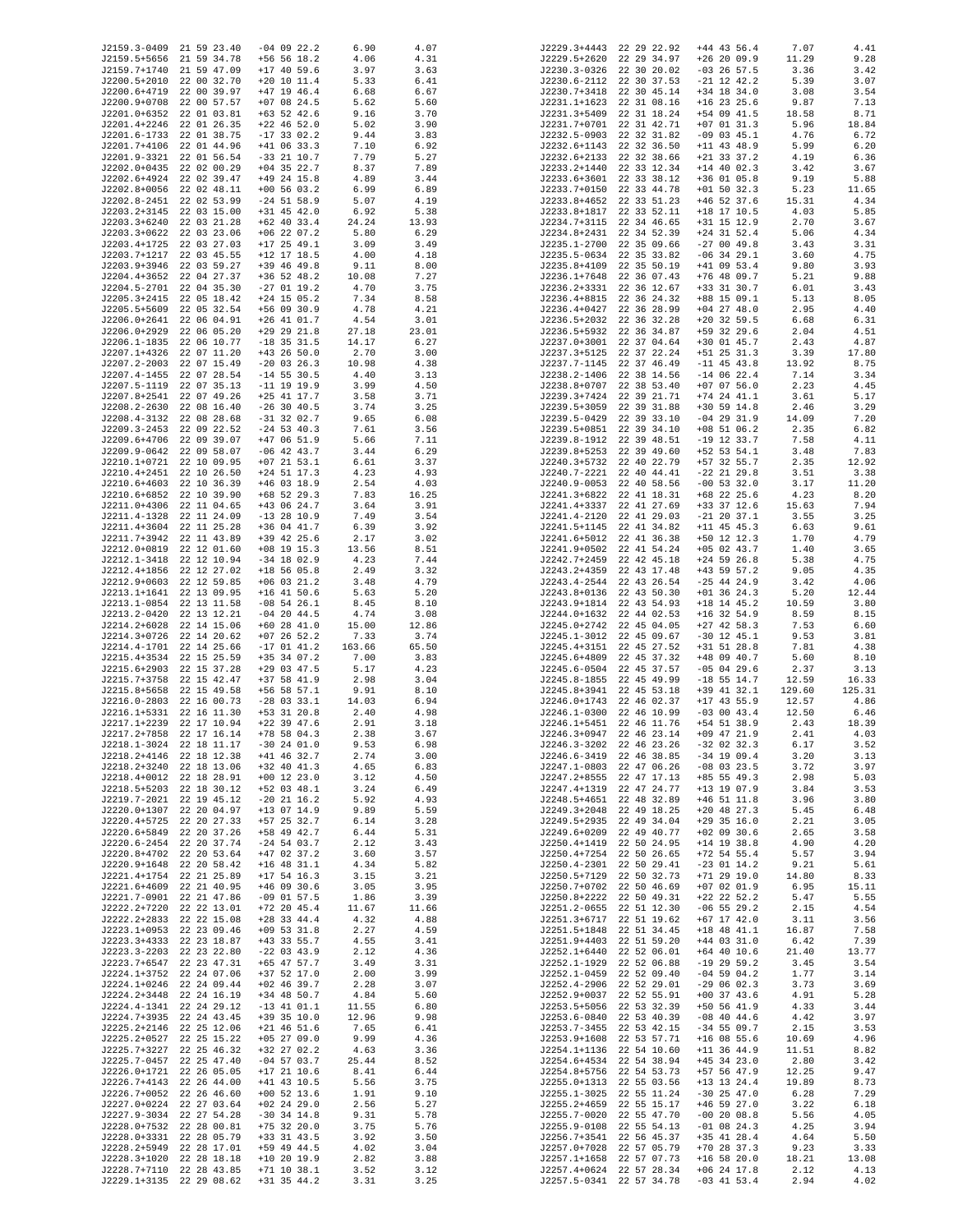| J2257.6-0616 22 57 38.78 |             | $-06$ 16 26.3   | 2.23     | 4.08    |              | J2329.3+0552 23 29 19.02 | $+05$ 52 45.3   | 2.44  | 3.17  |
|--------------------------|-------------|-----------------|----------|---------|--------------|--------------------------|-----------------|-------|-------|
| J2257.6-2437 22 57 40.33 |             | $-24$ 37 39.5   | 3.86     | 3.33    |              | J2329.5-1923 23 29 33.72 | $-19$ 23 01.6   | 14.25 | 7.10  |
| J2257.6+0932 22 57 41.93 |             | $+09$ 32 57.8   | 6.44     | 10.77   |              | J2329.6+7142 23 29 37.92 | $+71$ 42 14.1   | 6.85  | 6.41  |
| J2258.1+3015 22 58 08.56 |             | $+30$ 15 16.1   | 3.18     | 5.12    | J2329.6+1117 | 23 29 40.85              | $+11$ 17 28.7   | 2.48  | 3.81  |
| J2258.8+2848 22 58 51.69 |             | $+28$ 48 29.9   | 1.71     | 3.38    |              | J2330.0-1808 23 30 03.33 | $-18$ 08 05.0   | 8.15  | 3.26  |
| J2258.8+6329             | 22 58 52.45 | $+63$ 29 06.9   | 18.23    | 4.80    |              | J2330.0+7742 23 30 04.04 | $+77$ 42 21.2   | 5.08  | 3.37  |
|                          |             |                 |          |         |              |                          |                 |       |       |
| J2259.2-2127             | 22 59 15.86 | $-21$ 27 44.1   | 8.36     | 5.63    | J2331.3+2251 | 23 31 23.63              | $+22$ 51 26.9   | 3.59  | 3.27  |
| J2259.2+6621 22 59 17.67 |             | $+66$ 21 24.7   | 4.98     | 3.24    | J2331.4+3457 | 23 31 29.52              | +34 57 51.7     | 3.85  | 4.60  |
| J2259.9-0431 22 59 56.76 |             | $-04$ 31 58.4   | 3.80     | 3.54    |              | J2331.5+3253 23 31 31.33 | +32 53 36.7     | 3.25  | 3.67  |
| J2300.4-2644 23 00 25.01 |             | $-26$ 44 23.6   | 3.10     | 3.77    | J2331.7-2452 | 23 31 47.62              | $-24$ 52 08.0   | 10.52 | 7.43  |
| J2300.4-1011 23 00 28.09 |             | $-10$ 11 34.5   | 5.88     | 3.34    |              | J2331.8+6600 23 31 49.96 | $+66$ 00 31.6   | 7.07  | 4.85  |
| J2301.2+1940 23 01 17.58 |             | +19 40 22.7     | 10.01    | 8.03    | J2331.9+1728 | 23 31 58.80              | $+17$ 28 51.6   | 12.25 | 11.32 |
| J2301.3+7954 23 01 21.77 |             |                 |          |         |              | 23 32 00.59              |                 |       |       |
|                          |             | $+79$ 54 03.8   | 3.93     | 3.81    | J2332.0+2956 |                          | $+29$ 56 48.9   | 15.00 | 5.33  |
| J2301.3+1518 23 01 22.02 |             | $+15$ 18 03.4   | 2.69     | 3.63    | J2332.4-0958 | 23 32 25.57              | $-09$ 58 01.3   | 10.64 | 9.15  |
| J2301.4+6822 23 01 25.45 |             | $+68$ 22 46.4   | 2.46     | 3.15    |              | J2333.1+2424 23 33 10.88 | $+24$ 24 06.5   | 4.43  | 5.51  |
| J2301.4-3508 23 01 28.20 |             | $-35$ 08 53.5   | 3.03     | 3.00    | J2333.2+0049 | 23 33 13.10              | $+00$ 49 08.7   | 3.69  | 3.24  |
| J2301.5+0837 23 01 34.52 |             | $+08$ 37 57.7   | 6.47     | 7.38    | J2333.2+0150 | 23 33 16.49              | $+01$ 50 25.5   | 5.69  | 5.74  |
| J2301.7+4824 23 01 46.03 |             | $+48$ 24 42.0   | 9.87     | 11.06   | J2333.3+4346 | 23 33 22.35              | $+43$ 46 50.1   | 5.18  | 8.70  |
| J2302.8-0104 23 02 50.44 |             | $-01$ 04 39.4   | 2.61     | 3.47    | J2333.7-3058 | 23 33 43.52              | $-30$ 58 07.9   | 5.34  | 6.29  |
|                          |             | $-18$ 41 29.0   |          |         | J2333.7+4626 |                          |                 |       |       |
| J2303.0-1841 23 03 03.11 |             |                 | 7.68     | 8.55    |              | 23 33 45.36              | $+46$ 26 51.5   | 2.61  | 3.45  |
| J2303.7+4439 23 03 45.29 |             | $+44$ 39 04.5   | 6.87     | 8.90    | J2334.0-1323 | 23 34 02.27              | $-13$ 23 05.8   | 3.87  | 4.56  |
| J2303.7+4317             | 23 03 46.80 | $+43$ 17 00.1   | 5.55     | 4.37    | J2334.2+3139 | 23 34 15.53              | $+31$ 39 31.0   | 4.23  | 3.05  |
| J2304.2-0712 23 04 13.62 |             | $-07$ 12 55.1   | 2.47     | 3.47    |              | J2334.7+4915 23 34 42.91 | +49 15 17.5     | 7.07  | 6.25  |
| J2304.2-0518 23 04 16.15 |             | $-05$ 18 08.9   | 7.23     | 3.74    | J2334.9-0439 | 23 34 56.61              | $-04$ 39 31.7   | 7.35  | 4.20  |
| J2304.7+2434 23 04 44.76 |             | $+24$ 34 27.2   | 2.72     | 4.73    | J2334.9+1545 | 23 34 58.63              | $+15$ 45 47.6   | 2.93  | 3.93  |
| J2304.9-3431 23 04 56.32 |             | $-34$ 31 26.6   | 6.21     | 4.28    | J2336.3+1334 | 23 36 18.54              | $+13$ 34 28.9   | 3.01  | 3.10  |
| J2304.9-0219 23 04 58.98 |             | $-02$ 19 00.8   | 6.50     | 7.78    | J2336.4+2108 | 23 36 29.33              | $+21$ 08 41.8   | 28.01 | 32.50 |
|                          |             |                 |          |         |              |                          |                 |       |       |
| J2306.0+3926             | 23 06 05.54 | +39 26 27.6     | 6.17     | 5.71    | J2336.6+0849 | 23 36 40.18              | $+08$ 49 54.6   | 9.49  | 12.18 |
| J2306.2-0459             | 23 06 15.37 | $-04$ 59 48.3   | 6.55     | 3.08    | J2337.2+1807 | 23 37 17.37              | $+18$ 07 36.9   | 3.21  | 3.36  |
| J2306.4-2506             | 23 06 27.09 | $-25$ 06 54.9   | 11.61    | 8.87    | J2337.8-1435 | 23 37 53.68              | $-14$ 35 16.0   | 5.73  | 3.97  |
| J2306.5+1557             | 23 06 32.18 | $+15$ 57 38.7   | 4.49     | 10.73   | J2337.9-1752 | 23 37 56.55              | $-17$ 52 21.9   | 5.40  | 3.84  |
| J2306.7+0056             | 23 06 42.66 | $+00$ 56 50.6   | 8.64     | 14.69   | J2338.1+0326 | 23 38 07.23              | $+03$ 26 43.6   | 9.07  | 5.17  |
| J2306.9+3238             | 23 06 59.11 | $+32$ 38 30.0   | 4.30     | 3.25    | J2338.3+4454 | 23 38 21.02              | $+44$ 54 45.6   | 2.62  | 3.31  |
| J2307.4+0406             | 23 07 26.89 | $+04$ 06 24.4   | 4.46     | 3.10    | J2338.8+3823 | 23 38 53.12              | +38 23 22.0     | 4.00  | 5.24  |
|                          |             |                 |          |         |              |                          |                 |       |       |
| J2307.8+4041             | 23 07 53.44 | $+40$ 41 47.0   | 5.96     | 6.14    |              | J2338.9-0413 23 38 59.17 | $-04$ 13 32.8   | 9.25  | 7.06  |
| J2308.2+0228             | 23 08 16.82 | $+02$ 28 53.5   | 5.43     | 4.10    | J2340.3+2220 | 23 40 22.63              | $+22$ 20 55.1   | 8.81  | 4.27  |
| J2308.3+5019             | 23 08 19.19 | +50 19 10.7     | 9.05     | 16.82   |              | J2340.5+1332 23 40 33.41 | $+13$ 32 58.8   | 6.52  | 8.40  |
| J2310.1-2757             | 23 10 07.21 | $-27$ 57 51.2   | 12.61    | 13.98   | J2340.8+4113 | 23 40 51.08              | $+41$ 13 29.3   | 1.61  | 3.72  |
| J2310.7+0735 23 10 42.13 |             | $+07$ 35 43.3   | 12.58    | 6.35    | J2340.9+0431 | 23 40 57.63              | $+04$ 31 10.9   | 18.03 | 8.96  |
| J2311.3+2547             | 23 11 22.19 | $+25$ 47 45.1   | 6.34     | 14.18   | J2340.9+0004 | 23 40 59.64              | $+00$ 04 53.4   | 5.47  | 3.47  |
| J2311.4-1225             | 23 11 29.35 | $-12$ 25 19.0   | 3.93     | 3.07    | J2341.0-1033 | 23 41 01.93              | $-10$ 33 49.1   | 3.76  | 3.48  |
|                          |             |                 |          |         |              |                          |                 |       |       |
| J2312.0+1844 23 12 04.83 |             | +18 44 37.7     | 25.69    | 16.55   | J2341.2-1620 | 23 41 12.97              | $-16$ 20 54.2   | 19.14 | 12.70 |
| J2312.1+1224 23 12 10.41 |             | $+12$ 24 01.6   | 4.64     | 5.16    | J2342.1-0923 | 23 42 07.50              | $-09$ 23 50.0   | 6.72  | 7.33  |
| J2312.4+0919 23 12 28.15 |             | $+09$ 19 27.7   | 21.95    | 12.83   | J2342.4+3854 | 23 42 29.41              | +38 54 39.4     | 3.96  | 3.56  |
| J2312.8+3517 23 12 50.86 |             | +35 17 22.4     | 3.55     | 3.43    | J2343.0+3403 | 23 43 02.31              | +34 03 54.5     | 2.42  | 5.14  |
| J2312.8+0516 23 12 51.67 |             | $+05$ 16 51.7   | 27.21    | 9.91    | J2343.4-2141 | 23 43 24.57              | $-21$ 41 35.1   | 8.97  | 6.03  |
| J2312.9-0208 23 12 56.66 |             | $-02$ 08 49.8   | 4.14     | 3.24    |              | J2343.7+4722 23 43 42.93 | $+47$ 22 58.3   | 2.55  | 3.34  |
| J2313.8+4712 23 13 48.20 |             | $+47$ 12 15.3   | 10.94    | 3.06    | J2343.8+5348 | 23 43 48.47              | +53 48 33.6     | 9.99  | 8.48  |
| J2314.2-3037             | 23 14 15.94 | $-30$ 37 20.7   | 4.18     |         | J2344.1+4622 | 23 44 07.19              | $+46$ 22 19.5   | 3.04  | 3.15  |
|                          |             |                 |          | 4.24    |              |                          |                 |       |       |
| J2315.5+3210             | 23 15 33.27 | +32 10 11.7     | 3.24     | 5.13    | J2344.3+3035 | 23 44 19.26              | $+30$ 35 40.8   | 3.29  | 4.61  |
| J2315.5+1027             | 23 15 34.64 | $+10$ 27 21.5   | 8.92     | 3.90    | J2345.0+4831 | 23 45 02.00              | +48 31 31.7     | 3.03  | 3.93  |
| J2315.6+1242 23 15 40.55 |             | $+12$ 42 39.0   | 5.28     | 5.47    | J2345.5+6557 | 23 45 34.26              | $+65$ 57 24.3   | 16.72 | 6.19  |
| J2315.8+7306 23 15 51.67 |             | $+73$ 06 46.8   | 3.65     | 3.45    | J2345.7-2402 | 23 45 45.59              | $-24$ 02 29.0   | 8.38  | 3.89  |
| J2315.9+2154 23 15 59.10 |             | $+21$ 54 38.1   | 2.39     | 3.22    | J2346.1+0159 | 23 46 10.90              | $+01$ 59 15.3   | 3.00  | 3.02  |
| J2316.0+4314 23 16 02.29 |             | $+43$ 14 54.4   | 2.35     | 3.39    | J2346.3+3617 | 23 46 20.16              | $+36$ 17 15.0   | 5.70  | 4.83  |
| J2316.3+0129 23 16 18.29 |             | $+01$ 29 50.1   | 12.74    | 11.89   | J2346.4+4519 | 23 46 24.13              | $+45$ 19 02.7   | 8.10  | 10.94 |
|                          |             |                 |          |         |              |                          |                 |       |       |
| J2316.3-1157 23 16 22.49 |             | $-11$ 57 14.7   | 8.71     | 5.32    | J2346.4+6936 | 23 46 26.38              | $+69$ 36 43.9   | 3.72  | 3.59  |
| J2316.5-1409             | 23 16 34.83 | $-14$ 09 06.7   | 7.68     | 6.55    | J2346.7-0728 | 23 46 43.85              | $-07$ 28 29.6   | 9.79  | 4.86  |
| J2316.5-1625 23 16 34.86 |             | $-16$ 25 46.6   | 12.62    | 4.55    | J2347.3+4310 | 23 47 22.68              | $+43$ 10 54.2   | 2.22  | 4.11  |
| J2316.5+0405 23 16 35.27 |             | $+04$ 05 18.1   | 57.96    | 39.12   | J2347.6-2808 | 23 47 41.08              | $-28$ 08 39.0   | 13.47 | 12.34 |
| J2317.2+5039             | 23 17 16.44 | $+50$ 39 54.0   | 6.78     | 3.96    | J2347.7+0411 | 23 47 42.27              | $+04$ 11 29.1   | 6.07  | 5.37  |
| J2317.8+3952 23 17 48.27 |             | +39 52 31.9     | 8.60     | 13.77   | J2348.4+1844 | 23 48 29.40              | $+18$ 44 05.4   | 17.71 | 19.10 |
| J2317.8+4512 23 17 48.70 |             | $+45$ 12 28.8   | 5.39     | 6.30    |              | J2348.5+0624 23 48 31.46 | $+06$ 24 53.7   | 6.43  | 3.19  |
| J2318.0+5443             | 23 18 00.34 | +54 43 32.1     | 117.43   |         |              | J2348.5+0507 23 48 31.60 | $+05$ 07 23.8   | 4.95  |       |
|                          |             |                 |          | 26.54   |              |                          |                 |       | 3.31  |
| J2318.0+1547 23 18 04.72 |             | $+15$ 47 15.6   | 3.76     | 3.40    |              | J2348.9+7306 23 48 59.49 | $+73$ 06 00.6   | 3.53  | 7.10  |
| J2318.4+6753 23 18 25.57 |             | $+67$ 53 50.5   | 16.73    | 9.63    | J2349.8+3436 | 23 49 51.45              | $+34$ 36 26.1   | 2.77  | 3.27  |
| J2318.4+3715             | 23 18 27.68 | $+37$ 15 57.2   | 7.90     | 6.04    | J2350.0+0700 | 23 50 04.41              | $+07$ 00 27.7   | 7.74  | 4.15  |
| J2319.1+1757             | 23 19 11.23 | $+17$ 57 39.2   | 3.65     | 3.77    | J2350.4-0224 | 23 50 25.55              | $-02$ 24 38.3   | 7.65  | 5.63  |
| J2319.4+1018 23 19 25.24 |             | $+10$ 18 33.9   | 5.24     | 3.78    | J2350.5+2740 | 23 50 30.58              | $+27$ 40 44.9   | 4.79  | 4.45  |
| J2319.5+4821             | 23 19 35.13 | $+48$ 21 16.2   | 5.22     | 5.29    | J2350.6-1145 | 23 50 37.36              | $-11$ 45 12.1   | 3.48  | 4.41  |
| J2319.8-2203             | 23 19 49.13 | $-22$ 03 54.5   | 18.46    | 14.24   | J2350.8-2457 | 23 50 50.13              | $-24$ 57 04.3   | 22.32 | 16.59 |
| J2319.9-2727             | 23 19 56.15 | $-27$ 27 15.5   | 25.97    | 11.99   | J2350.9+6440 | 23 50 54.90              | $+64$ 40 15.0   | 41.01 | 40.44 |
|                          |             |                 |          |         |              |                          |                 |       |       |
| J2320.0-0656 23 20 03.32 |             | $-06$ 56 01.3   | 6.11     | 8.93    | J2351.2+1618 | 23 51 14.89              | $+16$ 18 44.1   | 8.25  | 10.03 |
| J2320.1+1222             | 23 20 07.51 | $+12$ 22 02.8   | 6.66     | 8.66    | J2351.4+1034 | 23 51 26.80              | $+10$ 34 52.8   | 4.37  | 3.05  |
| J2320.6+0903             | 23 20 41.24 | $+09$ 03 45.1   | 5.33     | 3.08    | J2351.5-1607 | 23 51 34.53              | $-16$ 07 $41.7$ | 11.69 | 5.46  |
| J2320.7+0256             | 23 20 46.60 | $+02$ 56 51.2   | 9.77     | 3.64    | J2351.7+6056 | 23 51 46.54              | $+60$ 56 35.7   | 5.00  | 12.88 |
| J2320.8-1919             | 23 20 49.74 | $-19$ 19 24.3   | 6.49     | 3.12    | J2351.8+4121 | 23 51 52.72              | $+41$ 21 10.8   | 3.86  | 3.61  |
| J2321.0-1623 23 21 02.01 |             | $-16$ 23 08.2   | 26.10    | 12.07   | J2351.9-0109 | 23 51 56.13              | $-01$ 09 14.2   | 14.81 | 9.24  |
| J2321.0-2410             | 23 21 03.48 | $-24$ 10 $43.3$ | 7.94     | 3.39    | J2351.9+2910 | 23 51 59.63              | $+29$ 10 28.3   | 8.38  | 5.68  |
| J2321.4+0008             | 23 21 24.51 | $+00$ 08 36.7   | 4.69     | 6.54    | J2352.3+2110 | 23 52 20.22              | $+21$ 10 26.8   | 3.94  | 3.04  |
|                          |             |                 |          |         |              | 23 52 39.18              |                 |       |       |
| J2321.4+2346             | 23 21 28.56 | $+23$ 46 46.6   | 16.05    | 13.89   | J2352.6+3608 |                          | $+36$ 08 50.2   | 3.89  | 4.04  |
| J2321.7+2955 23 21 44.00 |             | $+29$ 55 41.2   | 9.53     | 5.59    | J2352.9+0600 | 23 52 54.39              | $+06$ 00 30.0   | 11.35 | 9.97  |
| J2322.9+7523 23 22 58.80 |             | $+75$ 23 11.9   | 4.16     | 3.55    | J2353.9+4017 | 23 53 56.46              | $+40$ 17 49.8   | 6.53  | 7.00  |
| J2323.0+3628 23 23 04.73 |             | $+36$ 28 39.1   | 6.79     | 4.45    | J2354.1-2156 | 23 54 10.86              | $-21$ 56 51.3   | 4.98  | 3.38  |
| J2323.2+5850 23 23 12.88 |             | +58 50 40.7     | 18741.55 | 4381.23 | J2354.1+3255 | 23 54 11.35              | $+32$ 55 13.6   | 18.76 | 4.81  |
| J2323.4-3057             | 23 23 26.90 | $-30$ 57 53.8   | 5.86     | 8.73    | J2355.4+7955 | 23 55 24.00              | $+79$ 55 15.0   | 25.12 | 19.10 |
| J2323.7+4959 23 23 42.32 |             | +49 59 30.7     | 11.77    | 4.26    | J2355.5-0002 | 23 55 35.62              | $-00$ 02 46.2   | 7.86  | 5.09  |
| J2323.9+4235 23 23 54.65 |             | $+42$ 35 49.5   | 5.52     | 4.89    | J2355.8-3000 | 23 55 53.41              | $-30$ 00 44.7   | 5.15  |       |
|                          |             |                 |          |         |              |                          |                 |       | 6.06  |
| J2324.1+0947             | 23 24 07.49 | $+09$ 47 04.4   | 4.85     | 5.28    |              | J2356.6+0902 23 56 39.70 | $+09$ 02 11.9   | 4.47  | 7.44  |
| J2325.0+2803 23 25 02.02 |             | $+28$ 03 30.1   | 9.52     | 5.73    |              | J2356.7+5416 23 56 46.57 | +54 16 52.7     | 8.76  | 6.37  |
| J2325.3-0457             | 23 25 19.63 | $-04$ 57 38.2   | 18.38    | 4.76    | J2356.9+6751 | 23 56 56.65              | $+67$ 51 42.5   | 2.51  | 6.29  |
| J2325.3-1207             | 23 25 19.83 | $-12$ 07 25.4   | 28.51    | 11.95   | J2356.9+1612 | 23 56 57.21              | $+16$ 12 17.4   | 7.24  | 6.11  |
| J2325.7+4347 23 25 42.55 |             | +43 47 00.5     | 6.09     | 9.74    | J2357.0-3445 | 23 57 00.84              | $-34$ 45 30.1   | 57.27 | 66.71 |
| J2326.5+0724 23 26 35.30 |             | $+07$ 24 23.6   | 7.17     | 11.42   |              | J2357.1-0226 23 57 06.03 | $-02$ 26 26.3   | 8.33  | 5.93  |
|                          |             |                 |          |         |              |                          |                 |       |       |
| J2326.6+8231 23 26 40.11 |             | +82 31 54.7     | 8.23     | 9.01    | J2357.2-1307 | 23 57 15.97              | $-13$ 07 30.1   | 4.56  | 6.51  |
| J2326.9-0202 23 26 54.28 |             | $-02$ 02 15.2   | 19.61    | 15.82   | J2357.3+1446 | 23 57 18.63              | $+14$ 46 09.3   | 10.24 | 8.25  |
| J2326.9+4048 23 26 55.91 |             | $+40$ 48 08.9   | 14.63    | 12.31   | J2357.5+1915 | 23 57 30.94              | $+19$ 15 02.3   | 9.64  | 7.53  |
| J2327.3+2534 23 27 19.80 |             | $+25$ 34 44.1   | 2.80     | 3.28    | J2357.5+4726 | 23 57 35.44              | $+47$ 26 46.2   | 13.58 | 4.64  |
| J2327.9+2715             | 23 27 57.22 | $+27$ 15 53.9   | 12.35    | 7.80    | J2358.1+4921 | 23 58 11.02              | $+49$ 21 40.5   | 7.57  | 10.98 |
| J2328.0-0747             | 23 28 05.71 | $-07$ 47 41.3   | 1.96     | 3.55    | J2358.1-0831 | 23 58 11.70              | $-08$ 31 19.5   | 10.10 | 6.14  |
| J2328.0+7617             | 23 28 05.87 | $+76$ 17 28.8   | 3.94     | 3.31    | J2358.2+3130 | 23 58 13.48              | $+31$ 30 00.4   | 4.25  | 3.45  |
| J2328.1+2937             | 23 28 10.54 | $+29$ 37 10.4   | 18.46    | 7.56    | J2358.4-0044 | 23 58 25.05              | $-00$ 44 44.8   | 8.84  | 7.17  |
| J2328.2-0456 23 28 12.23 |             | $-04$ 56 11.8   | 18.49    | 4.82    | J2358.5+4404 | 23 58 35.58              | $+44$ 04 37.3   | 18.46 | 9.03  |
|                          |             |                 |          |         |              |                          |                 |       |       |
| J2328.5-1454 23 28 31.53 |             | $-14$ 54 17.7   | 12.61    | 5.23    |              | J2358.6+2754 23 58 37.08 | $+27$ 54 36.6   | 13.17 | 11.06 |
| J2329.1+4812 23 29 08.17 |             | +48 12 48.0     | 4.85     | 3.16    |              | J2358.7+0336 23 58 42.33 | $+03$ 36 57.5   | 3.94  | 3.28  |